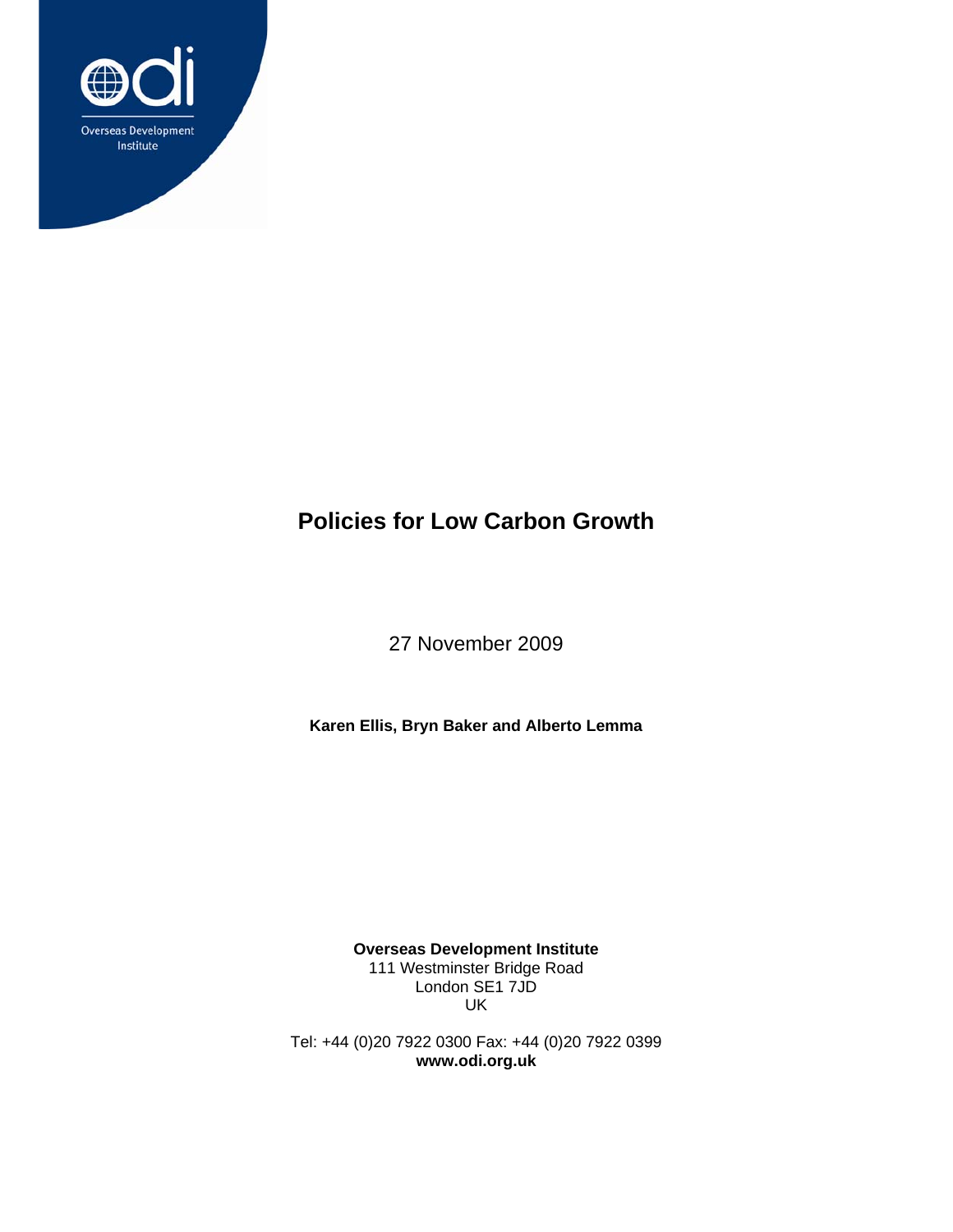# **Acknowledgements**

This research was financed by the UK Department for International Development (DFID). However, the views presented in this paper are those of the authors and do not necessarily represent the views of DFID. The authors wish to thank DFID and other stakeholders who were consulted in the preparation of this report for their comments, suggestions and insights. The authors take full responsibility for any errors or omissions contained in this report.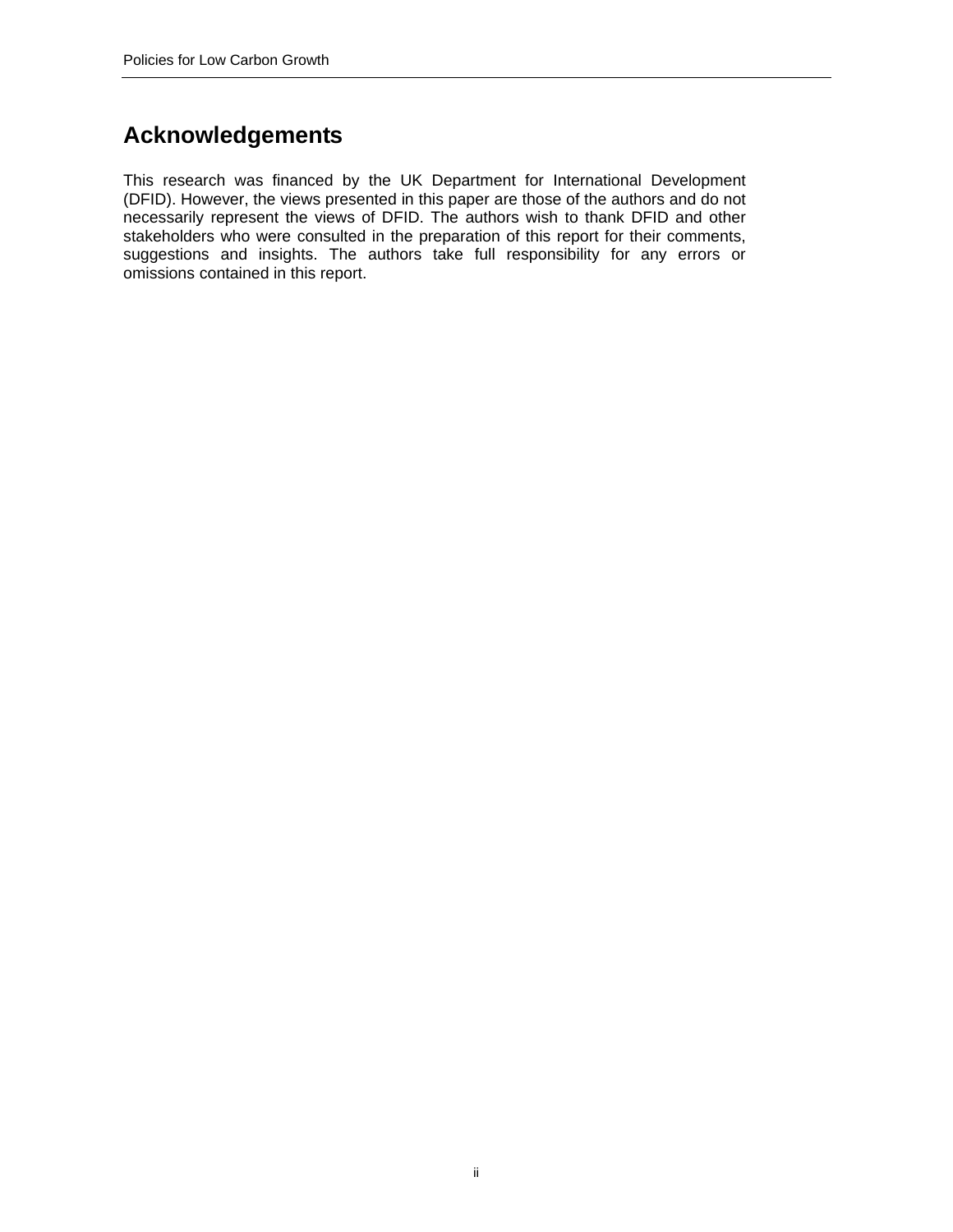# **Contents**

| 2.1            |                                                                                         |  |
|----------------|-----------------------------------------------------------------------------------------|--|
| 2.1.1          |                                                                                         |  |
| 2.1.2          |                                                                                         |  |
| 2.2            |                                                                                         |  |
| 2.2.1          |                                                                                         |  |
| 2.2.2          |                                                                                         |  |
| 2.2.3          |                                                                                         |  |
| 2.2.4          |                                                                                         |  |
| 2.2.5          |                                                                                         |  |
|                |                                                                                         |  |
| 2.3.1          |                                                                                         |  |
| 2.3.2          |                                                                                         |  |
|                | 3. How does low carbon growth challenge the traditional growth agenda? 49               |  |
| 3.1            | How does low carbon growth challenge traditional growth theory, and how might it affect |  |
|                |                                                                                         |  |
|                | 3.2 How does low carbon growth challenge conventional growth policies?  51              |  |
| 3.2.1          |                                                                                         |  |
| 3.2.2          |                                                                                         |  |
| 3.2.3          | Technological progress in energy, infrastructure and transportation  55                 |  |
| 3.2.4          |                                                                                         |  |
| 3.2.5<br>3.2.6 |                                                                                         |  |
| 3.2.7          |                                                                                         |  |
| 3.2.8          |                                                                                         |  |
| 3.2.9          |                                                                                         |  |
| 3.2.10         |                                                                                         |  |
|                |                                                                                         |  |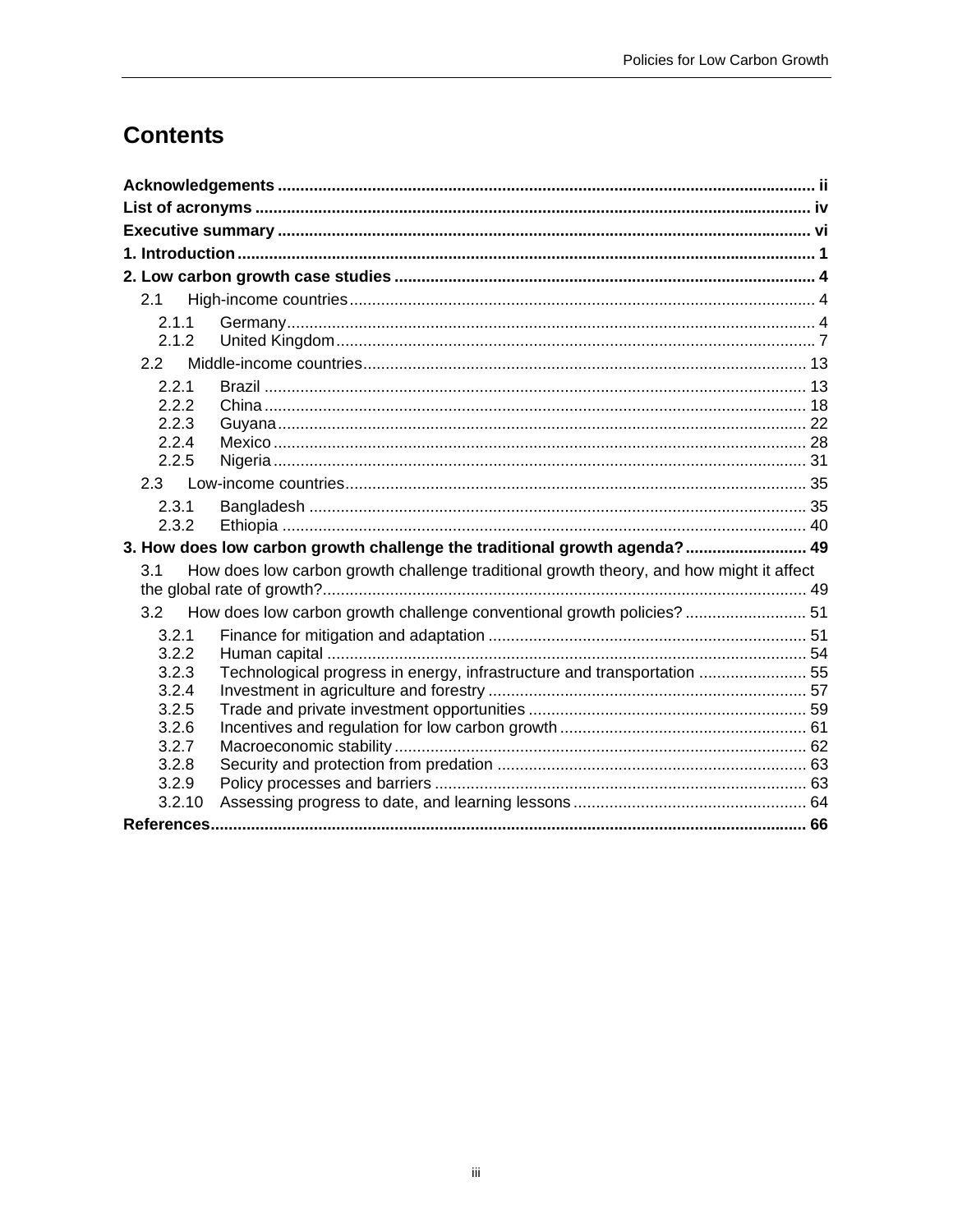# **List of acronyms**

| ADB           | Asian Development Bank                                       |
|---------------|--------------------------------------------------------------|
| <b>AIDS</b>   | Acquired Immunodeficiency Syndrome                           |
| <b>BCCSAP</b> | Bangladesh Climate Change Strategy and Action Plan           |
| <b>BERR</b>   | UK Department for Business, Enterprise and Regulatory Reform |
| <b>BPO</b>    | <b>Business Process Outsourcing</b>                          |
| CAIT          | Climate Analysis Indicators Tool (WRI)                       |
|               |                                                              |
| <b>CAT</b>    | Cap and Trade                                                |
| CC            | <b>Climate Change</b>                                        |
| <b>CCA</b>    | Climate Change Agreement (UK)                                |
| <b>CCFP</b>   | Conversion of Cropland to Forest Program (China)             |
| <b>CCL</b>    | Climate Change Levy (UK)                                     |
| CCS           | Carbon Capture and Storage                                   |
| <b>CDM</b>    | Clean Development Mechanism                                  |
| <b>CFC</b>    | Chlorofluorocarbon                                           |
| <b>CFL</b>    | <b>Compact Fluorescent Lamp</b>                              |
| <b>CHP</b>    | <b>Combined Heat and Power</b>                               |
| <b>CIM</b>    | Inter-ministerial Committee on Climate Change (Brazil)       |
| CN Net        | <b>Climate Neutral Network</b>                               |
| <b>CNCCP</b>  | Chinese National Climate Change Programme                    |
| <b>CNG</b>    | <b>Compressed Natural Gas</b>                                |
| <b>CONUEE</b> | National Commission for the Efficient Use of Energy          |
|               |                                                              |
| <b>COP</b>    | Conference of the Parties                                    |
| <b>CSO</b>    | <b>Civil Society Organisation</b>                            |
| <b>DECC</b>   | UK Department for Energy and Climate Change                  |
| DEFRA         | UK Department for Environment, Food and Rural Affairs        |
| <b>DFID</b>   | UK Department for International Development                  |
| <b>DIUS</b>   | UK Department for Innovation, Universities and Skills        |
| <b>DOE</b>    | Department of Environment (Bangladesh)                       |
| <b>ECA</b>    | Enhanced Capital Allowance (UK)                              |
| EE.           | <b>Energy Efficiency</b>                                     |
| <b>ESMAP</b>  | Energy Sector Management Assistance Program                  |
| EU            | European Union                                               |
| <b>EVN</b>    | Economic Value to the Nation                                 |
| <b>EVW</b>    | Economic Value to the World                                  |
| <b>FBMC</b>   |                                                              |
|               | Brazilian Forum on Climate Change                            |
| <b>FAO</b>    | Food and Agricultural Organization                           |
| <b>FIDE</b>   | Trust Law for Electric Energy Savings (Mexico)               |
| GDP           | <b>Gross Domestic Product</b>                                |
| <b>GHG</b>    | Greenhouse Gas                                               |
| <b>GLCFA</b>  | Guyana Low Carbon Finance Authority                          |
| <b>GNI</b>    | <b>Gross National Income</b>                                 |
| <b>GNVA</b>   | <b>Gross National Value Added</b>                            |
| GoUK          | Government of the UK                                         |
| <b>GVA</b>    | <b>Gross Value Added</b>                                     |
| <b>HCFC</b>   | Hydrochlorofluorocarbon                                      |
| <b>HDR</b>    | Human Development Report                                     |
| <b>HIC</b>    |                                                              |
|               | <b>High-income Country</b>                                   |
| <b>HVDC</b>   | <b>High-voltage Direct Current</b>                           |
| LC            | Low Carbon                                                   |
| <b>LCDS</b>   | Low Carbon Development Strategy                              |
| <b>LIC</b>    | Low-income Country                                           |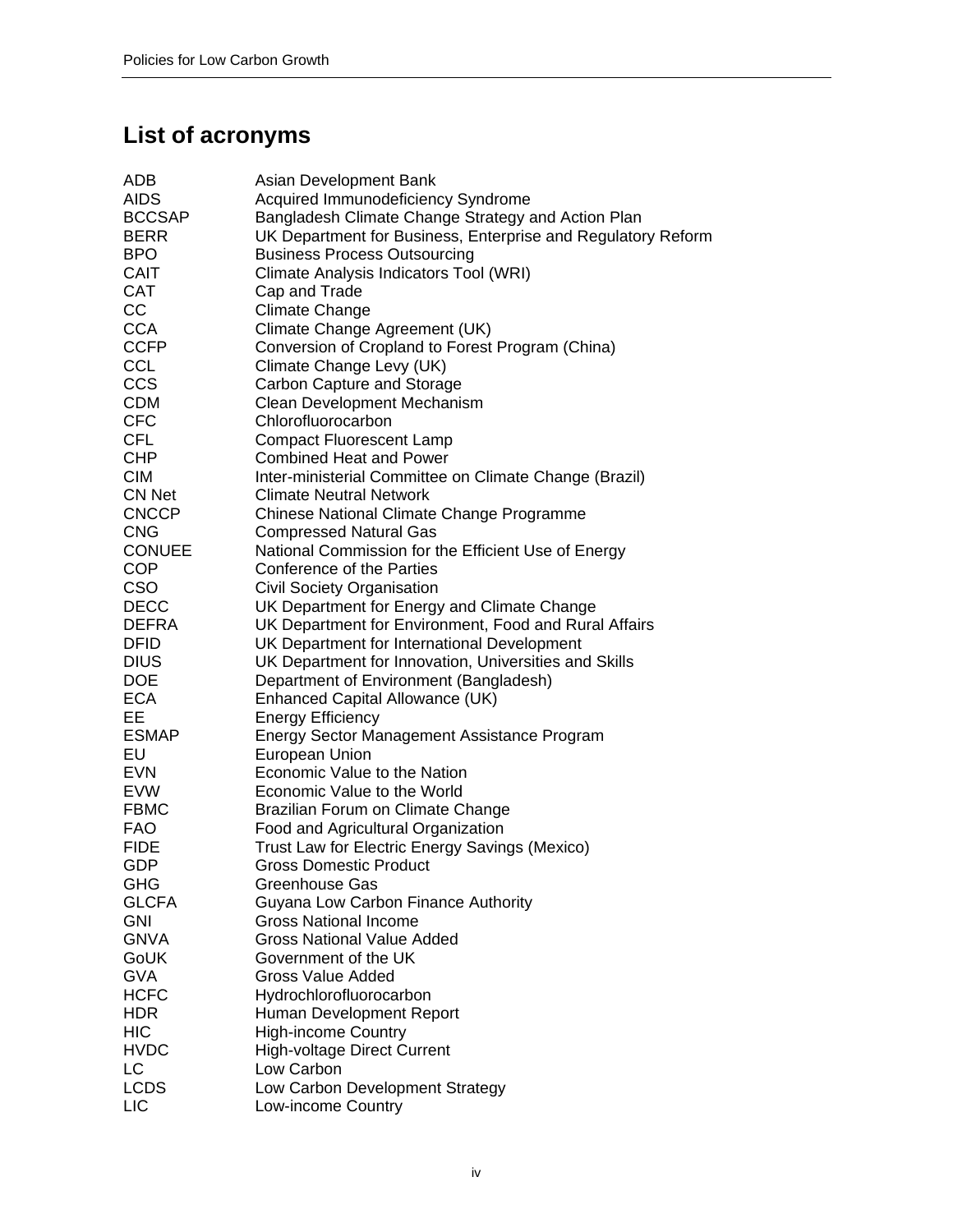| <b>MCP</b>     | Malaria Containment Programme                                               |
|----------------|-----------------------------------------------------------------------------|
| MELCA          | Movement for Ecological Learning and Community Action (Ethiopia)            |
| <b>MIC</b>     | Middle-income Country                                                       |
| MoEF           | Ministry of Environment and Forests (Bangladesh)                            |
| <b>NAMA</b>    | Nationally Appropriate Mitigation Action                                    |
| <b>NAPA</b>    | National Adaptation Programme of Action                                     |
| <b>NAPCC</b>   | National Action Plan on Climate Change (India)                              |
| <b>NDRC</b>    | National Development and Reform Commission (China)                          |
| <b>NEAP</b>    | National Environment Action Plan (Malawi)                                   |
| <b>NFFP</b>    | Natural Forest Protection Program (China)                                   |
| NGO            | Non-governmental Organisation                                               |
| <b>NPCC</b>    | National Plan on Climate Change (Brazil)                                    |
| <b>NSCCC</b>   | National Steering Committee on Climate Change (Bangladesh)                  |
| <b>NSREP</b>   | National Sustainable and Renewable Energy Programme (Malawi)                |
| ODI            | Overseas Development Institute                                              |
| <b>OECD</b>    | Organisation for Economic Co-operation and Development                      |
| <b>PASDEP</b>  | Plan for Accelerated and Sustained Development to End Poverty (Ethiopia)    |
| <b>PAT</b>     | Perform, Achieve, Trade                                                     |
| <b>PROINFA</b> | Programme of Incentives for Alternative Sources of Electric Energy (Brazil) |
| <b>PRSP</b>    | Poverty Reduction Strategy Paper                                            |
| <b>PSI</b>     | <b>Pollution Standards Index</b>                                            |
| <b>PV</b>      | Photovoltaic                                                                |
| R&D            | <b>Research and Development</b>                                             |
| REDD           | Reduced Emissions from Deforestation and Degradation                        |
| <b>SME</b>     | <b>Small and Medium Enterprise</b>                                          |
| <b>TWG</b>     | <b>Technical Working Group</b>                                              |
| UK             | <b>United Kingdom</b>                                                       |
| UN             | <b>United Nations</b>                                                       |
| <b>UNCTAD</b>  | UN Conference on Trade and Development                                      |
| <b>UNDP</b>    | <b>UN Development Program</b>                                               |
| <b>UNEP</b>    | <b>UN Environment Programme</b>                                             |
| <b>UNFCCC</b>  | UN Framework Convention on Climate Change                                   |
| <b>WDI</b>     | World Development Indicator                                                 |
| WRI            | <b>World Resources Institute</b>                                            |
| <b>WTO</b>     | <b>World Trade Organization</b>                                             |
| <b>WWF</b>     | <b>Worldwide Fund for Nature</b>                                            |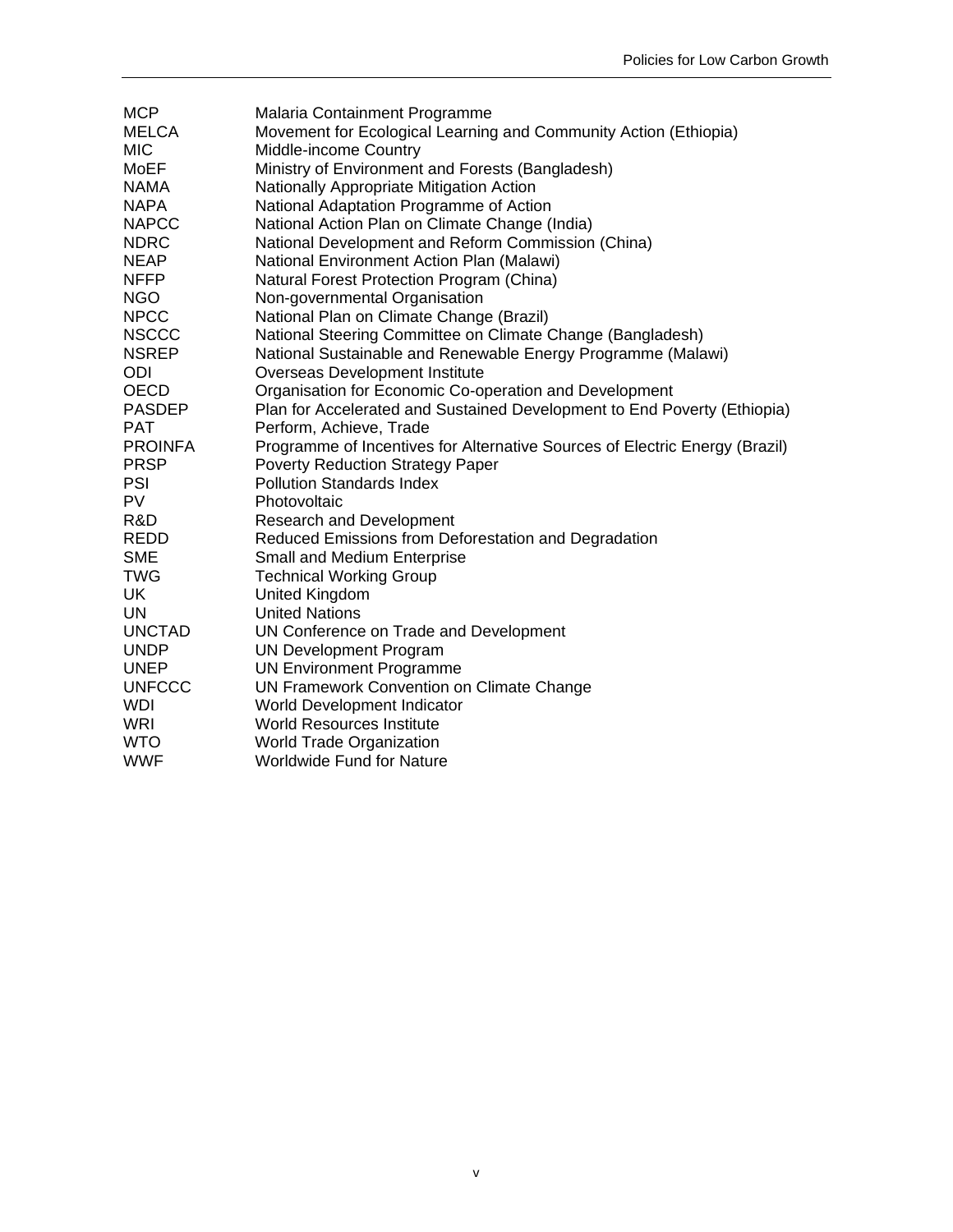# **Executive summary**

The Overseas Development Institute (ODI) has reviewed the low carbon growth and climate change response strategies of a range of countries with differing economic characteristics to draw out the policy implications for developing countries at different stages of development (Ellis et al., 2009).

The study, financed by the UK Department for International Development (DFID), selected a crosssection of high-, middle- and low-income countries to conduct a balanced review of low carbon growth policies. High-income countries (HICs) included Germany and the United Kingdom. Middleincome countries (MICs) included China, Brazil, Guyana, Mexico and Nigeria.

Low-income countries included Bangladesh, and Ethiopia. Shorter 'snapshots' were also provided for South Korea, India, Malawi, Rwanda and South Africa. These countries were chosen because they indicate the range of activities being carried out. All have published official documents outlining their climate change policies, such as national strategy documents, National Adaptation Programme of Action (NAPA) reports to the UN Framework Convention on Climate Change (UNFCCC), and national communications to the UNFCCC.

Growth has been, historically, highly correlated with carbon emissions. In light of the impact that this has had on climate change, new, low carbon growth strategies are being sought, i.e. policymakers are now seeking to achieve growth pathways that are associated with relatively low increases in carbon emissions.

Many developing countries have struggled to achieve any kind of sustained growth however, and have contributed little to the problem of climate change. The question for them will be how to achieve growth at all, particularly in light of climate change and international mitigation policies and the impact these are having on their economies.

These countries will need to find climate resilient growth strategies (i.e. growth strategies which are achievable despite the impact of climate change), and identify and manage opportunities (such as new markets) and risks (such as trade barriers) that arise from international mitigation efforts, in order to achieve growth in future.

Having an appropriate policy framework in place (such as a NAPA or Nationally Appropriate Mitigation Actions (NAMA)), is likely to help countries secure public and private funding for adaptation and mitigation. Identification of future mitigation opportunities and low carbon growth trajectories could thus be important, even for countries that have achieved only low growth rates to date. This will allow such countries to position themselves to take maximum advantage of new opportunities that may arise. For this reason we have considered both low carbon and climate resilient growth strategies in this report, as well as strategies to maximise growth potential arising from international mitigation efforts going forward.

The report draws on the case studies and other relevant literature to identify possible policy lessons and discuss the extent to which low carbon growth challenges traditional growth theory and policies.

Achieving low carbon growth clearly has major implications for policy, and implies considerable adjustment of the traditional growth agenda. However, low carbon growth does not present a major challenge to traditional growth theory, it simply requires the internalisation of the environmental costs of growth through the appropriate pricing of goods and services. This can be achieved through a range of mitigation policies, such as taxes on the production or consumption of carbon intensive goods.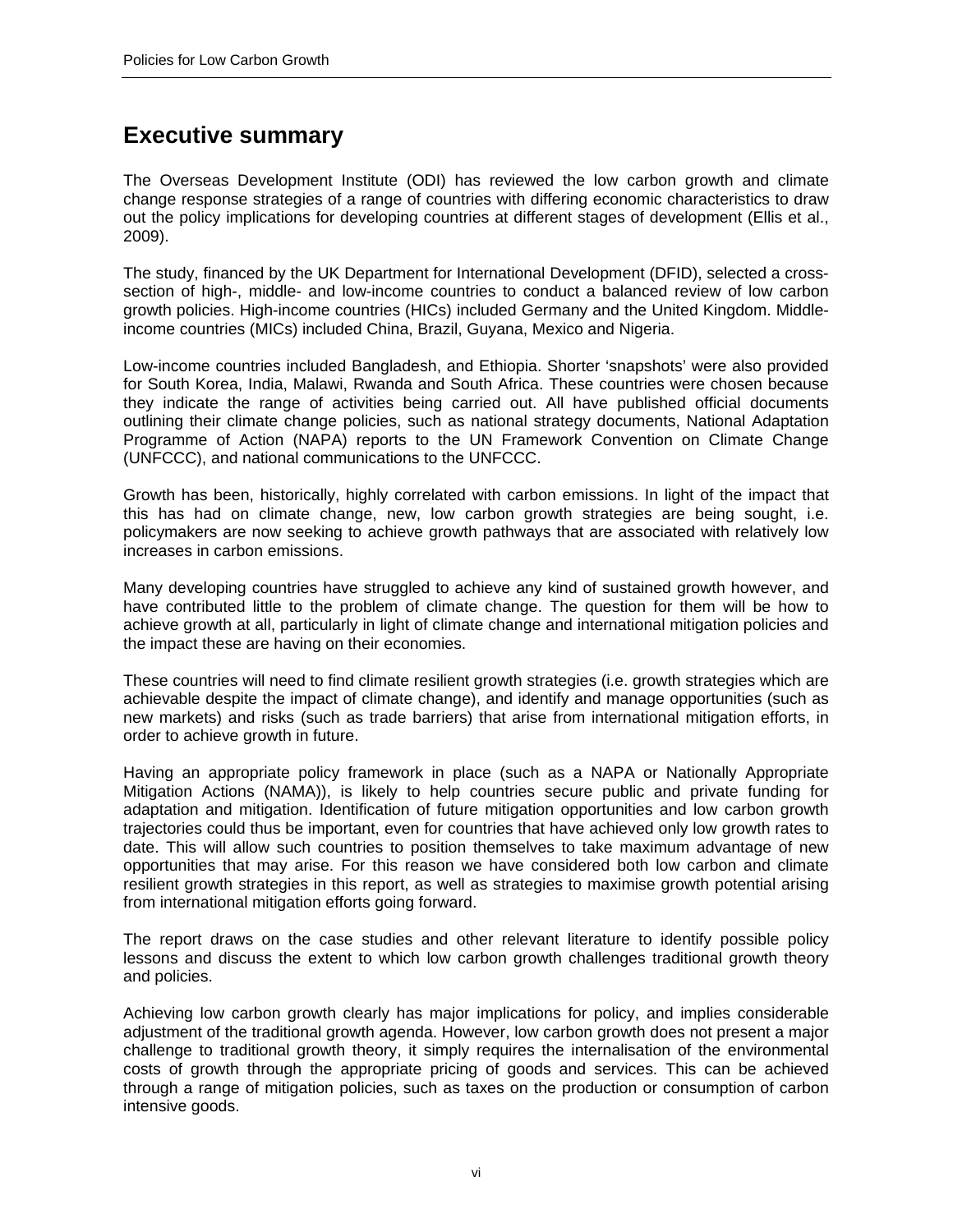The potential impact of mitigation policies on growth is unclear. Constraints on emissions raise the cost of energy which, in turn, reduces the output that can be achieved with a given set of inputs. No consensus exists on the costs of mitigation however, which will depend on the efficiency and nature of the policies adopted, and the extent of technological innovation achieved. And mitigation could also generate new growth opportunities, which would offset those costs.

This could be the case if, for example, there is fast growth in demand for environmental goods and services. Significant co-benefits associated with mitigation could also occur if there are strong synergies between green technology change and industrial technological progress, which is a key source of growth. Policies designed to promote green technological innovation and technology transfer could thus also potentially increase growth. In addition, some mitigation policies generate revenues (e.g. carbon taxes) and provide opportunities to stimulate growth through the judicious use of the revenues raised.

Thus the design of national mitigation policies and the way incentive mechanisms for low carbon growth are created will determine overall growth effects. The literature on this is mixed however, and modelling results depend enormously on the particular assumptions that are used. While much of the literature on mitigation suggests an overall negative impact on growth, a recent report by The Climate Group finds that a global climate agreement could lead to an increase in global GDP of 0.8% by 2020 relative to projected GDP with no climate action.

In addition to the overall impact of mitigation on global growth, the distribution of mitigation efforts will be important in determining the growth impacts in different parts of the world. Rich countries may need to accept lower rates of growth in future, if developing countries are to have the necessary space to grow their way out of poverty. The way that revenues from international mitigation efforts are used will also be important. For example, if auction revenue raised from permit sales in carbon cap-and-trade schemes is then used to finance mitigation or adaptation in developing countries, this could generate significant gains for recipient countries.

Mitigation policies will affect different sectors in different ways and are likely to imply adjustments to the sectoral sources of growth enjoyed previously by some countries. For example, mitigation policies which drive down the price of oil will generate a net loss for oil exporting countries and net gain for oil importers.

Air transport taxes might reduce demand for tourism or for air freighted exports such as fruit and vegetables. Carbon taxes may generate carbon leakage (i.e. the shift of dirty industry to pollution havens) and reduce income associated with carbon intensive products. The impact of these policies will vary significantly by country, depending on their sectoral composition. The analysis of the potential impact of different kinds of mitigation policies is fairly limited to date and the subject of a forthcoming ODI study.

A key determinant of the impact of international efforts to mitigate climate change on developing countries' growth paths will be the policies adopted by developing countries to adapt, mitigate and strategically position themselves in order to benefit from these international mitigation responses. This is likely to include the pursuit of a low carbon growth path as a prerequisite for receiving finance either for mitigation or adaptation. Appropriate policies can help to position countries to take advantage of new economic opportunities that may arise and can also help protect countries from threats to their growth arising from climate change or its mitigation.

#### **Identifying policy implications**

To aid comparison across countries, and with conventional growth policies, the review has been structured around the following six key pillars: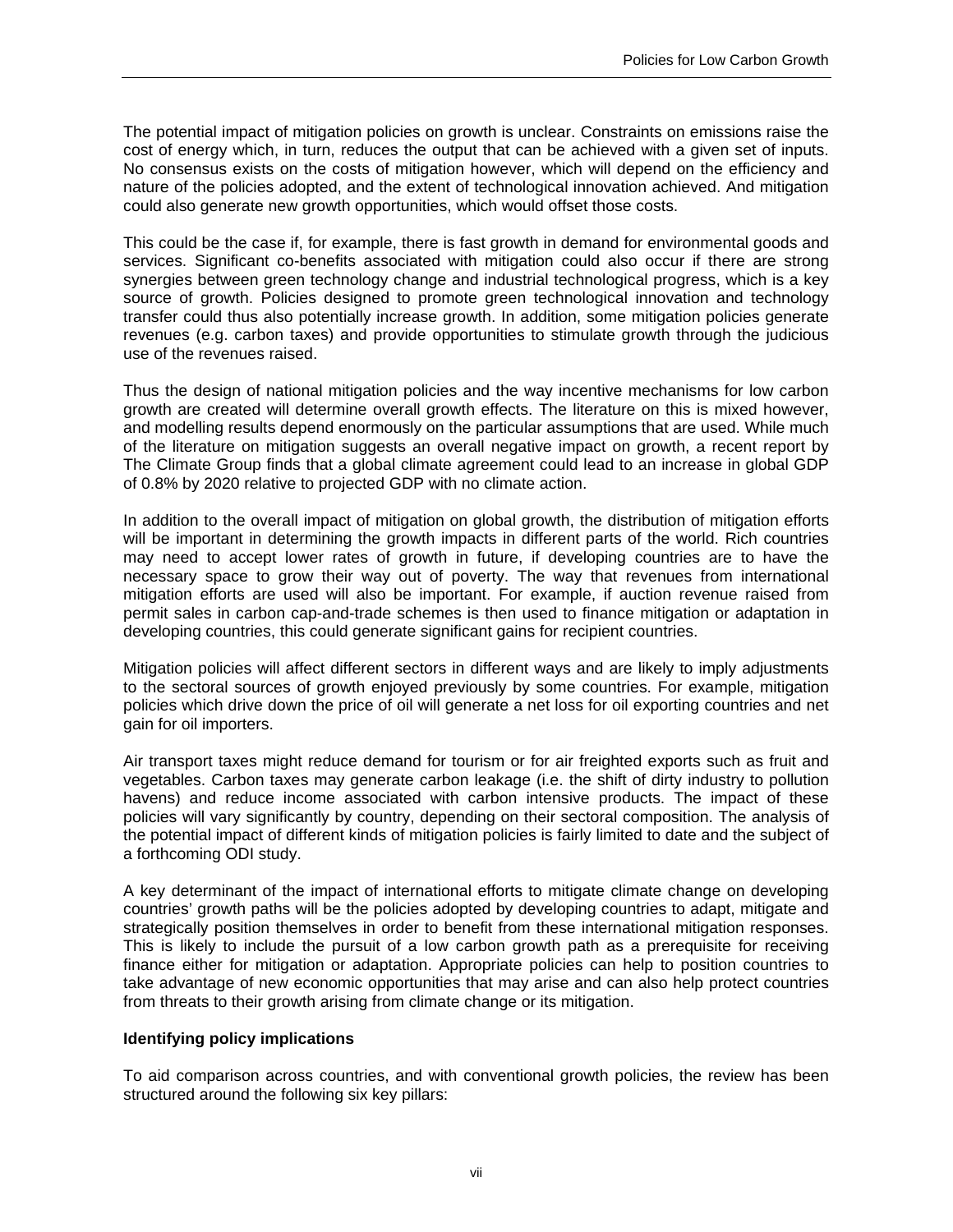- 1. Finance for mitigation and adaptation;
- 2. Human capital;
- 3. Technological progress in energy, infrastructure and transportation;
- 4. Investment in agriculture and forestry;
- 5. Trade and private investment opportunities;
- 6. Incentives and regulation for low carbon growth.

We have reviewed case studies and literature under each of these pillars and identified the following possible policy lessons. (A more detailed discussion of policy implications drawn from the country policy reviews is contained in the full version of this report.)

#### **Finance for mitigation and adaptation**

- For the international policy community, the achievement of an international agreement on emissions reductions is a priority to help unlock private finance for mitigation.
- Countries can be strategic in how they position themselves to attract finance for mitigation and adaptation. For example, the development of a 'Climate Change Fund'/multi-donor trust fund, and an appropriate policy framework e.g. a NAPA, NAMA, and/or a low carbon growth strategy, can help to convince donors that climate change is taken seriously in that country, and that any funding will be spent transparently and effectively.
- Developing countries need to continue to lobby for financial support for mitigation and adaptation, and for reform that will help them benefit more from carbon markets, including the Clean Development Mechanism (CDM).
- For countries with carbon assets, strategic positioning, policy development, and lobbying for financial support for mitigation and adaptation, may help to both influence the international agenda, and the development of international mitigation mechanisms, such as Reduced Emissions from Deforestation and Forest Degradation (REDD) and CDM, in their favour, both in terms of scope and scale.
- Widening the scope of carbon markets to enable more LICs to benefit, and improving the investment climate in developing countries may also help them to maximise financial inflows of private finance for mitigation.
- Not all developing countries will be able to obtain private finance for mitigation and adaptation. Increasing the availability of public finance will also be important in supporting developing countries' low carbon growth efforts.

# **Human capital**

- Broad awareness-raising may help increase public understanding of climate change and its effects, and the implications for people's livelihoods and welfare going forward. This can be implemented formally, for example through schools, or informally, through public awareness campaigns.
- Training in skills relating to green technologies and industries can help position countries to take advantage of any new low carbon growth opportunities and markets.
- Targeted investments in health, water and sanitation may help increase climate resilience by protecting human capital from the potential negative health impacts of climate change.

# **Technological progress in energy, infrastructure and transportation**

- Infrastructure improvements and the development of clean energy options should be made as soon as possible to reduce emissions as well as adapt to potential impacts. This will avoid locking in high-carbon technologies and processes as demand for energy rises. The development of decentralised grids may offer co-benefits between greener energy production, and increased access to energy.
- Strategic thinking and strong policy management of patterns of urbanisation may be required to increase climate resilience and facilitate low carbon growth.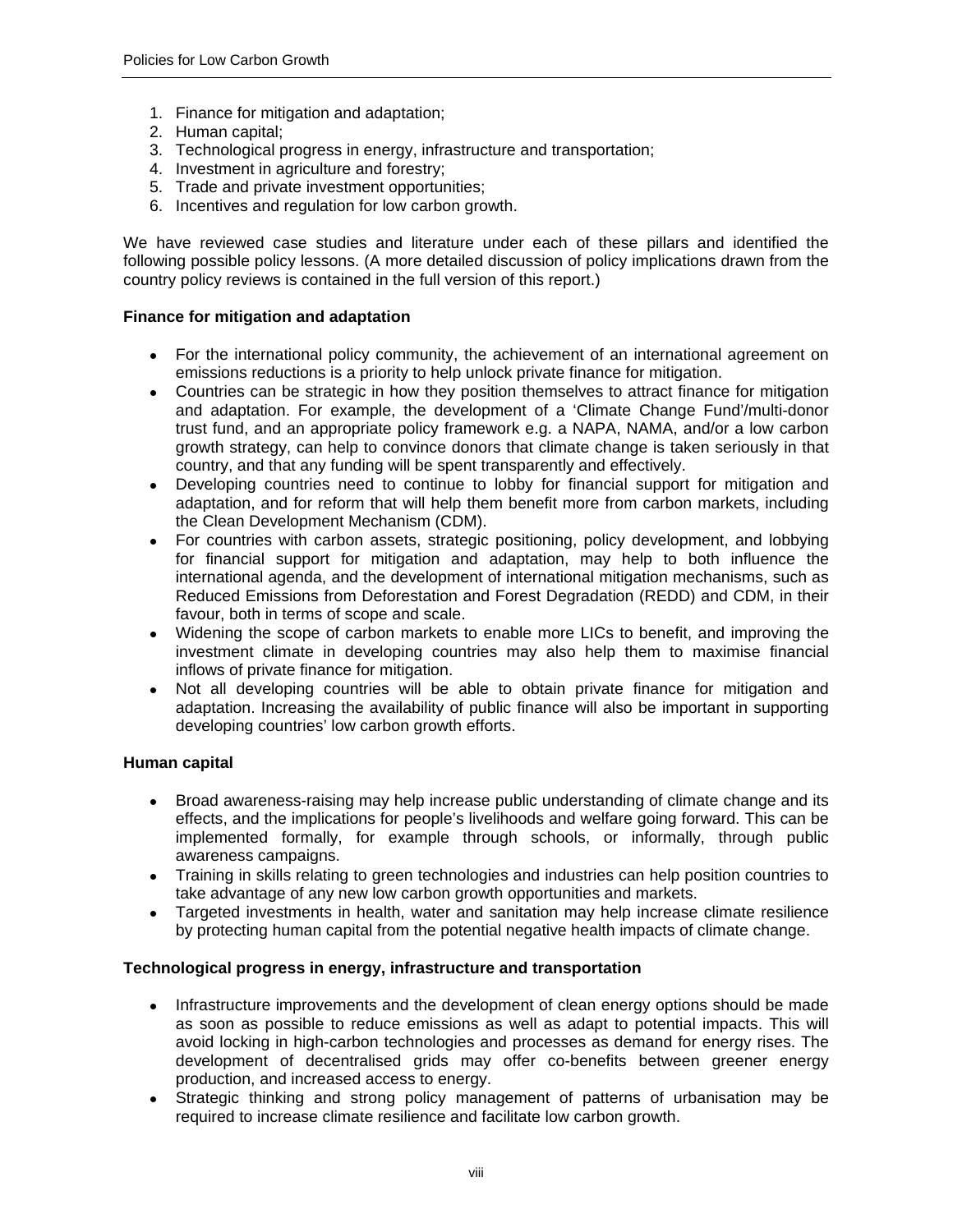- Government can play an important role in clarifying the future direction of policy and the key decisions that will be made on energy production and infrastructure development, to give business the confidence it needs to undertake low carbon investments.
- It is critical for low-income countries to receive international support and technology transfer to facilitate their transition to a low carbon economy. Greater efforts to promote international cooperation on research and development may help to promote technological diffusion. A re-examination of intellectual property provisions in the World Trade Organization (WTO) may also be needed.
- Countries should identify renewable resources that provide the greatest advantage in view of local conditions, resources, and state of development.
- The future development, demonstration and transfer of technology for carbon capture and storage will be very important for countries that continue to develop their large coal reserves.
- Governments in all countries can benefit from working with the private sector and civil society to scale up renewable technologies, from improved cook-stoves to large-scale wind and solar to hydropower.
- Transport is best approached holistically and should include public transport, clean, sustainable fuels, and efficient vehicles.
- Biofuels offer a potentially important new export opportunity for some developing countries, although major developed countries still impose protection on biofuel imports.

# **Investment in agriculture and forestry**

- Greater understanding and awareness of the impact of climate change on agricultural productivity, and shifts in demand for agricultural produce will help developing countries to improve climate resilience and take advantage of possible new growth opportunities. Education of farmers will be an important component in this.
- Comprehensive approaches that include improved agronomic practices; climate-resistant crop varieties; water, soil and fertiliser management, and better livestock management are needed.
- Adaptation efforts in agriculture may be most important in poor countries that rely disproportionately on agriculture and are likely to be most affected by climate change.
- Forestry payments present a significant potential financing opportunity for some countries, if international mechanisms such as REDD can be successfully developed.
- Countries that develop a rigorous, comprehensive, transparent and inclusive process around sustainable forest management may be more likely to secure international investments and future CDM benefits and turn them into successful alternative growth strategies and conservation of forests.
- Agriculture offers considerable potential sequestration benefits though there are significant barriers to attracting carbon finance for this sector.

# **Trade and private investment opportunities**

- Countries that identify, target and secure new green investment and growth opportunities stand to benefit more from the transition to a low carbon economy.
- There is a role for government leadership to identify low carbon growth sectors which may provide competitive advantage and employment growth.
- The development of new opportunities must be backed by sufficient support and funding from government and the international community. This includes the creation of an appropriate policy environment; provision of the necessary training/education; investment promotion and awareness raising; and collaborative partnerships between the public, private and NGO sectors.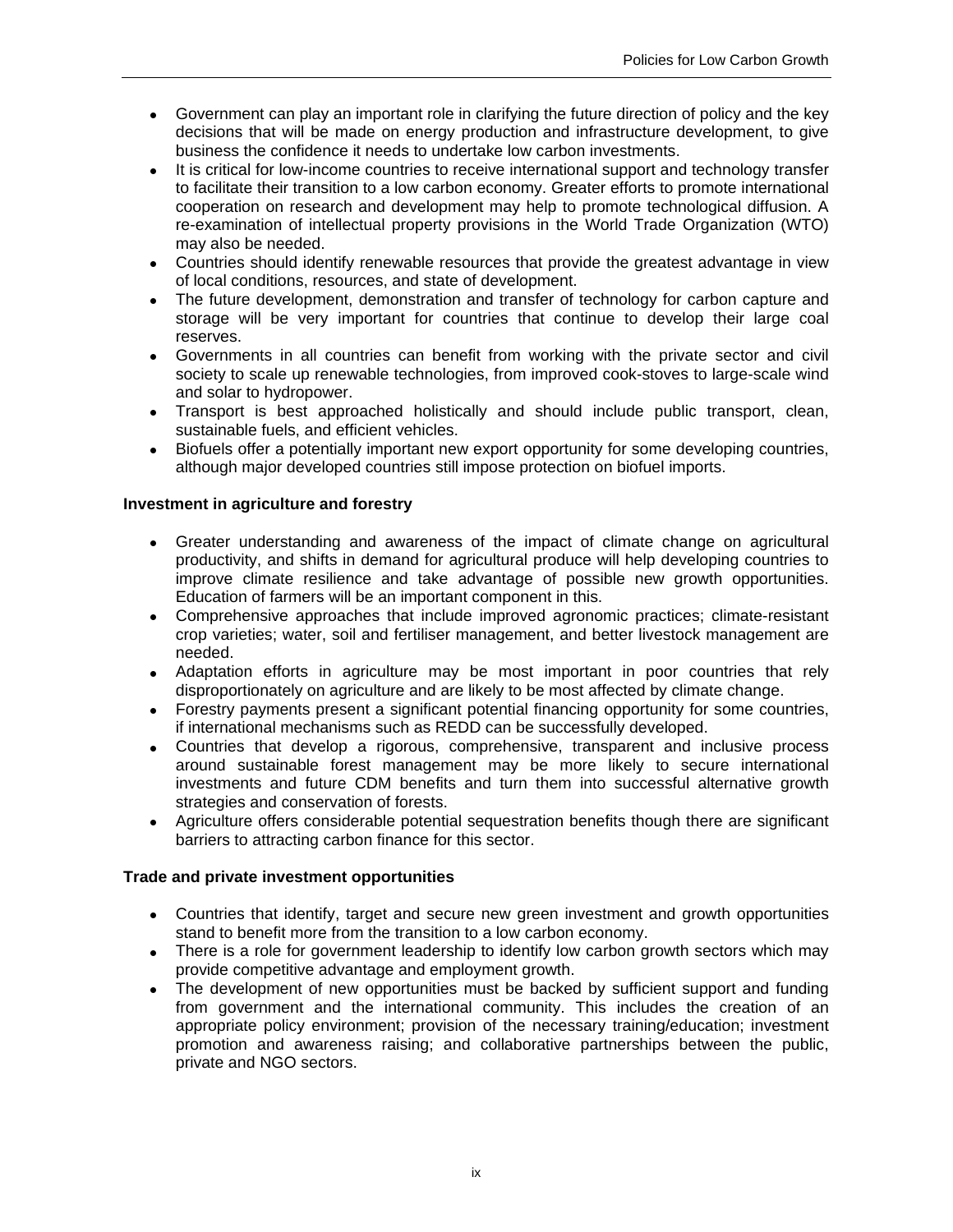#### **Incentives and regulation for low carbon growth**

- Internationally coordinated action to mitigate climate change can help reduce the risk of a 'race to the bottom' in relation to the taxation and regulation needed to stimulate low carbon growth.
- Donor support for low carbon regulation and taxation could help build developing countries' capacity to implement such policies effectively.
- An ongoing review of the efficacy and cost-effectiveness of measures by different countries to incentivise the necessary changes in behaviour and stimulate low carbon growth, could help improve policy-making in this area.
- Many of the barriers to low carbon growth, mitigation financing and technological transfer in developing countries are the same as the barriers to growth and investment generally i.e. a poor investment climate and uncompetitive markets. Policies to tackle these remain important.

#### **Policy processes**

In our review, we also looked at the policy processes adopted in each country. Possible lessons include:

- Policy statements should go beyond 'statements of intent' to provide a roadmap for specific measures and an implementation plan.
- Policy is strengthened by underpinning studies.
- Consultations help to obtain ideas and include various stakeholder viewpoints; promote coordination and collaboration, and enhance transparency and trust in the process.
- The inclusion of civil society helps build support for policies and thus aids in implementation. Consulting and partnering with the private sector can help increase the feasibility and market-friendliness of policies that are proposed. This can facilitate greater private sector engagement in achieving low carbon growth and improve the sustainability and scale-up of green investments.
- Training and education can help with coordinating different government departments and policies.
- Providing strong policy guidance is crucial to implementation.

# **Progress to date and lessons learned**

The countries we have reviewed have already taken steps to develop a climate change or low carbon development strategy, and thus are, to a greater or lesser degree, ahead of other countries, within their income category at least. However, there are still a number of issues that most countries either did not address or could not resolve in their policy documents. These include:

- Specification of a (potential) funding source for climate mitigation and adaptation activities;
- An implementation roadmap with specific measures;
- Anti-corruption and pro-transparency measures governing the use of mitigation/adaptation funds;
- A framework for macro management and measures to combat Dutch Disease;
- Identification of new green growth opportunities and the policies needed to achieve them;
- A rigorous consultation process;
- The need for policy alignment and intra-governmental cooperation.

So, although many of these countries are, to some extent, ahead of the game in terms of policies to promote low carbon growth and climate resilience, it is clear that improvements can still be made.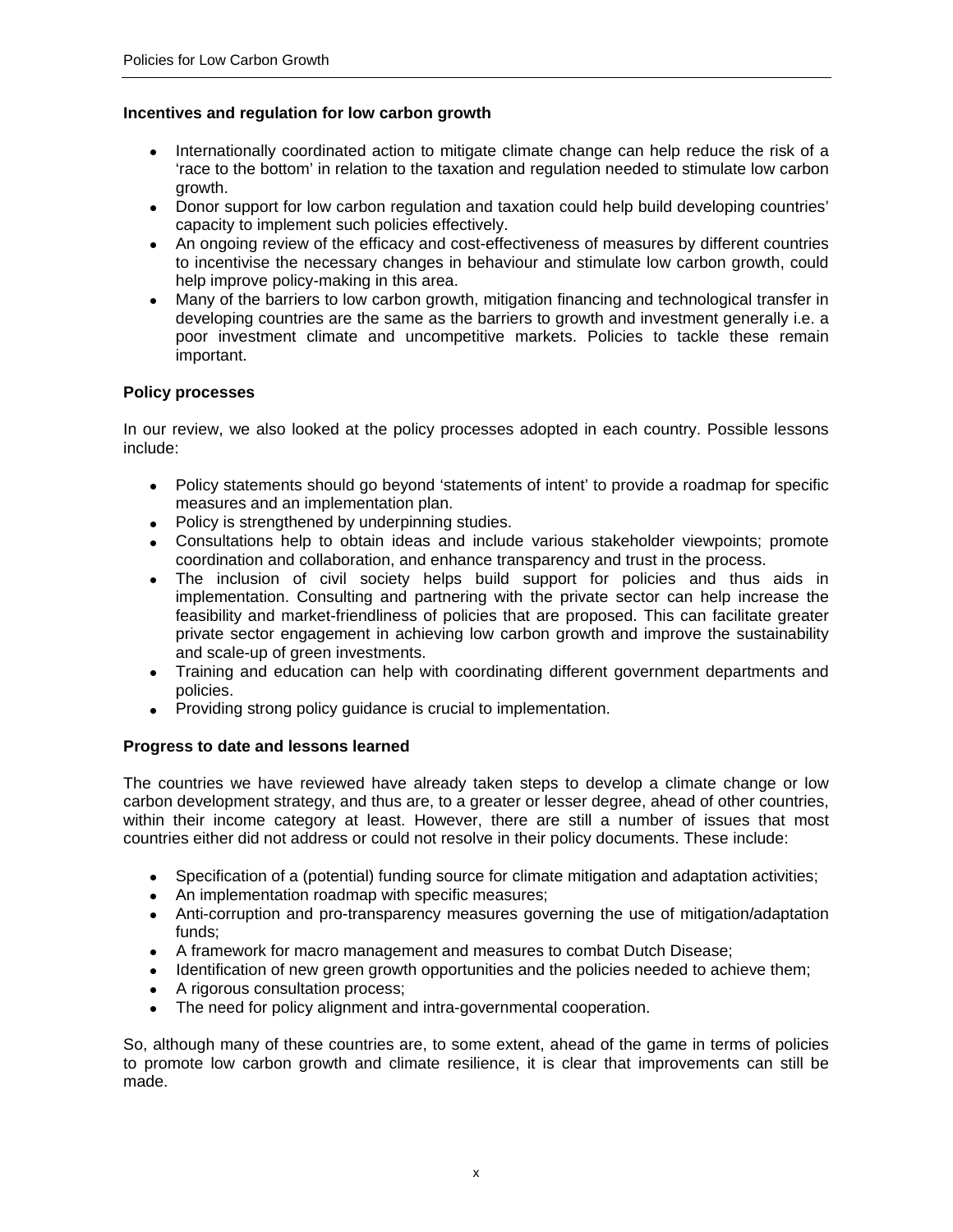Nonetheless, the policies they have set out and the processes they have pursued can provide valuable lessons for other countries only now beginning to think about how they will respond to climate change.

While it is too early to judge the efficacy of many of these policies (and indeed many of them are still only being planned), ongoing monitoring of their impact will be important in ensuring that lesson are learned globally, thus speeding up the effective response to this most pressing of problems.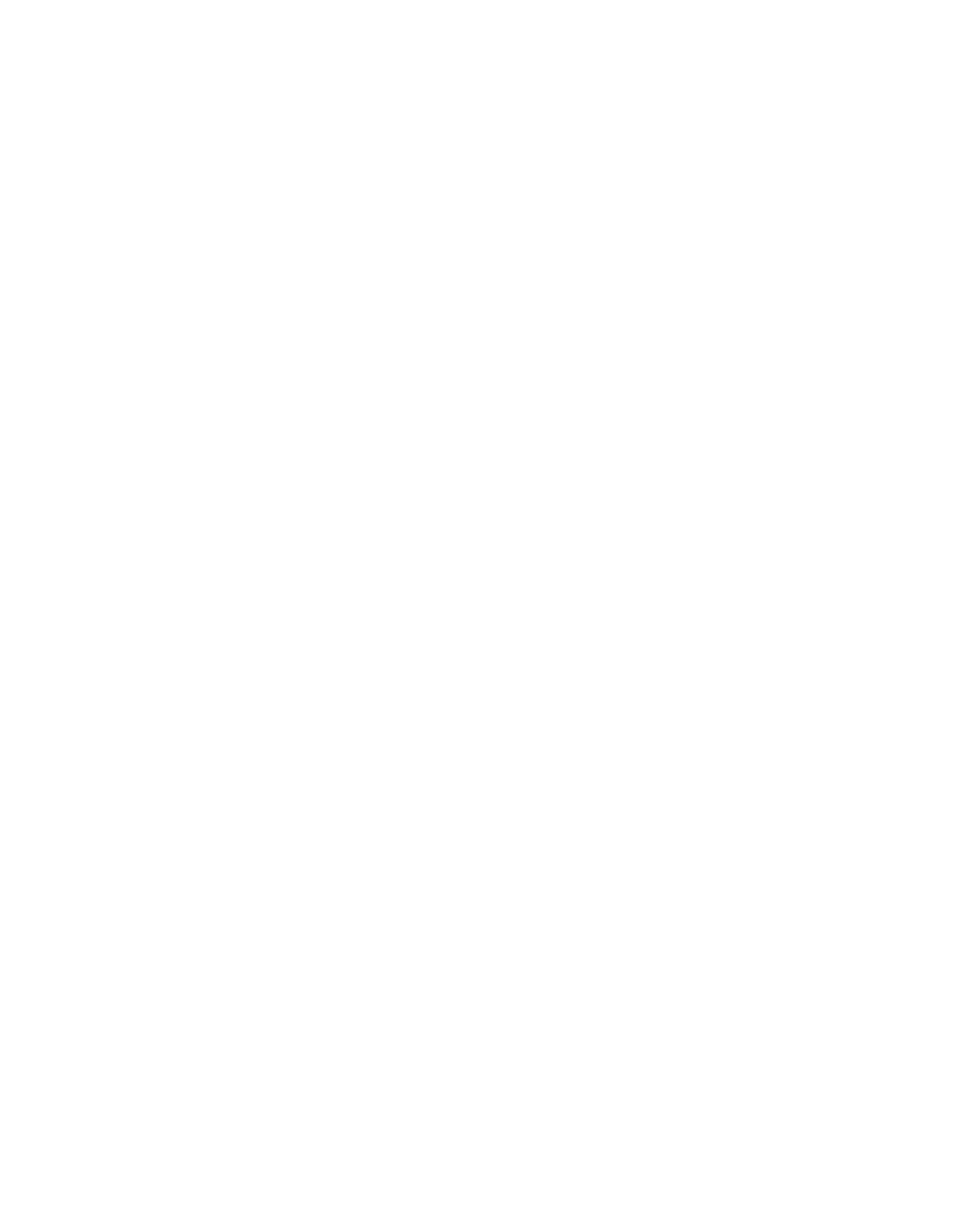# **1. Introduction**

Developing countries as a group have contributed much less to the problem of climate change than developed countries, yet they are the most vulnerable to its negative impacts. Developing countries must have the opportunity to grow their way out of poverty, and the threats posed by climate change increase the urgency of promoting sustainable growth and development, which will help to increase the capacity of developing countries to manage a changing climate.

However, growth and development are usually associated with increases in carbon emissions, so are likely themselves to contribute to climate change. International pressure to control carbon emissions is growing, although the extent to which developing countries should bear the burden for mitigation remains highly controversial. The contribution to tackling climate change expected of large emitters like China and India is likely to be very different from that of low-income countries (LICs), as will be the policy requirements to achieve the necessary change.

Many developing countries have struggled to achieve sustained growth at all, and have thus contributed little to the problem of climate change. For them, the first question is how to achieve growth at all, particularly in light of the impact of climate change and international mitigation policies on their economies. They will need to find climate-resilient growth strategies (i.e. growth strategies which are achievable despite the impact of climate change), and to identify and manage opportunities (such as new markets) and risks (such as trade barriers) arising from international mitigation efforts, in order to achieve growth going forward. Having an appropriate policy framework in place (such as a NAMA (Nationally Appropriate Mitigation Action) or a NAPA (National Adaptation Programmes of Action)), is likely to help them secure public and private funding for adaptation and mitigation. Thus, identification of future low carbon growth trajectories will be important even for these countries, in order that they may position themselves to take maximum advantage of new opportunities that may arise. For this reason, we consider both low carbon and climate-resilient growth strategies in this report, as well as strategies to maximise growth potential arising from international mitigation efforts going forward.

At the same time, international mitigation efforts, and steps taken by developed countries to 'green' their gross domestic product (GDP), could have a significant impact on developing countries' economic prospects, generating both opportunities and threats, which developing countries need to factor into their own growth strategies and policy responses to climate change.

The objective of achieving low carbon growth – although increasingly a focus for policy debate – poses considerable challenges. As yet there is only a limited understanding of what low carbon growth will look like in a developing country context, the incentives for developing countries to pursue low carbon growth paths, the costs and benefits and the funding available. Of course, achieving any kind of sustained growth has by itself proved challenging for many developing countries.

Governments in both the developed and the developing world are only just beginning to think about how to develop a low carbon growth strategy. To date, most of the focus has been on policies for adaptation (to the effects of climate change), and mitigation (to constrain emissions and hence reduce climate change). But policymakers are now beginning to think also about what economic *opportunities* might arise in a new, carbon-constrained, global economy.

Thus, low carbon growth policies consist of two broad elements:

• Mitigation, to allow economic growth to continue while constraining any associated growth in carbon emissions. This includes policies designed to encourage greener energy sources, greater energy efficiency and reduced emissions from agriculture and forestry, and includes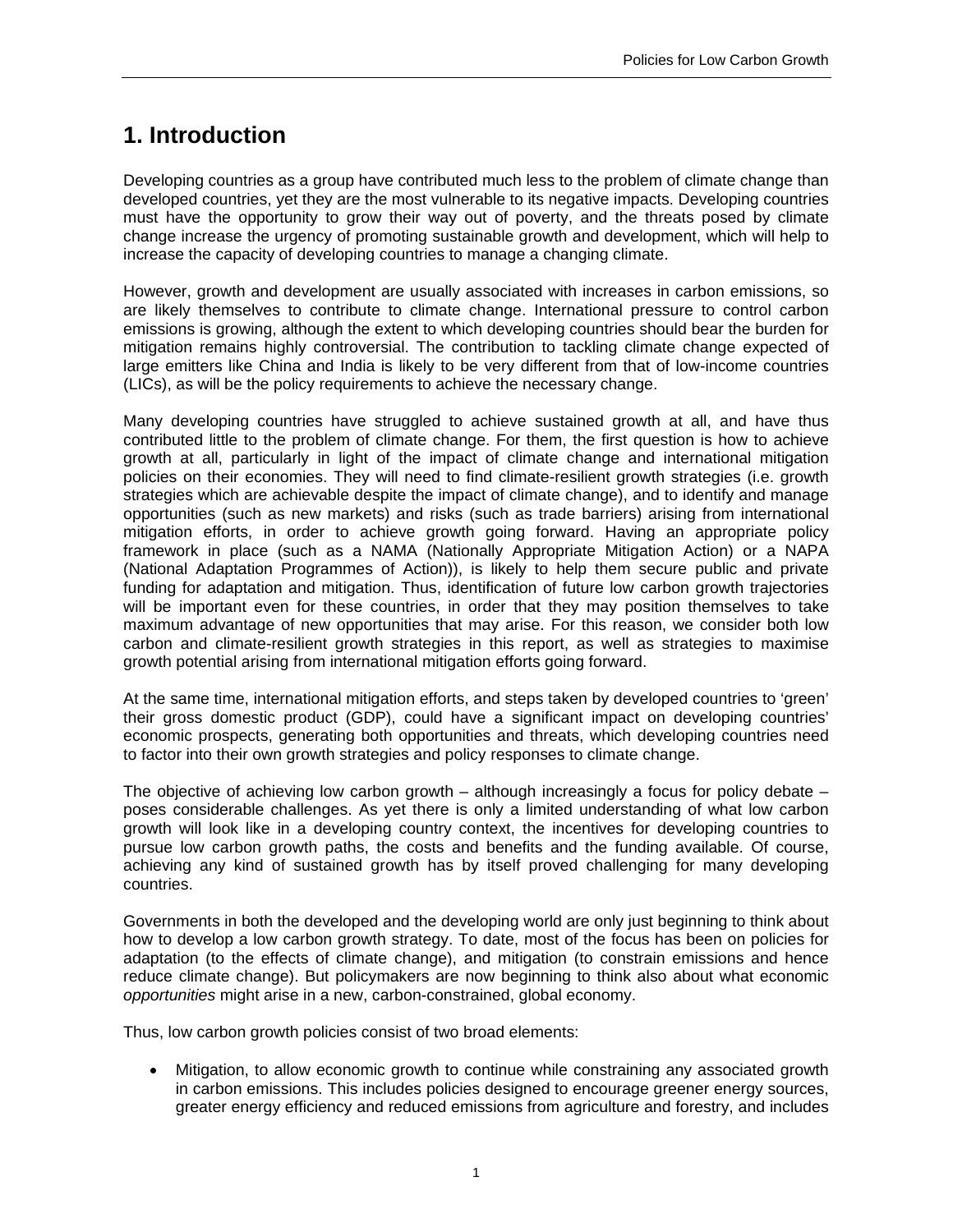strategic thinking about other issues, such as management of infrastructure development to support greener forms of the urbanisation that is likely to accompany economic growth.

• Adaptation, to both climate change itself and to international mitigation policies, to ensure that domestic growth strategies are consistent with the changing global environment and policy context. This includes both taking account of threats to the future growth of certain high carbon industries and trying to capitalise on new opportunities arising, perhaps from growing demand in certain markets (e.g. for environmental goods and services), changing patterns of international trade and investment or new sources of finance being made available through carbon markets (e.g. the Clean Development Mechanism (CDM)), for example.

The specific country context will determine both the threats and opportunities faced, the capacity to either address or capitalise on them and the policies they will imply.

In this report, we review low carbon development strategies (LCDSs) and other policy responses to climate change that have been produced, across a spectrum of high-income, middle-income and low-income countries (HICs, MICs and LICs) with differing economic characteristics, with a view to drawing out implications for policy which can be considered by developing countries, depending on their context and stage of development.

The objective of the study is to review the official policy response in the case study countries, and so we have focused only on documents produced by or for governments in those countries; we have not reviewed commentaries or proposals made by other organisations seeking to influence government.

The countries reviewed are: Bangladesh, Brazil, China, Ethiopia, Germany, Guyana, Mexico, Nigeria and the UK. (Shorter snapshots of climate change/low carbon policy developments have also been produced for a number of other countries: India, Malawi, Rwanda, South Africa and South Korea).

In each case, subject to the information available, we have endeavoured to describe:

- The country context (e.g. main industries, level and source of carbon emissions, etc);
- The policy context and process (e.g. nature of ministerial involvement, degree of consultation, timeframe for implementation, etc);
- Stated motivations for the climate change response/low carbon growth strategy;
- The policies that have been proposed or implemented as part of this strategy;
- The policy/strategy documents reviewed.

The review of policies has been based on the following six key pillars:

- 1. Finance for mitigation and adaptation;
- 2. Human capital;
- 3. Technological progress in energy, infrastructure and transportation;
- 4. Investment in agriculture and forestry;
- 5. Trade and private investment opportunities;
- 6. Incentives and regulation for low carbon growth.

Not all of the country policies tackle all of these six issues, and the degree of emphasis on different policies, and also on the balance between adaptation and mitigation, varies considerably between countries depending on their level of income and economic structure.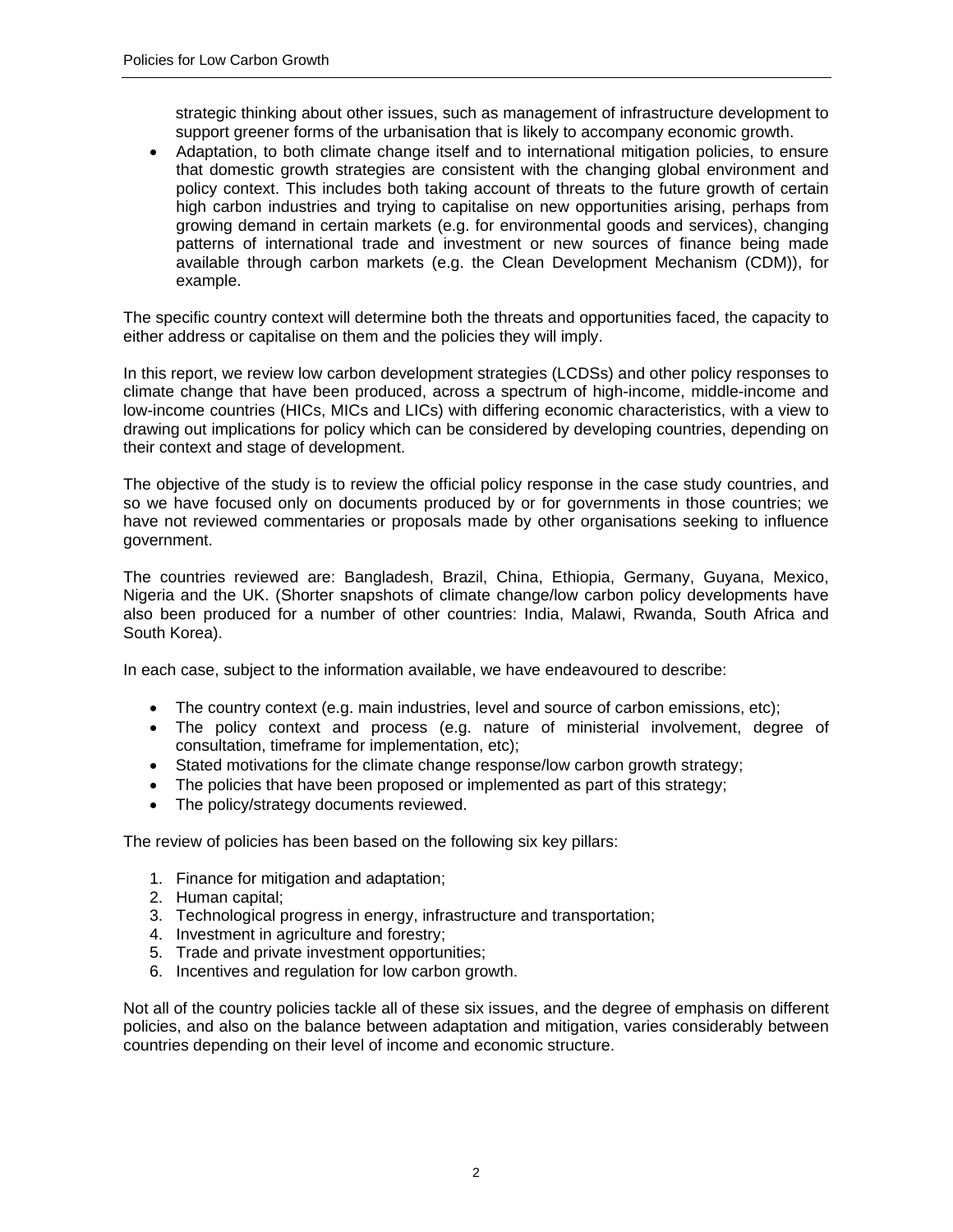In the final section, we discuss how low carbon growth challenges traditional growth theory, and traditional growth policies, drawing on the case studies and other relevant literature to identify possible policy lessons.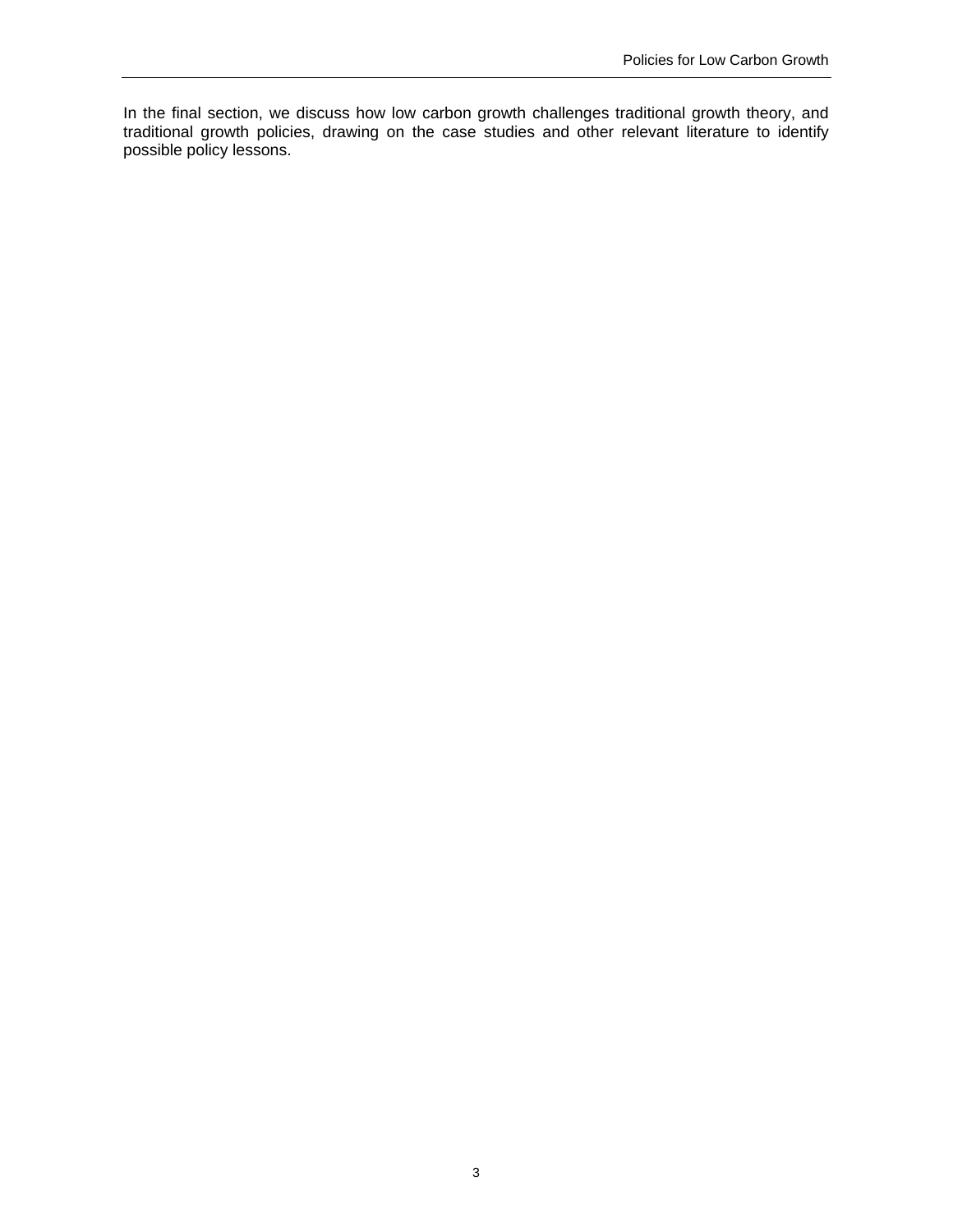# **2. Low carbon growth case studies**

# **2.1 High-income countries**

# **2.1.1 Germany**

# **Country context**

Services accounted for 29% of German GDP in 2008 (including financial services, retail and real estate), followed by the industrial sector at 26% of GDP (including energy production and manufacturing) and by trade, transport and communications (18%). Of lesser importance to the German economy are the construction and agriculture sectors (at 4% and 1% of GDP, respectively). The German economy is also one of the world's leading exporters of goods, worth an estimated €56 billion a year in exports and accounting for 16% of global trade.

Energy in Germany is produced mainly by the use of mineral oils (35%), coal (24%) and natural gas (23%), while renewable forms of energy production account for only 7% of all energy consumed. In terms of electricity consumption, the manufacturing sector accounts for the greatest share of electricity used (with 43% of total electricity consumption), followed by the service sector (27%), the residential sector (27%) and the transport sector (3%).

 $CO<sub>2</sub>$  emissions by sector in Germany (compiled from the 2009 Worldwide Fund for Nature (WWF)/Allianz G8 Climate Change Scorecard) show that the energy sector is the greatest source of  $CO<sub>2</sub>$  emissions in Germany, accounting for 42% of all  $CO<sub>2</sub>$  emissions, followed by the industrial sector (22%), transport (16%), households and services (14%) and agriculture (5%).

# **Policy motivations for low carbon growth**

Energy security, secure job creation and reductions in greenhouse emissions are the main stimuli for low carbon growth in Germany. To this end, the German government has launched a series of initiatives (leading up to 2020) to move towards more sustainable energy production as well as to enhance the German economy through the use and production of green growth technologies.

In terms of energy security, the German government explains that the country needs to move forward towards a greater use of renewable energy in order to mitigate changes in fossil fuel prices and move away from nuclear-based energy. Investments in renewable energy and energy security would also allow the German economy to save €20 billion a year (by 2020) on energy imports alone. Nuclear power will be eliminated from the national grid by 2022, as stated in the 2002 Atomic Energy Act, as the German government believes the risks associated with the use of nuclear power are not offset by its benefits.

The 'green growth sector' in Germany is estimated already to provide employment for around 1.8 million people and to have earned the German economy €56 billion in exports in 2006, while the renewable energy sector is estimated to employ 250,000 people and to be worth around €26 billion a year. Germany is one of the top exporters globally for green growth technologies, accounting for 5% of total German exports in 2007, while nearly a quarter of all new green technology patents in the European Union (EU) in 2007 originated from Germany. Green growth is also important for the services sector in Germany, as in 2008 revenues of €123 billion were generated within the 'green services' sector, with growth estimates of around 8% per annum.

The German government estimates that the green growth sector is currently worth €1500 billion a year (globally) and predicts that this figure will double to €3000 billion by 2020. In order to take a greater share of this market as well as to provide economic stimuli in a period of financial crisis, the German government wishes to enhance Germany's role in the production of green growth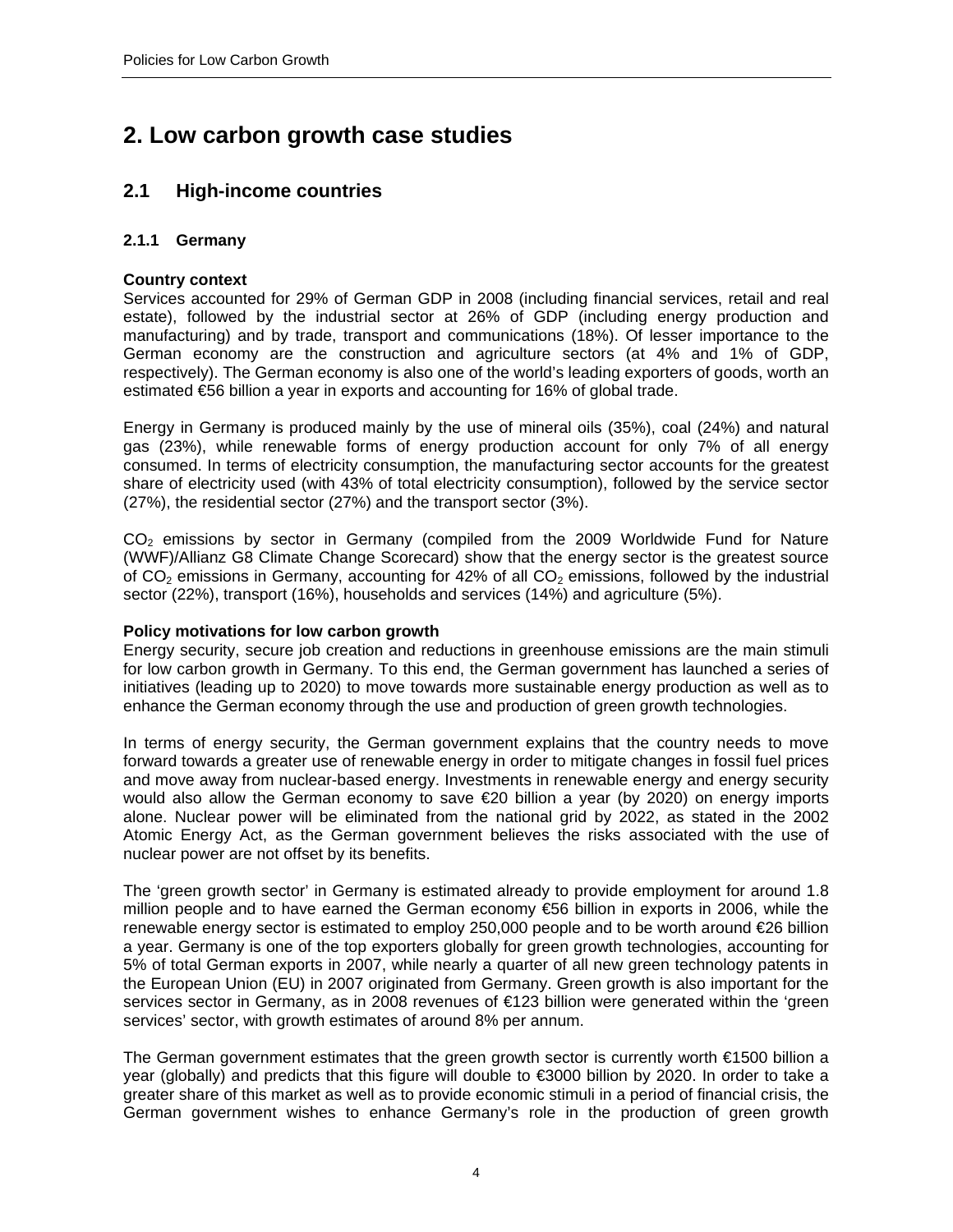technologies, through further investments in research and development. According to the government, this would allow Germany to become a world leading exporter in the field and allow between 500,000 and 1 million new jobs to be created within the field by 2020.

In addition to the creation of new jobs and energy security, the German government aims to move Germany towards the achievement of the following key targets:

- Cut greenhouse emissions by 40% of 1990 levels by 2020;
- Increase energy efficiency by 3% per annum;
- Increase the share of renewable energy to:
	- o 50% of primary energy consumption by 2020;
	- o 30% of gross power consumption by 2020;
- Increased usage of biofuels in order to reduce greenhouse gas emissions by 7% by 2020;
- Double the contribution of combined heat and power (CHP) technologies to 25% of power generation in 2020.

#### **The low carbon growth pillars**

#### *Finance for mitigation and adaptation*

An Efficiency Fund, which will be used to pay for electricity saving projects in both the private and public sector, will be set up through revenues generated through the Emissions Trading Scheme from 2013; the fund is estimated to be able to generate around €1 billion per year.

The use of electrical vehicles will be encouraged through the National Development Plan for Electromobility. The plan involves a government investment of €115 million per year in order to encourage the use of electrical vehicles, both for personal transport and for freight.

A €500 million fund has been set up in order to implement the Renewable Energies Heat Act, which was implemented in January 2009. The act stipulates that a percentage of all energy used in all new buildings will come from renewable sources. The fund has been set up to ensure that all new buildings will be able to meet the requirements of the act.

#### *Human capital*

The reviewed policy documents call for improvements in education and qualifications to meet the demands of a rising 'green' sector; however, there are no specific strategies mentioned on how education levels (especially technical skills) can be improved within the German market.

#### *Technological progress in energy/infrastructure/transportation*

In terms of renewable energy, the German government introduced the Energy Sources Act in 2000, which was amended in 2009 to include new developments in renewables such as wind, photovoltaic and bioenergy, with the aim of further incentivising investment in these energy sources, with particular emphasis on the expansion of wind-powered energy sources and the replacement of old wind turbines with newer and more energy-efficient models.

The use of biomass as a source of energy has been promoted by the government; however, the roadmap acknowledges that there are certain associated problems, such as in land used to grow agricultural food products being converted into biomass production areas.

The German government wants to hasten the energy grid expansion, as it sees this as a long overdue project. The expansion falls under the Grid Expansion Act, which will allow new technologies to be introduced within the grid such as high-voltage direct current (HVDC) transmission cables, underground cabling and interconnections with neighbouring EU countries in order to trade energy between countries.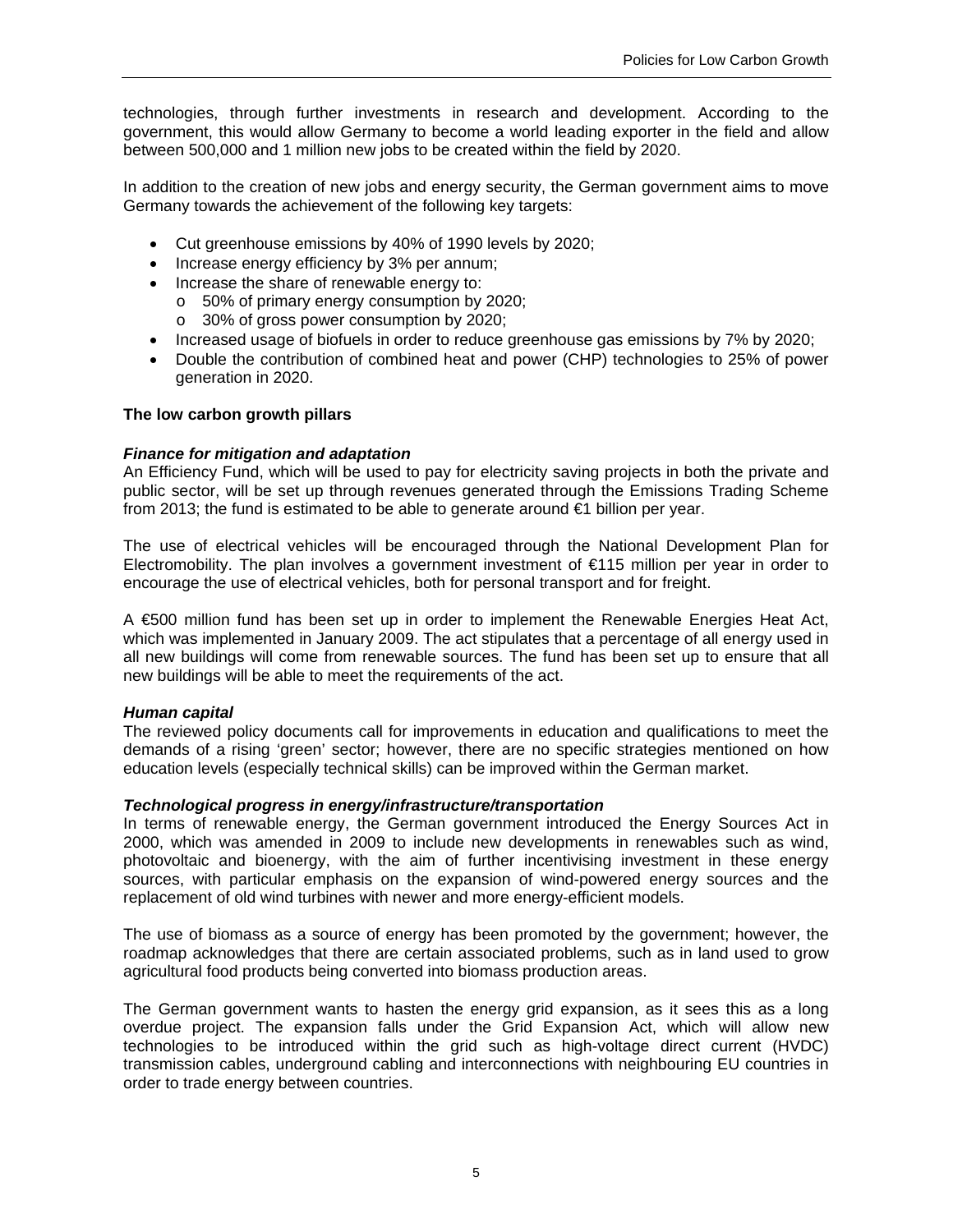In 2009, the Combined Heat and Power Act<sup>1</sup> will be introduced in order to promote the investment and construction of new CHP power plants (which are far more efficient in the production of both heat and energy than traditional plants), as well as to increase CHP power and heat generation by 25% by 2020. The German government is also investing in further research into carbon capture and storage (CCS) facilities in order to increase its ability to further mitigate carbon emissions.

The roadmap highlights the need for an overhaul of the energy infrastructure within Germany, through an expansion of the electrical grid, the construction of new energy-efficient power stations, investment in HVDC electrical cables (which allow for far more efficient electrical distribution than conventional electrical cables) as well as investments in better energy storage facilities, renewable sources and better electrical load management.

# *Trade and private investment opportunities*

The German government estimates that the green growth sector is currently worth €1500 billion a year (globally) and predicts that this figure will double to €3000 billion by 2020. In order to take a greater share of this market as well as to provide economic stimuli in a period of financial crisis, the German government wishes to enhance Germany's role in the production of green growth technologies, through further investments in research and development. According to the government, this would allow Germany to become a world leading exporter in the field and allow between 500,000 and 1 million new jobs to be created within the field by 2020.

# *Investment in agriculture and forestry*

None of the reviewed documents calls for changes in the agriculture sector in terms of energy efficiency or resource management. As agriculture accounts for only 1% of GDP and 5% of  $CO<sub>2</sub>$ emissions, the German government may not regard it as strategically important in its green growth strategy.

# *Incentives and regulation for low carbon growth*

The German government has already implemented the Integrated Energy and Climate Programme<sup>2</sup> in 2007, focused mainly on the promotion of renewables and CHP. The German government will continue to focus on the use of renewables as well as introducing the Efficiency Standards Act, aimed at increasing energy efficiency within the country.

The Energy Policy roadmap states that, by 2020, 40% of electricity generated will be produced in high energy efficiency coal power plants. The roadmap explains that the Emissions Trading Scheme set up in 2005 by the EU, by setting strict caps on  $CO<sub>2</sub>$  emissions by power plant, has already incentivised utility companies to move towards more energy-efficient power plants with lower carbon emissions. Current Emissions Trading Scheme caps will be decreased by 1.74% per annum from 2013, which should ensure a reduction in emissions by 21% as compared with 2005.

German electricity consumption will be reduced by 11% (based on 2005 levels) by 2020. The German government sees this as an important strategy towards carbon emission reductions, as electrical consumption accounts for nearly 50% of energy-related carbon emissions. The Integrated Energy and Climate Programme<sup>3</sup> (fully implemented in May 2008) is an important step towards the reduction in electricity usage, as within the programme (among other reforms, including vehicle tax reforms that take into account carbon emissions per vehicle, clean power plants and increases in the use of biofuels) there are provisions for improvements in energy efficiency and reductions in electricity usage by domestic appliances.

According to the roadmap, more information about electricity consumption and electricity prices needs to be provided to consumers, especially for low-income households, which the roadmap

 $\overline{a}$ 

<sup>1</sup> http://www.dena.de/en/topics/energy-systems/projects/projekt/combined-heat-and-power-generation/.

<sup>2</sup> http://www.erneuerbare-energien.de/inhalt/39945/42719/.

<sup>3</sup> http://www.bmu.de/english/climate/downloads/doc/40589.php.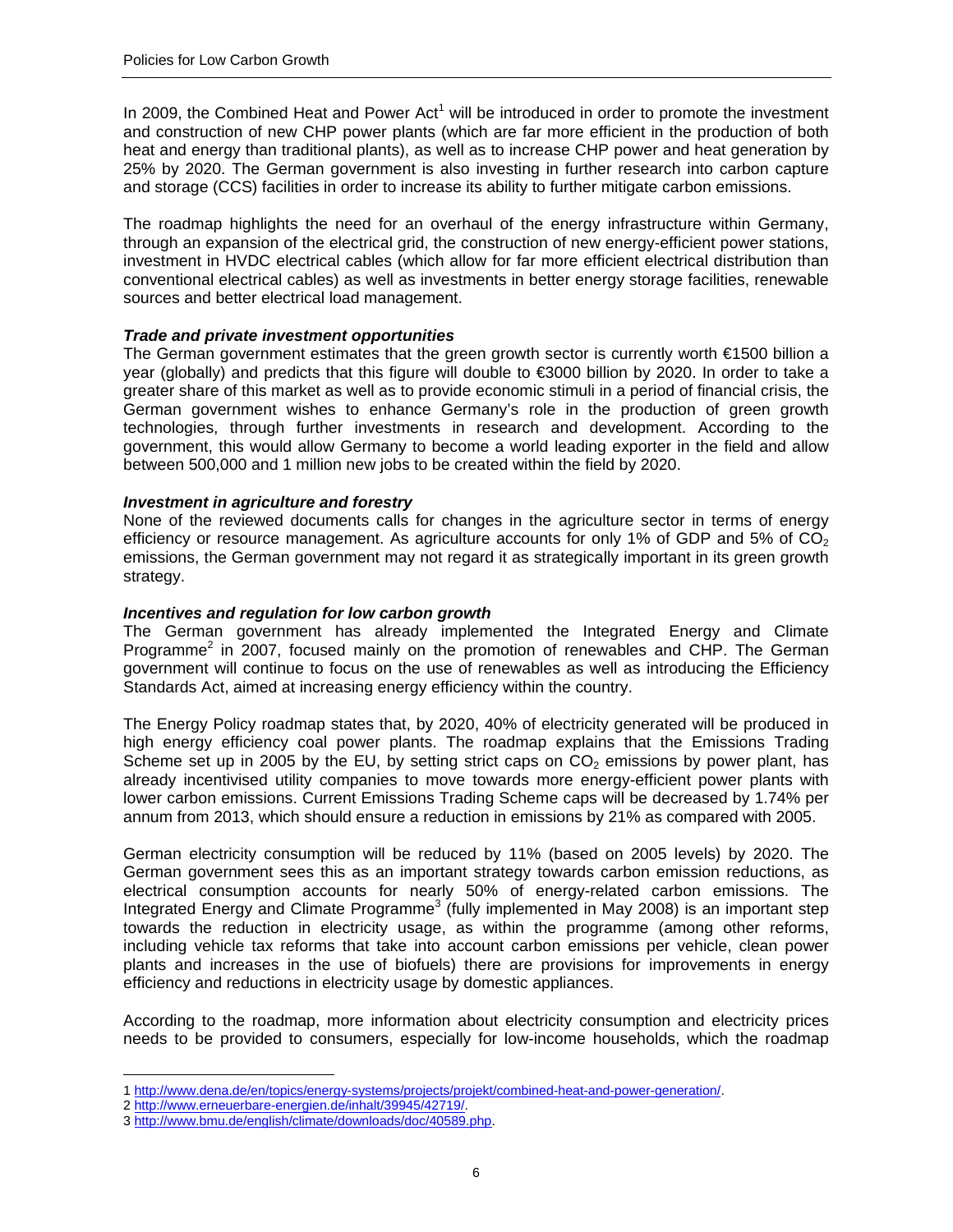identifies as particularly vulnerable to price fluctuations. Energy-efficient electrical appliances need to become more widespread through the economy through a proposed system of labelling which would exclude from German markets any appliances that do not meet the minimum energy efficiency requirements. An Efficiency Act should be introduced in order to promote energy efficiency by businesses and individual consumers. Efficiency will also be promoted through government investments aimed at incentivising the private sector towards investments in energyefficient companies.

The German government envisions a much greater role for CHP and renewables for heat generation in Germany, as a large proportion of heat is currently generated through fossil fuels. The roadmap also plans to reduce greatly the amount of fossil fuels used in heating as well as increasing the efficiency of current heating systems, such as through improved building heat insulations. The German government implemented the Renewable Energies Heat Act<sup>4</sup> in 2009. The act promotes the use of renewable energy sources (which meet approved standards) for new buildings.

A 20% reduction in carbon emissions generated by transport is also included in Germany's green growth strategy, as currently 20% of all carbon emissions generated in Germany have their source in the transport system. Road tax has been reformed in order to account for carbon emissions rather than engine size, as an incentive for consumers to purchase low carbon vehicles. In addition to the road tax, the EU will implement a  $CO<sub>2</sub>$  cap for vehicle emissions in 2012, which will be further reduced from 2020. The German government has introduced the Biofuel Quota Act, intended to reduce carbon emissions through the use of biofuels as well as regulating what biofuels are used.

Further action is also considered in order to reduce carbon emissions in the transport system, through increased taxes for luxury company cars, reduced taxes on the public transport system and decreased road speed limits in order to encourage fuel efficiency.

# **2.1.2 United Kingdom**

# **Country context**

The UK's economy is based largely on services. There has been significant growth in the financial sector, which went from 27% of the gross national value added (GNVA) in 2000 to 31.9% in 2007.<sup>5</sup> In contrast, the manufacturing sector has seen a significant decline, from 17% of GNVA in 2000 to 12.4% in 2007. Other significant areas of the economy are the education and health sector (13% of GNVA in 2007) and the transport and communication sector (7% of GNVA in 2007).

The latest figures from the UK Climate Change Programme: Annual Report to Parliament 2008 (UK DEFRA, 2008) show that total greenhouse gas (GHG) emissions fell from 655.5 million tonnes in 2005 to 652.3 million tonnes in 2006, with an estimated fall to 639.5 million tonnes in 2007; CO<sub>2</sub> emissions in 2007 had fallen to 543.7 million tonnes, from 554.5 million tonnes in 2006.

2006 figures from the UK Climate Change Programme show that the business sector is the main source of greenhouse gas emissions in the UK, accounting for 32% of all emissions, followed by the transport sector (25%), the residential sector (24%) and the agriculture sector (8%). Industry and exports account for a much lower share of GHG emissions, at 2.8% and 1.8%, respectively. In terms of electricity generation, 2009 figures from the UK Low Carbon Transition Plan (GoUK, 2009) show that the majority of electricity used in the UK comes from gas (45%), followed by coal (32%) and nuclear energy (13%); renewables account for only 6% of electricity used.

 $\overline{a}$ 4 http://www.bmu.de/english/renewable\_energy/downloads/doc/42351.php.

<sup>5</sup> http://www.statistics.gov.uk/statbase/Product.asp?vlnk=1143.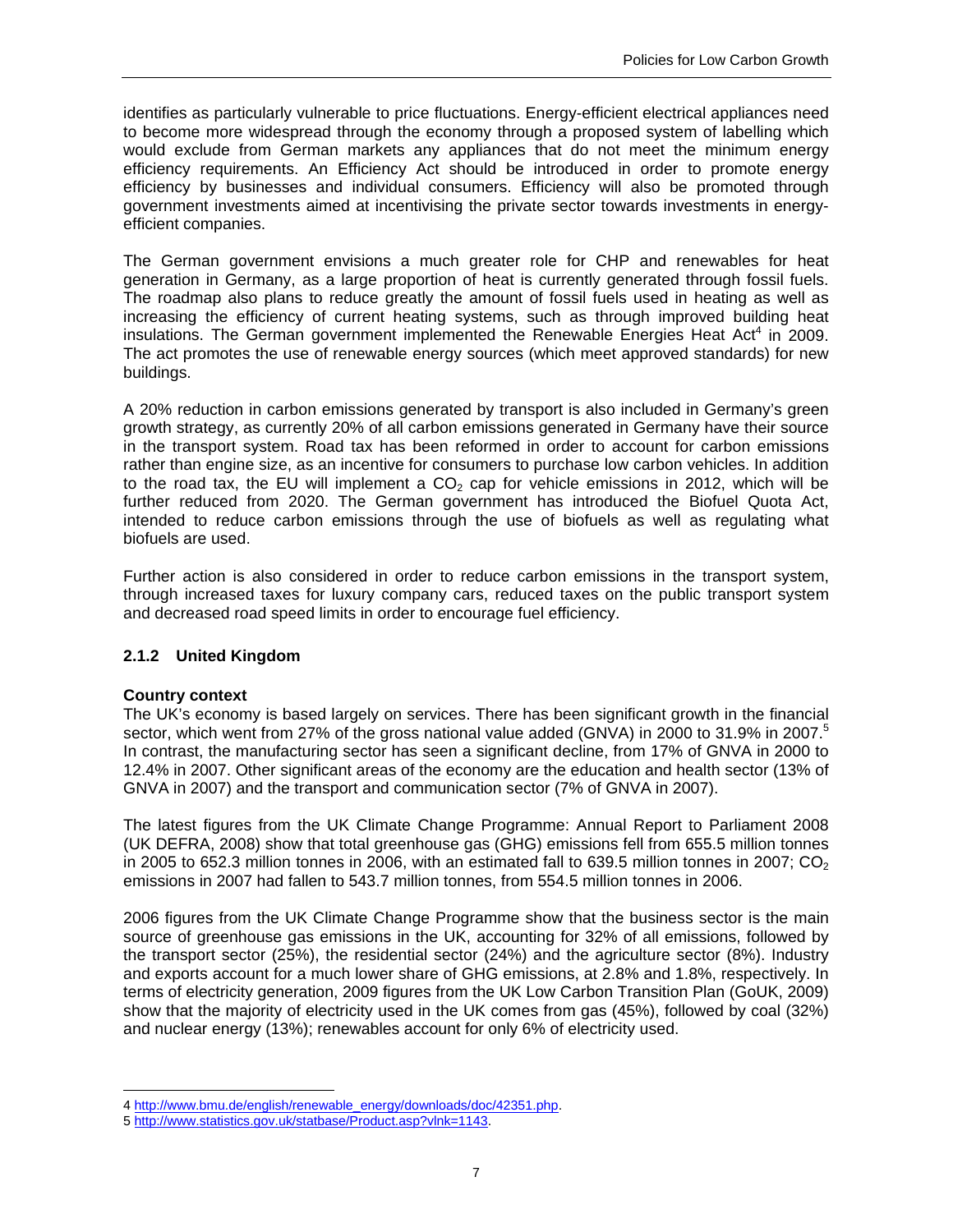#### **Policy motivations for low carbon growth**

The government of the UK has pledged to move towards low carbon growth and sees it as a growing market in which the UK is already competitively placed. The policy motivation is thus twofold: first of all to reduce GHG emissions and mitigate carbon emissions, hence reducing the impact of the UK on climate change, but also to take advantage of this growing market and allow British firms to profit from high global demand for low carbon technologies.

In terms of its pledge to reduce GHG emissions, the government of the UK initially launched Climate Change: The UK Programme 2006 (DEFRA, 2006), as well as subsequent annual reports to Parliament on the state of progress as well as new initiatives to be introduced.<sup>6</sup> The programme pledged a reduction of 20% in carbon emissions (based on 1990 levels) by 2010. Further to the 2006 programme, the UK government launched the UK Low Carbon Transition Plan in July 2009 (GoUK, 2009); the plan set out reviewed targets pledging a reduction of 18% in carbon emissions by 2020 on 2008 levels. In addition, the UK government is bound to meet Kyoto Protocol requirements (a 12.5% reduction in carbon emissions on 1990 levels in the 2008-2012 period) and a reduction of 60% (again on 1990 levels) by 2050.

The 2006 programme identifies a number of key areas (such as energy, the transportation system, business, public sector, residential, agriculture, etc) in which changes can be made in order to reduce carbon emissions, as well as looking into what actions the UK will take internationally in order to reduce global carbon emissions. The 2008 annual update specifies that the UK Climate Change Programme is based on three principles: 1) carbon pricing; 2) technology policy; and 3) removing barriers to behavioural change on energy efficiency.

The 2008 annual report to the government discusses the introduction of the Climate Change Act. The bill was made law in November 2008.<sup>7</sup> The bill provides a framework and legally binding targets for carbon reduction and energy efficiency up to the year 2050; by statute a 60% reduction in carbon emissions (based on the 1990 level) must be achieved. The bill also introduces five-year carbon budgets, setting strict targets for carbon emissions for each five-year period. In addition, the Committee on Climate Change will be introduced. The committee will advise the government on the carbon budgets to be set for each five-year period as well as providing annual reports to Parliament on progress made. The bill will also allow the government to introduce further carbon trading schemes, should they be required, in order to meet carbon reduction targets.

In order to gain access to the low carbon growth market, the Investing in a Low Carbon Britain paper of April 2009 highlights the key areas in which the UK economy can compete effectively: CCS technologies, offshore wind farms, marine energy, nuclear power and low carbon vehicles (DECC et al., 2009).

Within the UK the low carbon growth stimulus is supported throughout the government. The UK's Departments for Energy and Climate Change (DECC), Business, Enterprise and Regulatory Reform (BERR), Innovation, Universities and Skills (DIUS) and Environment, Food and Rural Affairs (DEFRA) have been the most active in promoting low carbon growth within the UK.

# **The low carbon growth pillars**

 $\overline{a}$ 

# *Finance for mitigation and adaptation*

The UK government has set up a Low Carbon Investment Fund, which acts as an incentive for low carbon companies to set up or relocate to the UK. The fund will offer support for the research and development of low carbon technologies which can be applied to the market in general. The Environmental Transformation Fund has also been set up, with the aim of supporting the

<sup>6</sup> http://www.defra.gov.uk/environment/climatechange/uk/ukccp/.

<sup>7</sup> http://www.defra.gov.uk/environment/climatechange/uk/legislation/.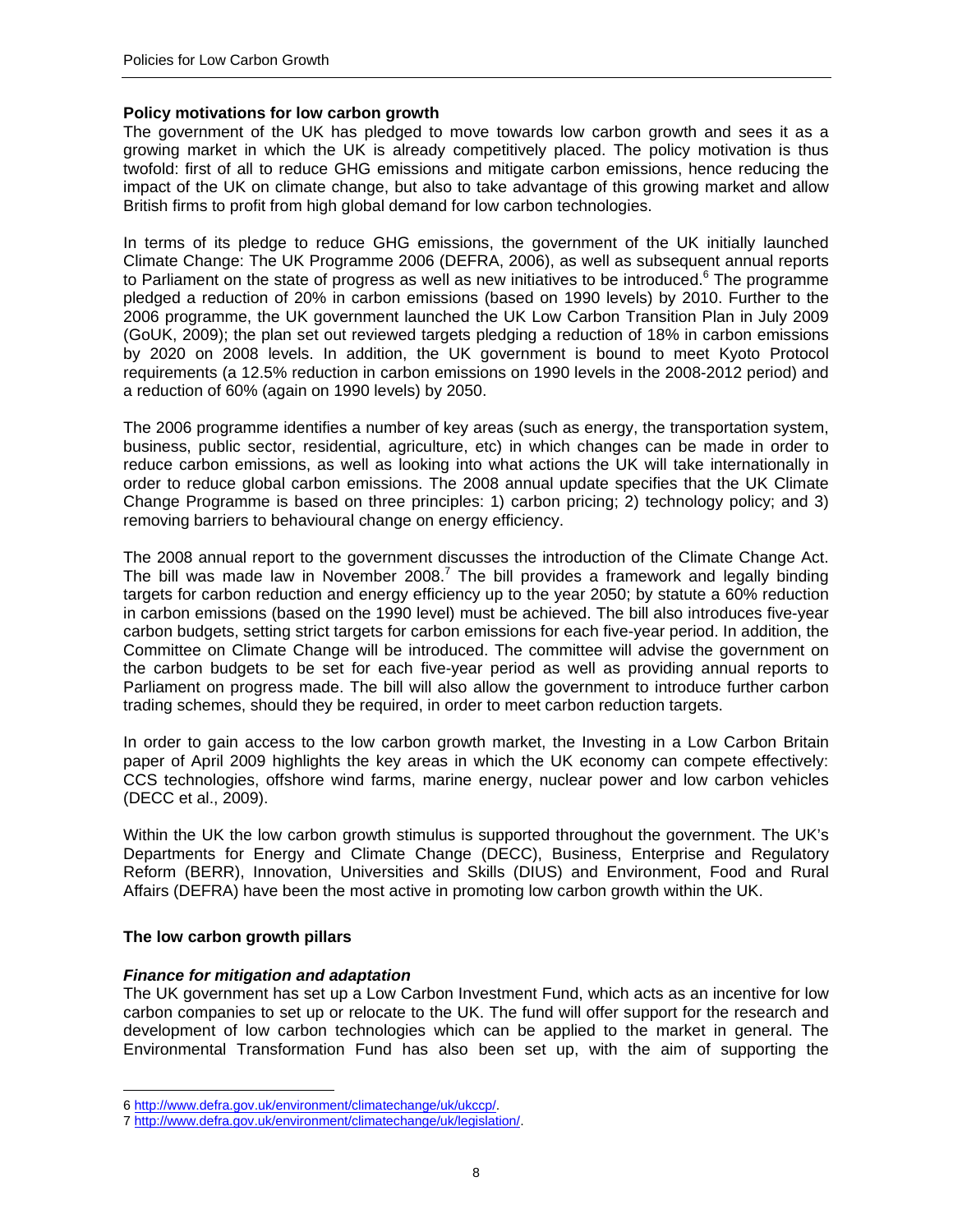commercialisation of low carbon technologies and allowing their rapid introduction within the market.

Enhanced Capital Allowances (ECAs) have been introduced; these allow business to claim 100% capital allowances on qualifying energy-efficient investments and act as an incentive for businesses to invest in eco-friendly technology across a variety of sectors.<sup>8</sup> To further help small and medium enterprises (SMEs), the Carbon Trust Scheme will include a loan package for around 3000 SMEs to purchase energy-efficient equipment, in order to allow firms to save on energy bills and at the same time reduce carbon emissions.

In addition to ECAs, the Climate Change Agreements (CCAs) were introduced in 2000, with twoyear moving targets up to 2012.<sup>9</sup> The CCAs are 12-year agreements between DEFRA and industry organisations. Industries that agree to the CCAs are given an 80% discount on the Climate Change Levy (CCL) in return for achieved (and agreed) additional cuts in carbon emissions. The CCAs have been joined by 10 major industries (including food and drink, chemicals, cement, paper and steel) and over 30 minor industries.

The UK government has also initiated the Low Carbon Building Programme, implemented in April 2006. The programme provides funds to support the reduction in carbon emissions from buildings by combining energy efficiency measures and micro-generation technologies together.<sup>10</sup>

Provisions are also being made to reduce carbon emissions within the public sector. A package of funding will be made available to the public sector in order to improve energy efficiency as well as incentivise local authorities (councils) to pay more attention and improve their commitment towards the environment.

Part of the low carbon development growth plan revolves around the automotive industry including planned government incentives for consumers to purchase electric vehicles as well as an investment package for vehicle manufacturers to research and produce low carbon vehicles (part of a wider stimulus plan for British automotive manufacturers). British households will also receive financial aid through a 'cash back' incentive set up by the UK government, which will give fiscal incentives through monetary payments to households that use renewable electricity.

The British government is also implementing carbon budgets for different government departments. The size of these will depend on both the emissions generated by these departments (including subordinate institutions such as schools and the National Health Service) as well as the ability of said departments to influence carbon mitigation in different economic sectors. These budgets will be used both to offset carbon produced by the departments and to allow departments to set up carbon mitigation programmes for the industries and economic sectors for which they are responsible.

# *Human capital*

The UK government will set up a Skill Funding Agency with the aim of ensuring that the UK labour market will have the right skill sets to meet the high demand for low carbon technologies. The agency will collaborate with training organisations, universities, qualification schemes and apprenticeship schemes.

# *Technological progress in energy/infrastructure/transportation*

The government will invest in the research and development of better carbon abatement technologies as well as investigating and reducing the barriers to the mass implementation of CCS technologies within Britain. CCS is a key area into which the UK government wishes to invest,

 $\overline{a}$ 

<sup>8</sup> http://www.eca.gov.uk/.

<sup>9</sup> http://www.carbontrust.co.uk/climatechange/policy/cc\_agreements.htm.

<sup>10</sup> http://www.lowcarbonbuildings.org.uk/about/.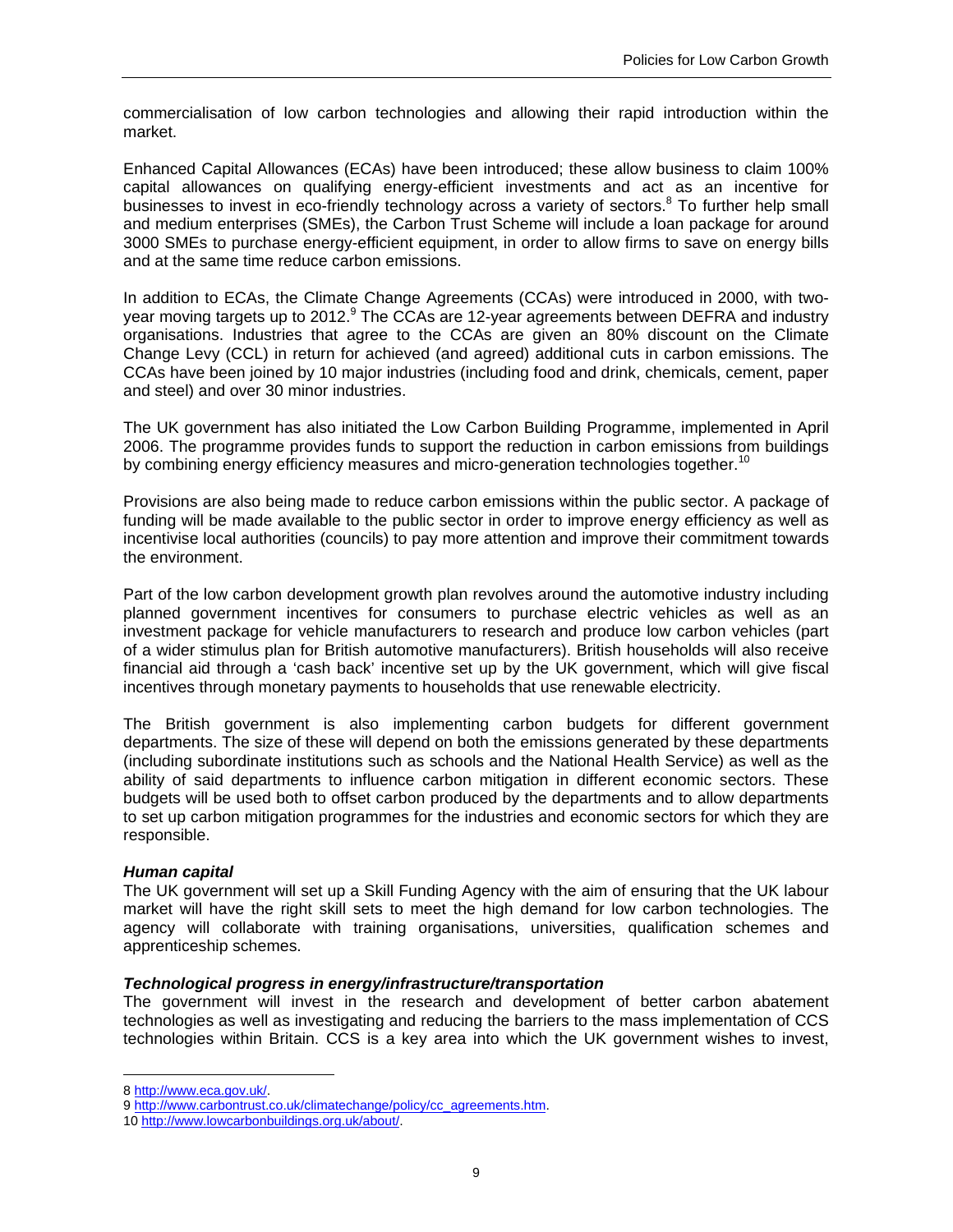predicting savings of up to £1-2 billion a year by 2020 for UK businesses (including energy generation) if CCS were to be used to its full potential within the UK market. To this end, the UK government will invest in CCS research and development, as well as building four CCS demonstrations plants within the UK.

Investments have also been put in place to research low carbon electricity micro-generation technologies, in order to allow individual buildings (such as schools, public buildings, council houses, etc) to install their own electricity generators. In addition, the government established in 2007 the Energy Technologies Institute as a public–private initiative. This researches low carbon technologies, where private funding is matched by public funding.

Investment and support of renewable energy will be continued under the Renewables Obligation Act, which ensures that licensed energy providers within the UK generate a certain amount of energy through sustainable and renewable energy production<sup>11</sup> (from 5.5% in 2005/06 to 15.4% in 2015/16). It was introduced in April 2002, running until 2027. In order also to promote the growth of wind-powered energy and offshore wind farms, the government will ensure that wind farms receive better support from the Renewables Obligation Act through increased subsidisation of energy production.

The government will also invest in research on the use of wave and tidal stream technologies as a source of renewable energy for the UK. Further investment will also be undertaken in order to improve the infrastructure for the provision of renewable energy, such as better cabling to areas where proposed wind farms would be installed. Investments and support schemes to improve the provision of heat from biomass (wood stoves, etc) will also be undertaken. Further efforts will be made to allow the use of waste and hydrogen for heat and electricity generation as well as to increase national fuel security.

Investments will be undertaken in the research of advanced biofuel production techniques in order to further reduce carbon emissions. In addition to biofuels, the government will also engage in the research of other fuel sources, such as hydrogen cells. Grants will also be given towards a programme for the construction of an alternative refuelling infrastructure for fossil fuel alternatives. Overall government funds for all low carbon growth and carbon abatement research and development will total £405 million.

# *Investment in agriculture and forestry*

The government will undertake a feasibility study of a carbon emission trading scheme for agriculture to assess the scope to extend the scheme to the sector. The government also aims to improve the management of agricultural activities in order to make them more energy efficient and reduce their impact on the environment.

# *Trade and private investment opportunities*

 $\overline{a}$ 

In order to capitalise on opportunities in the new low carbon growth market, the Investing in a Low Carbon Britain paper of April 2009 (DECC et al., 2009) highlights the key areas in which the UK economy can compete effectively: CCS technologies, offshore wind farms, marine energy, nuclear power and low carbon vehicles.

The UK government will put in place a levy system in order to finance the construction of four CCS demonstration projects, with the aim of boosting CCS research and market deployment in the UK as well as ensuring British leadership in the production and commercialisation of CCS technologies worldwide. In addition, the UK government will promote the creation of CCS technologies production and research clusters within the UK in order to foster internal development as well as to attract foreign firms to research, invest in and produce CCS technologies in the UK.

<sup>11</sup> http://www.ofgem.gov.uk/Sustainability/Environment/RenewablObl/Pages/RenewablObl.aspx.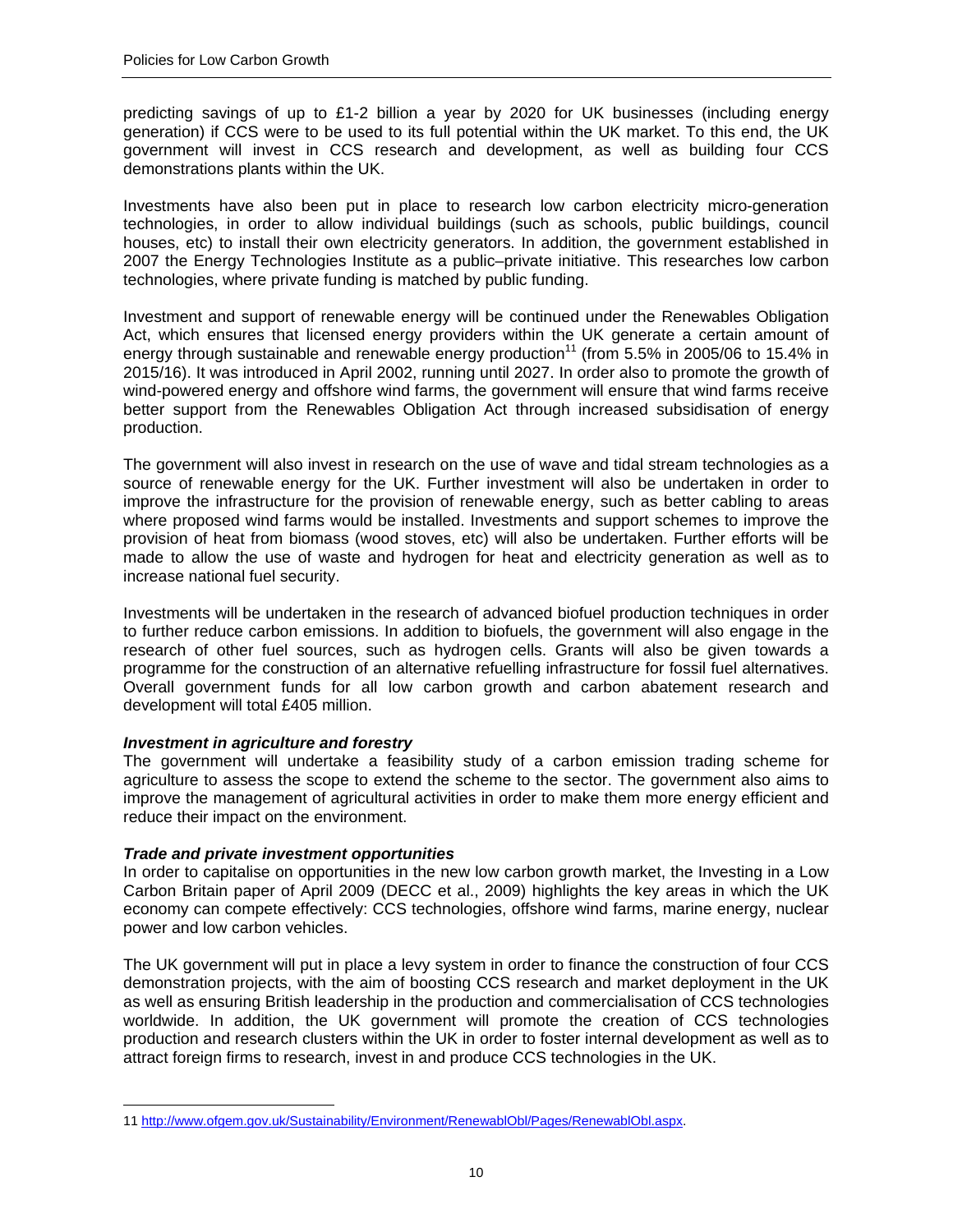The UK government will spur continued research and development in offshore wind farms, as the UK is currently a global leader in the use of offshore wind technologies. The government wants to take advantage of this in order to export British offshore technologies and products as well as British expertise in the installation, use and production of offshore wind technologies, and sees this as a potentially large market, which could prove beneficial for the UK economy.

Investments will also be undertaken in marine energy technology, with potential internal growth estimated at 60% by 2016. The UK government sees this as an additional sector for economic growth, especially with regard to wave technology. To this end, the government is sponsoring a large-scale wave power project off the coast of Cornwall in order to spur further developments in marine energy technology and power plants.

Nuclear energy is also seen as beneficial for the UK economy, as the production of power plants within the UK will not only create jobs within the nuclear sector but also provide employment and growth for a large number of UK firms which can provide the materials and expertise needed in order to construct new nuclear power plants.

Low carbon vehicles are seen as a strategically important sector for investment in green technologies. The UK vehicles production market is already well established and the UK government believes that, with the right incentives, the industry could capitalise on future demand for low carbon vehicles by shifting production towards this particular sector.

#### *Incentives and regulation for low carbon growth*

Efforts to reduce carbon emissions within the business sector will focus on the EU Emissions Trading Scheme in order to fully involve the private sector in the carbon emission reduction process together with the provision of information for businesses. The CCL, a tax levied on nonresidential energy users with the aim of incentivising the use of renewable energy supplies (which are tax exempt)<sup>12</sup> and also allowing businesses to become more efficient through the use of energy-efficient technologies, will be further used as instruments in order for business to reduce their carbon emissions and improve energy efficiency. The CCL is not applied to producers of CHP in order to encourage the use of CHP power plants (as they are deemed more energy efficient than conventional power or heat plants).

Changes to reduce carbon emissions within the transport sector include the introduction of the Renewable Transport Fuel Obligation Act in 2008, meant to ensure that at least 5% of all fuel used for road transportation comes from renewable sources (in practice, vehicles would use a mixture of biofuels (5%) together with more conventional fossil fuels (95%)) by 2010.<sup>13</sup>

The government will also further engage with the EU to make sure that aviation is included in the EU Emissions Trading Scheme as well as continued use of vehicle carbon emissions regulations. The government will make use of the vehicle excise duty in order to steer consumers towards the purchase of vehicles with lower carbon emissions, where the highest carbon-emitting vehicles will have to pay the highest tax band, and vehicles with emissions below a certain level will pay no tax. The government will continue funding the Low Carbon Vehicle Partnership, an action and advisory group set up in 2003 to accelerate the movement towards vehicles with low carbon emissions.<sup>14</sup> The government will also continue to support the EU voluntary agreements on new car fuel efficiency, set up in 1999 between the EU and car manufacturers for the manufacture of vehicles with lower carbon emissions.<sup>15</sup> Vehicle carbon emissions will be highlighted to the consumer through a colour-coded rating system that shows how high carbon emissions are for each vehicle. This will be linked to the vehicle excise duty classification scheme.

 $\overline{a}$ 

<sup>12</sup> http://www.defra.gov.uk/environment/climatechange/uk/business/cca/levy.htm.

<sup>13</sup> http://www.dft.gov.uk/pgr/roads/environment/rtfo/aboutrtfo.

<sup>14</sup> http://www.lowcvp.org.uk.

<sup>15</sup> http://www.dft.gov.uk/consultations/archive/2006/reducingnewcarco2emissions/reducingnewcarco2emissionswh 1748?page=4.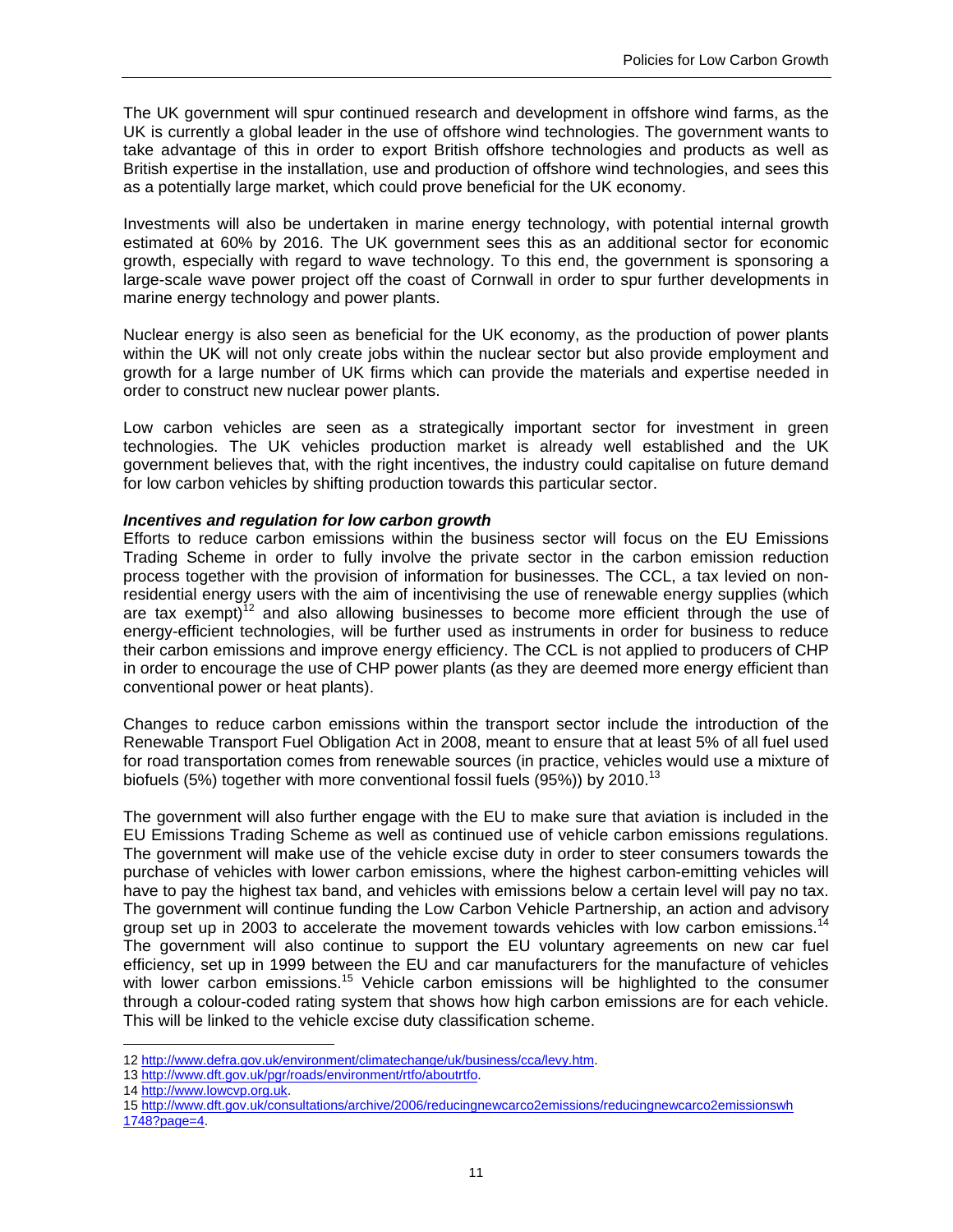In terms of residential housing, the programme pledges to update the Building Regulations Act implemented in 2006 (which include provisions for heat and energy conservation requirements within new and refurbished buildings) as well as introducing a new Code for Sustainable Homes, a voluntary environmental impact and sustainability rating system for residential property in England (the code was introduced in April 2008) aiming for a reduction in the environmental impact of residential property.<sup>16</sup> The government aims also to subsidise between 150,000 and 250,000 home insulation installations by 2008 as a means of increasing heat retention within homes, thus reducing heating requirements, hence carbon emissions. The government has also sponsored a multi-million pound study in order to improve consumer information on energy usage through a pilot study on improved electricity, water and gas meter systems.

The government aims to ensure that manufacturers provide better information to consumers on the energy efficiency of products purchased as well as providing better standards for energy efficiency for such products through voluntary schemes at the national level and at the international level through the 2005 EU eco-design of energy using products directive. This is intended to make sure that disparities do not exist among EU Member States in terms of regulation of the environmental impact of consumer goods, in order to facilitate trade among EU countries and promote the manufacture of more environmentally friendly products.<sup>17</sup>

#### **South Korea snapshot**

In South Korea, services account for 58% of GDP, manufacturing for 28% of GDP, the remainder of industry for around 12% of GDP and agriculture for only 3% of GDP.

Energy in South Korea is derived mainly from coal (38% of total electricity produced) and nuclear power (37%), with additional energy provided by gas (18%), oil (5%) and hydroelectric power (1%). Data on 2004 emissions (by economic sector) show that the majority of greenhouse gas emissions stem from energy production (83%), followed by industry (12%) and agriculture (3%).

South Korea established a Low Carbon, Green Growth vision in 2008, although a concrete national strategy on low carbon growth has not been issued.

The ECOREA 2008 report (an annual report on the status of the South Korean environment: Ministry of Environment, 2009) contains a short description of South Korea's efforts on carbon mitigation and low carbon growth:

- Both decreased carbon emissions (through carbon intensity) as well as increased energy efficiency (through eco efficiency);
- Increased use of renewable energy sources, from 2.24% in 2006 to 11% in 2030;
- Increased investment in eco-friendly public transport and increased regulation of carbon emissions from motor vehicles;
- Introduction of a carbon tax;

 $\overline{a}$ 

• Implementation of new regulations and standards to monitor and manage carbon emissions.

In addition, the Ministry of Knowledge Economy has set up two national policies, the National Climate Change Plan and the Green Energy Industry Development Plan. Documentation on these is not currently available for review.

<sup>16</sup> http://www.planningportal.gov.uk/england/professionals/en/1115314116927.html.

<sup>17</sup> http://ec.europa.eu/enterprise/eco\_design/index\_en.htm.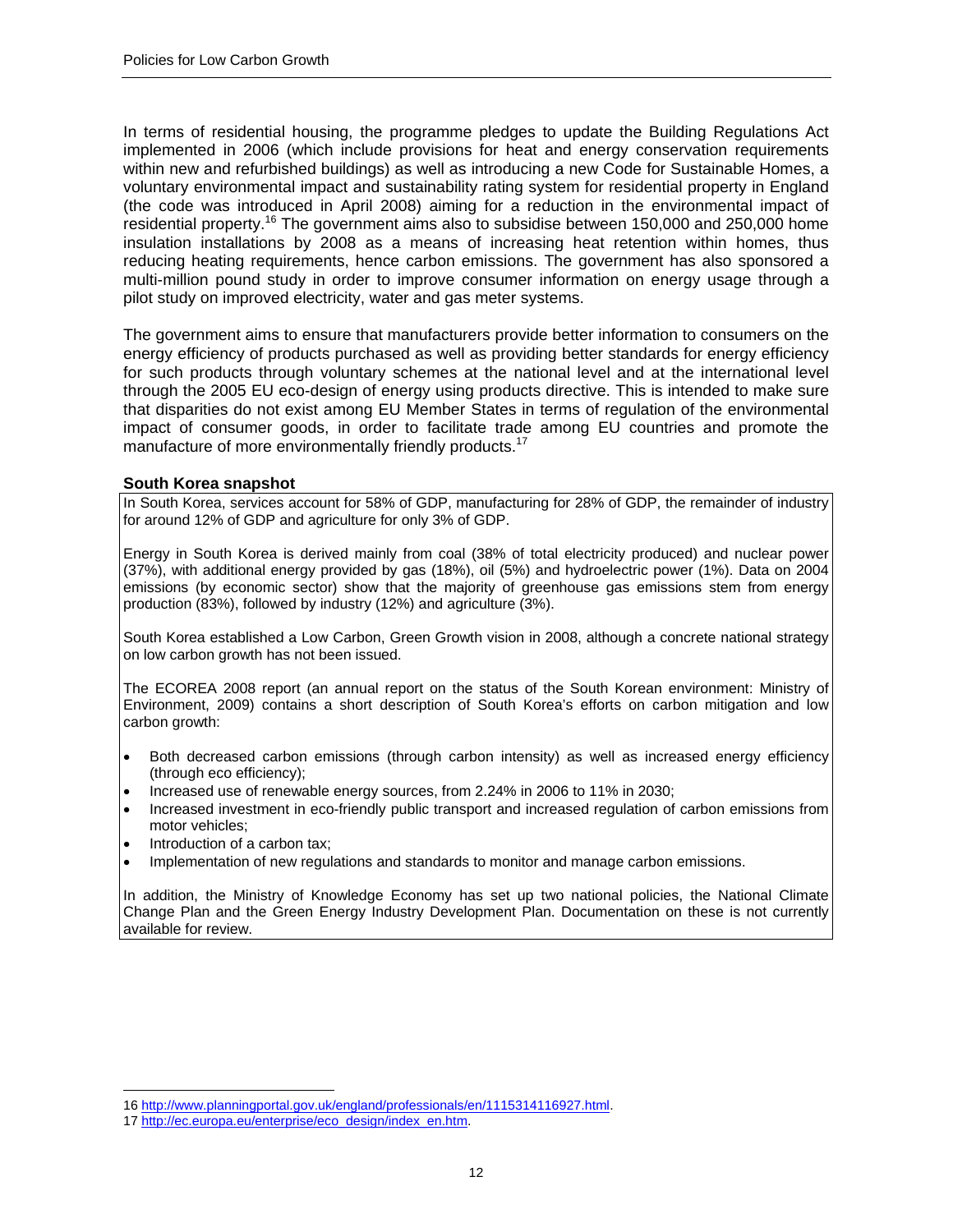# **2.2 Middle-income countries**

# **2.2.1 Brazil**

# **Country context**

Brazil has large and well-developed agricultural, mining, manufacturing and services sectors and its economy overshadows that of all other South American countries. Brazil is rapidly expanding its presence in world markets. The economy is based on services (66%), industry (28.5%) and agriculture (5.5%). Around 66% of the population is employed in the services sector, 20% in agriculture and 14% in industry. Per capita income has reached \$10,000 (2008 estimate).<sup>18</sup> Despite high levels of economic growth, roughly 30% of the population remains below the poverty line.

Brazil creates an estimated 2.3 billion tonnes of  $CO<sub>2</sub>e$  per year – making the country the world's fifth-highest GHG emitter (de la Torre et al., 2009). Land use change and forestry, particularly the deforestation of the Amazon, is estimated to account for 60% of the country's total GHG emissions, 14% from the energy sector (5.4% from transport, 4.1% from manufacturing and 2.2% from electricity), and 24% from agriculture (World Resources Institute Climate Analysis Indicators Tool (WRI CAIT) database).

At present, 45.8% of the energy portfolio consists of renewable energy: the global average is 12.9%. In terms of the electricity sector, 77.3% comes from hydro, 3.6% from natural gas, 2.8% from oil, 2.5% from nuclear, 1.3% from coal, 3.5% from biomass and 1.0% from industrial gases, and imports are 7.9%.

# **Policy motivations for low carbon growth**

Brazil is actively seeking to harness low carbon development to enhance competitiveness and open new markets, particularly for bioethanol. It also recognises that low carbon growth opportunities are in line with social development and poverty reduction objectives. Brazil was the first signatory of the Convention on Climate Change and has taken significant steps to show its commitment to reducing emissions. It recognises that protection of the Amazon rainforest is a critical issue and has made reducing deforestation a major long-term priority. On the other hand, Brazil's latest National Plan on Climate Change admits that there are significant barriers to the implementation and enforcement of its low carbon policies.

Because of deforestation, Brazil is one of the world's highest  $CO<sub>2</sub>$  emitters, but other sectors of its economy are already comparatively low in carbon. As one of the world's largest producers of hydroelectric power,  $CO<sub>2</sub>$  emissions from the Brazilian electricity sector are among the lowest in the world in relation to population and GDP. Additionally, Brazil's early investment in sugarcanebased ethanol has made it the world's most efficient ethanol producer, with ethanol providing about 40% of the automotive fuel in the country. Combined with domestic oil production, Brazil is essentially energy self-sufficient.

Brazil's hallmark *Proalcool* programme was set up in 1974 to reduce dependency on foreign oil and used subsidies and tax breaks in order to encourage farmers to plant more sugarcane, to incentivise investment in distilleries and to encourage car manufacturers to design their vehicles based on bioethanol fuel production.<sup>19</sup> Brazilian bioethanol production uses the waste material from sugarcane as fuel for the distillery process. It is also price competitive, with production costs

 $\overline{a}$ 18 https://www.cia.gov/library/publications/the-world-factbook/geos/br.html.

<sup>19</sup> The Social Fuel Stamp Policy is part of the Lula administration's drive to encourage and reward biodiesel production by smallholders. The fuel stamp is granted to producers who purchase from family agriculture, sign contracts with family producers and provide family farmers with training. The benefits include: tax exemption from federal taxes according to the amount purchased; low rate loans; and overseas trade facilities.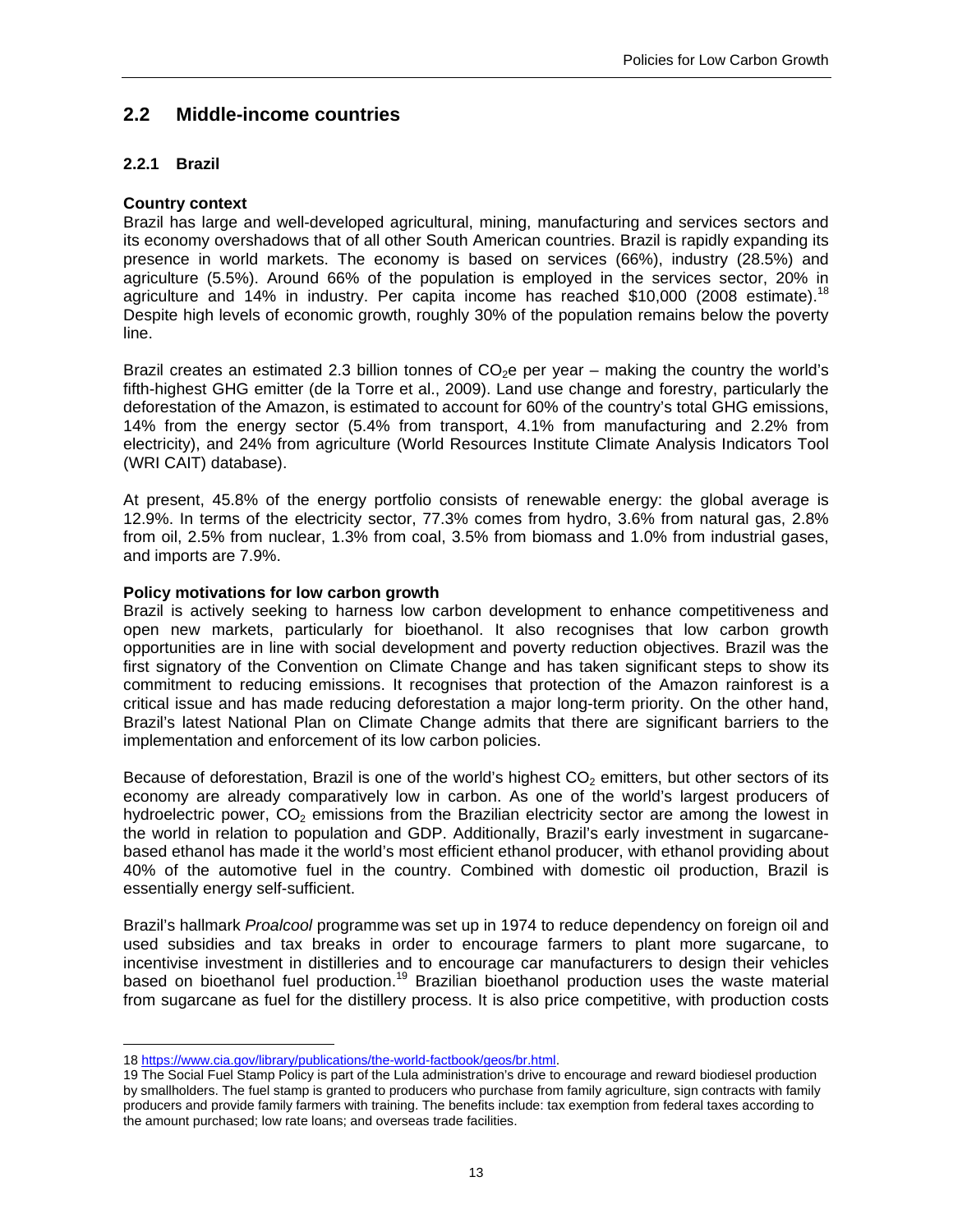well below that of oil, with a break-even point of \$35 a barrel.<sup>20</sup> The period from 1990 to the present is known as Phase II of the *Proalcool* policy and is more flexible in terms of catering to market demands, $^{21}$  but is still meeting policy objectives: by 2002, 35% of all new cars in Brazil were running on 100% ethanol. By 2004, 26% of all new cars were flex-fuel.<sup>22</sup>

Brazil's new major offshore oil discoveries bring into question how robustly Brazil will continue to promote bioethanol. Today, Brazil is a net exporter of oil but recent statements from President Luiz da Silva indicate that Brazil has no plans to boost its export of crude from new fields but rather intends to use the oil to create value-added products, such as gasoline and petro-chemical products and use the profits to fund anti-poverty programmes. The government has recently taken steps to exert more state control over offshore oil finds to be able to funnel revenues into social spending (Associated Press, 2009).

In recent years, Brazil has also set out to create a more comprehensive national plan on climate change to direct sustainable development objectives and low carbon growth. Efforts to develop and implement such a plan show there is a high level of government support across multiple ministries for aggressive action on climate change. President Luiz da Silva has endorsed the national action plan on climate change.

The Brazilian National Plan on Climate Change (CIM, 2008) is an important milestone both in terms of outlining a set of programmes for low carbon growth and also for the integration and harmonisation of public policies. In 2007, the government created the Inter-ministerial Committee on Climate Change (CIM), charged with preparing the National Policy on Climate Change and the National Climate Change Plan. CIM is coordinated by the Office of the President of the Republic, and consists of 17 federal bodies and ministries and the Brazilian Forum on Climate Change (FBMC).

In 2008, the government launched the National Climate Change Plan (NPCC). In addition to members of CIM, the plan was developed in collaboration with other fora and institutions, including the National Conference on the Environment, the State Fora on Climate Change and a variety of civil society organisations (CSOs). The plan is to be delivered in phases, with most interim targets set between 2018 and 2020.

Targets will be met by promoting sustainable development in the industrial and agriculture sectors, maintaining a high proportion of renewable energy in electricity production, encouraging the use of biofuels in the transportation sector and reducing deforestation. The plan's recommendations are organised into four lines of action:

1. Mitigation;

 $\overline{a}$ 

- 2. Vulnerability, impact and adaptation;
- 3. Research and development;
- 4. Enhancement of skills and dissemination.

The NPCC states that, to ensure success, it will be implemented in successive phases, as a way to ensure constant evaluation of intended objectives, as well as to include other measures which may be identified and considered feasible, in later stages. The following phases will include mechanisms to evaluate the performance of ongoing actions and their respective results. Additional actions and instruments will also be presented, including pacts with Brazilian states in order to guarantee that the objectives stipulated here can be fully met. In this sense, studies

<sup>20</sup> Production costs of ethanol average at around \$0.18-0.25 a litre, with an average export price of \$0.23 a litre. This compares with the US cost of bioethanol production of \$1.14/gallon.

<sup>21</sup> In terms of the price incentives for consumers to use either oil or ethanol.

<sup>22</sup> This is shown by the difference between anhydrous and hydrous levels of ethanol production and total ethanol production.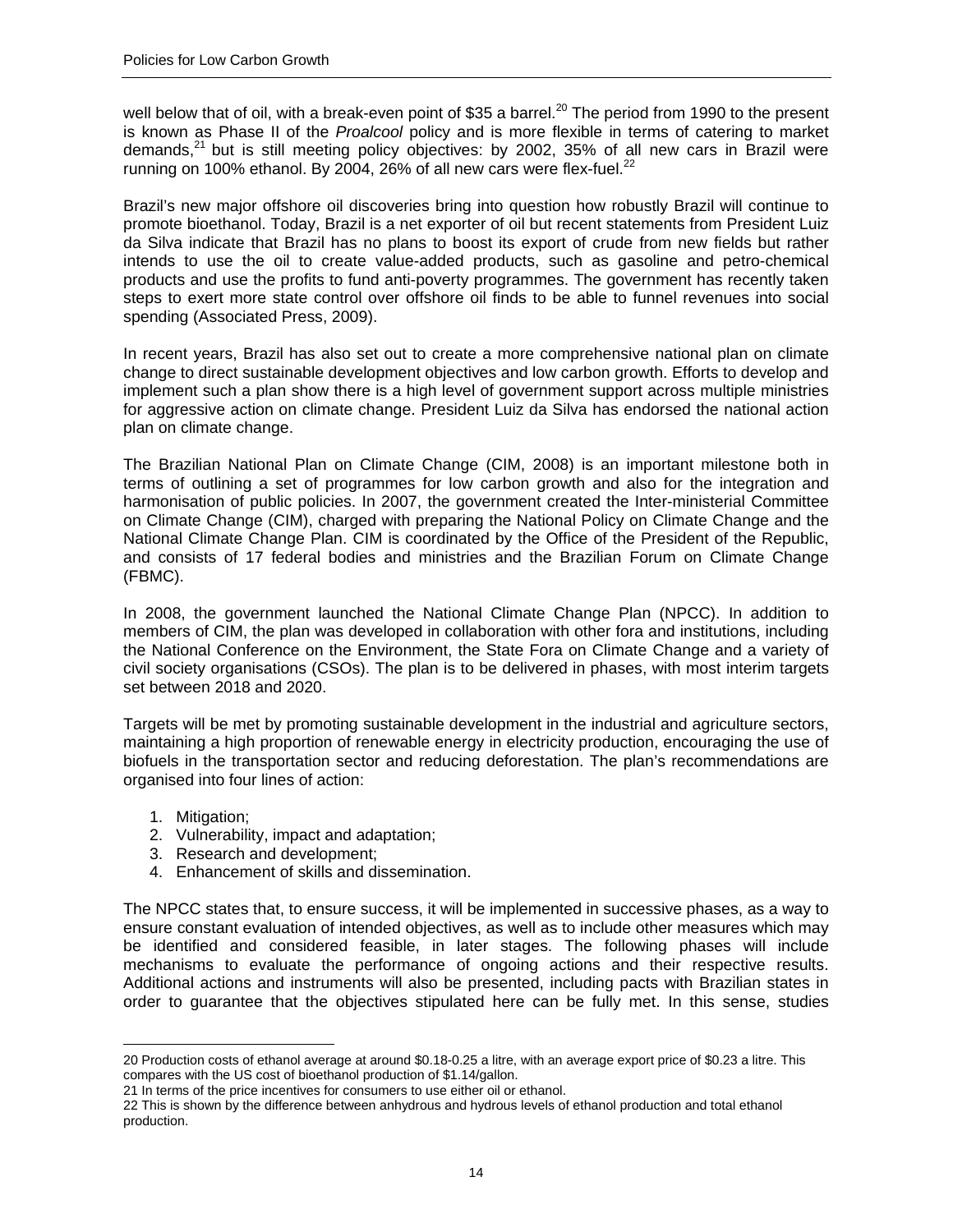related to new economic mechanisms for sustainable development will be carried out, also covering fiscal and tax incentives, among others.

The plan presents ambitious targets but lacks specific carbon emission targets, deadlines and implementation measures, stating that the specific implementation measures will be designed through ongoing consultations. Questions remain around, for example, cogeneration, which currently supplies only about 0.5% of Brazil's domestic energy, although the government's plan is to increase this to one-fifth of all domestic energy (it does not specify incentives or deadlines). The plan has received other criticisms from non-governmental organisations (NGOs), saying that inputs given during the initial consultation phase were not included in the plan. There may also be other clean energy opportunities missed by focusing only on biofuels, hydropower, cogeneration and nuclear for clean energy generation.

Brazil has made an attempt to harmonise its national strategy for low carbon growth with growth and poverty reduction strategies, stating that a key goal is to identify the most vulnerable groups and target adaptation assistance, education and infrastructure development in these areas. However, the NPCC does not specify how its proposals will be integrated across government departments or with local governments, leaving that again to future consultations. Another challenge will be to maintain momentum and emphasis on clean energy sources, given rising demand. Although the Brazilian energy sector is relatively clean – at present 45.8% of the energy matrix consists of renewable energy, while the global average is 12.9% – new targets are steep and newly discovered offshore oil could hamper efforts to meet renewable energy goals.

# **Low carbon growth pillars**

# *Finance for mitigation and adaptation*

Brazil has taken the stance that market mechanisms to fund reduced deforestation efforts are not sufficient. Therefore, securing public finance for forestry programmes is considered a priority. Brazil has created the Amazon Fund to fight deforestation in the Amazon rainforest, which aims to raise \$21 billion by 2021. Norway has pledged up to \$1 billion. Brazil has also proposed a Climate Fund to the National Congress as part of the NPCC. This would aim to finance actions concerned with preventing deforestation, among other things. In addition, the NPCC is expected to be funded by the National Bank for Social and Economic Development.

# *Human capital*

The NPCC, in recognising that there is a strong need for increased capacity and education to deal with health and adaptation issues, particularly in vulnerable communities, sets out goals to strengthen measures to enhance communication and environmental education. Specific provisions related to education and health include: strengthening sanitation systems; providing incentives for studies, research and training on the impacts of climate change on human health, including developing indicators for monitoring impacts on health; strengthening environmental education; identifying threats, vulnerabilities and resources (financial, logistics, material, human, etc) to set up prevention, preparation and response plans for public health emergencies; expanding the technical capacity of professionals in the public health system; creating alert systems for harm and damage related to climatic events; and implementing dedicated climate change educational programmes in schools and universities that reach management, teachers and students.

# *Stimulating technological progress in energy/infrastructure/transportation*

The NPCC sets out a number of ambitious goals to mitigate emissions by increasing renewable energy generation, especially hydro, to promote new sources of clean energy (nuclear and cogeneration) and to substantially expand the use of biofuels nationwide. More than 7000 MW of renewable sources will be brought online by 2010 in accordance with the Programme of Incentives for Alternative Sources of Electric Energy (PROINFA).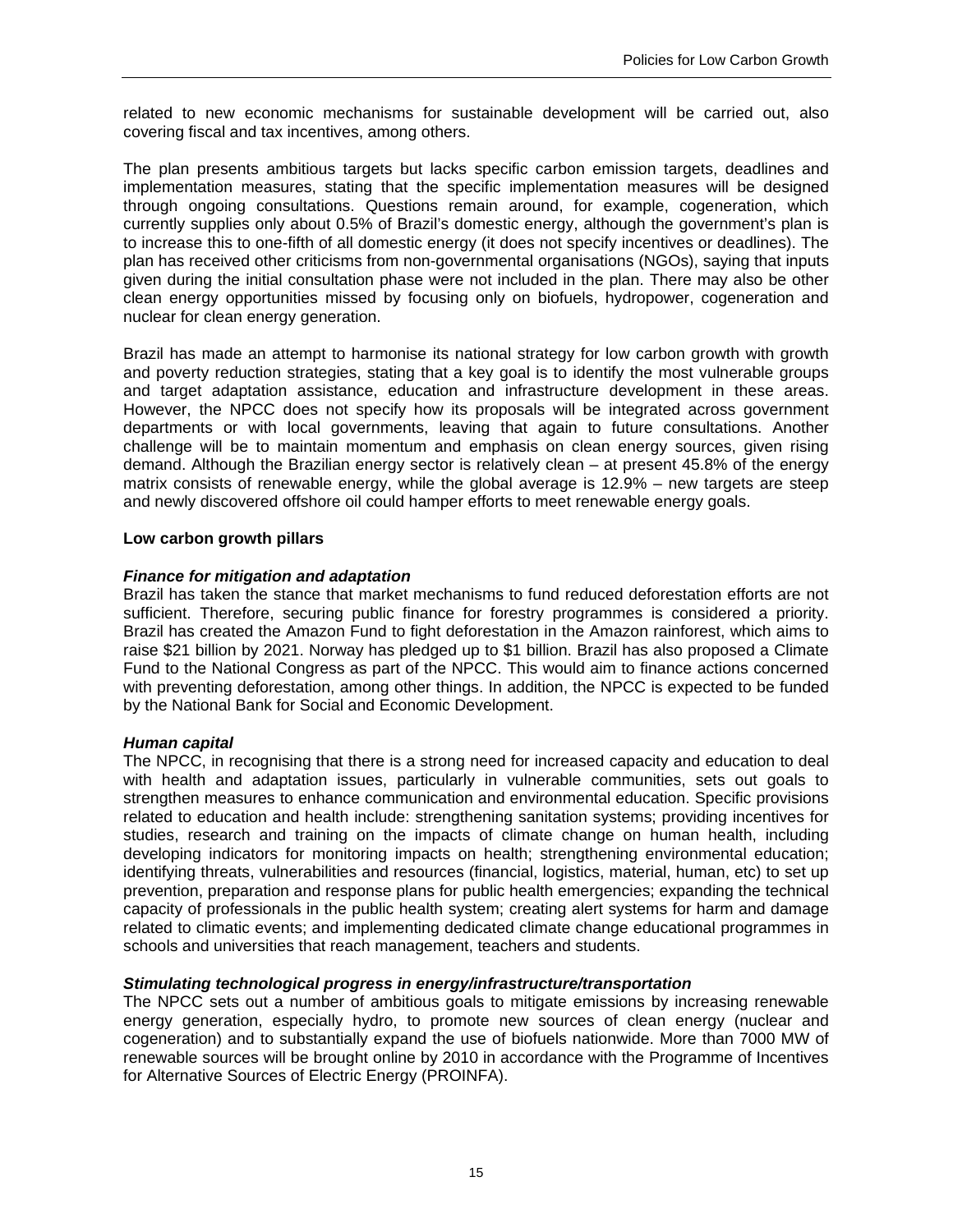Several renewable energy provisions include: 1) increasing the electricity supply from cogeneration, mainly from sugarcane bagasse, to 11.4% of the total supply in the country in 2030, corresponding to 136 TWh; 2) encouraging energy generation from wind and biomass, particularly sugarcane bagasse; 3) expanding the national photovoltaic industry, predominantly in systems that are isolated and connected to the grid; and 4) reducing the non-technical losses – estimated to average 22,000 GWh per year – by a rate of 1000 GWh per year over the next 10 years.

Hydropower also emerges as one of the government's preferred solutions. The draft plan seeks to enlarge Brazil's hydropower network by 34,460 MW by the end of the next 10-year Energy Plan (2007-2016). Hydro already accounts for around 35% of the country's total energy consumption and 84% of its electricity generation. However, hydro projects are controversial in Brazil and civil society has expressed concern about the extent to which hydro will be expanded. Also controversial is the plan's endorsement of nuclear energy projects.

Biofuels figure prominently in the plan, given the country's longstanding policy on biofuels development. The NPCC anticipates increasing Brazil's biofuel production from its present rate of around 25.6 billion litres per year to 53.2 billion litres in 2017. Specifically, the plan prohibits the conversion of agricultural land for food production and forests, instead encouraging the use of degraded lands. The plan encourages industry to achieve an average annual consumption increase of 11% in the next 10 years by displacing fossil fuels. The NPCC suggests that a 5% biodiesel target may be added in the future. Research and development in agro-energy is ongoing.

# *Trade and investment opportunities*

 $\overline{a}$ 

The subject of encouraging private sector finance is a sensitive one because Brazil does not want to encourage foreign investments that could compromise state sovereignty. Brazil sees strong value in the CDM as the main economic instrument existing for the promotion of voluntary measures to mitigate GHGs, but has been a strong proponent of the public fund approach rather than private finance for new CDM mechanisms such as REDD. However, the Brazilian government supports expansion of CDM projects in principle, given that there is still great potential to be harvested within the country.

In addition to trade of emissions reductions through the CDM, opportunities for bilateral trade of emissions offsets are being explored. There are talks of a potential Brazil–US agreement in which Brazil could sell offsets directly into the proposed future US Emissions Trading Scheme. Specifically, trading forestry credits are seen to be a major opportunity. According to McKinsey & Co. (2009), 85% of Brazil's abatement potential lies in deforestation and the agriculture sector. McKinsey & Co. found in its Brazilian GHG abatement cost curve that eliminating deforestation by 2030 accounts for 72% of all abatement opportunities, at a cost of less than  $\epsilon$ 10/tCO<sub>2</sub>e. The cost to reduce deforestation emissions is estimated at €5.7 billion annually, but a significant portion of this could be funded using international carbon credits.

Brazil hopes that biofuels will be its primary opportunity to enhance trade and investment. It is working to stimulate an international ethanol market, in part by engaging in technical cooperation with other countries possessing agricultural potential to increase sugarcane-based ethanol, with the aim of expanding and stabilising the supply of ethanol in the international market. The government is also currently engaged in talks at the World Trade Organization (WTO) to get bioethanol classified as an 'environmental good'<sup>23</sup> in order to enhance trade. There is also a memorandum of understanding between the US and Brazil to advance cooperation on biofuels. Brazil is seeking to expand South–South trade opportunities in flex-fuel vehicles. For example,

<sup>23</sup> See Dufey (2007), who notes that the current lack of a clear classification of biofuels within the multilateral trading system constrains effective trade. At present, there is no agreement on whether biofuels are industrial or agricultural goods. This means a lack of agreement as to what constitutes Green Box non-actionable subsidies or an environmental good.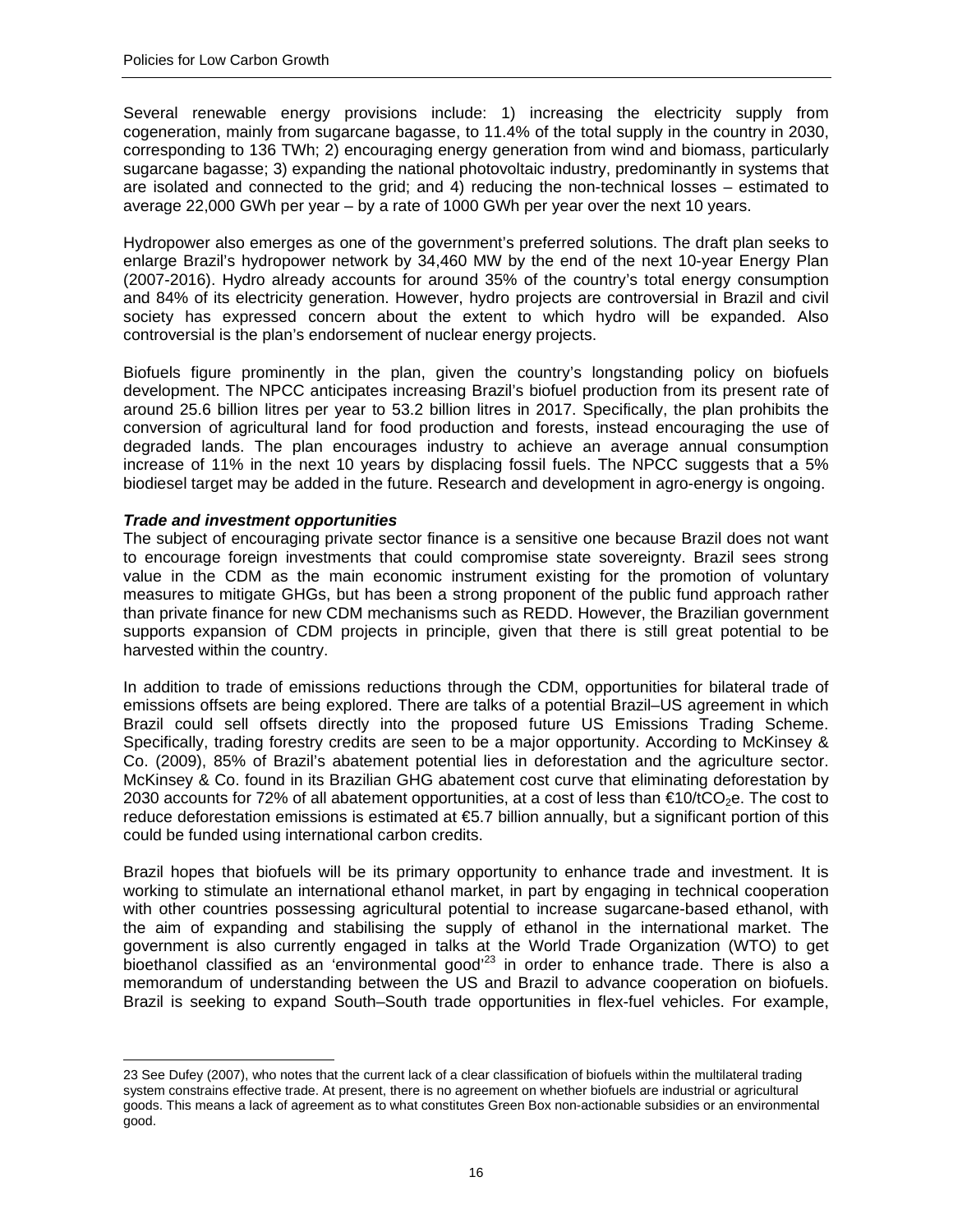Sudan and Brazil have discussed signing an agreement on technology transfer and trade in flexfuel vehicles.

#### *Investment in agriculture and forestry*

Reducing emissions from deforestation is a cornerstone of the Brazilian plan since it is estimated that at least 60% of the country's emissions come from deforestation. The NPCC sets out a goal to reduce deforestation in the Amazon by 70% by 2018, along with abolishing illegal logging by 2015.

There are also plans to double the area of reforestation from 5.5 to 11 million ha in 2020, including in indigenous areas. The objective is to promote territorial and land organisation, monitoring and control through high-precision satellite monitoring and incentives for sustainable activities and environmental enforcement, involving partnerships between federal bodies, state governments, city governments, CSOs and the private sector. Efforts will be made to mobilise instruments that can contribute to the achievement of this objective, including the reforestation and afforestation carried out in Brazil under the CDM. Furthermore, lines of credit adapted to forestry activity, technical assistance and technological research will be expanded.

Other elements include a moratorium on the selling of soybeans that come from deforested areas of the Brazilian Amazon, the creation of a National Forest Inventory to provide information about carbon stocks and a revision of current banking requirements to make forest management and reforestation activities more attractive.

To ensure the provisions on illegal logging are successful, the government will require certification of wood and forest products and attempt to strengthen forest management. Nevertheless, this provision has attracted scrutiny, because the new strategy calls for greater penalties for unlicensed loggers although, under the current system, state and municipal authorities are responsible for curbing deforestation in their respective jurisdictions, and there are no recommendations to centralise these efforts nationally.

Brazil recognises that agriculture and cattle raising are integrated systems and plans to provide incentives for sustainable practices concerned with: the recovering of a large part of the current 100 million ha of degraded pasture; carbon sinks via crop livestock integration; agro-forestry; adoption of a zero-tillage system and reduction in the use of nitrogenous fertilisers; and the organic enrichment of pasture to reduce methane emissions by cattle raising.

# *Incentives and regulation for low carbon growth*

Brazil is taking a multi-pronged approach to developing a low carbon economy, including establishing programmes and incentives to reduce deforestation emissions, reduce emissions in the agriculture sector and encourage renewable power generation, as well as pursuing new trade opportunities in biofuels and offsets, as discussed above. Brazil sees improving energy efficiency as a key method to reduce the carbon content of Brazilian GDP, improving the competitiveness of Brazilian products in the international market, increasing income and generating an economic surplus that can lead to higher social welfare. The following are the main actions outlined in the NPCC specific to setting a low carbon plan, although they do not specify the measures that will be used to reach targets.

- **• Energy efficiency:** Implementation of the National Policy for Energy Efficiency, which will result in a gradual energy saving up to 106 TWh/year to be reached in 2030, avoiding emissions of around 30 million tons of  $CO<sub>2</sub>$ ;
- **Charcoal:** Substitution of charcoal for coal in steel plants, through the encouragement of forestation in degraded areas;
- **Fridges:** Replacement of 1 million old fridges per year, for 10 years, with the collection of 3 million  $tCO_2$ eq/year of chlorofluorocarbons (CFCs);
- **Replacement of refrigerant gases:** It is estimated that emissions of 1078 billion tCO<sub>2</sub>eq of hydrochlorofluorocarbons (HCFCs) will be avoided in the period 2008-2040;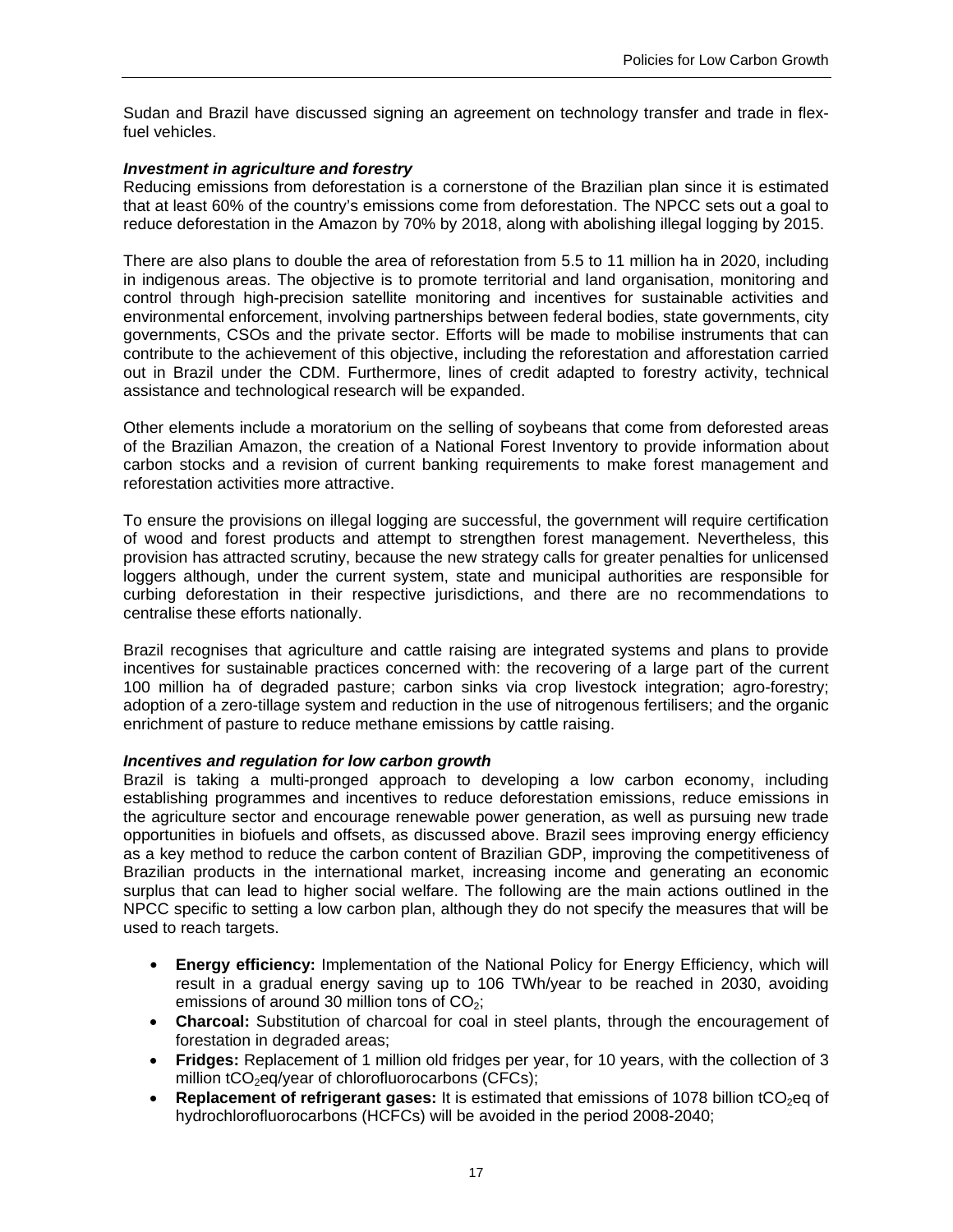- **Solar heating:** Encouragement of the use of water solar power heating systems, reducing electricity consumption in 2200 GWh per year by 2015;
- **Urban solid waste:** 20% increase in recycling by 2015;
- **Sugarcane:** Phasing out of the use of fire for clearing and cutting of sugarcane in areas where harvesting mechanisation can take place; mechanisation to be adopted in at least 25% of each agro-industrial unit, for each five-year period, as determined by Decree 2.661/98;
- **Incentives for research and training related studies**, to expand knowledge about the impacts of climate change on human health.

Further demonstrating its interest in low carbon development, Brazil is also part of the Energy Sector Management Assistance Program (ESMAP) Low Carbon Growth Country Studies Program, a six-country programme in which each country government undertakes local studies to assess its development goals and priorities, in conjunction with GHG mitigation opportunities, and examines the additional costs and benefits of lower carbon growth. The Brazilian study focuses on land use and land use change models, including deforestation, energy sector options, transport, waste management and cross-sector issues. To provide more options and information to the Brazilian government, the study will produce a GHG cost abatement curve; a municipal and interstate transport model; reference points and low carbon scenarios for 2030; a simulation of GHG emissions owing to deforestation and agriculture; potential GHG mitigation opportunities; and policy options. These studies will be used to inform and design future low carbon incentives and regulation.

# **2.2.2 China**

# **Country context**

The Chinese economy is based mainly on manufacturing and services (WDI 2006 data). Industry in general accounted for nearly 49% of GDP in 2006, the services sector accounts for 39% of GDP and agriculture accounts for 11% of GDP.

The Chinese government estimates that total greenhouse gas emissions in 2004 were around 5600 million equivalent tons of  $CO<sub>2</sub>$ . In 2005, coal-fuelled electricity accounted for 68.9% of primary energy consumption, oil for 21% and combined gas, nuclear and renewable energy for 10%.

According to the 2009 WWF/Allianz G8 Climate Change Scorecard, the major source of carbon emissions in China comes from energy production (accounting for 39% of all  $CO<sub>2</sub>$  emissions), followed by the industrial sector (with 33% of all  $CO<sub>2</sub>$  emissions), the agriculture sector (14%), the residential and services sector (7%) and finally the transport sector (5%).

Energy in China stems mainly from coal (80%) and hydroelectric power (15%), with the remainder (5%) coming from nuclear, oil and gas.

#### **Policy motivations for low carbon growth**

The Chinese National Climate Change Programme (CNCCP) was announced in June 2007, with the aim of reducing energy consumption per unit of GDP by 20% from its 2005 level by 2010. In addition the 11th Five-year Plan for National Economic and Social Development (2006-2010) considers it a major strategic task for China to build an energy-conserving and environmentally friendly society. In addition, China has signed both the Kyoto Protocol (as a non-Annex 1 country) and the UN Framework Convention on Climate Change (UNFCCC) as part of its international obligations to mitigate climate change. The Chinese strategy for mitigation and adaptation to climate change is based wholly on the ideal of mitigation and adaptation through economic development, hence economic growth and climate change mitigation are not seen as mutually exclusive by the government but rather as a way to promote sustainable economic development.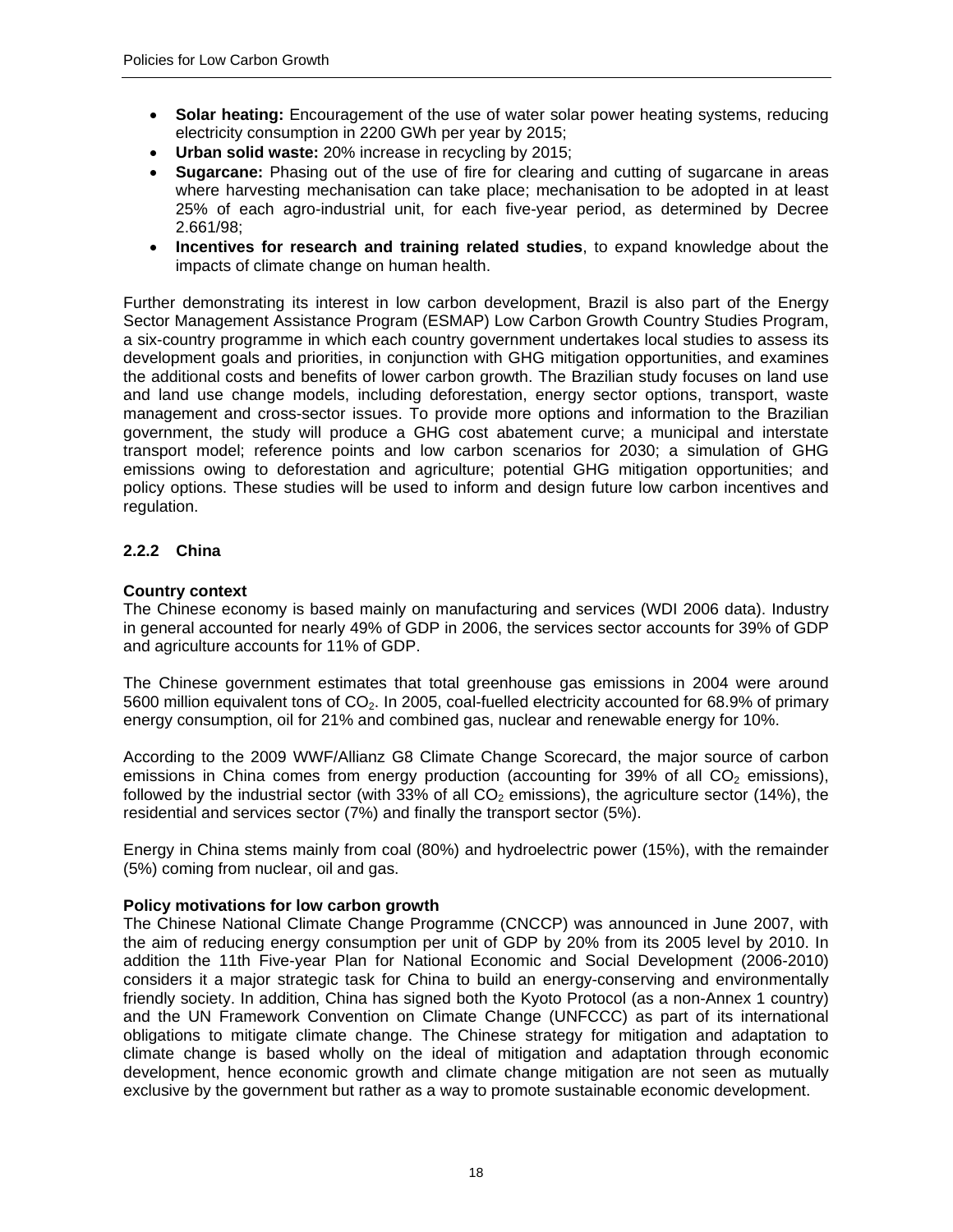The CNCCP has four major objectives:

- Control greenhouse gas emissions;
- Enhance China's capacity to adapt to climate change;
- Improve research and development of green growth technologies;
- Raise public awareness of climate change and improve climate change management systems.

The major aim of the CNCCP is to achieve the target of a reduction of 20% in energy use per unit GDP by 2010, thus also reducing  $CO<sub>2</sub>$  emissions. To do so, the Chinese government aims to use a variety of tools, such as strengthened regulation on energy conservation and efficiency, and introduce market mechanisms for energy conservation, increased use of renewable and nuclear energy and increased research into better energy conservation procedures. Additional tools to be used include better natural resource management techniques, enhanced eco-friendly agricultural techniques and the dissemination of information on climate change adaptation and mitigation through modern communication systems.

Possibly the main impetus for Chinese low carbon growth, beyond the need to conform to international standards and expectations, is the need to achieve the highest efficiency possible from what resources are available, as the Chinese themselves state that China has a very high population but is low on natural resources, hence a sustainable development path is absolutely necessary for development. To further this aim, the Chinese government intends to restructure its industrial base in order to promote high-tech industries which require low inputs (such as energy and materials) and curb or reduce high consumption industries, while at the same time incentivising, promoting and helping current high consumption industries to adopt new techniques and technologies in order to reduce consumption levels.

Chinese low carbon growth is supported at the national level by the National Coordination Committee on Climate Change, which is part of the People's Republic of China's National Development and Reform Commission, whose main aim is to develop and implement mid- and long-term economic and social development plans in China. Working together with the NDRC are the Ministry of Science and Technology and the Ministry of Finance.

# **Low carbon growth pillars**

# *Finance for mitigation and adaptation*

China has been one of the main recipients of funds under the CDM, with considerable financing of large energy-related industrial projects.

The Chinese government has not set up any general funds for carbon mitigation or low carbon growth, but rather is incentivising the use of green growth technology on a sector-by-sector level, with funds usually attached to promote specific regulations or laws. Hence, these specific funds are placed in the categories below into which they best fit.

#### *Human capital*

China's Mid- and Long-term Development Plan for Science and Technology was established in 2006 with the aim of prioritising the research and development of energy efficiency and conservation and green growth technologies. In addition, the Science and Technology Program on Climate Change, implemented in 2007, established a set of timed goals for developments in green growth technologies to be achieved during the 11th Five-year Plan period (2006-2010) as well as more long-term goals leading up to 2020.

China also aims to enhance its pool of climate change research specialists in order to allow China to better mitigate and adapt to climate change. The government has set up national research institutes such as the National Climate Monitoring Network, in order to increase the number of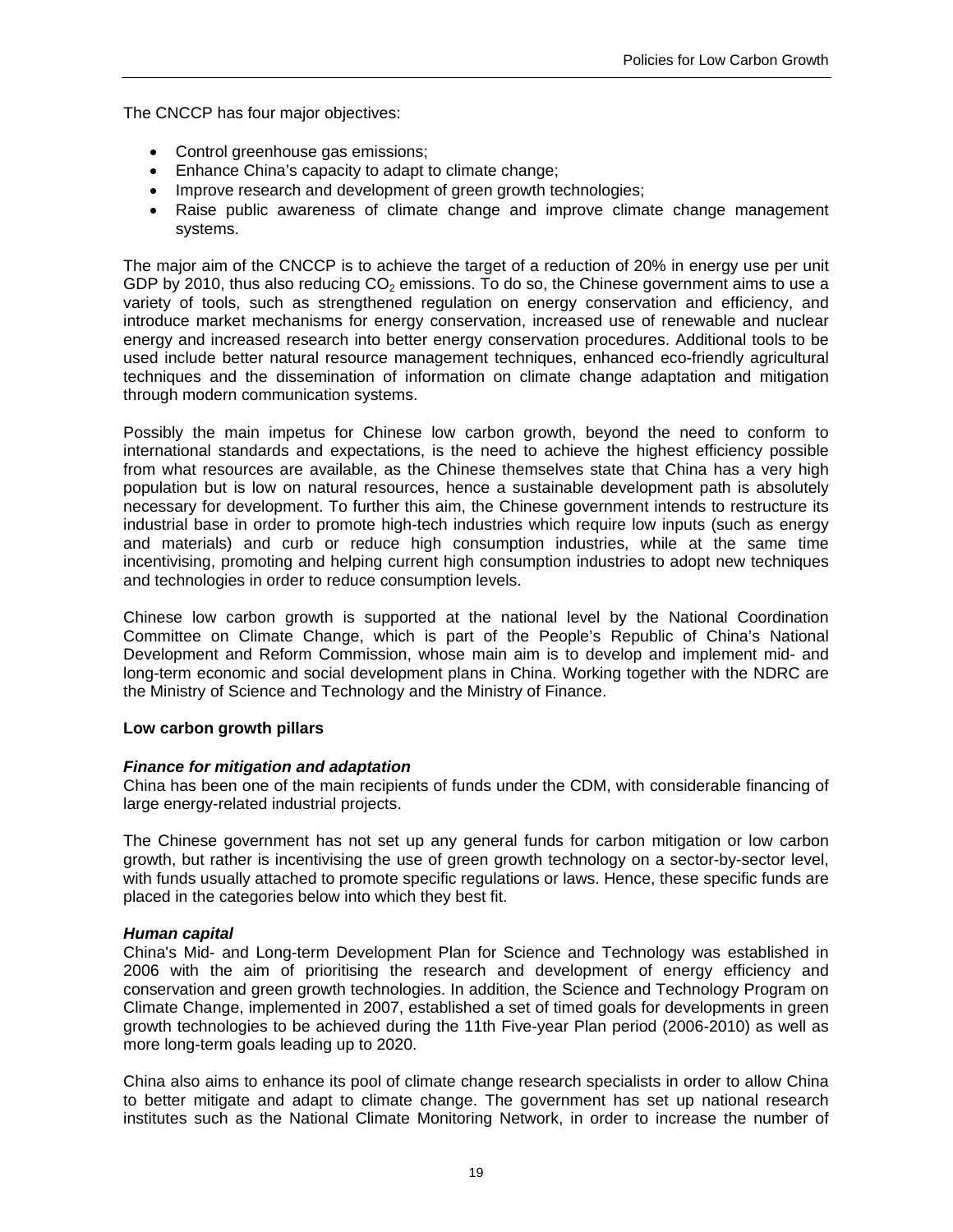climate change specialists within the country as well as to strengthen the research and development of green growth technologies, so as to hasten their introduction and application within the Chinese market.

#### *Stimulating technological progress in energy/infrastructure/transportation*

Financial support has been extended towards the research and development of green growth technologies, through both stable government funds as well as private investment, which the Chinese government is trying to attract more of in the coming years. The government has invested more than 9.5 billion yuan in the research and development of green growth technologies through programmes like the National Key Technologies R&D Program, the National High-Tech R&D Program and the National Basic Research Program.

The Chinese government will focus on energy saving and efficiency technology, research into better and more efficient forms of renewable energy, technology focused on the reduction of GHG, CCS technology, efficient use of coal and fossil fuels and more efficient nuclear energy production. The government is also promoting further research, development and construction of hydroelectric power generators (although construction locations will be decided based on their social and environmental opportunity costs) as well as the construction of wind-powered electricity generators and biomass-powered electricity generators.

#### *Investment in agriculture and forestry*

The Chinese government wishes to improve and enhance agricultural and forestry laws and regulations in order to promote more efficient agricultural production, protect and manage (in a sustainable manner) current agricultural land, reduce the use of harmful fertilisers and enhance CCS through agricultural procedures. The government is looking to promote the research and development of special high-yield and low GHG emission rice varieties together with methane reduction technologies to apply to both agricultural produce and livestock in order to reduce GHG emissions further. In terms of agricultural equipment, the government will try to phase out old agricultural machinery with high fuel consumption and encourage their replacement with energyefficient, low carbon vehicles and equipment.

In addition to agriculture, the Chinese government is looking to further strengthen forestry laws in order to consolidate the protection of existing forests and promote the sustainable management of forest lands. In addition, regulations are being looked at in order to promote the voluntary reforestation of land for CSS, as well as to reduce the rate of desertification of land in China.

Key projects include the Natural Forest Protection Program (NFPP), the Conversion of Cropland to Forest Program (CCFP), the Sandification Control Program for Areas in the Vicinity of Beijing & Tianjin, etc.

#### *Trade and private investment opportunities*

Foreign investment in green growth technologies, especially energy generation, is being promoted by the Chinese government. The government is looking for foreign investors in order both to build cleaner energy production facilities and to promote technology transfer of cleaner and more advanced green growth technologies, with the aim of introducing (and possibly also producing) them in the Chinese market.

The Chinese government also wants to restructure the Chinese economy, not just by promoting low consumption industry, but also by promoting investments in high-tech and services sector enterprises in order to lower GHG emissions and decrease energy and product consumption, but also to encourage Chinese global competitiveness. China is already the world's largest producer of photovoltaic cells; its market share could grow considerably as global demand for alternative energy sources increases.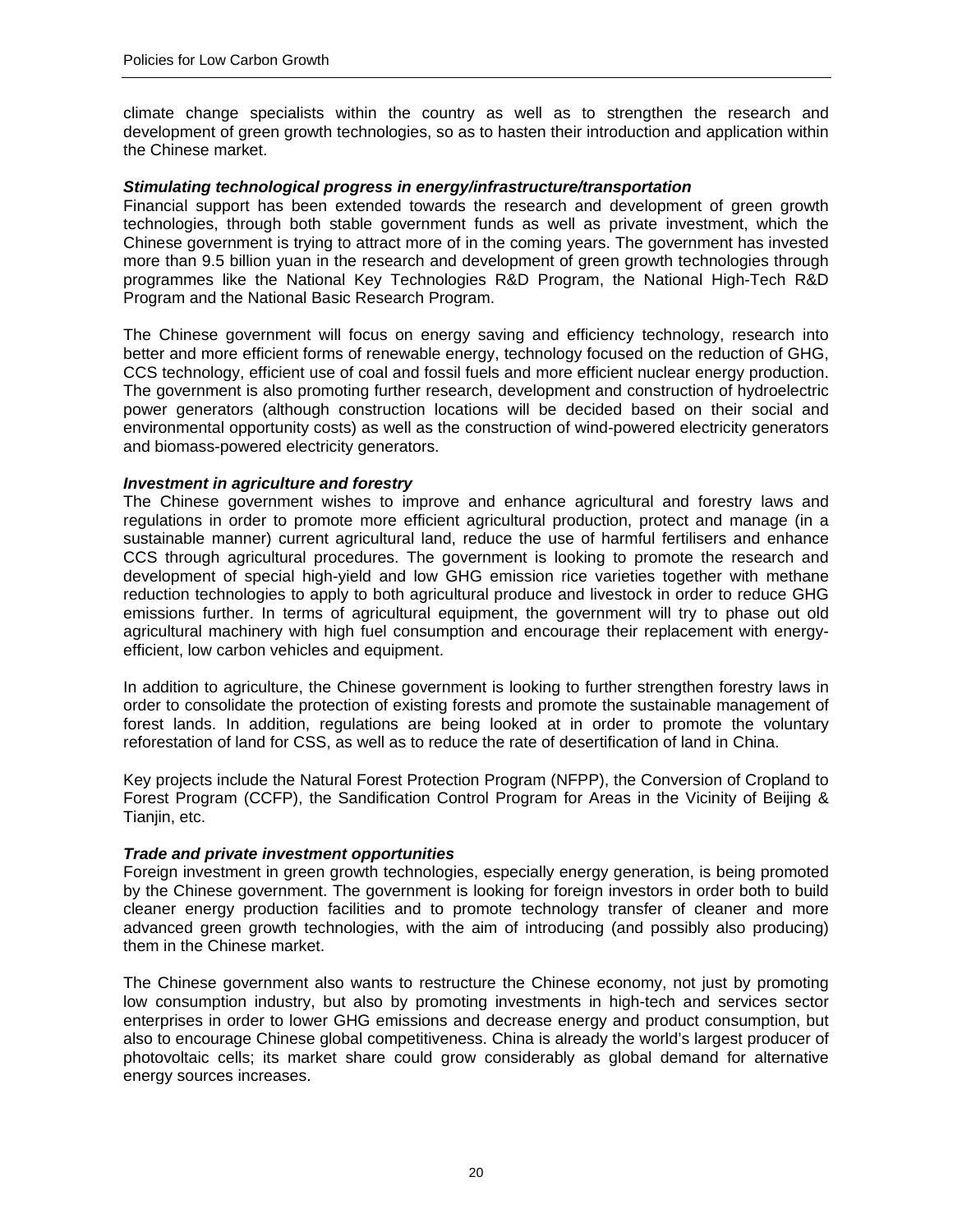Chinese low carbon growth market opportunities will be based on three pillars: vehicles, renewable energy and biofuels.

In terms of vehicles, China is a world leader in the production of electrical vehicles such as bicycles and motorbikes, and could thus extend its industrial capacity and research towards the wider production of electrical vehicles. In addition, China has successfully experimented with electrical vehicles through the production of its first fully electrical vehicle, the S18, produced by the company Chery (brand recognition and market awareness still remains a problem, however). Internally, the market value of the automotive industry has exceeded the market value of the motor industry within the US, hence there is great scope to serve electrical and low carbon emission vehicles to the internal market, as well as meeting any future external demand.

China is the world's leading producer of photovoltaics, hence the country is in a key position to capitalise on both external and internal demand for photovoltaics, In addition, renewable energy efforts will be focused on upscaling production of wind-powered electricity generators. Initial government efforts focused on photovoltaics include the promotion of internal use by various government ministries (including the Ministry of Finance and the Ministry of Housing and Rural-Urban Development), while the wind sector has been boosted through laws that require that 70% of wind-powered technology be produced internally, as well as offering tax breaks and tax havens to firms producing wind-powered technologies.

The Chinese government has also promoted the internal production of biofuels (as long as nonfood crops are used in order to maintain food security) and aims to further enhance their commercialisation.

#### *Incentives and regulation for low carbon growth*

Energy conservation campaigns have been launched aimed at private sector enterprises with the objective of reducing energy consumption through voluntary energy audits, the creation of energy saving plans and the disclosure of energy being used within companies. In addition, the Chinese government has set out to make sure that private enterprises are conforming to energy efficiency standards set out by the government.

In 2005, the Renewable Energy Law was enacted in order to prioritise the use of and investment in renewable energy. The law forces the Chinese electrical grid operator to purchase all electricity generated through renewable sources at a competitive price, thus encouraging investment in the production of renewable energy. In addition, the law gives renewable energy users significant discounts on electricity prices. It also creates a fund to promote private sector investments into renewable energy production. Further, the law commits the Chinese economy to a renewable energy target whereby 15% of all energy must come from renewable sources. The Chinese government wishes to further strengthen the Renewable Energy Law through additional legislation and policies, together with further incentives to promote use of and investment in renewable energy.

The Chinese government launched the Cleaner Production Promotion Law in 2002. The aim of the law is to encourage (through funds and regulation) the use of cleaner production processes in private enterprise. Companies need to audit their production process and make results public; those which are deemed to be too polluting or are using toxic materials not approved by the government will have to change their production process in order to meet government regulation; other companies will be encouraged to use cleaner production mechanisms through the use of incentives, guidebooks and a special fund created to support the law.

In addition, a number of policies aimed at reducing GHG emissions have been, or are in the process of being, either implemented or strengthened. These laws include the Energy Law of the People's Republic of China, the Coal Industry Law and the Electric Power of the People's Republic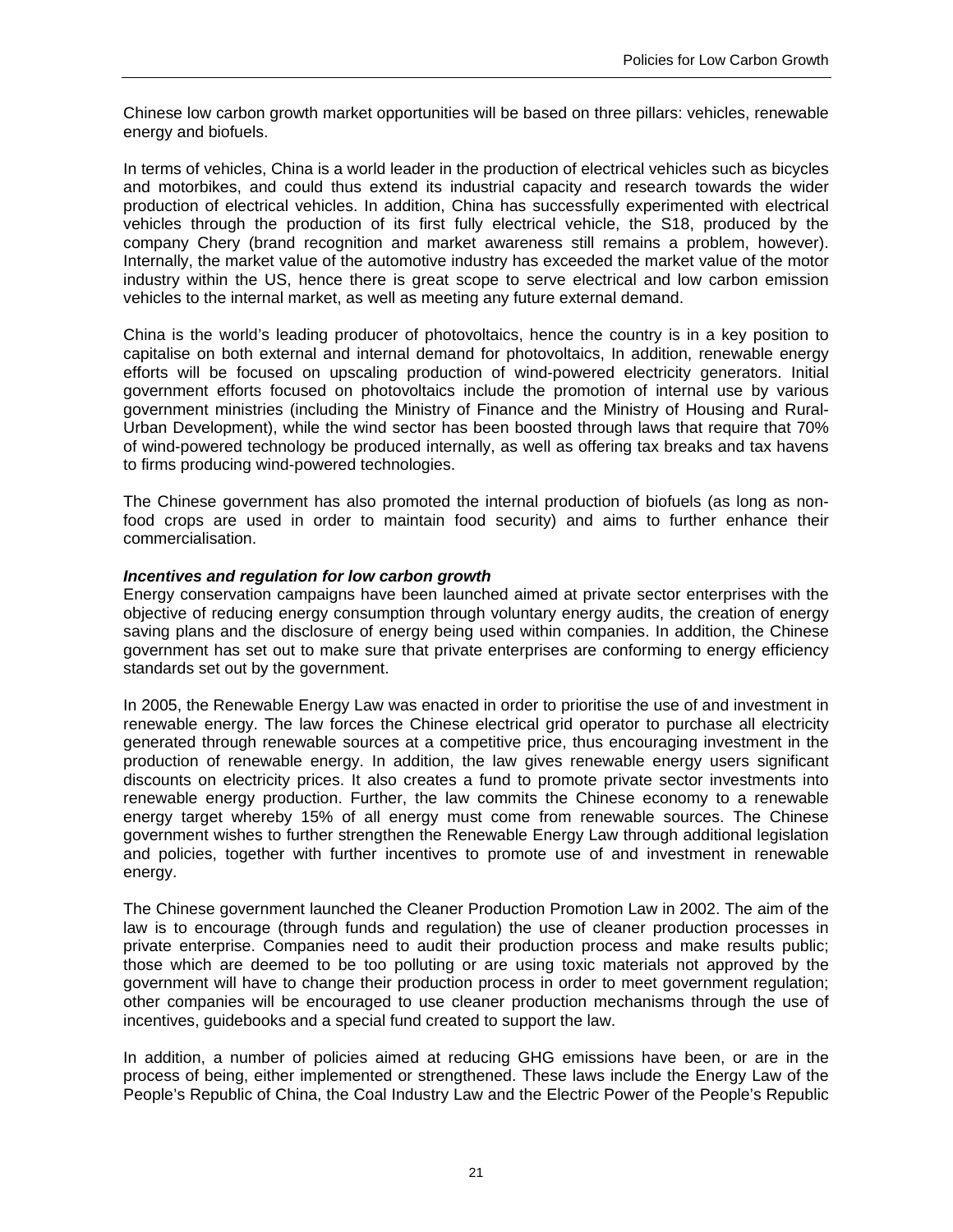of China Law. The Chinese government sees the implementation or amendment of these laws as a legitimate way of increasing carbon mitigation and energy efficiency in China.

The Chinese government is also trying to reduce GHG emissions coming from the transport sector. The government has set carbon emission standards for vehicles both built in and imported into China, setting a ban (together with a monitoring system) on the import or construction of vehicles that exceed government regulation on  $CO<sub>2</sub>$  emissions. The government is encouraging the production and use of low carbon or zero carbon emission vehicles as well as the use of rail transport and electrical vehicles in public transport systems. Vehicle emission policies will be supplemented by reforms in fuel taxes in order to encourage the purchase and use of more fuelefficient and low carbon-emitting vehicles.

Within the construction and residential sector, the Chinese government will promote the construction of new environmentally friendly energy-efficient buildings and the use of sustainable materials for their construction. Offices and homes are also targeted in order to improve their energy efficiency and to reduce carbon emissions through the implementation of an energy efficiency label set up by the government to promote the use and commercialisation of energyefficient products within the Chinese market.

# **2.2.3 Guyana**

#### **Country context**

The Guyanese economy has exhibited moderate economic growth in recent years and is based largely on agriculture and extractive industries. The economy is heavily dependent on the export of six commodities: sugar, gold, bauxite, shrimp, timber and rice. Agriculture is 32% of GDP, services 47% and industry 21%. Economic recovery since the 2005 flood-related contraction has been buoyed by increases in remittances and foreign direct investment in the sugar and rice industries as well as the mining sector.

According to Guyana's Initial National Communication to the UNFCCC, emissions are just 4 million tonnes CO<sub>2</sub>e, because the country is a net sink for CO<sub>2</sub> emissions. Net CO<sub>2</sub> emissions were estimated at 1.4 million tonnes in 1994 but removals totalled 26 million tonnes. The WRI CAIT database similarly estimated total  $CO<sub>2</sub>e$  emissions at 1.5 million tonnes in 2005. The National Communication states that the agriculture sector was the major source of  $CH_4$  and  $N_2O$  emissions, with emissions totalling 51,000 tonnes and 1000 tonnes, respectively, in 1994. Under this sector, rice cultivation and enteric fermentation in animals are the main sources of CH<sub>4</sub>; that of N<sub>2</sub>O emissions is from the use of synthetic nitrogen fertiliser on agricultural soils. There is a perceived need for better data collection for future inventories, particularly in the energy sector.

# **Policy motivations for low carbon growth**

Over the past two decades, Guyana has transitioned to a multiparty democracy and market-based economy. Most of Guyana's population of less than 800,000 are located on a coastal strip 1.4 metres below sea level. In 2006, floods caused major economic losses. In order to upgrade sea defences, Guyana needs financial resources; it views carbon assets as a way to provide this.

With the release of its LCDS in June 2009, the government outlined how Guyana can work with the international community to provide a model on how to create a low deforestation, low carbon, climate-resilient economy. Its proposal centres on payments for preserving its rainforest through the mechanism known as REDD Plus. The government asserts that payments for avoided deforestation can provide a platform to enable Guyana's economy to be realigned with a low carbon development trajectory. The government has stated that its top development priorities are to further stimulate investment, economic growth and job creation, as well as to improve security and social services, protect vulnerable groups and deal with increased climate change-induced flooding.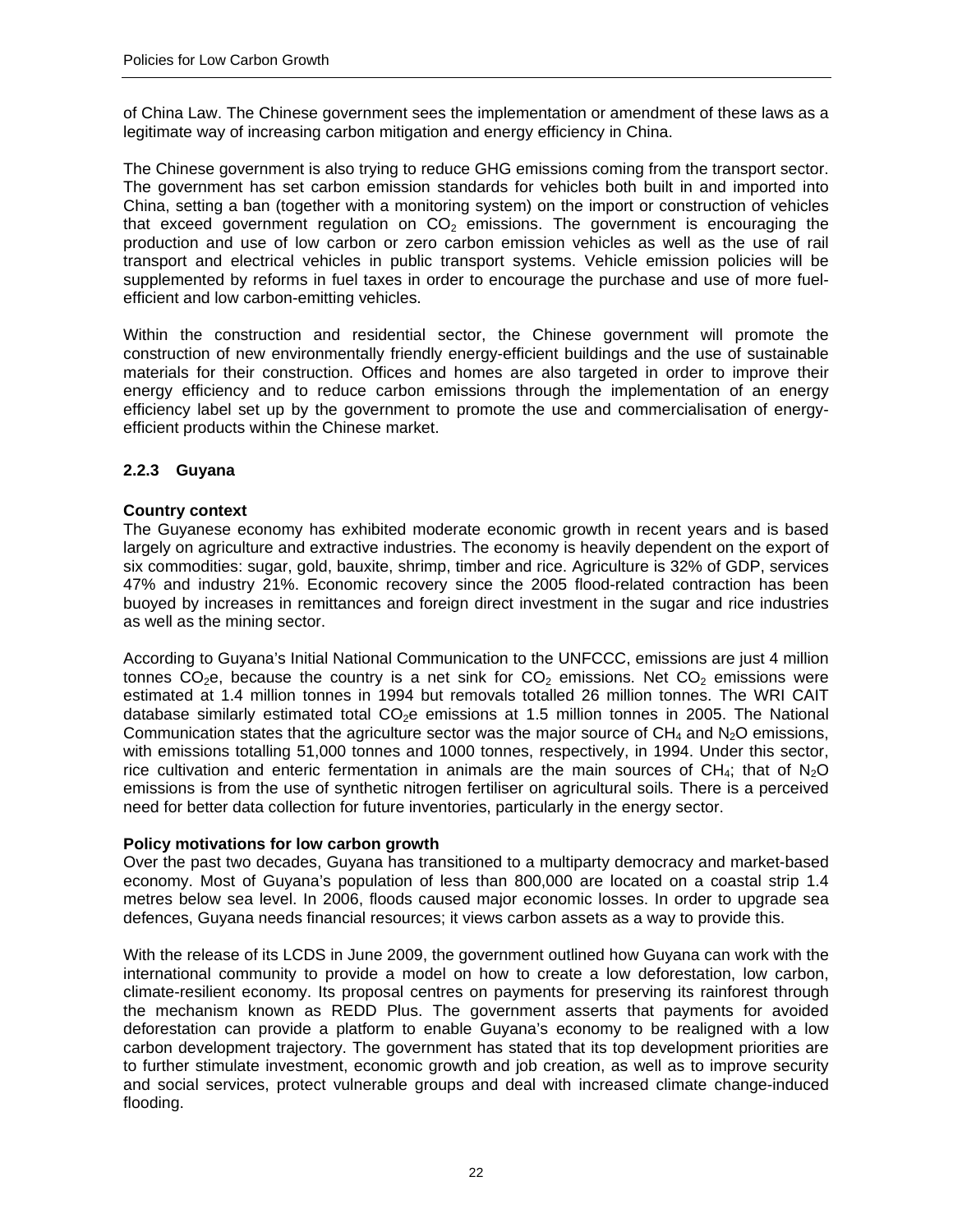In the LCDS, Guyana views its forests as its most valuable asset. The majority of the 16-18 million ha rainforest (depending on estimates) is suitable for timber extraction and agriculture, and significant mineral deposits exist below its surface. The Guiana Shield, which comprises southern Venezuela, Guyana, Suriname, French Guiana and northern Brazil's Amapa and Para states, has one of the world's highest percentages of primary forest cover: over 90% of the region is tropical forest.

If the forest were harvested and the land put to its highest-value subsequent use, the value of this rainforest<sup>24</sup> – known as the Economic Value to the Nation (EVN) – is estimated by McKinsey & Co. (Office of the President, Republic of Guyana, 2008) to be between \$4.3 billion and \$23.4 billion.<sup>25</sup> This translates into a likely average annual annuity payment of \$580 million. Conservative valuations of the Economic Value to the World (EVW) provided by Guyana's forests suggest that, left standing, they contribute \$40 billion to the global economy each year.<sup>26</sup> Payments between the EVN and EVW are to be considered sufficient to disincentivise deforestation (see Finance for Mitigation and Adaptation, below).

Guyana plans to use REDD Plus payments as the basis for funding priority investments in clean energy (predominantly hydropower), adaptation (flood defence), development of village economies and health care and education. The plan sets a four-phase timeline for implementation from 2009- 2020. The initial phases are to attract 'transition' donor grants that will be to used to ramp up the country's REDD Plus programme and make initial low carbon investments. The latter phases transition to market-based funding from avoided deforestation credits through REDD Plus.

Guyana sees its low carbon strategy as providing long-term benefits in terms of:

- Promoting a low carbon economic infrastructure;
- Facilitating investment and employment in low carbon economic sectors;
- Generally enhancing the nation's human capital and creating new opportunities for forestdependent and other indigenous communities.

The governments of Norway and Guyana have worked together to implement Guyana's LCDS, providing a model of how to quickly implement policies to avoid deforestation. The partnership aims to support the creation of low carbon employment and investment opportunities in Guyana, sustained efforts to avoid deforestation and forest degradation, strengthening transparent forest governance, and establishing an international monitoring, reporting, and verification system for Guyana's forests.

To further support its strategy, Guyana has pledged to institute a number of new organisational units and systems, including an Office of Climate Change to coordinate all climate-related activities for the nation, a Low Carbon Strategy Project Management Office to drive major low carbon programme priorities and a Guyana Low Carbon Finance Authority to manage forest payments and related investment flows into the country and to promote investment efficiency, although the precise logistics behind which ministry or department will manage received money has yet to be finalised.

In addition, safeguards and systems will be developed to ensure avoided deforestation credits are globally verified and other land use governance standards are transparent and accountable.

 $\overline{a}$ 

<sup>24</sup> This estimate includes the State Forest Estate, and excludes lands under the jurisdiction of indigenous peoples, who will be able to 'opt in' to the forest protection programme through the national consultation process.

<sup>25</sup> Amerindian lands were omitted from the calculation of EVN because they are not legally obligated to protect the forest. The decision to participate will likely be based on whether participation will lead to improved access to opportunities and services for forest-dependent communities.

<sup>26</sup> Based on 2030 marginal abatement cost from McKinsey & Co (2007).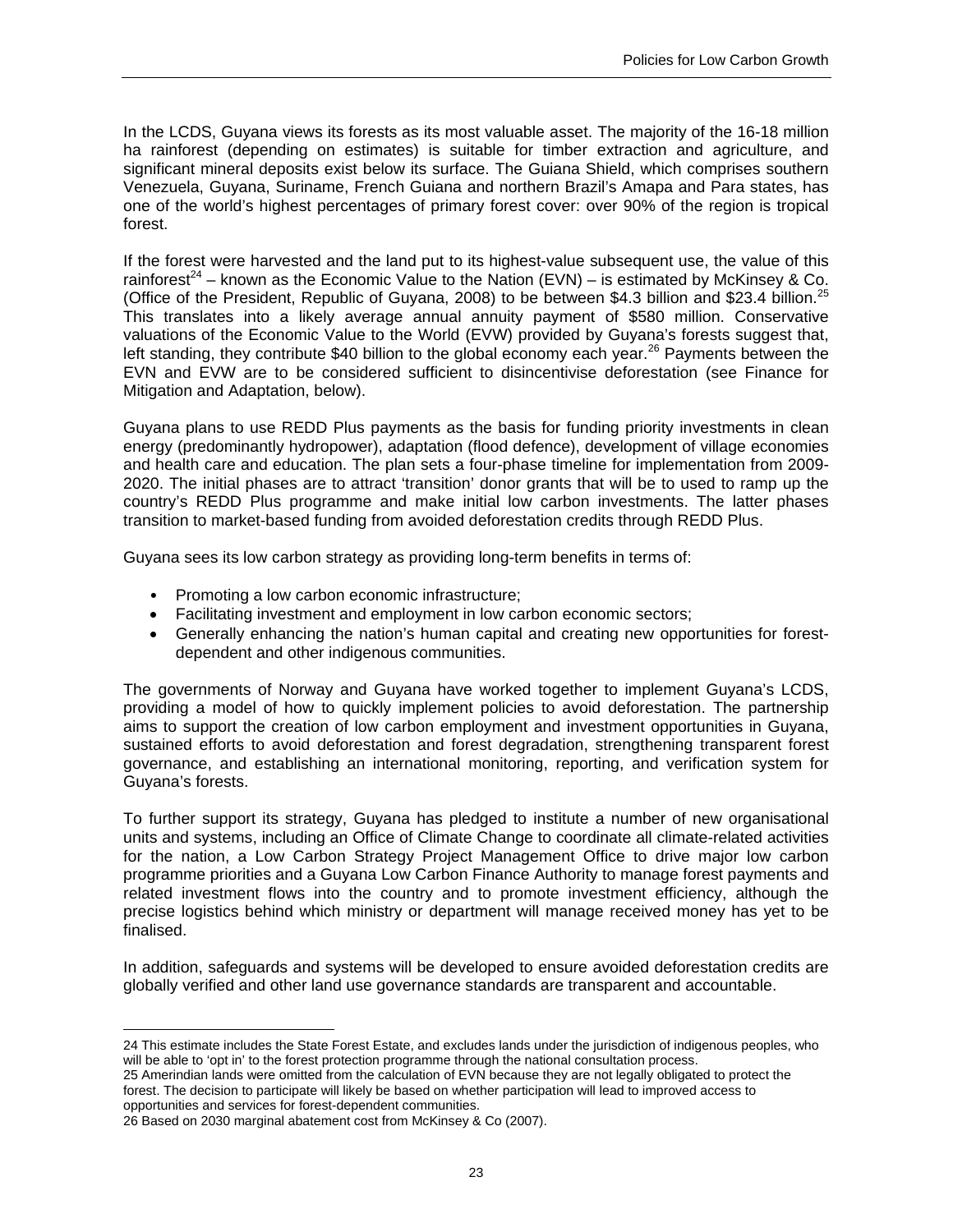The government was advised by a multi-stakeholder steering committee, which comprised governmental agencies and NGOs, to hold a three-month period of countrywide consultations and awareness building on Guyana's draft LCDS. A principal stakeholder group consisted of the country's forest-based Amerindians, who make up 9.1% of the population. Amerindian communities with titled lands were given time to decide whether to opt in to a forest payment scheme for avoided deforestation as set out in the LCDS. Initial consultations were planned for summer 2009, along with awareness and outreach activities utilising the local media and internet. An updated version of the LCDS will be published, incorporating feedback.

The draft strategy is supported by Guyana's R-Plan, a document produced for the World Bank's Carbon Partnership Facility, which sets out more details on Guyana's participation in the REDD Plus process. Guyana's R-Plan, produced by the REDD Secretariat at the Guyana Forestry Commission, sets out detail on how the forest's carbon stocks will continue to be managed, to ensure that the forests are managed in a way that is as close as is reasonable to carbon neutral over time.

Guyana's strategy is one of the most comprehensive and ambitious plans yet prepared by a developing country. It tries to achieve a high level of collaboration internationally, while building strong domestic support through consultations and outreach, and directly ties prioritised projects with a funding source. However, the plan rests entirely on the premise that the country will receive payments for preserving their vast tracts of rainforest, which at present is far from certain. In terms of policy coordination, the LCDS contains a provision which aims to align all land use policies with the LCDS, most importantly forestry and mining policies, but there is little clarity about how the government will go about this. The strategy aligns well with development goals set out in Guyana's (now several years old) poverty reduction strategy paper (PRSP) and goals outlined in its 2002 Initial National Communication.

#### **Low carbon growth pillars**

# *Finance for mitigation and adaptation*

Guyana will establish the Guyana Low Carbon Finance Authority (GLCFA) to fulfil two functions: to collect, manage and monitor forestry payments; and to work with the Guyana Office for Investment to address the challenge in attracting investors to Guyana who are willing to underwrite their investments in low carbon sectors.

The GLCFA will seek to address investment barriers and help improve investment returns. Owing to lack of capacity to promote investment in Guyana, the GLCFA will likely require a reputable international services provider in the near term. At a later point, the GLCFA will build its own staff capability.

Guyana, as mentioned, plans to obtain financing for its low carbon growth through payments for avoided deforestation, scaled up in four phases. Phase I in 2009 is to launch the local carbon strategy and attract donors to initially fund its deforestation efforts. In Phase II (2010-2012), Guyana will receive increased payments from partners (starting with Norway and scaling to additional global partners). Phase III (2013-2020) is integrating the economy with a global climate deal. During this phase, interim forest payments should gradually increase to approach the level of EVN. In parallel, REDD Plus payments from carbon compliance markets should ramp up. During these years, Guyana will continue to invest in infrastructure and adaptation priorities, combined with capacity building and expanded education and health programmes, expecting to start to see transformations toward a low carbon, services-centred economy. Phase IV (post-2020) focuses on operating 'at scale' with a full REDD Plus regime in place and payments at or exceeding EVN, with no requirement for fund-based payments.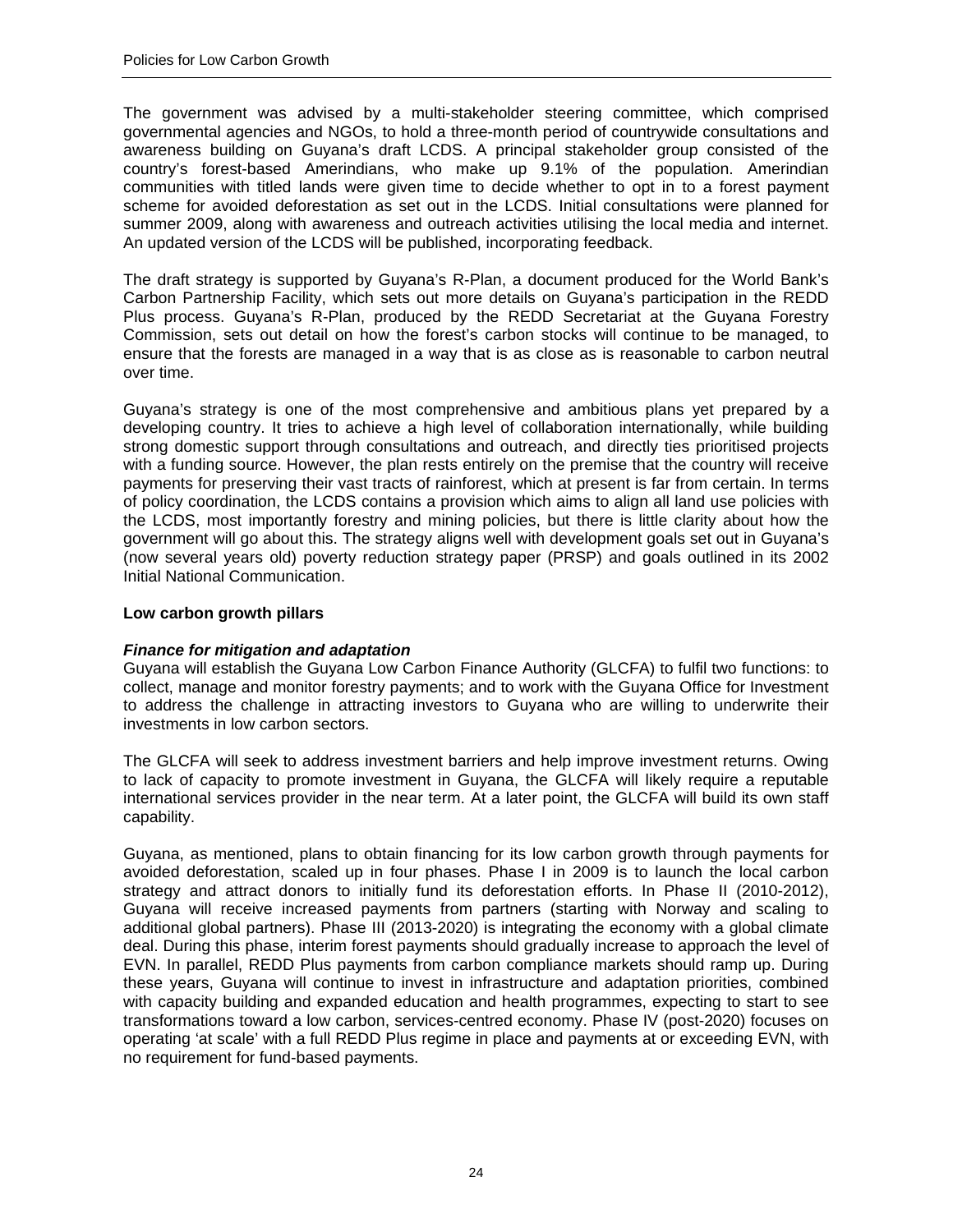#### *Human capital*

Guyana recognises that, in transforming its economy, it will require a balance between attracting large, long-term private investments and making significant investments in human capital and social services to provide the population with the capacity to take advantage of the new economy. Guyana will invest a significant share of the forest protection funds it receives in initiatives aimed at developing jobs, diversifying the jobs base and improving the general standards of living including: investing in targeted education initiatives to fuel economic growth, potentially including specialised vocational training and supporting social services such as basic infrastructure (road maintenance, reliable supplies of potable water) and health and education services through discrete projects funded by forestry payments.

#### *Stimulating technological progress in energy/infrastructure/transportation*

Guyana has identified more than \$1 billion in essential capital projects that can be fully or partially funded through private investment, assisted by an in-country infrastructure investment fund built from forest compensation payments. These targeted low carbon infrastructure projects include:

**Hydropower** (\$400-600 million): Guyana currently relies on expensive and carbon-intensive imports for its electricity generation (in 2008 the fuel import bill was 35% of GDP). Guyana has identified a site at Amaila Falls and completed the technical design for a hydropower dam which could deliver energy security by meeting all of the country's domestic power needs for the 'foreseeable future'.

**Draining, irrigation and road development** to improve access to unused, non-forested land (\$300-500 million): By developing infrastructure into these parts of the country, economic activity and employment can be oriented away from areas which put pressure on the forest.

**Fibre optic cables/technology park** (\$10-30 million): According to estimates by Accenture (Office of the President, Republic of Guyana, nd), Guyana's outsourcing industry has the potential to more than double the number employed by 2013. Guyana is competitive in all inputs to cost per seat (the key industry metric), with the exception of the cost of telecommunications bandwidth.

In terms of adaptation infrastructure, total estimated near-term adaptation costs for Guyana are projected to exceed \$1 billion. By 2030, the annual loss as a result of flooding in Guyana is projected to be \$150 million (~10% of current GDP). Therefore, immediate priority investments include:

- Upgrading infrastructure and assets to protect against immediate flooding concerns;
- Addressing systematic and behavioural concerns strengthening building codes and expanding the early warning system;
- Developing financial and risk/insurance measures to boost resiliency post-flooding these are contingent funds to provide immediate financial assistance following flooding;
- Switching to flood-resistant crops;
- Establishing the climate change adaptation needs of Guyana's inaccessible regions, including forest communities.

#### *Trade and investment opportunities*

The government's goal is to make non-forested parts of the country accessible to private investors, who can catalyse low carbon economic development and employment (largely in high-end agriculture and aquaculture). Guyana is concerned that it is not well known to major investors outside of its traditional industries. Attracting large-scale investors to Guyana will require incentives to finance industry-specific infrastructure and overcome perceived country investment risk.

Guyana has identified six priority low carbon economic sectors: fruits and vegetables, aquaculture, sustainable forestry and wood processing, business process outsourcing, ecotourism and possibly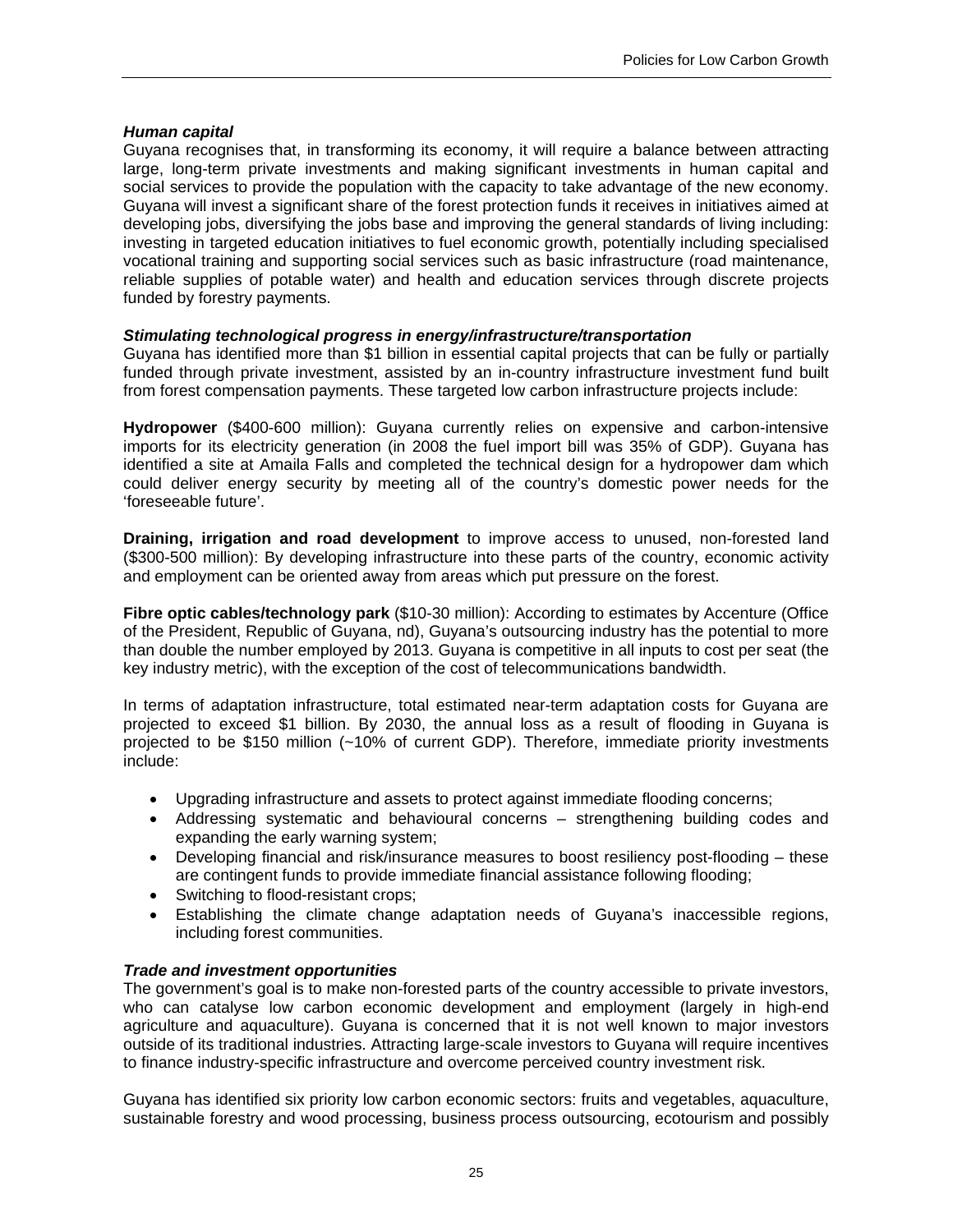bioethanol. Initially, Guyana will focus on three sectors: fruits and vegetables, aquaculture and sustainable forestry.

**Fruits and vegetables:** Based on a global assessment, Guyana will need to provide significant financing incentives, offer a substantial land area to attract leading operators and improve its investment support to new investors.

**Aquaculture:** Guyana will work to attract potential investors to help it establish its aquaculture industry, which will entail developing a system of pond excavation, drainage and irrigation pipes and predation defence measures.

**Sustainable forestry and wood processing:** In order to ensure that its forestry practices are in accordance with global sustainable forest management practices, Guyana has begun to establish a framework for national-level environmental certification, with the long-term goal of achieving Forest Stewardship Council certification.

**Other potential investment opportunities (business process outsourcing (BPO), ecotourism and possibly bioethanol):** By investing in its infrastructure, workforce, business environment and marketing, Guyana can expand its nascent business process outsourcing industry, providing a variety of services and employment opportunities. Guyana has the potential to develop its ecotourism industry, although tourism development requires a gradual build-up of capabilities, infrastructure and brand over time. Guyana could enter the clean energy market by becoming a bioethanol producer. The 142,000 ha tentatively set aside for biofuel production at the Canje Basin would allow it to produce bioethanol at commercial scale.

#### *Investment in agriculture and forestry*

The government of Guyana is playing a leading role in developing strategies to implement REDD. Its proposals move away from the idea of narrow payments contingent solely on a baseline of deforestation, towards a broader, more inclusive view that provides low carbon development investments to keep what remains of forests intact.

Guyana proposes that, with the right low deforestation economic incentives, it will avoid 1.5 gigatons of  $CO<sub>2</sub>e$  by 2020, which would have been produced by an otherwise economically rational development path. These incentives are to be generated through interim forestry payments from Guyana's partnership with the Norwegian government, other sources and the REDD programme.

To actually generate these funds over the long term, Guyana recognises that the forestry sector must be part of a global carbon trading system or a series of linked regional trading systems. The Eliasch Review (UK Office of Climate Change, 2008) estimates that including REDD and sustainable forestry management in a global carbon market could generate incentives to reduce deforestation by up to 75% by 2030. In the near term, the LCDS proposes that these funds be allocated through bilateral partners and other transitional mechanisms, and in the longer term through REDD. However, Guyana is also willing to turn over rights to its forests to foreign holders if necessary, as indicated in a recent deal in which an investment company, Canopy Capital, based in London, bought the rights to create a financial deal for the forest's services.<sup>27</sup>

#### *Incentives and regulation for low carbon growth*

 $\overline{a}$ 

Guyana's LCDS states that payments for preserving its forests will allow it to follow a low carbon development path. Key initiatives to set Guyana on a low carbon trajectory have been described above, but can be summarised as follows:

<sup>27</sup> http://blogs.tampabay.com/energy/2009/05/when-money-does-grow-on-trees-think-carbon.html.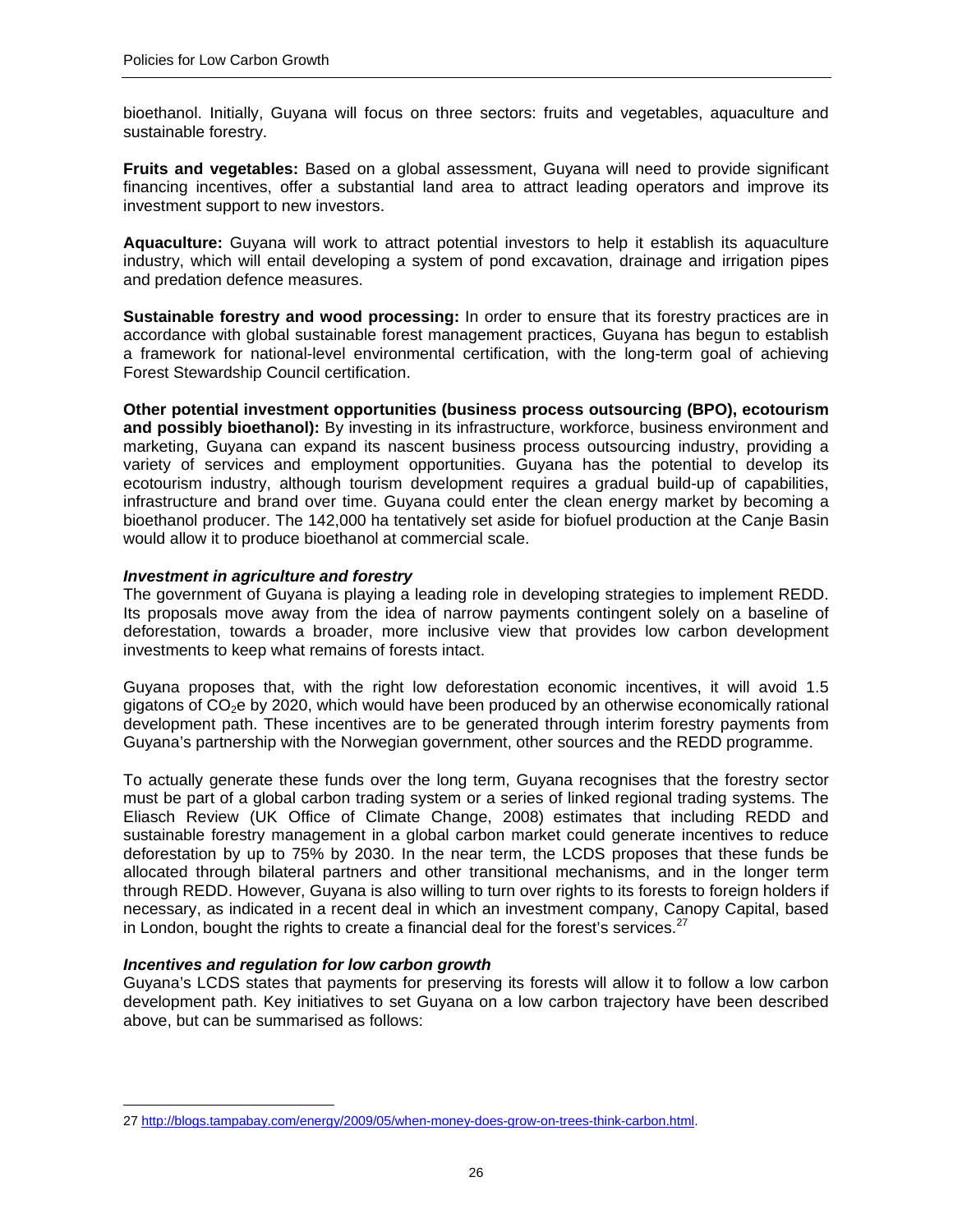- Investment in strategic low carbon economic infrastructure, such as hydro; improved access to unused, non-forested land; and improved fibre optic bandwidth to facilitate the development of low-carbon business activities;
- Investment in low carbon sectors with high potential, such as fruits and vegetables, aquaculture and sustainable forestry and wood processing;
- Investment in other low carbon business development opportunities, such as BPO and ecotourism;
- The expansion of access to services and new economic opportunities for indigenous peoples through improved social services (including health and education), low carbon energy sources, clean water and employment which does not threaten the forest;
- Improved services to the broader Guyana citizenry, including improving and expanding job prospects, promoting private sector entrepreneurship and improving social services with a particular focus on health and education;
- Investments in priority climate adaptation infrastructure, which could reduce the 10% of current GDP estimated to be lost each year as a result of flooding.

#### **India snapshot**

India's economy consists of services (53.7%), industry (29.1%) and agriculture (17.2%). Services account for more than half of India's output, although 60% of the population is dependent on agriculture. With a rapidly expanding number of middle-class consumers, India's economy has one of the fastest-rising energy demands in the world.

India's largest sources of emissions are from energy (67%) and agriculture (24%), with more than 50% of total energy demand met through coal, 6% from hydroelectric power plants, 1% by nuclear power plants and less than 1% from renewables. India's GHG emissions were estimated at 1.55 billion tonnes in 2000 (WRI CAIT database).

Concerns over energy security and scarcity are a high priority for the government. The Prime Minister, Manmohan Singh, has a Council on Climate Change which has recently launched a National Mission to Green India. The Prime Minister released India's first National Action Plan on Climate Change (NAPCC) in 2008, outlining existing and future policies and programmes addressing climate mitigation and adaptation. The plan identifies eight core 'national missions' running through 2017 and directs ministries to submit detailed implementation plans to the Prime Minister's Council on Climate Change. At the end of August 2009, India announced its intention to implement mitigation targets in the form of 'perform, achieve, trade (PAT)' targets for the most energy-intensive industries, as a contribution to international pressures to address climate change.

The country has invested heavily in recent years in renewable sources of energy, including wind, solar, biomass and hydro energy. As of 2008, India's installed wind power generation capacity stood at 9655 MW, making it the fourth-largest in the world. Through a variety of programmes and policies, India is encouraging low carbon energy generation, including:

- A strengthened policy framework and subsidies to reduce upfront costs to wind power investors;
- Capital subsidies, sales incentives and reimbursement of fees for solar thermal projects and automatic approval for foreign direct investments. Solar water heating systems are required for some building types in New Delhi. In July 2009, India unveiled a \$19 billion plan to produce 20,000 MW of solar power by 2020;
- Accelerated deployment plans and incentives for hydro and nuclear;
- Incentives for biomass power generation, biofuels for transport and compact fluorescent lamps;
- Retirement of inefficient coal power plants and plans for coalbed methane power generation;
- Reforestation programmes to increase forest cover by 1% a year until 2012. The Green India programme aims to reforest 6 million ha of degraded forest lands;
- Mandatory (E5) ethanol blending nationwide by April 2008 and fixed purchase prices for biodiesel.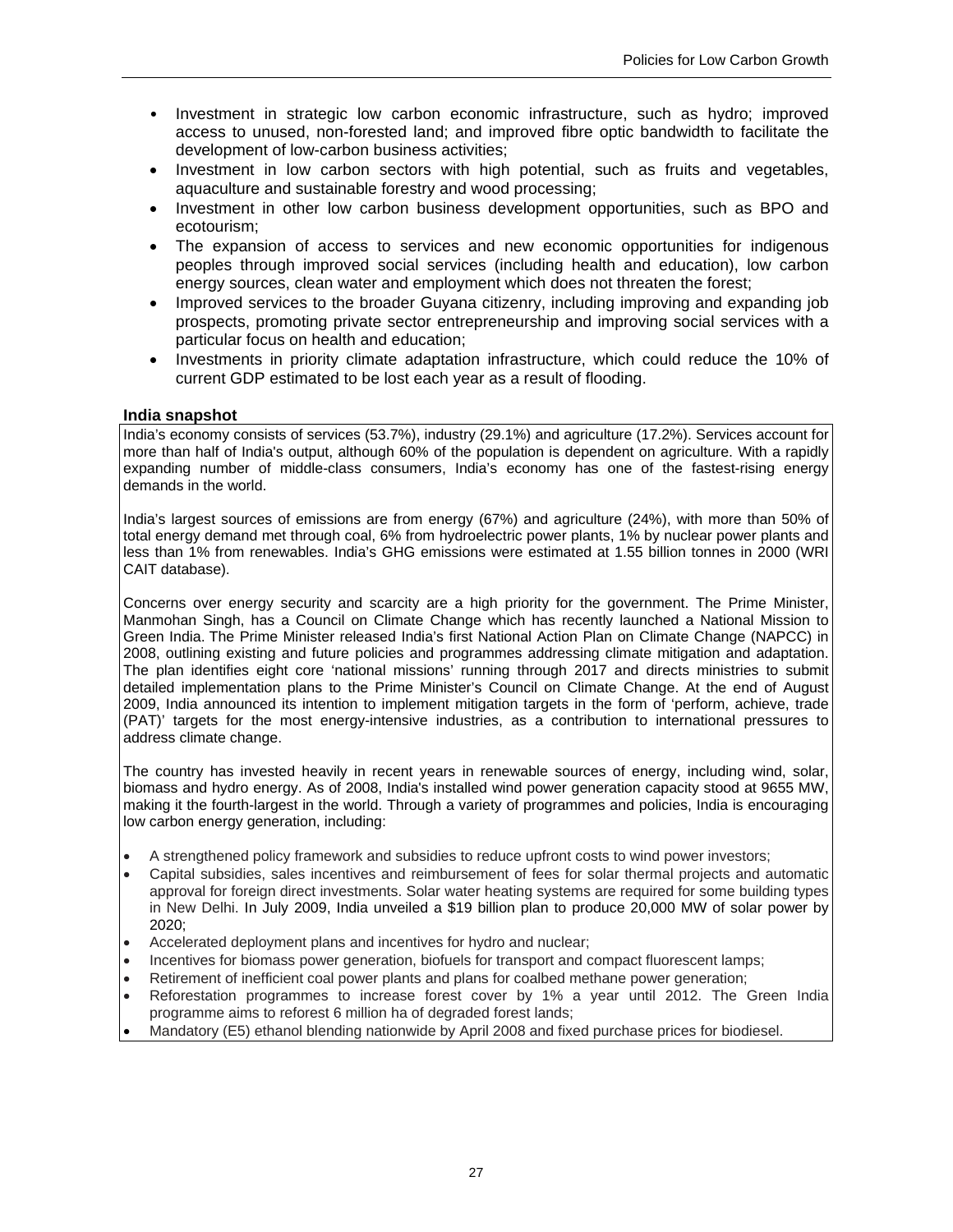## **2.2.4 Mexico**

#### **Country context**

 $\overline{a}$ 

Mexico's economy is based mostly on the services and industrial sectors. In terms of gross value added (as a percentage of GDP) in 2006 (Organisation for Economic Co-operation and Development (OECD) data), the most important sectors in Mexico were industry (with 29% of GVA) followed by services (with 28% of GVA) and the financial sector, including real estate and retail (20% of GVA). The public sector accounted for 12% of GVA and construction for 7%; agriculture accounted for only 3% of GVA in 2006.

Trade is an important aspect of Mexico's economy, accounting for nearly a third of Mexico's GDP in 2006 (OECD data). However, the country is a net importer of both goods and services, and is also a net receiver of foreign direct investment.

The 2006  $CO<sub>2</sub>$  emissions data provided within the Special Climate Change Program report shows that total  $CO<sub>2</sub>$  emissions for 2006 added up to 715 metric tonnes, the majority stemming from energy producers (28% of total  $CO<sub>2</sub>$  emissions) and the transport sector (20%); agriculture is the third-largest  $CO<sub>2</sub>$  emitter, with 18% of all emissions, followed by industry, with 8%.

#### **Policy motivations for low carbon growth**

The Federal Government of Mexico, through the Ministry of the Environment and Natural Resources, has launched the Special Climate Change Program<sup>28</sup> for the period 2008-2012. Within the programme and in conjunction with the National Climate Change Strategy of 2007, a number of carbon abatement and low carbon growth initiatives are specified. The programme plans a reduction of 50% on carbon emissions (based on 2000 levels) and an average production of 2.8 tons of  $CO<sub>2</sub>$  per inhabitant by 2050. The focus is to allow economic development to occur within the country without compromising the environment, as well as to give the initial push towards a reduction (or removal) of carbon emissions from the Mexican economy.

The programme is divided into three major stages. The first (between 2008 and 2012) will be an evaluation of the greatest risks the country is facing as well as an identification of the economic priorities to tackle, during which an executive progressive framework for adaptation and mitigation will be introduced. The second stage (2013-2030) will consist in reinforcing the strategic capacities to adapt and mitigate, through a strategic evaluation of the balance between deforestation and reforestation, the introduction of sustainable agricultural procedures, the introduction of carbon mitigation procedures, the removal of procedures and incentives that lead towards environmentally degrading procedures as well the introduction of public policies to incentivise a sustainable and eco-friendly economic climate. The third stage (2031-2050) will be the consolidation of the mitigation procedures created during the previous two stages, leading to a positive balance between deforestation and reforestation, implementation of sustainable economic development procedures and a reduction in environmental risks.

Carbon mitigation and low carbon growth in Mexico will be based on changes in energy supply, in management and production, in consumer habits, in manufacturing production procedures, in natural resource management and in the way the national territory is occupied and used.

The programme includes carbon reduction targets across economic activities, with the greatest reductions found in energy production (from 196 metric tonnes of  $CO<sub>2</sub>$  in 2006 to 24 in 2012) and energy consumption (an aggregate of industry, transportation, commercial, residential and government sectors).

<sup>28</sup> http://www.semarnat.gob.mx/queessemarnat/consultaspublicas/Pages/peccconsultacomplementaria.aspx.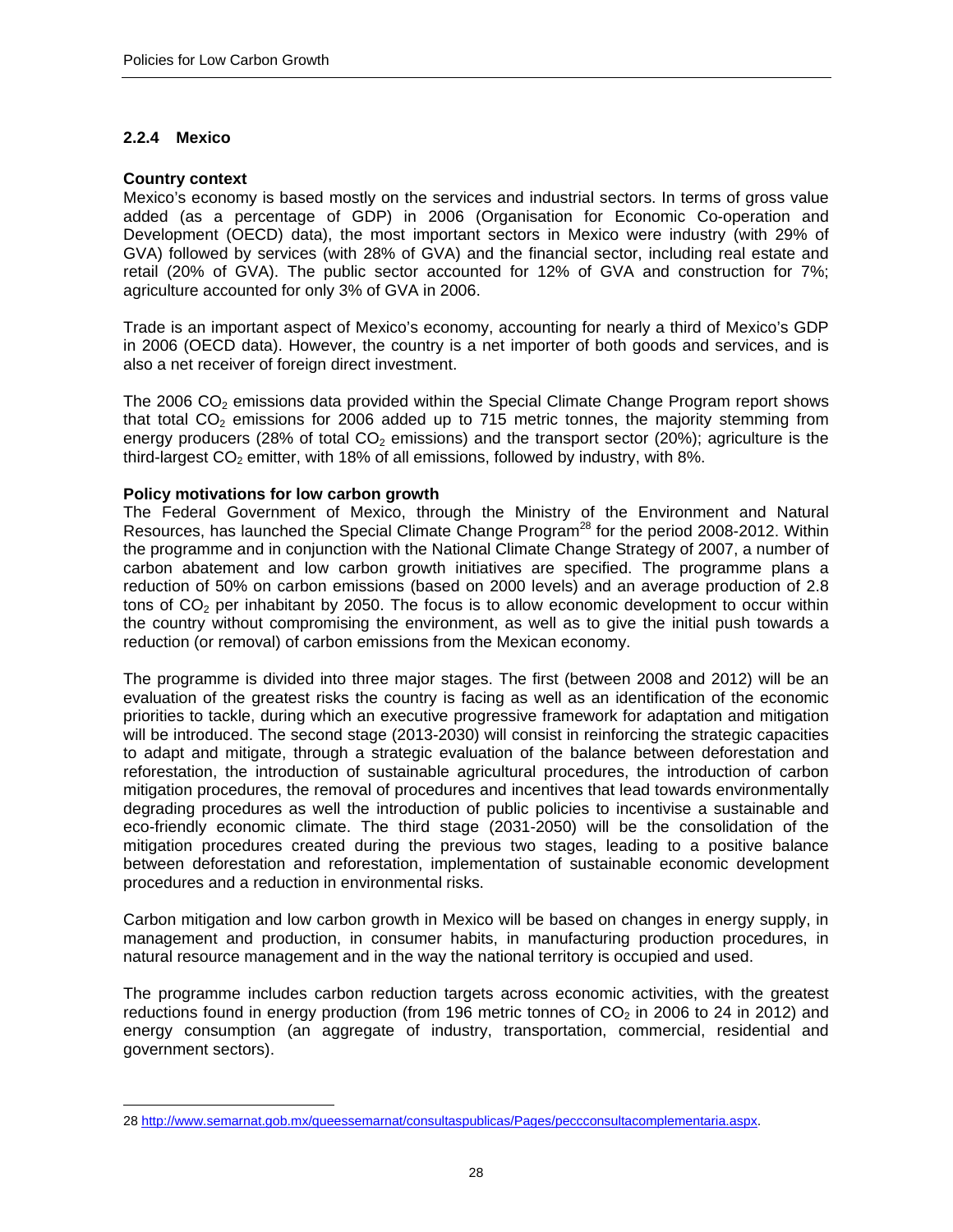#### **The low carbon growth pillars**

#### *Finance for mitigation and adaptation*

The Mexican government wants to make sure that carbon emissions and low carbon growth are integral parts of private sector investment decisions and not treated just as externalities. To this end, it wants to implement a number of funds to incentivise private sector companies to invest in low carbon technologies as well as to create economic instruments aimed at blocking, or redirecting, private sector and residential development in areas deemed at high risk in terms of negative environmental impact.

The Mexican government also refers to the \$500 million World Bank Clean Technology Fund as a source of funding to assist in the implementation of its low carbon growth programme, and has also set up the Mexican Carbon Fund to promote carbon abatement investments.

Within the energy sector, the Mexican government has identified a number of measures to reduce carbon emissions. In terms of oil and gas electrical production, 47 projects are identified, in which \$1.5 billion will be invested to increase energy efficiency and reduce carbon emissions, together with a \$1.4 gas recovery project. The main objective is to allow  $PEMEX<sup>29</sup>$  to reduce carbon emissions and increase its energy efficiency as well as to reduce gas leaks and improve the gas distribution infrastructure. The programme identifies the use of both biomass as a combustible fuel and photovoltaic technologies as good alternatives to traditional fossil fuels in generating heat.

#### *Human capital*

 $\overline{a}$ 

In terms of human capital, the Mexican approach to low carbon growth is based on increased education on climate change in both the formal educational system (at all levels) and for the population as a whole as well, strengthening the technical knowledge of public sector workers in order to better implement the low carbon growth plan through distance learning and specialised workshops within individual administrative regions. The government also wishes to strengthen its technical capacity to investigate the causes and consequences of climate change in Mexico through integrated climate change control and monitoring systems and enhanced research on carbon mitigation and GHG emissions.

#### *Technological progress in energy/infrastructure/transportation*

The Mexican government is developing a strategy for carbon mitigation, including the identification of innovative green growth technologies, the enhancement of currently available carbon abatement techniques as well as increased availability of green growth technologies within the Mexican market through the right incentives to promote the research and diffusion of such technologies.

The Mexican government recognises that the use of renewables for electricity production is beneficial both for the Mexican economy and for the environment, by reducing pollutants as well as improving national energy security. The use of renewable energy sources will be promoted and boosted by 2012. Currently, renewable energy sources represent 24% of total energy production; through investment, the programme foresees an increase to 26% by 2012. Electricity generation through renewable sources will be based on social, environmental and economically viable forms of wind, solar, geothermal and hydroelectric technologies. Investment in renewable energy will be undertaken by both the government and the private sector with government incentives.

The Mexican government is looking at increased investments in the transport infrastructure in order to reduce the use of fossil fuels and increase the use of public transport as, currently, the transport sector accounts for 20% of all carbon emissions, of which automobiles account for the highest proportion. The programme sets out to make sure that new fossil fuel-powered vehicles from 2010 will have generate lower carbon emissions and that there will be reduced carbon emissions from cargo and passenger carriers through the Clean Transport Program. The transport infrastructure

<sup>29</sup> The Mexican state-owned petrol and gas company, http://www.pemex.com/index.cfm.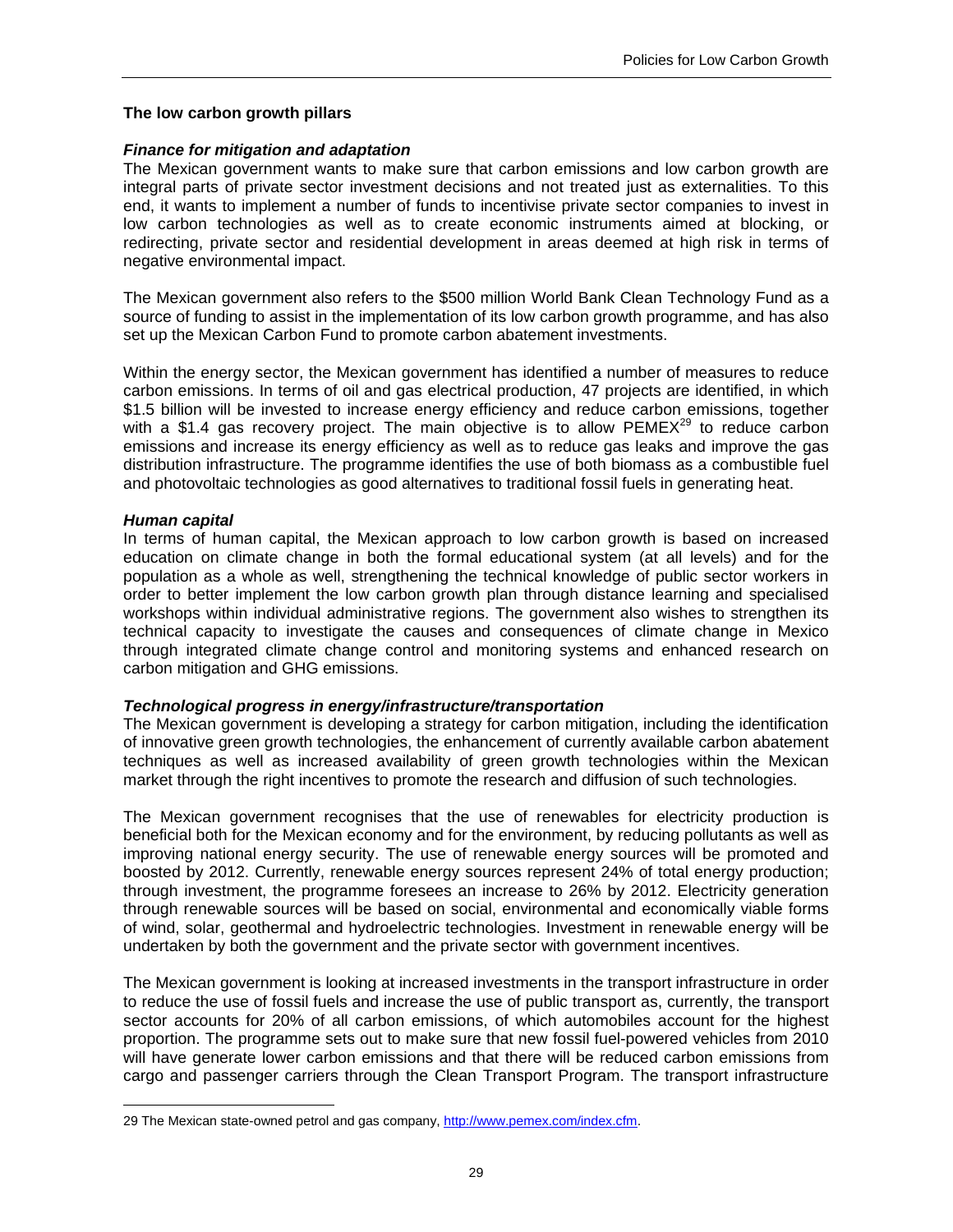will also be modernised in order both to facilitate connections between different regions within the country and to make road transport more energy efficient. Public transport and state-owned vehicles will be replaced with more modern, energy-efficient, low carbon vehicles. The rail network infrastructure will also be modernised in order to introduce energy-efficient trains.

CCS technologies will also be considered. The government also considers nuclear energy a viable alternative to carbon energy sources, owing to the volatile price of combustible materials as compared with electricity produced through nuclear power plants.

#### *Investment in agriculture and forestry*

The agriculture sector is seen as a key component for low carbon growth in Mexico, as it accounted for 19% of national carbon emissions in 2006. The government wants to reclaim land with low productivity potential into sustainable land (including the conversion from grazing to crop growing) and to introduce sustainable agricultural practices. The government is pursuing means to use its forests as a form of carbon offsetting through REDD and is trying to increase the carbon sink capacity of forests through reforestation programmes. Government is participating in the World Bank's Carbon Partnership Facility to prepare for a potential international REDD programme in which Mexico would receive payments to conserve its forests. The government also plans to establish clear frontiers between forests and agricultural land in order to further strengthen the preservation of forests and reduce illegal deforestation.

#### *Trade and private investment opportunities*

In terms of electricity production, the objective is to stimulate private investment in low carbon, high efficiency electricity plants together with a reduction in electrical loss across the supply infrastructure. The private sector is seen as an important partner in reducing carbon emissions and thus the government is aiming to promote investment in carbon-reducing technologies, as the private sector represented 28% of carbon emissions in 2006. The climate change programme also recognises the importance of regulatory frameworks and legislation to promote greater reductions in carbon emissions within the private sector, and notes the importance of dialogue with representatives of the private sector in order to engage business in the carbon emissions reduction initiative.

#### *Incentives and regulation for low carbon growth*

The programme looks at the use of energy in Mexico as a way to increase energy efficiency. It highlights the use of the official Mexican regulation for energy efficiency as the main tool to increase the energy efficiency of appliances used within the Mexican economy.

The promotion of eco-friendly and energy-efficient residential homes is considered. Energy efficiency within households will be promoted through the Trust Law for Electric Energy Savings  $(FIDE<sup>30</sup>)$  and will involve the use of more energy-efficient air conditioners, replacing old refrigerators with modern eco-friendly models and the insulation of households for heat retention. The To Live Better<sup>31</sup> programme will be implemented to save energy through the substitution of electrical equipment with more energy-efficient models. The programme also highlights the use of national regulation to reinforce energy efficiency and looks at energy efficiency and carbon reduction in the construction sector. The government will promote the construction of energyefficient buildings through public financing schemes, and a specific programme to develop sustainable households.

The Mexican government wishes to implement a national carbon trading mechanism (by 2012) based on its previous experience with a virtual carbon trading scheme developed by PEMEX in 2004. The carbon trading scheme is seen as an integral part of 'internalising' carbon emissions

<sup>30</sup> http://www.fide.org.mx/.

<sup>31</sup> http://www.presidencia.gob.mx/vivirmejor/.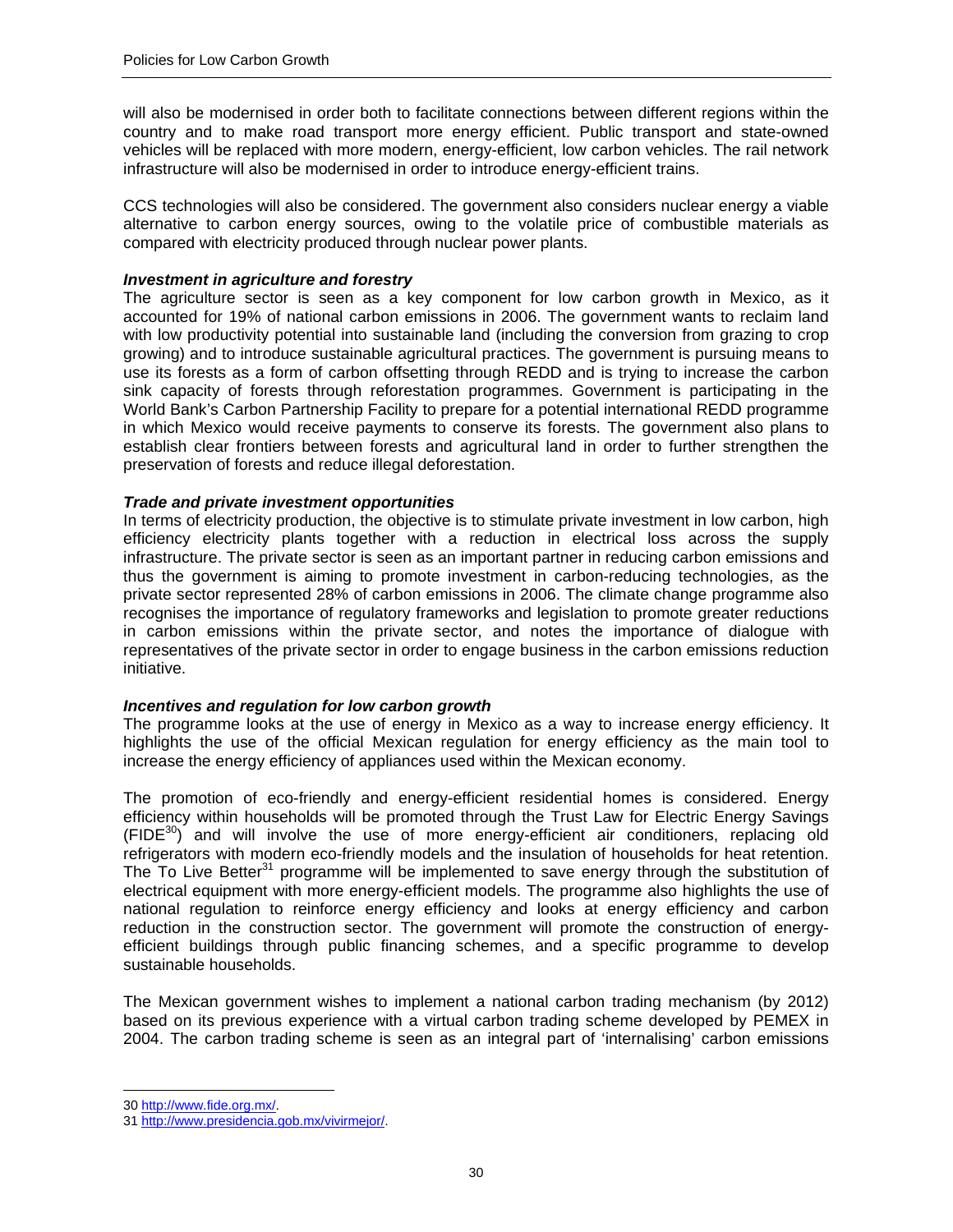and will be an important stimulus for companies to invest in low carbon growth technologies and reduce carbon emissions.

Industry will also be targeted, as the industrial manufacturing and construction sector accounted for 15% of national carbon emissions in 2006. FIDE will be extended to industry as well as to SMEs. Carbon emissions will be reduced through the implementation of the National Commission for the Efficient Use of Energy (CONUEE).<sup>32</sup> New energy-efficient lighting systems and generators for industrial buildings will be installed. A study will also be undertaken in order to assess the feasibility of combined heat and electricity generation within the country.

The energy efficiency of the tourism sector is considered within the low carbon growth programme. The programme highlights the fact that the majority of carbon emissions from the tourism sector stem from transport and hotels. The program aims to reduce demand for energy in the tourism sector by issuing compliance certificates to industry members, funding a feasibility study on carbon reduction in the industry and informing industry representatives through conventions and other public events how they can reduce carbon emissions and the benefits of energy efficiency.

## **2.2.5 Nigeria**

#### **Country context**

Nigeria's economy is heavily dependent on the production and export of petroleum, which provides 95% of foreign exchange earnings and about 80% of budgetary revenues. Industry accounted for 41% of GDP value added in 2006, agriculture for 31% and services for 28%.

Data from WRI's CAIT database from 2000 show that most  $CO<sup>2</sup>$  emissions in Nigeria stem from the land use change and forestry sector, accounting for 44%. This is followed by the energy sector at 28%, of which fugitive emissions are at 16.4%, manufacturing and construction 9%, transport 4.7% and electricity 2.8%. Agriculture is responsible for about 23% of all  $CO<sub>2</sub>$  emissions, with the remainder from waste and industrial processes. Nigeria's submission to the UNFCCC shows that energy and land use change sectors were the main contributor to  $CO^2$  emissions (40%), followed by gas flaring (30%). Energy production data from the World Development Indicators (WDIs) show that the majority of electricity produced in Nigeria comes from gas-powered electricity plants (58%), followed by hydroelectric power (33%) and oil-fuelled power plants (9%).

#### **Motivations for low carbon growth**

The government of Nigeria advocates low carbon growth because of the negative effects that climate change will have on the world's poorest people, including those living in Nigeria. Nigeria is suffering from a number of environmental problems, such as sand storms, flooding and desertification, the causes of which need to be mitigated to avoid further increases in poverty within its territory. As such, the government is ready to increase its efforts in order to reduce GHG emissions down to an acceptable level to which the country may be able to adapt.

Moving towards a low carbon economy not only brings positive environmental effects but also will allow developing countries such as Nigeria to take an active part in the low carbon growth market, giving the country a good opportunity to participate in the production of goods and services that are currently in high demand. The government believes that any losses accrued to traditional industry and industrial methods owing to a move towards a low carbon economy will be offset by the advantages of participating in the low carbon growth market.

The government thus wishes to move its economy towards low carbon growth and, through incentives and regulations, allow its businesses to become ecologically friendly, thus helping them

<sup>32</sup> http://www.conae.gob.mx/wb/CONAE/Que\_es\_conae.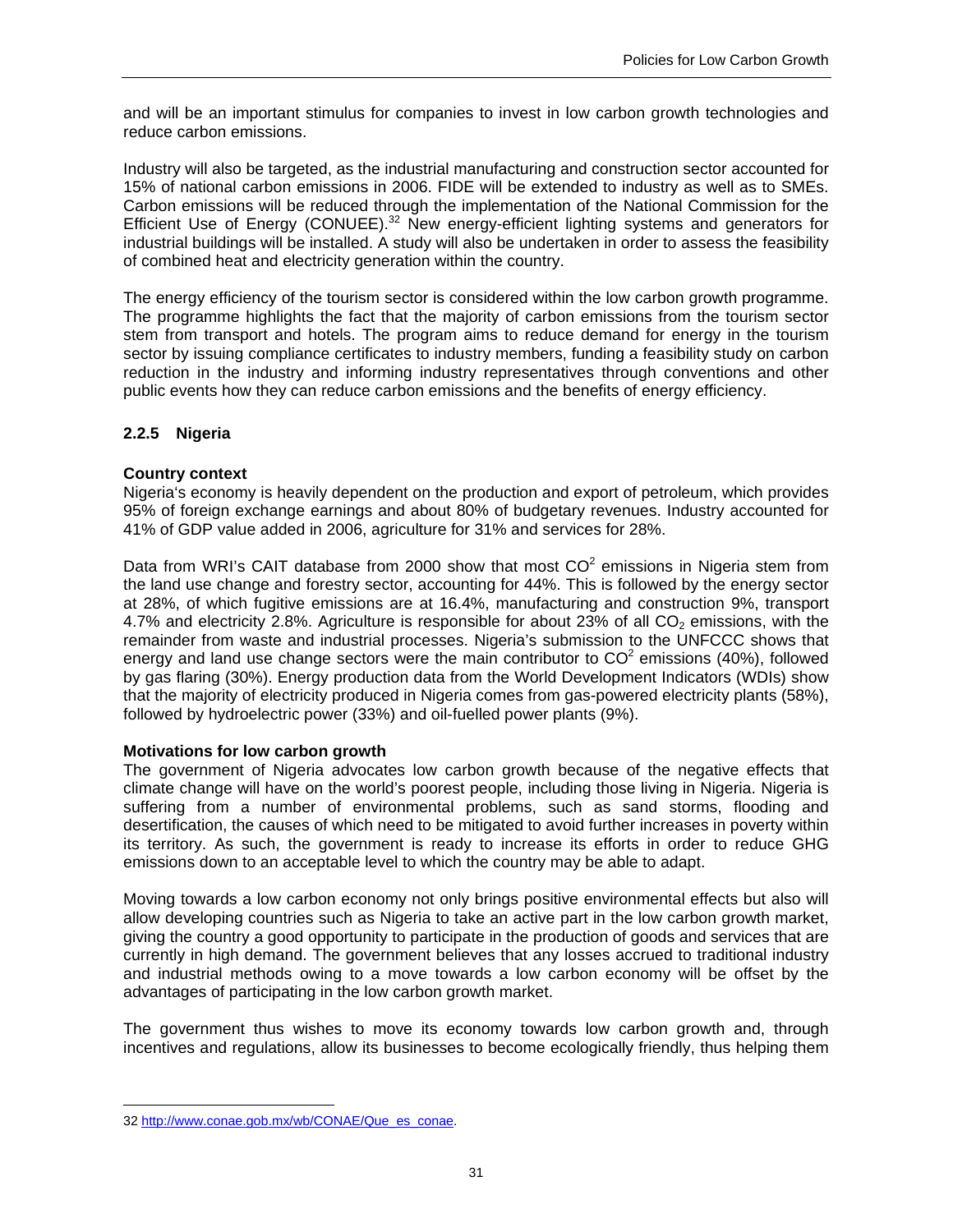not only to become sustainable in the long run but also to increase their efficiency levels (in terms of both energy use and production), improving their competitiveness and growth possibilities.

In order to move forwards, the Nigerian government, especially supported by Nigeria's Prime Minister, Umaru Musa Yar'Adua, has set up the Vision 2020 initiative, with the ultimate aim of transforming Nigeria into one of the world's top 20 economies by 2020. Within its strategy (which has yet to be fully formulated), the government will include both sustainable development and energy efficiency strategies. As the strategy has yet to be enacted or completed, the low carbon growth pillars discussed below represent the suggested national strategies that the Nigerian government could adopt in order to reach its goals. These all stem from Vision 2020 Technical Working Groups (TWGs) set up within the Nigerian government.

Some of the recommendations given by the TWGs relate to the strengthening of national institutes and ministries in order to allow them to effectively manage the nation's sustainable development. The TWGs recommend that the Federal Ministry for the Environment be reinforced in its capacity to make policy and enforce green growth laws. The National Council on the Environment should also be strengthened, as this would promote cross-governmental linkages pertaining to environmental protection and sustainable development. A policy framework should be created to harmonise green growth laws and allow for greater enforcement of such laws by the relevant national institutions.

#### **The low carbon growth pillars**

#### *Finance for mitigation and adaptation*

The TWG on Energy recommends the introduction of fiscal incentives (such as tax rebates) to incentivise companies to comply with pollution standards, through a rewards system for compliant industries and companies. The TWGs also recommend that special funds be set up to finance sustainability advocacy groups, to allow them to grow and increase their authority and outreach across the country.

Fiscal packages will be provided to promote private investment into renewable energy sources, such as wind farms, hydroelectric power, solar power and biomass. Fiscal incentives proposed to increase private sector investment in renewable forms of energy include import exemption duties, tax holidays and investment grants. These fiscal incentives not only will be applied to national investors but also would be extended to foreign investors in order to facilitate foreign investment in green growth technology within the country.

#### *Human capital*

The TWGs recommend the government begin a national campaign aimed at creating awareness within Nigeria on climate change and its effects. This should be implemented through both informal education (i.e. through public communication channels) and the formal education system.

The TWGs also recommend the government promote capacity building in environmental management techniques across all levels of academia and within professional institutions, in order to increase the number of qualified professionals within Nigeria's labour pool. Such professionals should also be hired across all levels of government, in order to give the sustainable development perspective on all policy options.

#### *Technological progress in energy/infrastructure/transportation*

Informational and technical knowledge sharing is seen as critical by the TWGs and, as such, an important recommendation is to set up internal information-sharing networks on best practices, techniques and technologies aimed at the facilitation of low carbon growth within Nigeria. The TWGs recommend Nigeria set up a system like the Global System for Sustainable Development, using modern telecommunication technologies (such as the internet) to facilitate information sharing across the country.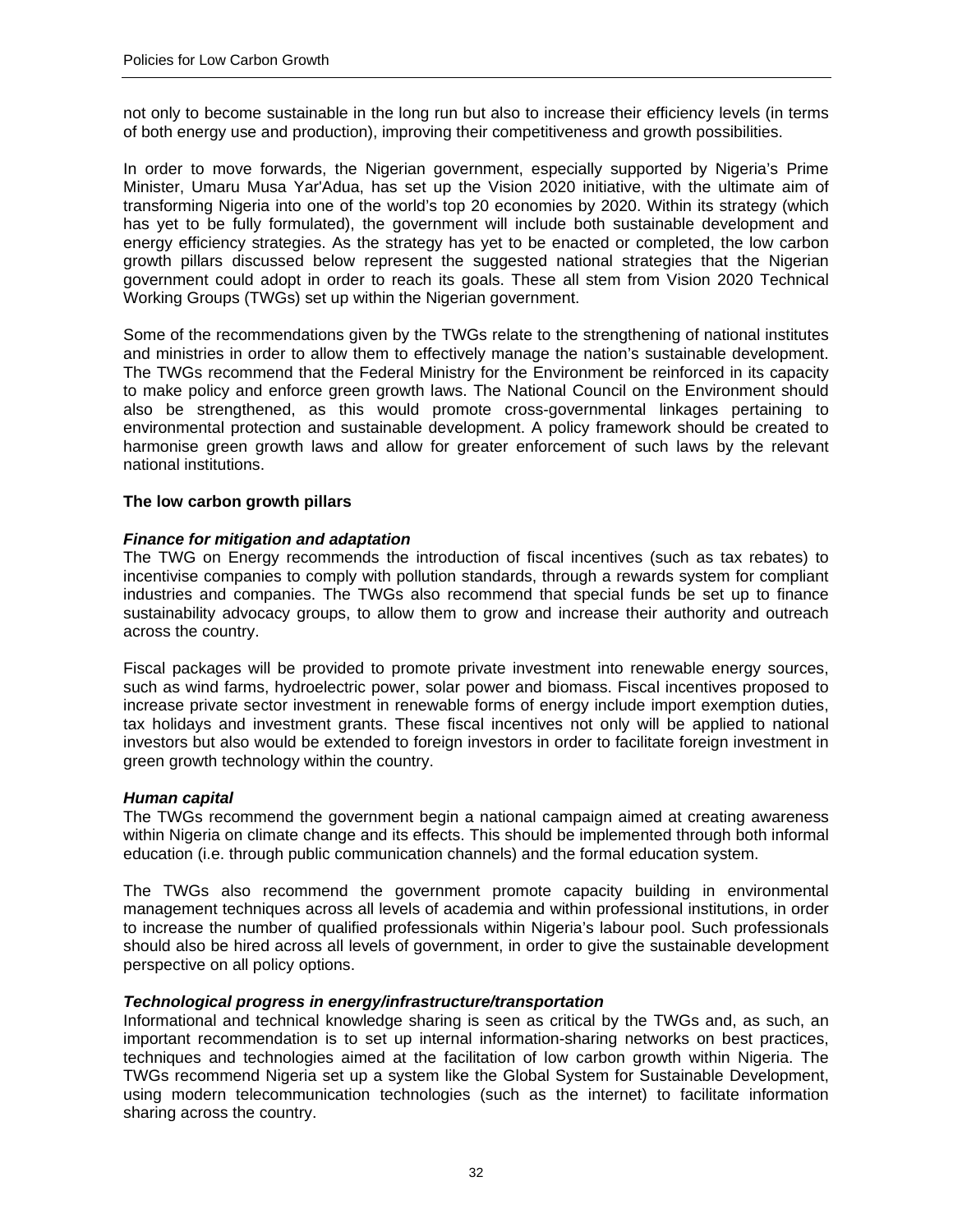In addition to imported techniques and technology, the TWGs consider indigenous knowledge particularly important to create sustainable green growth technology that is not reliant on (potentially expensive) imports from abroad and can thus be perpetuated within the country through locally available resources. In addition, local knowledge of the environment should be used to promote sustainable development, especially in rural communities. The TWGs believe that rural communities often have a large amount of informal (but nonetheless valid) information on their local ecosystem and often have valuable traditional techniques to conserve it. Hence, the TWGs believe these techniques should also play an integral part in the Vision 2020's goal of a sustainable economy.

Research and development of renewable energy sources are also considered important. Although Nigeria's main sources of energy are fossil fuels (on which most of the TWG on Energy report is focused), and are likely to remain so by 2020, the TWGs consider the development of renewable energy sources important for reasons of national energy security. To this end, the TWGs recommend the Nigerian government promote research and development into renewable energy sources, such as hydroelectric power, wind farms and tidal energy facilities. The TWG also consider the local development of nuclear power plants viable alternatives to fossil fuels in order to attain national energy security.

Although fossil fuels (mainly gas, and through a substantially increased capacity for electricity generated by coal) will still be the primary energy sources in 2020, hydroelectric power is still seen as an important renewable energy source (and in fact currently accounts for a third of all electricity produced in Nigeria). Thus, one of the main targets in the TWG on Energy report is to increase the amount of electricity produced in this way and to make good use of all viable hydroelectric power generation sources, especially in rural areas. This will be promoted through the establishment of a national coordinating agency for alternative energy development as well as through the promotion of energy micro-generation in rural areas.

#### *Investment in agriculture and forestry*

The TWGs believe it is necessary to increase the forested area of Nigeria from the current 6% of national land, to 15% in 2020. To do so, they propose the use of large-scale reforestation and afforestation programmes, as well as the promotion of the reforestation of degraded agricultural land through agro-forestry and incentive schemes aimed at farmers in potentially suitable areas.

In addition, the TWGs propose a strengthening of national laws and regulations in order to preserve existing national parks, including all wildlife within the parks. Biodiversity will also be conserved through the creation of local small-scale enterprises that can harness local flora and fauna to produce commercially viable (but sustainable) products.

Green technologies will also be used to facilitate sustainable agricultural production. Sustainable agricultural development will be linked to the use of renewable forms of energy, especially smallscale energy generation in rural areas using wind, solar and hydroelectric power. Organic farming techniques as well as enhanced controls and regulations on soil and water quality levels will also be promoted in order to improve the sustainability of the agriculture sector.

#### *Trade and private investment opportunities*

In terms of private sector growth opportunities, as the Vision 2020 process has not been completed yet, no real green sectors of growth have been identified by the Nigerian government or the TWGs. On the other hand, the TWG on Energy has been focused mostly on innovations and efficiency gains within the fuel and carbon industries within Nigeria, for which the government sees real growth opportunities in terms of internal and external fossil fuel supplies.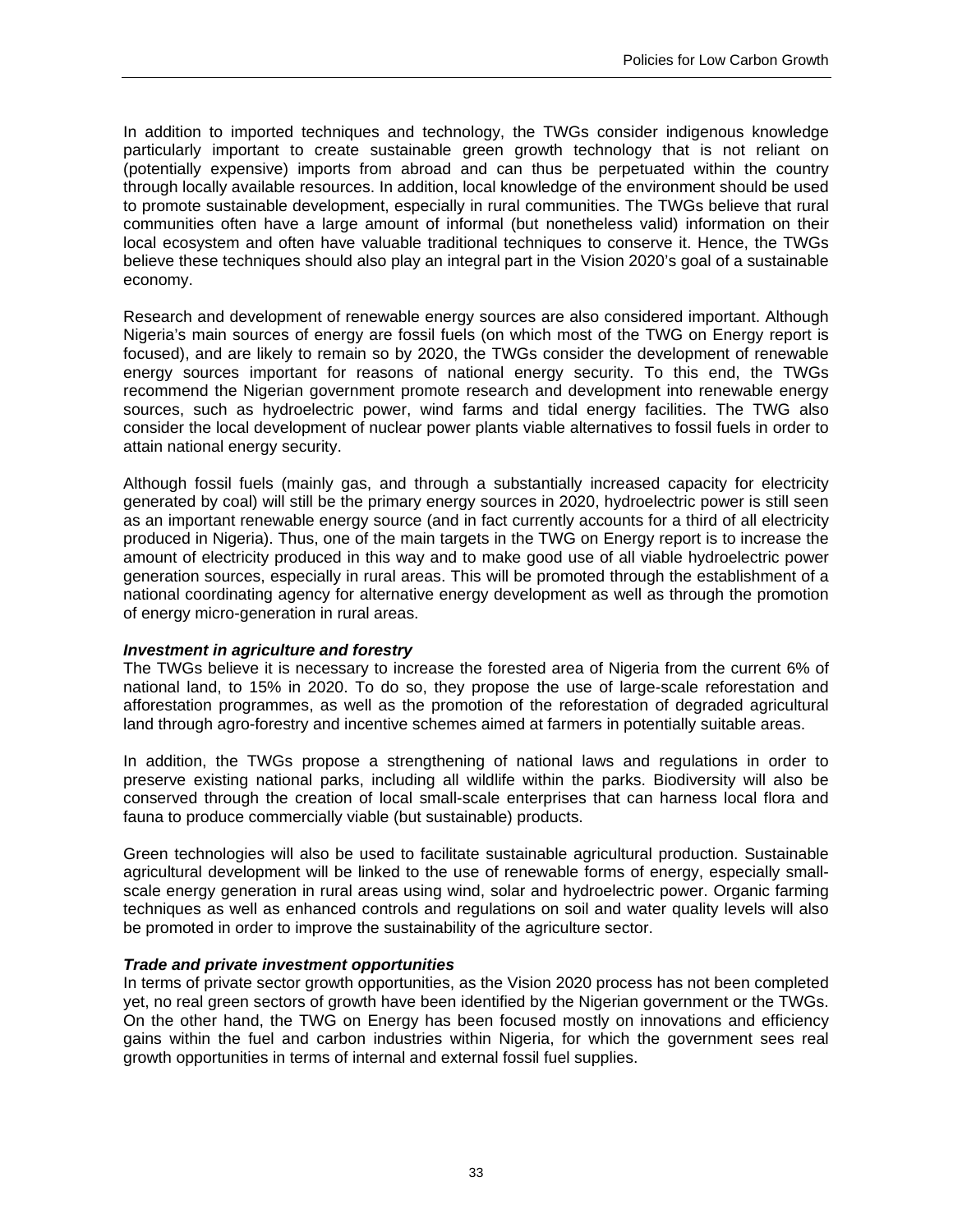#### *Incentives and regulation for low carbon growth*

The TWGs recommend that the government strengthen pollution controls through a national Pollution Standards Index (air, water and earth pollution), the establishment of pollution monitoring stations and guidelines and standards for vehicle pollution levels based on the PSI, in order to promote the use of low emission vehicles as well as curb the use of vehicles with high pollutant levels (this will also be achieved by setting age limits on vehicles imported into the country) and enforce the Environmental Assessment Law. The PSI will also be applied to industry through the enforcement of pollutant guidelines by 2012 as well as incentives to retrofit old manufacturing plants in order that they may comply with pollution standards.

Industry compliance with the pollutant guidelines and laws will be assessed through the implementation of a national database showing compliance levels across all industrial sectors. Industries will also be encouraged to reduce industrial wastes and adapt to environmental standards through agencies such as the National Environmental Standards and Regulations Enforcement Agency (in charge of the enforcement of sustainable development policies).<sup>33</sup>

Gas flaring is a major source of pollution within Nigeria (as is stated in Nigeria's latest submission to the UNFCCC in 2003), thus the TWGs recommend the practice be stopped immediately. In addition, the TWGs recommend a monitoring system be set up to prevent oil and gas leaks, and a clean-up of all areas affected by oil leaks be completed by 2015. In order to eliminate  $CO<sub>2</sub>$ emissions from gas flaring, the government is currently passing the Gas Flare Prohibition Bill,<sup>34</sup> as well as considering reinforcing current laws that penalise companies undertaking gas flaring.

The TWG on Energy recommends that energy efficiency be promoted throughout the economy, through national campaigns aimed at the promotion of energy efficiency, increased tariffs on electricity consumption, both for large-scale electricity users as well as for the residential sector, and promotion of the use of energy-efficient appliances.

#### **South Africa snapshot**

In South Africa, the services sector accounted for 65% of GDP in 2007 (WDI data), industry for 31% and agriculture for just 3%. Electricity production is nearly wholly based on coal, with 94% of total electricity produced coming from coal, with the remaining 5% coming mainly from nuclear energy and in small part from hydroelectric power. South African carbon emissions stem mainly from electricity production (44%), industry (15%) and transport (11%), and currently account for nearly 50% of all  $CO<sub>2</sub>$  emissions in Africa.

In July 2008, the South African government launched People – Planet – Prosperity: A National Framework for Sustainable Development in South Africa. However, the framework provides only a general outline in relation to the achievement of reductions in carbon emissions. In 2006, the Long-term Mitigation Scenario strategy paper was launched looking at carbon abatement opportunities in South Africa. The strategy paper shows a number of scenarios for carbon abatement, from 'no action' up to scenarios whereby all carbon abatement opportunities are implemented. Economic growth outcomes for each scenario are analysed and key recommendations relate to:

- Increased energy efficiency;
- Investment in renewable energy;
- Cleaner electricity supplied by coal-powered plants and better CCS facilities;
- Cleaner transport vehicles.

The South African government does not currently have a specific green growth/low carbon economy national strategy; however, the government is currently in the process of creating such a strategy based on the papers outlined above.

<sup>33</sup> http://www.nesrea.org/about.php.

<sup>34</sup> http://allafrica.com/stories/200906090507.html.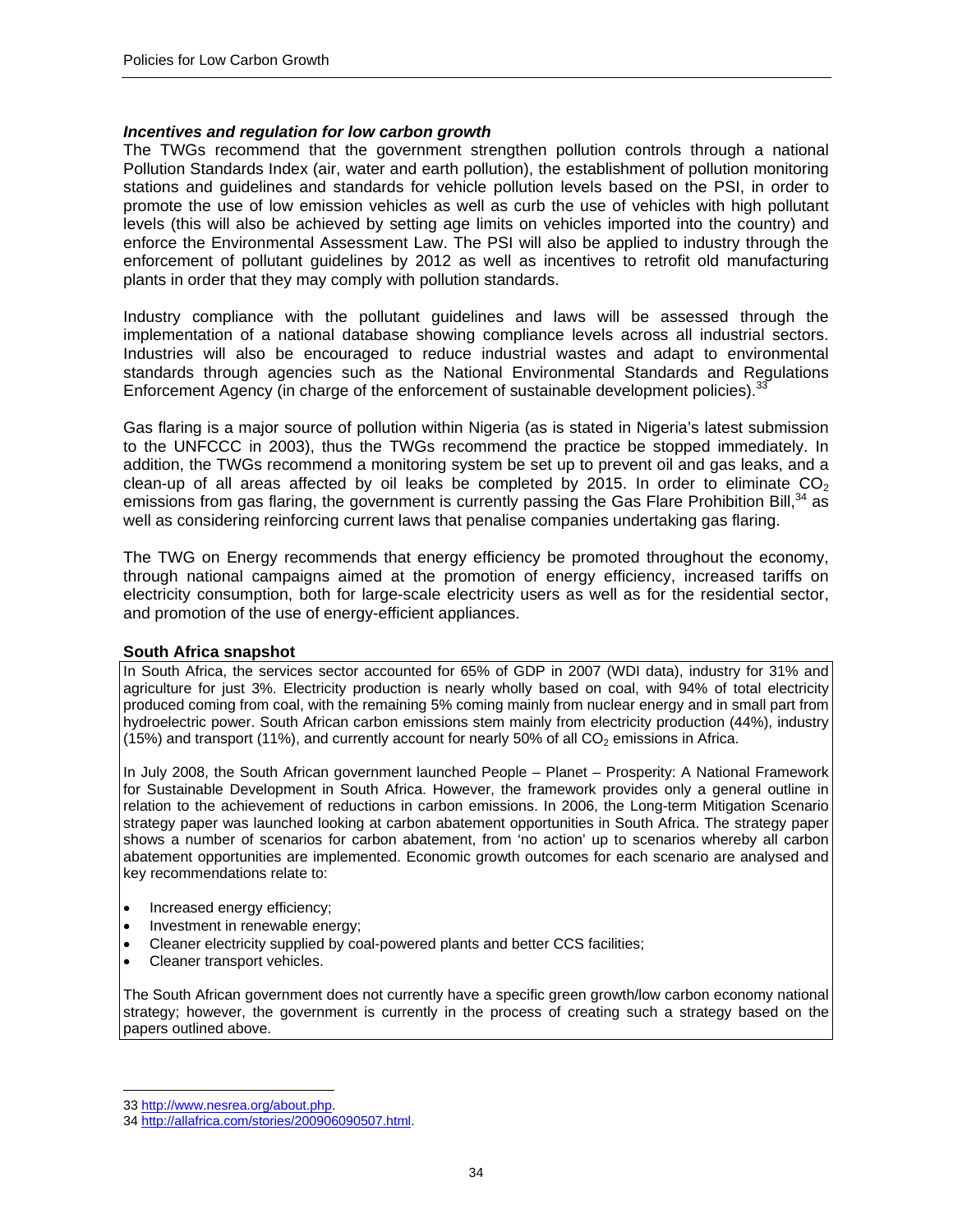# **2.3 Low-income countries**

## **2.3.1 Bangladesh**

## **Country context**

Since Bangladesh achieved independence in 1971, GDP has grown fivefold, GDP per capita has doubled, food production has increased threefold and the population growth rate has declined from around 2.9% per annum in 1974 to 1.4% in 2006. The economy has grown at over 6% for the past three years and the country could become a MIC by 2020. Between 1991 and 2005, the percentage of people living in poverty declined from 59% to 40%. Despite much progress, however, some 56 million people still live in poverty (MoEF, 2008).

More than half of GDP is generated through the services sector; industry contributes close to 28% and agriculture makes up about 19% of GDP (WDI). Nearly two-thirds of Bangladeshis are employed in agriculture. Garment exports and remittances from Bangladeshis working overseas also fuel economic growth. Garment exports account for around 84% of total manufactured exports; the industry employs approximately 3 million workers (of a total estimated labour force of 70 million), 90% of whom are female migrant workers. According to Hussain (2009), revenues from remittances now exceed various types of foreign exchange inflows, particularly official development assistance and net earnings from exports.

Bangladesh emitted only 142 million tonnes of  $CO<sub>2</sub>e$  (excluding land use change and forestry) in 2005 (WRI CAIT database). The largest source of  $CO<sub>2</sub>e$  emissions is agriculture (66%) followed by energy, of which 8.7% came from fuel combustion, 8% from electricity generation, 7.5% from manufacturing and 2.7% from transport. Land use change and forestry resulted in net removals of 9.3 million tonnes of  $CO<sub>2</sub>e$  (-8%) according to the country's UNFCCC submission. The country's energy consumption in 2004-20005 was just 89kg per capita (MoEF, 2002).

#### **Policy motivations for low carbon growth**

Bangladesh is already one of the most vulnerable countries in the world to weather and natural disasters. Floods, tropical cyclones, storm surges and droughts are predicted to become more frequent and severe in the coming years. The government thus recognises that climate change is a development as well as an environmental priority, and is committed to developing and incorporating potential response measures that reduce the impacts of climate change into the overall development planning process. Bangladesh is focusing primarily on building a platform for climate-resilient growth through adaptation measures, but is also taking steps to pave the way for mitigation and low carbon growth.

Given that Bangladesh has very low levels of GHG emissions, its climate change strategies are couched within the government's long-term vision to eradicate poverty and to achieve national economic and social wellbeing. The immediate goal to halve poverty by 2015 is a key target set out in its PRSP, finalised in 2005. Recognising the threat climate change poses to poverty alleviation goals, adaptation has become the foremost priority for Bangladesh. Low carbon growth has not been an explicit policy priority to date, as Bangladesh has low levels of industry and is struggling to extend energy services to much of its population.

On the adaptation side, with the support of development partners, over the past 35 years the government has invested over \$10 billion (constant \$ 2007) to make the country less vulnerable to natural disasters. These investments include flood management schemes, coastal polders, cyclone and flood shelters and the raising of roads and highways above flood level. The government has also developed state-of-the-art warning systems for floods, cyclones and storm surges, is expanding community-based disaster preparedness and has research centres developing climateresistant varieties of rice and other crops (ADB, 2009).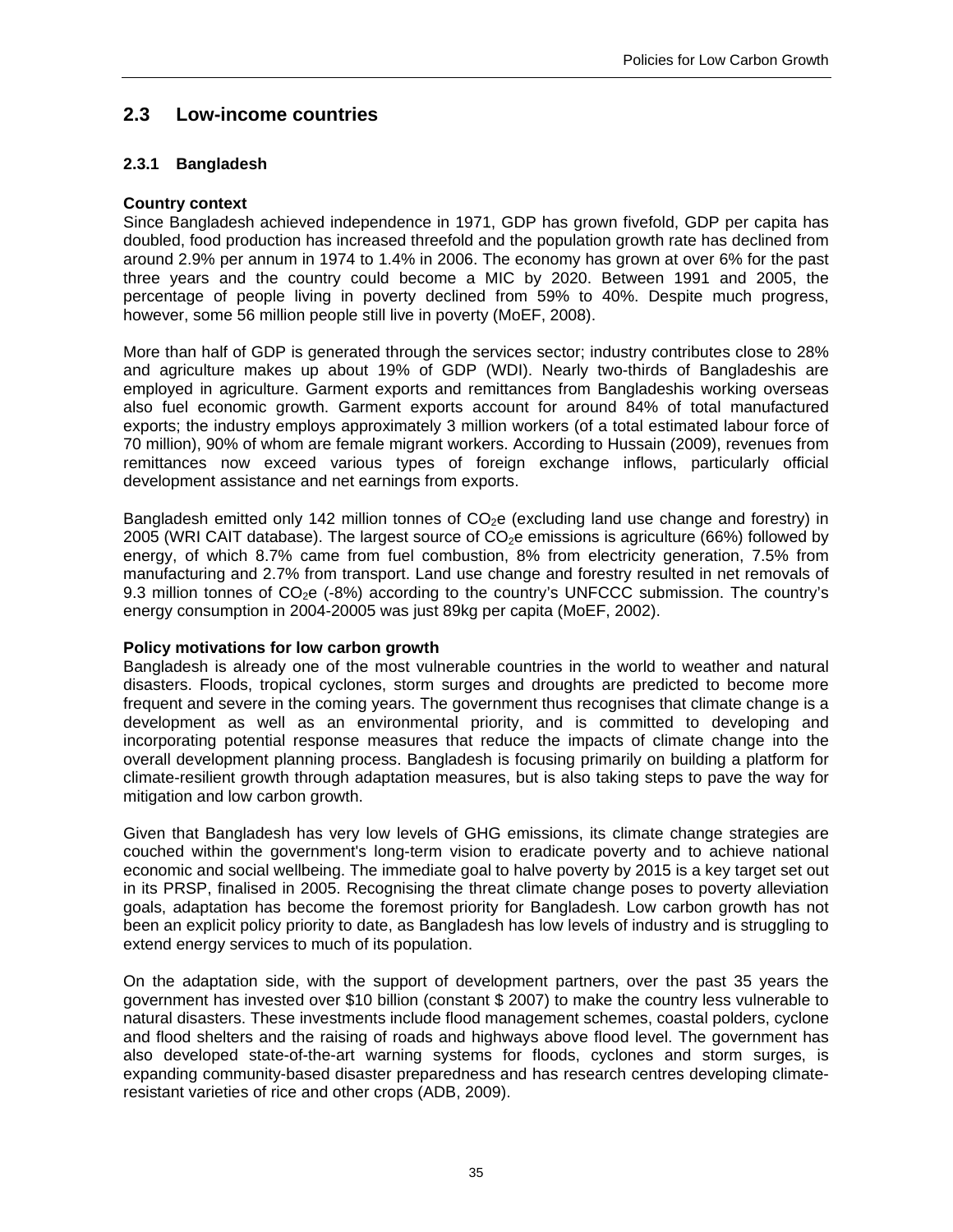In addition to adaptation efforts, the government has expressed a commitment to doing its part to reduce emissions and has made low carbon growth one of the pillars of its Climate Change Strategy and Action Plan (BCCSAP). Programmes to reduce emissions from the agriculture and energy sectors have been proposed, and the government emphasises sustainable development as the guiding paradigm for future development. Other planned programmes tackle social, health and food security issues, enhancing infrastructure and disaster preparedness.

Bangladesh's low carbon growth strategies are in the beginning stages, and much of the government's 10-year climate change strategy focuses on strengthening building blocks for good policy, including institutional capacity, awareness building and education, mainstreaming of climate change policies in national and sector development programmes and coordinating policies between ministries. However, the programmes generally lack detail on how specific measures will be carried out, with further implementation details, particularly on mitigation actions, not yet provided. Funding for programmes remains unclear and depends on whether there is HIC commitment to fund adaptation and mitigation activities in developing countries. For example, the series of detailed adaptation projects proposed as part of the 2005 NAPA remain unfunded.

The Ministry of Environment and Forests (MoEF) has been designated the focal ministry for all work on climate change, including international negotiations. The Department of Environment (DOE), under the MoEF, has also set up a Climate Change Cell to act as Secretariat for the recently established National Environment Committee, which ensures a strategic overview of environmental issues. Immediately after the COP13 Bali Conference, the government formed the National Steering Committee on Climate Change (NSCCC). This comprises secretaries of all relevant ministries and civil society representatives and is tasked with developing and overseeing implementation of the national BCCSAP. There are also five TWGs, on Adaptation, Mitigation, Technology Transfer, Finance and Public Awareness.

Four primary documents outline the government's approach to climate change and its strategy for adaptation and mitigation: the 2002 Initial National Communication to the UNFCCC, the 2005 PRSP, the 2005 NAPA and the 2008 BCCSAP. The government's Initial National Communication to the UNFCCC in 2002 set forth future policy priorities, including: protection of arable lands; improved water management; improving agro-technology research; formulating land use policies; coastal zone management; food security; strengthening disaster warning and disaster preparedness systems; trans-boundary cooperation; GHG emissions reductions; a sustainable development programme (integrated with poverty reduction activities); a unified, internally consistent climate change policy; formulation of a NAPA; national capacity building; and the institutional creation of a climate cell. Reflecting on progress made since the first UNFCCC submission, Bangladesh has taken significant steps to follow through with these priorities.

The government has also made climate change an integral part of the latest PRSP, which identified key future policy priorities, including the need to integrate climate change into existing policies and strengthen programmes for resilience in agriculture and water management, disaster reduction and health, with a focus on coastal areas.

The Bangladesh NAPA identified vulnerabilities and impacts and outlined 15 priority activities to combat climate change impacts, including general awareness raising, technical capacity building and implementation of projects in vulnerable regions, with a special focus on agriculture and water resources. Because little has been done to implement proposed NAPA projects, it remains to be seen whether a strong framework for evaluation of activities develops.

Bangladesh's NAPA was prepared by MoEF, guided by the Project Steering Committee and members from other key ministries, departments and agencies, including the Ministry of Finance and Planning. The NAPA reflected strong government participation and diverse consultations, including contributions from government policymakers, local government representatives, scientists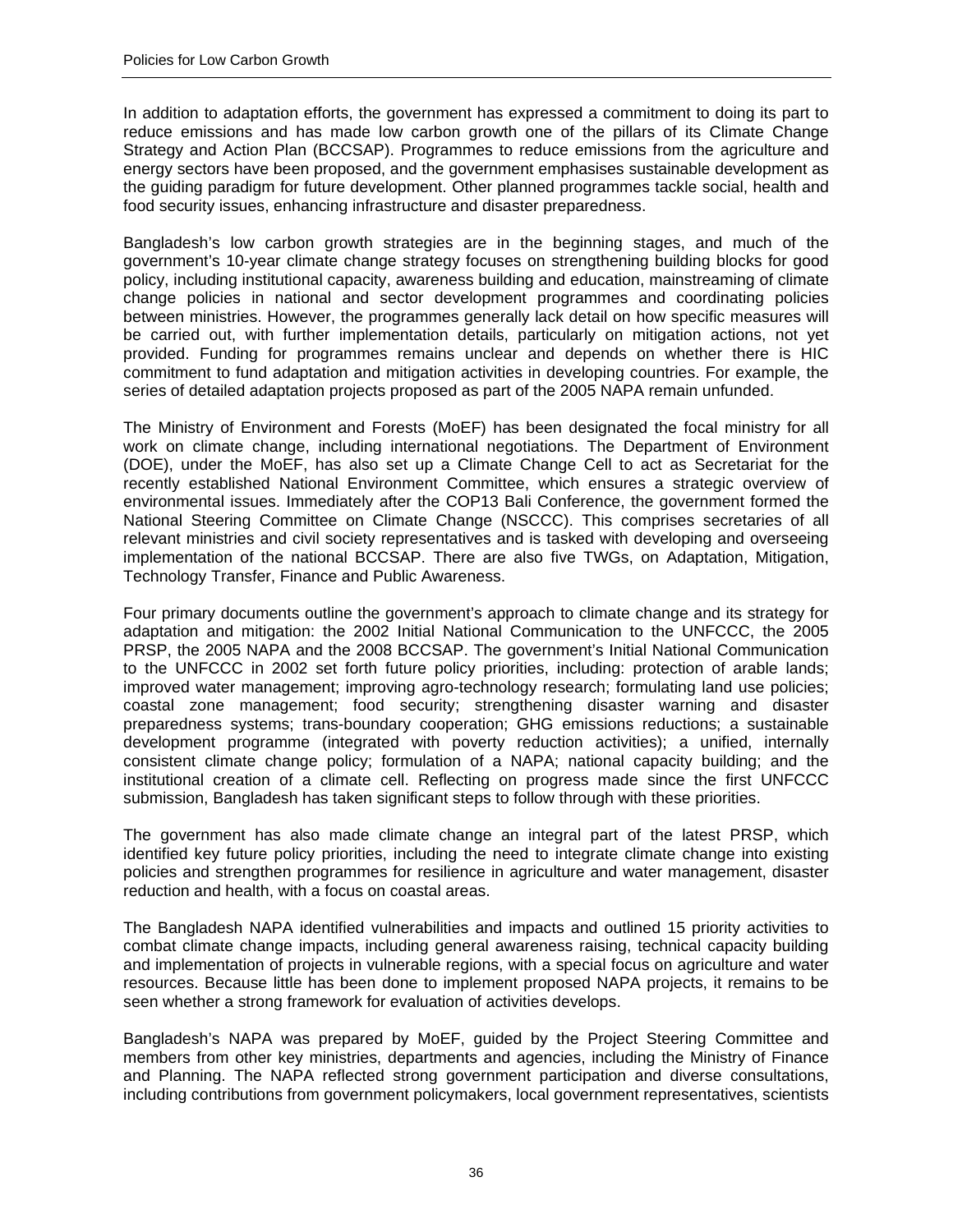from various research institutes, researchers, academicians, teachers, lawyers, doctors, ethnic groups, media, NGO representatives and indigenous women (MoEF, 2005).

In 2008, the government launched the BCCSAP, a 10-year programme (2009-2018) built on the country's 2005 NAPA to increase capacity and resilience, with a strong focus on adaptation and disaster risk reduction. The BCCSAP was developed by the government in consultation with civil society, including NGOs, research organisations, development partners and the private sector. The first five-year programme (2009-2013) of the BCCSAP concentrates on six thematic pillars:

- 1. Food security, social protection and health;
- 2. Comprehensive disaster management;
- 3. Infrastructural development;
- 4. Research and knowledge management;
- 5. Mitigation and low carbon development;
- 6. Capacity building and institutional strengthening.

The six themes encompass 37 programmes to be implemented over the next 10 years, with further implementation details to be worked out in consultations with stakeholders. The needs of the poor and vulnerable, including women and children, will be prioritised in all activities implemented under the BCCSAP. Programmes funded under the BCCSAP will be implemented by relevant ministries or line agencies, under the guidance of the National Environment Committee, with overall coordination provided by MoEF. BCCSAP aims to involve civil society and the private sector as appropriate. Bangladesh is currently receiving technical assistance to implement BCCSAP programmes from the Asian Development Bank (ADB).

There was strong collaboration between government ministries to produce the NAPA and the BCCSAP, but both documents emphasise that there is a need for much greater coordination and integration of climate change into the policy agendas of different Ministries. The BCCSAP specifically called for a complete review of national policies to revise and enhance consideration of climate change issues. The NAPA presented adaptation activities as a set of measures complementary both to national goals and to the objectives of other multilateral environmental agreements to which Bangladesh is a signatory.

A number of national policies have addressed climate change concerns, including the National Water Policy, the National Action Plan on Biodiversity, the National Water Management Plan and the Disaster Management Plan, but other policies, such as the National Energy Policy, the National Environmental Action Plan, the Environment Conservation Rules and the Environmental Conservation Acts, would benefit from greater coordination.

#### **Low carbon growth pillars**

#### *Finance for mitigation and adaptation*

The government has established the National Climate Change Fund by allocating about \$45 million to it in the FY2009 budget. A Multi-donor Trust Fund was also established to pool funds from development partners to implement a long-term strategy to mitigate the adverse effects of climate change. The UK launched a £75 million (\$130 million) grant-funded programme, to be administered by the World Bank, to support the creation of the Multi-donor Trust Fund (ADB, 2009). However, an estimated \$500 million is needed over the next one to two years to support immediate action initiatives in Bangladesh. The total cost of programmes in the first five years of the plan could reach \$5 billion. Because of this significant shortfall, Bangladesh has been actively pushing for strong funding commitments by industrialised nations in international negotiations.

#### *Human capital*

Bangladesh has recognised that one of the first steps in dealing with climate change is to develop institutional and human resources capacity. The BCCSAP outlines specific programmes over the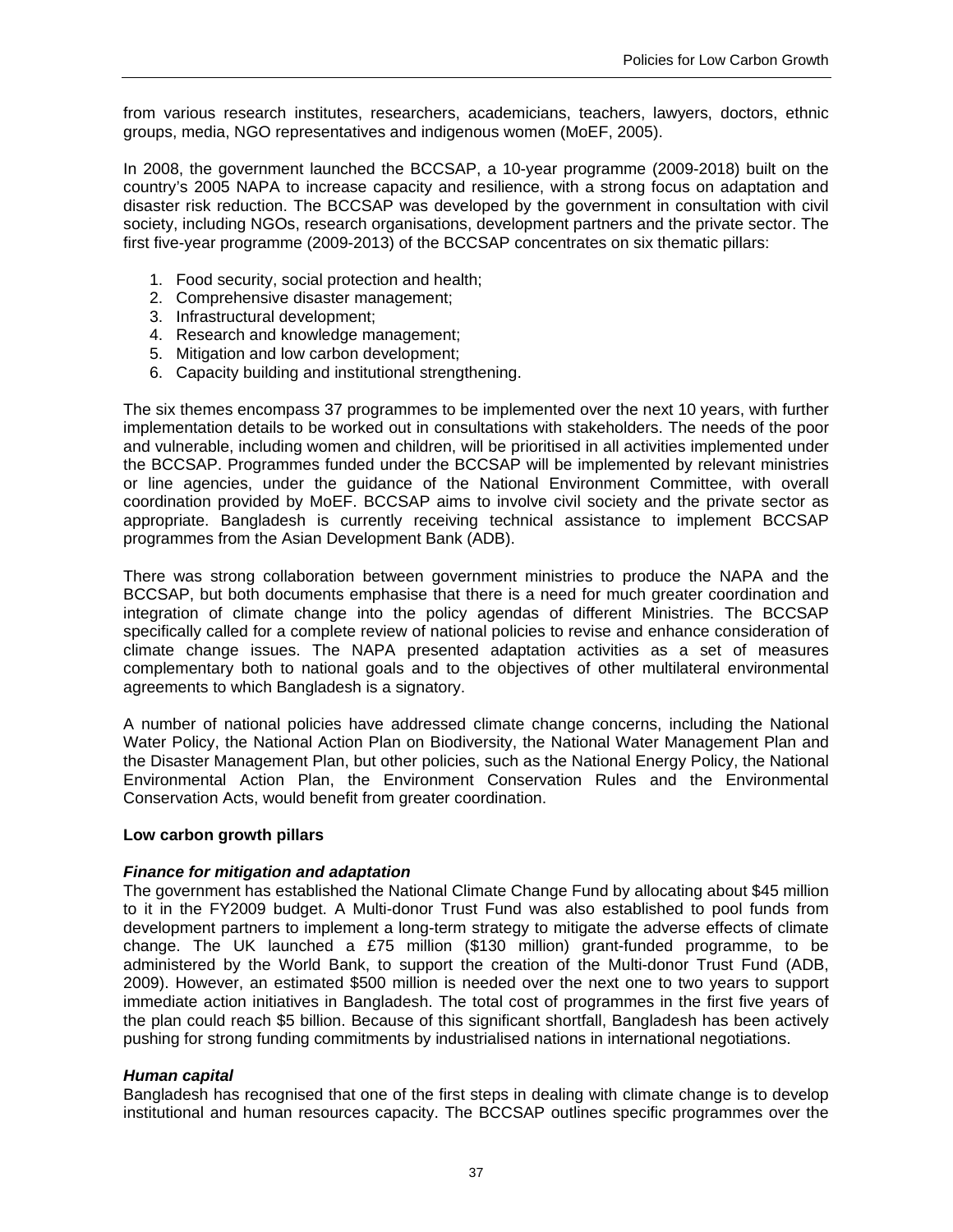next years to address issues of capacity, education and health. Education and awareness raising are recognised as key, both within the government and also for the public. Within government, the aim is to strengthen human resources capacity and institutions for climate change management, particularly to handle natural disasters. Bangladesh will establish a centre for knowledge management and training on climate change and create programmes to raise public awareness and education on climate resilience, including mainstreaming climate change issues in the media.

In terms of health and social needs, adaptation programmes have been created to improve water and sanitation, particularly in vulnerable areas, and to implement a surveillance systems for existing and new disease risks to ensure health systems are prepared to meet future demands.

Programmes are also outlined on livelihood protection in ecologically fragile areas, particularly for vulnerable groups and women.

#### *Stimulating technological progress in energy/infrastructure/transportation*

Bangladesh recognises that there are mitigation opportunities in raising efficiency in the production and consumption of energy. A detailed assessment of mitigation options has not been done since a preliminary assessment was prepared as part of Bangladesh's 2002 Initial National Communication, which identified possible measures for the energy, land use/forestry and agriculture sectors. The UNFCCC submission outlined current abatement activities underway, including: fuel switching to gas-based power generation, dissemination of improved cooking stoves, phasing-out of two-stroke engines, conversion of vehicles to compressed natural gas (CNG), installing home photovoltaic systems, switching to compact fluorescent lamps, switching brick making from wood based to natural gas based and promotion of environmental management systems in industry. The National Energy Policy also places emphasis on energy efficiency as well as renewable energy development, particularly on solar homes and biogas plants. The extent of the impact from these efforts is unclear.

In terms of adaptation infrastructure, the BCCSAP outlines programmes to: repair and rehabilitate existing coastal embankments, river embankments and drainage systems and ensure effective operation and maintenance systems; plan, design and construct urgently needed new infrastructure (e.g. cyclone shelters, coastal and river embankments and water management systems; urban drainage systems, river erosion control works and flood shelters); and undertake strategic planning of future infrastructure needs, taking into account the likely future patterns of urbanisation and socioeconomic development and the changing hydrology of the country. The BCCSAP and the PRSP also urge preparatory studies on impacts of rising sea levels, including modelling climate change impacts at the national and sub-national levels on a variety of sectors.

#### *Trade and investment opportunities*

In public documents there has not been a great deal of focus on encouraging private investment and pursing new opportunities for trade. Most discussions have centred on enhancing access to the CDM, given that the country only has two projects, on solar energy and waste management. The BCCSAP states that the goal is to increase the number of CDM 'programmes' and to experiment with new instruments to generate carbon credits and facilitate carbon market financing in future. For example, under a proposed programme to manage urban waste, the BCCSAP proposes using the CDM to set up small power plants by capturing methane from waste dumps.

#### *Investment in agriculture and forestry*

Bangladesh has expressed a great concern over the potential effects of climate change on its agriculture sector and has also identified opportunities in agriculture and forestry to reduce emissions. The BCCSAP focuses on lowering emissions from agricultural land through improvement in agronomic practices and by developing an expanded afforestation and reforestation programme. On the adaptation side, programmes are being developed to enhance institutional capacity for research and dissemination on climate-resilient cultivars, development of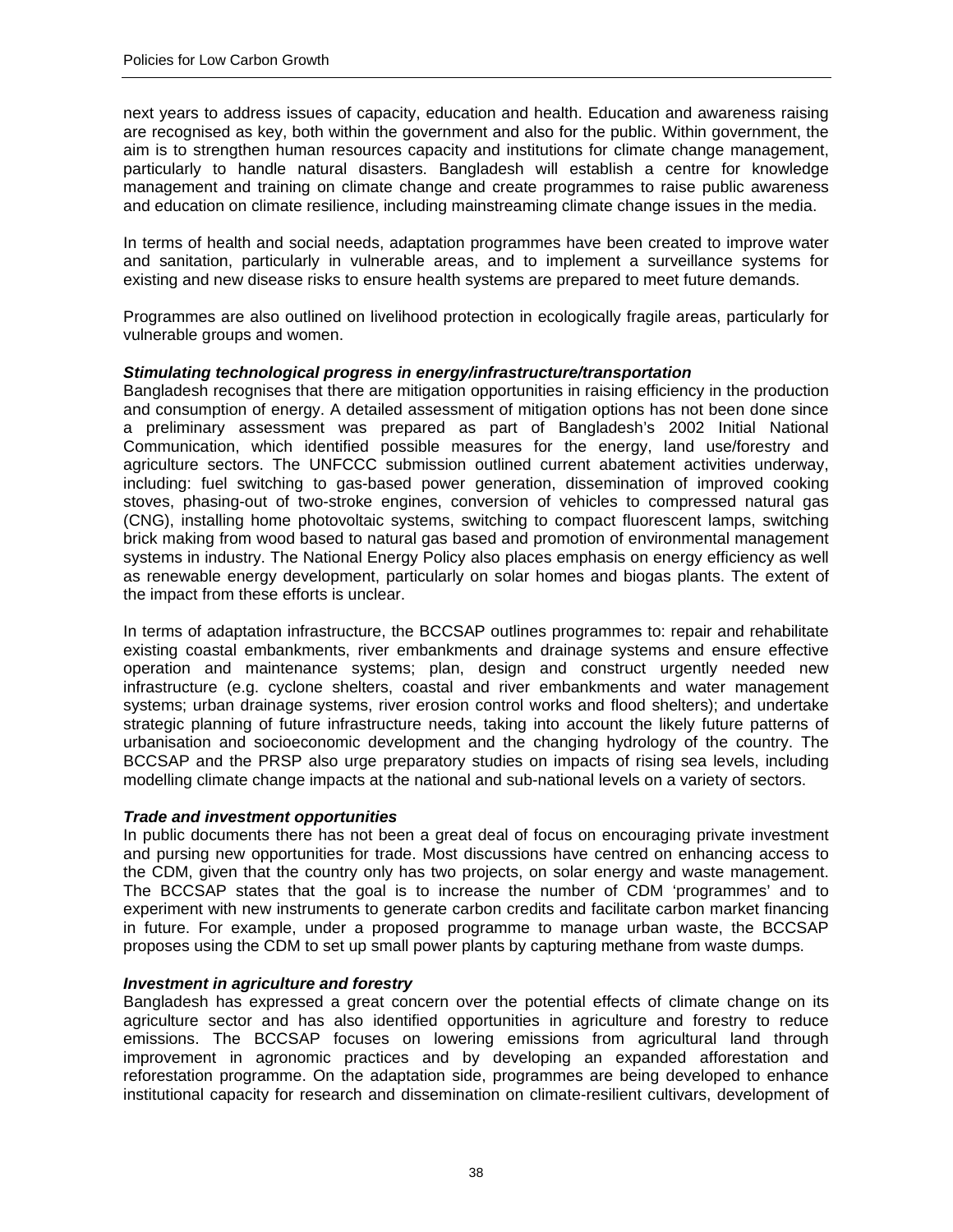climate-resilient crop systems and promotion of adaptation measures in the fisheries and livestock sectors.

Aquaculture, in particular, could be significantly affected. It contributes around 5% to GDP<sup>35</sup> and provides a valuable source of protein as well as export income. Increasing salinity, storm surges and flooding, along with changes in ocean currents and sea level rises, present the most significant risks. The BCCSAP encourages developing greater research and prediction capabilities for climate change risks in general, and specifically calls for more research into potential threats to fish spawning and impacts from increasing salinity and increased water temperatures.

#### *Incentives and regulation for low carbon growth*

Under the BCCSAP pillar dedicated to mitigation and low carbon development, the government has pledged to undertake a number of activities to lower emissions and facilitate technology transfer, including to:

- 1. Develop a strategic energy plan and investment portfolio to ensure national energy security and lower greenhouse gas emissions;
- 2. Expand social forestry on government and community lands throughout the country;
- 3. Expand the 'greenbelt' coastal afforestation programme with mangrove planting along the shoreline;
- 4. Seek the transfer of state-of-the-art technologies from developed countries to ensure that we follow a low carbon growth path (e.g. 'clean coal' and other technologies);
- 5. Review energy and technology policies and incentives and revise these, where necessary, to promote efficient production, consumption, distribution and use of energy.

The plan describes actions that will be taken under specific programmes that will be developed to further the mitigation and low carbon development pillar. These are as follows.

| Low carbon development programme                                                     | <b>Proposed actions</b>                                                                                                                                                                                                                                         |
|--------------------------------------------------------------------------------------|-----------------------------------------------------------------------------------------------------------------------------------------------------------------------------------------------------------------------------------------------------------------|
| Improved energy efficiency in production and<br>consumption of energy                | Study least cost energy supply path that satisfies<br>٠<br>future energy needs<br>Raise energy efficiency in power production,<br>transmission and distribution, agricultural and<br>industrial processes, domestic and service<br>sectors and transport sector |
| Gas exploration and reservoir management                                             | Invest in gas exploration<br>٠<br>Invest in reservoir management<br>٠                                                                                                                                                                                           |
| Development of coal mines and coal-fired power<br>stations that use clean technology | Review coal mining methods and undertake a<br>٠<br>feasibility for new coals plants<br>Potentially invest in coal mining and clean coal-<br>fired power generation plants                                                                                       |
| Lower emissions from agricultural land                                               | Support to research and on-farm trials of new<br>water management technologies for rice<br>Support to agricultural extension service for new<br>water management techniques for rice                                                                            |
| Renewable energy development                                                         | Investments to scale up solar programmes<br>٠<br>Research and investment to harness wind<br>Feasibility studies for tidal and wave energy<br>Study potential for improved biomass stoves                                                                        |
| Afforestation and reforestation programmes                                           | Support afforestation programmes<br>٠<br>Develop wetland afforestation programme<br>Study scope for carbon credits under REDD<br>٠<br>Provide support to existing and new homestead<br>and social forestry programmes                                           |

 $\overline{a}$ 35 http://www.fao.org/fishery/countrysector/naso\_bangladesh/en.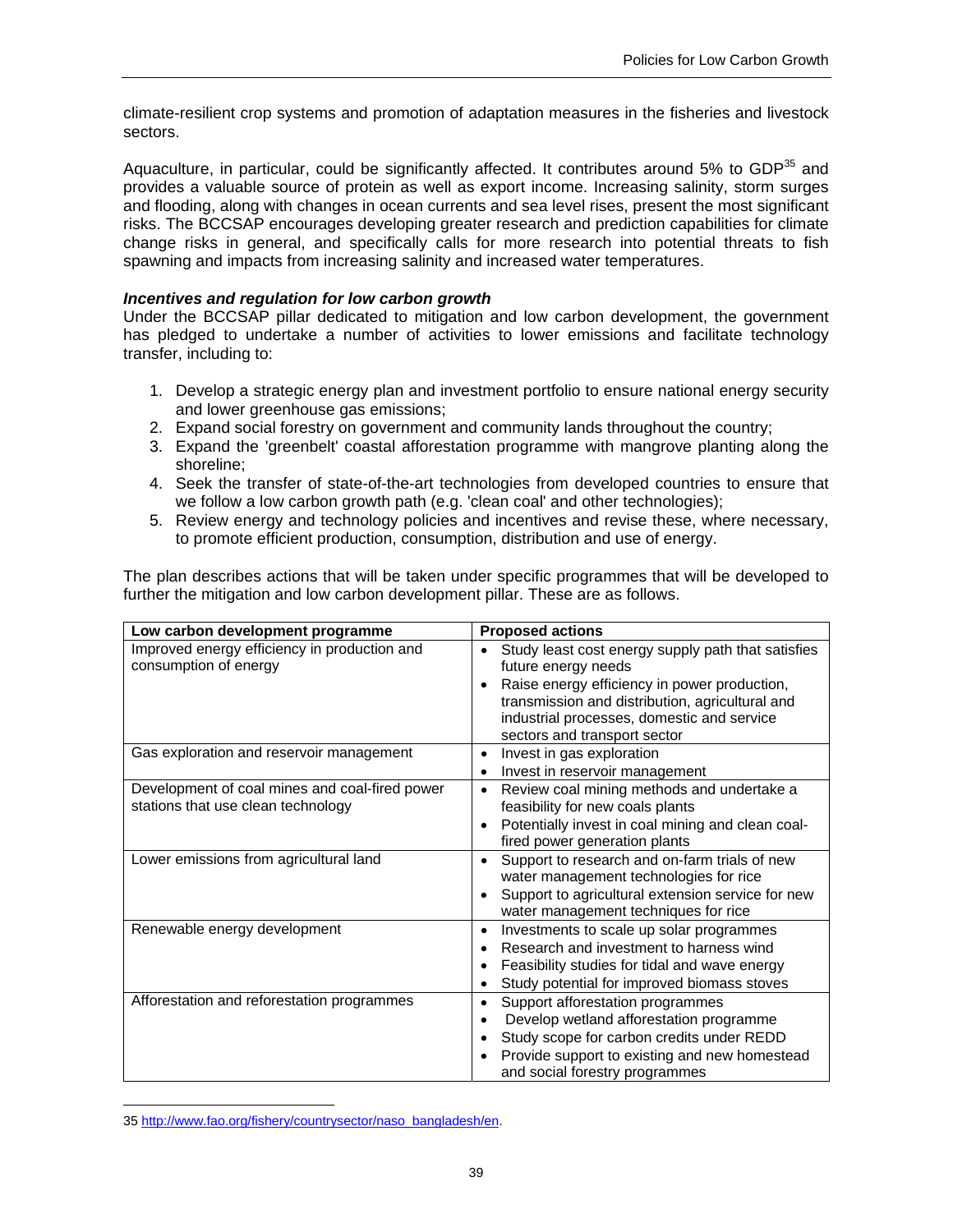|                           | Research the suitability of various tree species<br>for reforestation programmes                                                                                             |
|---------------------------|------------------------------------------------------------------------------------------------------------------------------------------------------------------------------|
| Management of urban waste | Design of urban waste dumps so that methane<br>can be captured in all major urban areas<br>Use the CDM to set up small power plants that<br>capture methane from waste dumps |

Beyond listing the targeted areas above, the BCCSAP does not provide further guidance on how these objectives will be achieved. The stated focus of the above activities is to 'play our part in reducing emissions now and in the future'. It is clear that Bangladesh sees the value of pursing low carbon development but its climate strategy document does not make it a specific goal to seek out and harness new opportunities for economic development and trade, develop new industries or foster in-country technological innovation. Rather, the goals focus on pursuing best practices, technology transfer, energy security and undertaking programmes that foster poverty reduction.

## **2.3.2 Ethiopia**

#### **Country context**

Ethiopia's economy is based to a large degree on agriculture, accounting for almost half of GDP, 90% of export earnings and 85% of total employment. Services make up 41% and industry 12%. Agriculture suffers from frequent drought and poor cultivation practices. Coffee is critical to the economy, with exports of some \$350 million in 2006, but historically low prices have caused many farmers to switch to other crops to supplement income. Under Ethiopia's Constitution, the state owns all land and provides long-term leases to tenants. A major drought struck late in 2002, leading to a 3.3% decline in GDP. Normal weather patterns helped agricultural and GDP growth recover during 2004-2008. GDP grew by 8.5% in 2008. With a growth rate of 2.8% per year, the country's population is expected to reach 129 million by 2030, from almost 80 million today.

According to the WRI CAIT database, Ethiopia's total GHG emissions were 73.5 million tonnes in 2005. 67% was from agriculture, almost 12% from land use change and forestry and 12% from energy, including 8% from fuel combustion, 2.4% from transport and 1.2% from manufacturing. Total emissions are about 1 tonne per capita, one of the lowest rates in the world. Biomass fuels account for nearly 95% of total national energy consumption, with the balance from petroleum (4%) and hydro (1%).

#### **Policy motivations for low carbon growth**

Ethiopia's heavy dependence on agriculture, coupled with a high population growth rate, makes the country particularly susceptible to the adverse effects of climate change. Negative climatic impacts on crop and livestock production could exacerbate nationwide food shortages, increase poverty and slow economic growth. Ethiopia has taken steps to address climate change but is also broadly representative of the limited level of integration of climate change policies into the national agenda and the lack of strategic planning on climate change across many African countries. The country's objectives are not so much to achieve low carbon growth, but rather to strengthen climate resilience through adaptation, and to enhance food and energy security.

Ethiopia's Plan for Accelerated and Sustained Development to End Poverty (PASDEP) for 2005- 2010 emphasises that the country's immediate socioeconomic priorities are adequate food production, basic health services, capacity building, primary education, containing AIDS and reducing environmental degradation, but does not make an explicit connection between development needs and climate change mitigation and adaptation.

However, the 2001 Initial National Communication to the UNFCCC (by the Ministry of Water and Natural Resources) states that a number of options to mitigate emissions and adapt to climate change could combine twin objectives: sustainable economic development and GHG mitigation.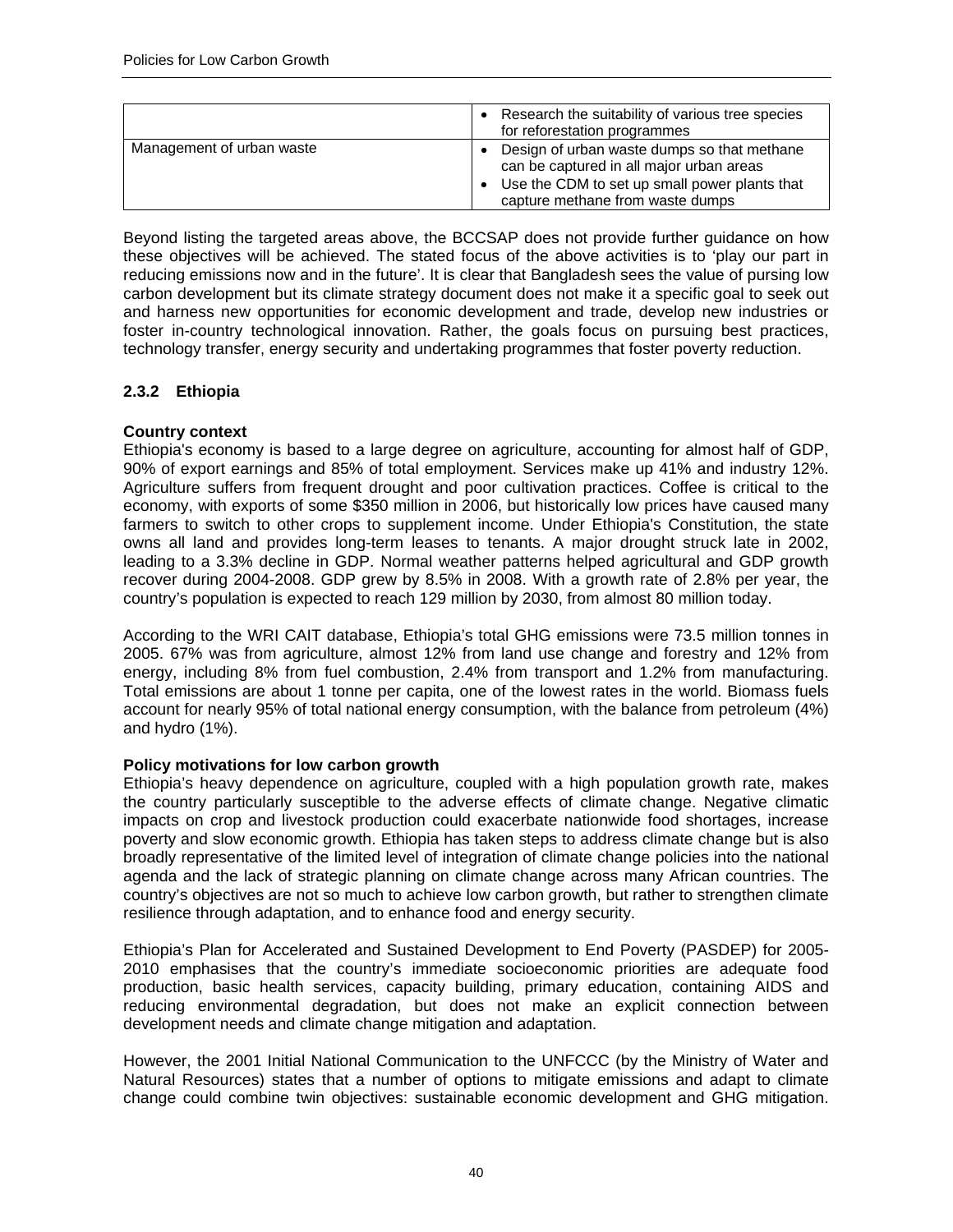Options identified include energy efficiency improvements, renewable energy generation, ethanol blending, forest preservation, reforestation and afforestation and waste composting.

In its 2007 NAPA, $36$  Ethiopia aims to increase climate change resilience by developing programmes and projects that ameliorate worsening natural resource depletion and environmental deterioration while securing energy supplies, reducing poverty and improving basic services. The NAPA also developed criteria for prioritising potential adaptation projects that would meet these goals, although a comprehensive strategy for implementation has not been developed. Projects that are included relate mainly to physical adaptation measures – to early warning systems for drought and floods, agricultural improvement, irrigation and water systems, capacity building, research and development and carbon sequestration. One project relates to health – strengthening malaria containment. There is no mention of programmes to encourage behavioural change and very little progress has been made to date on implementing any of these projects. A variety of ministries are charged with leading on implementation for many of the adaptation projects, most commonly the National Meteorological Agency.

Expansion of hydro power and biofuels are currently the mainstays of national energy policy, with a major dam project proposed and expansions planned in molasses-based bioethanol and jatrophabased biodiesel. The 2007 Biofuels Development and Utilisation Strategy established biofuels as a priority for the government as a means to improve agricultural revitalisation, access to alternative energy sources, employment and energy security, as Ethiopia is a net importer of oil. NGOs and other civil society groups have criticised the government's plan as premature, lacking environmental safeguards and a threat to biodiversity. However, the government expects Ethiopia to benefit from bioenergy technologies to grow more food, rejuvenate its vast land resources and further strengthen its economy through 'home-grown energy sources'. Ethiopia is also promoting energy efficiency and conservation measures, as well as utilising blended ethanol (E5) in the Addis Ababa transport system. However, these measures fall short of aspiring to an economy-wide transition to clean energy sources.

Meles Zenawi, Prime Minister of Ethiopia, has emerged as a strong champion of the climate change agenda and has underlined the need to transform the relationship between agriculture and bioenergy in Africa in general as a primary means of adjusting the continent's economy to the challenges of climate change. Mr. Zenawi has also promoted the idea that the new bioenergy technologies have the potential to drive growth in the region, from transport fuels to green electricity. Concerns relating to the potential for increased GHG emissions because of land clearance for biofuels production – given carbon sequestration in soils – may need to be given greater consideration and appropriate regulation and certification measures devised.

Ethiopia has thus taken initial steps to address climate change, but coordination and implementation of policies proposed to date has remained disjointed. While the mitigation options submitted to the UNFCCC in 2001 are linked to growth and poverty reduction strategies, little progress has been made in implementing them. Similarly, the NAPA links criteria for prioritised projects to their ability to continue to reap sustainability benefits and contribute to poverty reduction. But it is not clear how integrated proposals will be in practice across ministries and the extent to which mitigation options will be verified and linked to mitigation finance options. Ethiopia's PASDEP does not integrate mitigation and adaptation measures within its growth and poverty reduction strategies to any extent. Ethiopia is currently developing a national climate change strategy with assistance from the World Bank – the document will need to be more comprehensive and provide clearer operational guidance if it is to progress the agenda.

<sup>36</sup> Preparation of the NAPA was initiated and coordinated by the National Meteorological Agency, with a Steering Committee made up of 10 government ministries/agencies, university and NGO representatives. The NAPA was guided by a participatory process involving stakeholders and a multidisciplinary and complementary approach building on existing plans and programmes, including national action plans under the UN Convention to Combat Desertification, National Biodiversity Strategies and Action Plans, the Convention on Biological Diversity and national sectoral policies on climate change and air pollution. Consultants were used to prepare technical reports used as inputs into the NAPA.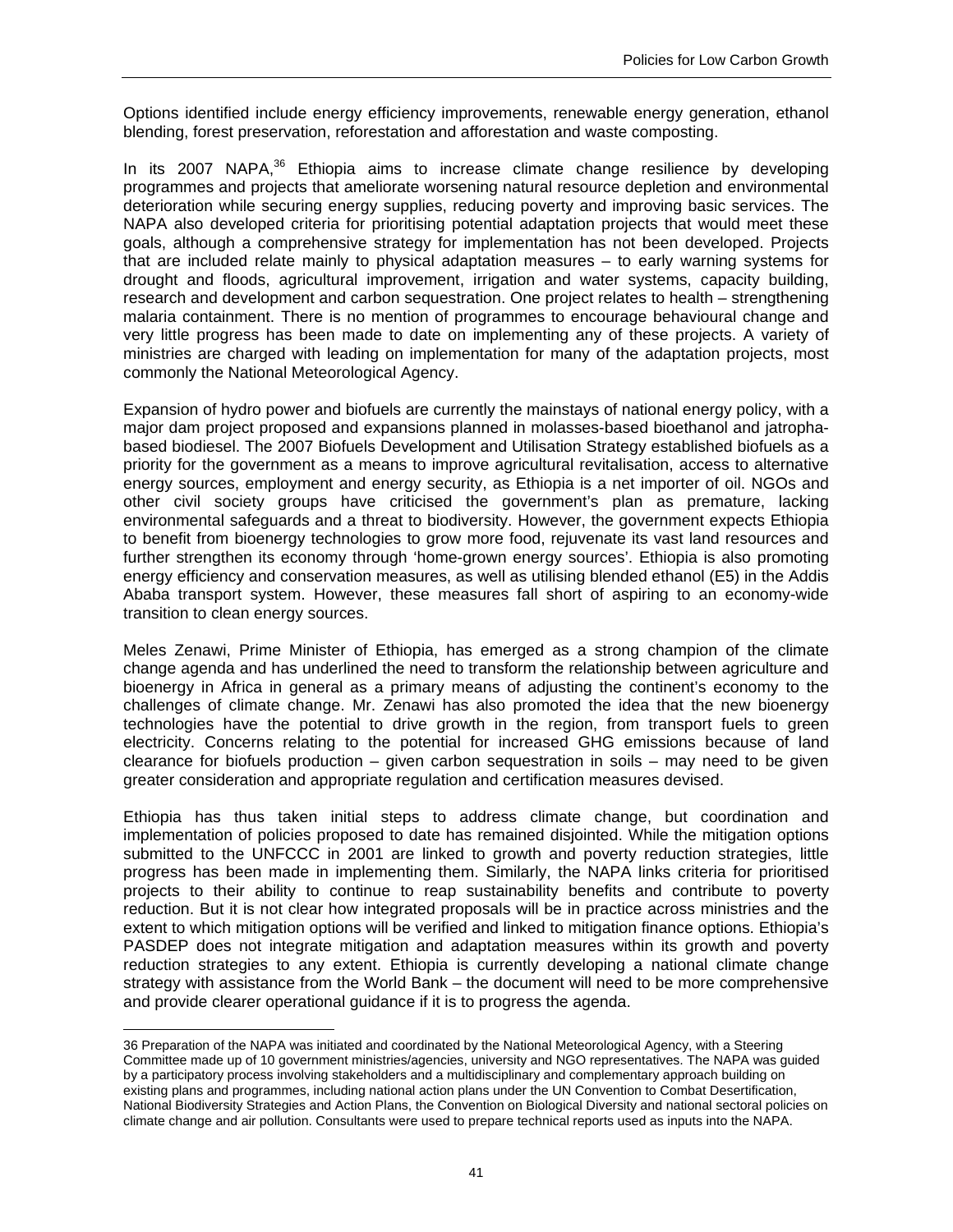In sum, Ethiopia has shown interest in climate-resilient growth and taken some initial steps, but it does not have a clear institutional lead nor has it developed a national climate change strategy with a long-term vision for dealing with climate risks to growth and poverty reduction, or a plan to harness emerging opportunities. There is some recognition in the policy documents that climate change presents major risks to the development agenda but its policy documents are fragmented and inconsistent. Mention of emissions mitigation activities are restricted to expanding hydro and biofuels to improve energy access, supporting an efficient and revitalised agriculture sector and reforesting and protecting existing forests.

#### **Low carbon growth pillars**

#### *Finance for mitigation and adaptation*

There appears to be a lack of funding for activities proposed in both the National Communication and the NAPA. Ethiopia is urging developed nations to provide funding for its NAPA projects through grants rather than loan programmes. The National Biofuels Strategy also states that part of the aim of a national biofuels programme is to take advantage of additional finance available through the CDM. However, there is no approved CDM methodology for biofuels derived from other crops or plants, such as sugarcane, since land may have been cleared to produce the biofuel crop, and this issue remains controversial. Thus, development of appropriate national certification infrastructure that meets an internationally accepted methodology is likely to be necessary prerequisite before Ethiopia effectively taps into the CDM.

#### *Human capital*

Ethiopia's NAPA recognises that capacity building for climate change adaptation at all levels, particularly at federal level and regional levels, is important to achieving its climate change goals. The NAPA prioritises the establishment of a National Research and Development Centre for Climate Change and the establishment of a National Environmental Education programme.

In terms of moderating health impacts, the NAPA contains a Malaria Containment Programme (MCP) in selected areas of Ethiopia-Gambella, the Ethiopian Rift Valley and Somali. The government hopes to enhance community capacity building to initiate and implement environmental health programmes and projects in regional states.

#### *Stimulating technological progress in energy/infrastructure/transportation*

With the financial help of developed countries, Ethiopia aims to exploit its significant hydro, solar, wind, biomass and geothermal energy resources, although the motives are as much to improve access to energy and energy security as they are about mitigation. The government is currently looking at developing renewable energy projects that would supply both Ethiopia and its neighbours, including the recently launched Ashegoda Wind Power Project, the country's first wind farm, which will have an installed capacity of 120 MW and will generate annual energy production of 400 GWH to 450 GWH. With support from Germany's Solar Energy Foundation, about 2000 solar systems have been installed in the rural village of Rema and in nearby Rema ena Dire, making it the largest solar power project in East Africa. The project has brought power to roughly 5500 residents (only about 1% of people in rural areas have access to electricity in Ethiopia).

Given that the vast majority of households rely on biomass sources for energy and cooking needs, the government sees harvesting bioenergy efficiently as a cornerstone strategy. The Initial National Communication highlights the need to expand the use of improved cook stoves and of biofuels for transport. The 2007 National Biofuels Strategy calls for the production of 128 million litres of ethanol by 2013. The government has also allocated 24 million hectares for jatropha plantations, asserting it will not affect food production. Currently, there are more than 50 developers (many of whom are foreign) registered for the cultivation of biodiesel crops for biodiesel, of which 14 had begun operations in 2008 (MELCA, 2008). For bioethanol, however, there are only six projects in the country, of which four are government-owned sugar estates. Over 300,000 ha of land have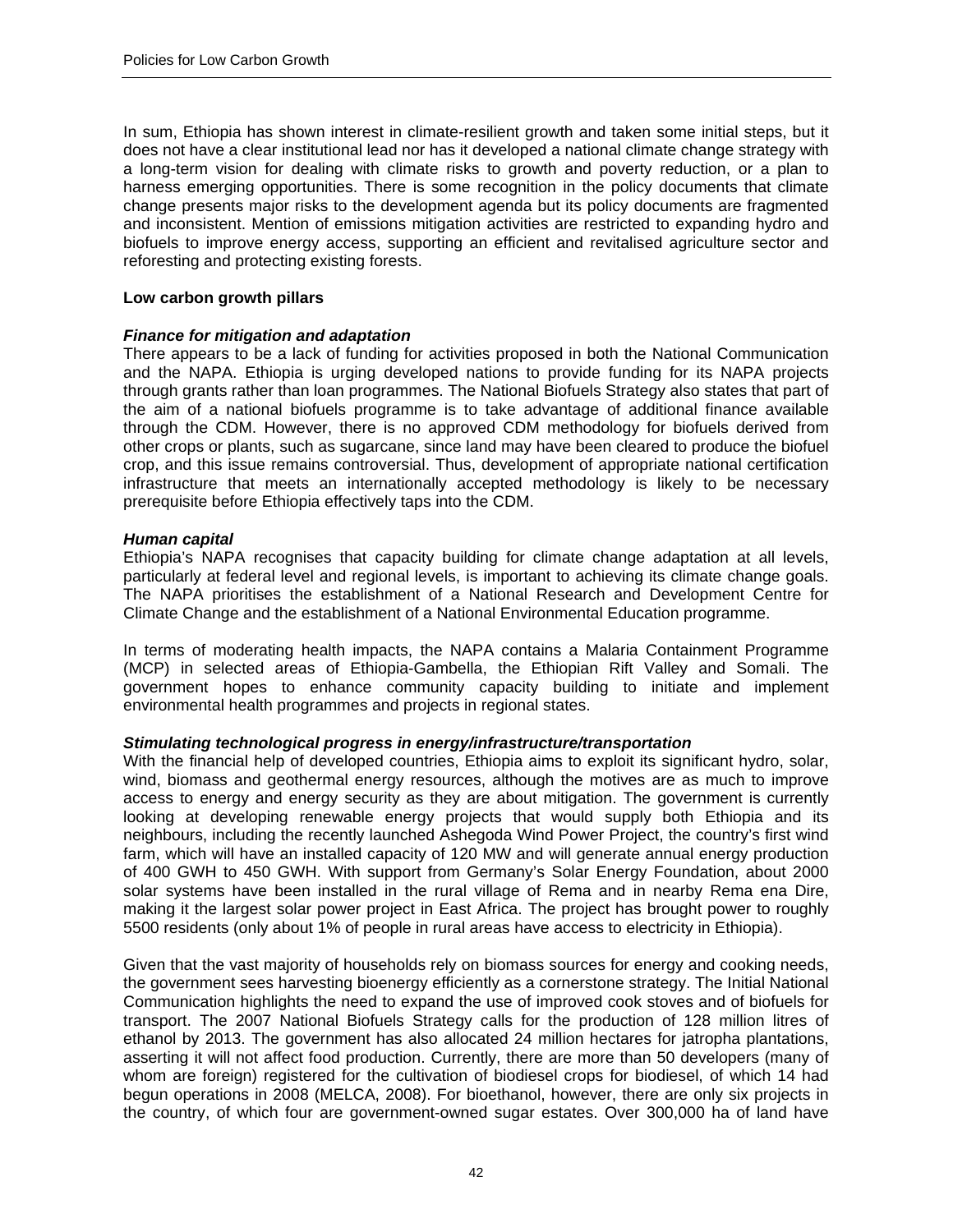been dedicated to bioethanol production and over 80% of these developments are happening in arable lands, forest lands and woodlands (ibid).

Through the Ethiopian Electric Power Corporation, the government is distributing 5.4 million compact fluorescent lamps country wide to help electricity consumers save money on their electricity bills and cut carbon emissions. To improve climate resilient infrastructure, the NAPA prioritises strengthening and enhancing drought and flood early warning systems, although little progress has been made on this front.

## *Trade and investment opportunities*

Policy documents do not specifically propose the development of new low carbon growth industries or technologies, although the government is currently looking at developing renewable energy projects that would supply both Ethiopia and its neighbours, as noted above.

Ethiopia is looking to expand its participation in the CDM by assessing potential for projects and programmes, particularly in agriculture. A World Bank study (Gouvello et al., 2008) on CDM opportunities across sub-Saharan Africa's energy sector found an estimated technical potential of more than 3200 clean energy projects, including 361 large programmes of activities. In Ethiopia, potential projects to generate power from agricultural residues, roundwood residues, woodprocessing residues and jatropha biodiesel were found to total over 25 million tonnes of  $CO<sub>2</sub>e$ reductions, generating 39,200 gigawatt hours per year. The Initial National Communication and NAPA do not specify how this potential may be harvested and no specific policies were proposed to try to encourage the CDM but Ethiopia is supportive of a reformed CDM that expands programmes of activities and provides special incentives for small-scale projects. It also recognises that, to take advantage of potential projects, it must build up training and technical expertise in project design and preparation. The need to create a good investment climate for such projects is not specifically mentioned in policy documents.

#### *Investment in agriculture and forestry*

As the mainstay of Ethiopia's economy, agriculture has been the central target for climate adaptation efforts. Changing rainfall patterns and drought are the largest risks to agricultural productivity from climate change. The NAPA proposed a number of projects related to irrigation and water and crop management to help adapt to these risks. Six out of 11 NAPA projects relate to agriculture, including:

- Promoting a drought/crop insurance programme;
- Development of small-scale irrigation and water harvesting schemes in arid, semi-arid and dry sub-humid areas;
- Improving/enhancing rangeland resource management practices in pastoral areas;
- Community-based sustainable utilisation and management of wetlands in selected regions;
- Enhancing food security through a multi-purpose, large-scale water development project in Genale-Dawa Basin;
- Promotion of on-farm and homestead forestry and agro-forestry practices in arid, semi-arid and dry-sub humid parts of Ethiopia.

Some have argued that the NAPA priorities in agriculture fall short of long-term needs. Crop insurance, for example, may reduce short-term vulnerability by mitigating the risk of severe fluctuations in rainfall from year to year. However, it does not build resilience to the long-term fundamental impacts of climate change that will alter production systems, such as cultivation moving higher into the hills as temperatures rise or changing rainfall patterns that will affect where and how agriculture activities take place. Similarly, as climate modelling cannot accurately predict how rainfall patterns will change, developing new irrigation systems and reservoirs does not advance a more flexible approach that can adapt as a greater understanding of national-level impacts emerges.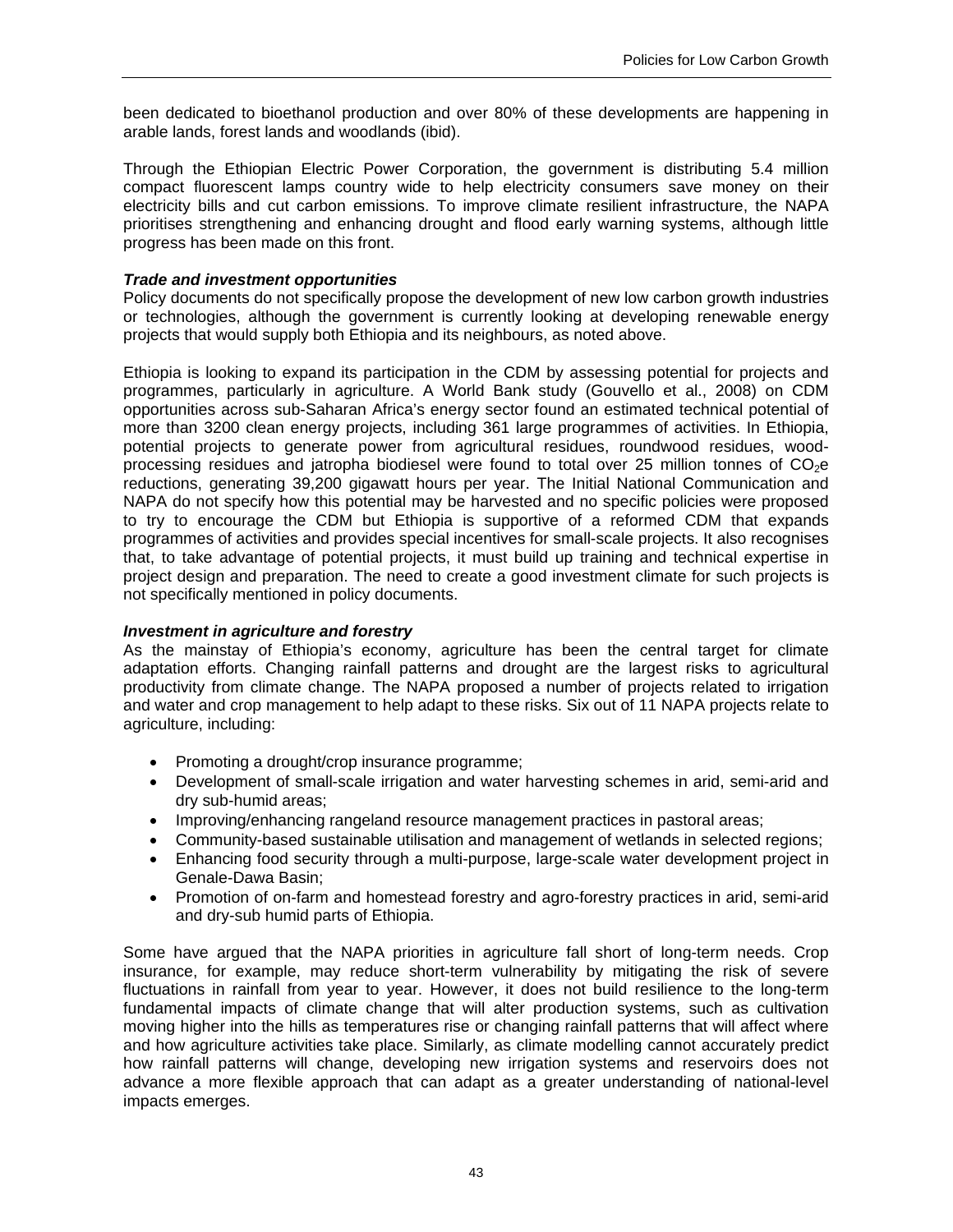On the mitigation side, agricultural measures discussed include: increasing livestock productivity through improved nutrition with supplementation and treatment of forages to improve digestibility and through improved genetic characteristics; promoting sustainable agriculture; promoting mixed crop livestock farming practices where appropriate; promoting the use of manure management system facilities; adopting appropriate fertiliser application; promoting conservation tillage techniques to sequester carbon in cultivated soils; rehabilitation of overgrazed watering points and long-term settlement areas; and redistribution of manure that is accumulated near these settlements. These activities are targeted more at adopting best practices to improve productivity but do also contribute to the country's mitigation actions.

In forestry, Ethiopia's UNFCCC submission found that protecting existing carbon reserves and enhancing carbon sequestration through reforestation had significant potential for reducing emissions. Ethiopia has already been active in reforestation, including contributing more trees than any other nation – over 1 billion – towards the UN Environment Programme (UNEP) Billion Tree Campaign global target of planting 7 billion trees by December 2009. Reforestation has been a major target for proposed programmes as well, including a NAPA project on community-based carbon sequestration in the Rift Valley to rehabilitate the acacia woodlands. The UNFCCC national submission set the goal to reforest 21,000 ha over the following 30 years. Ethiopia also aims to improve forest management practices, promote agro-forestry and develop and restore gallery forests along river banks.

#### *Incentives and regulation for low carbon growth*

Beyond encouraging renewable energy generation, other pillars of a mitigation and low carbon growth strategy are noted as:

- Promoting the use of fuels with low carbon content (fuel switching), e.g. exploiting the Ogaden natural gas reserve;
- Promoting the use of smaller cars through tax differentiation based on engine size, expansion of public transport infrastructure, improving the efficiency of operating vehicles by carrying out maintenance, inspections and training, improving urban traffic, promoting environmentally friendly transport modes such as bicycles;
- Integrated waste management, composting solid waste of Addis Ababa city and landfill gas recovery from solid waste site of Addis Ababa city.

Ethiopia was also the first African nation to join the Climate Neutral Network (CN Net)<sup>37</sup> – an initiative led by UNEP to promote global action to decarbonise national economies and societies.

#### **Malawi snapshot**

 $\overline{a}$ 

Based on WRI CAIT data from 2000, Malawi is a small net emitter of GHG. Last estimates for annual per capita emissions were in the region of 3.0 tonnes of  $CO<sub>2</sub>e$ . The greatest contribution of emissions arises from the land use change and forestry sector (99.7%) and industrial processes (0.3%). Although Malawi is not obligated to meet emissions reductions targets, the government recognises that its reduction and use of carbon sinks provides opportunities as well as challenges for the socioeconomic development of the country. The domestic energy system is dominated by biomass.

Malawi's 1994 National Environment Action Plan (NEAP), its Vision 2020 launched in 1998 and its 2002 PRSP outline measures and priorities to promote sustainable use of the environment, including following priority development pillars: rapid sustainable pro-poor economic growth and structural transformation; human capital development; improving the quality of life of the most vulnerable; and good governance. The NAPA, developed by the Ministry of Lands and Natural Resources, built on these priorities by providing

<sup>37</sup> Based on a free of charge, interactive website, CN Net gives participants a platform to present their strategies in climate neutrality to network members. It functions as a network for information exchange and sharing of practical experiences, making the best practices on climate neutrality widely available.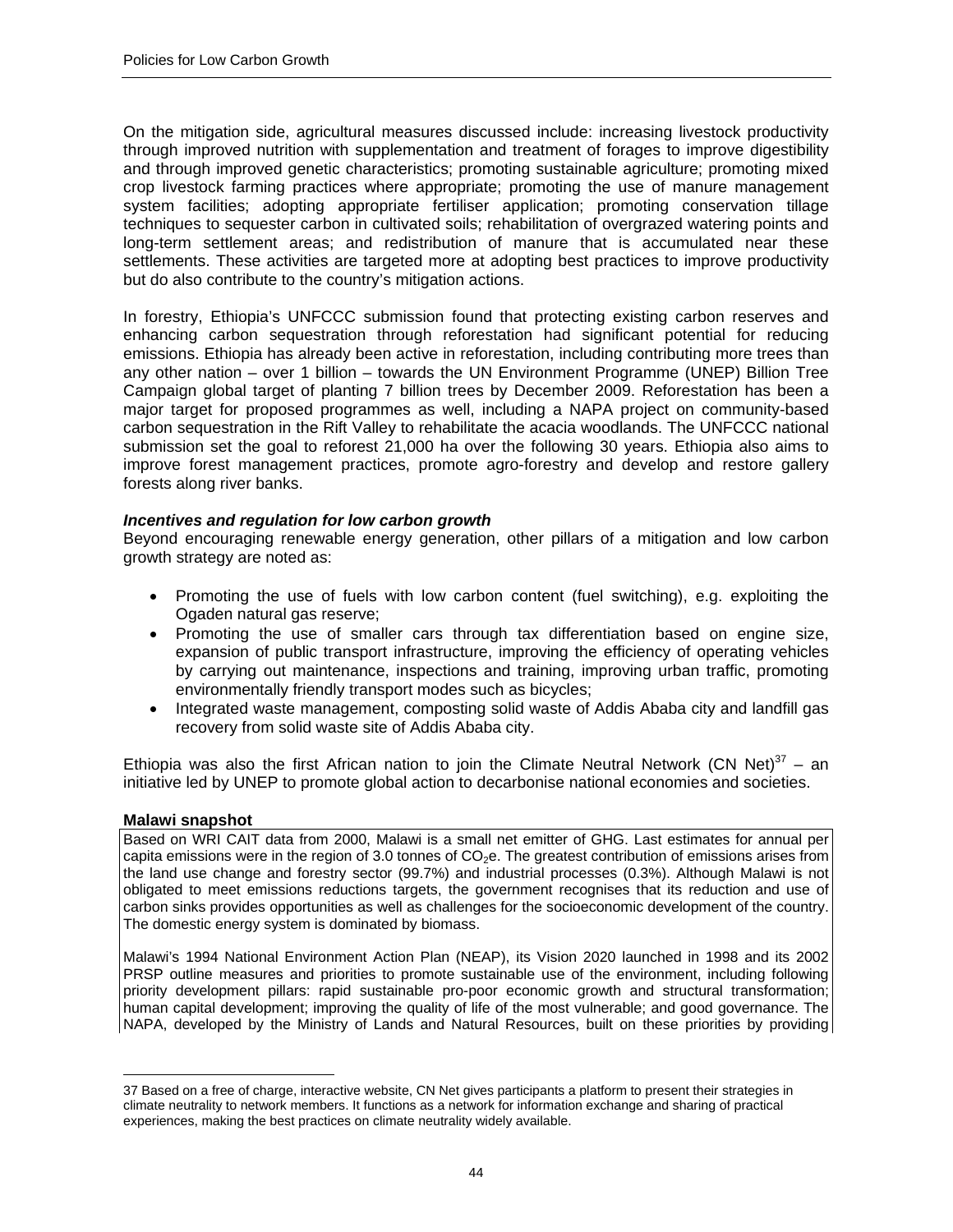concrete measures to tackle effects of climate change and prioritises the creation of buffers for the most vulnerable from the socioeconomic implications of climate shocks.

Malawi's energy resources include biomass, coal, hydropower, solar and wind. The government has established a National Sustainable and Renewable Energy Programme (NSREP) to increase access to and coordinate implementation of renewable energy technologies. To this end, Malawi's Initial National Communication to the UNFCCC targets the following mitigation options in agriculture, energy and forestry:

- 1. Use of briquettes instead of firewood;
- 2. Improved mud and ceramic stoves;
- 3. Use of biogas for lighting and cooking;
- 4. Rural electrification through grid extension, mini/micro hydropower and solar photovoltaic heaters and cookers which would reduce demand for biomass energy;
- 5. Increased use of public transport and catalytic converters to reduce GHG emissions;
- 6. Wind water pumping instead of diesel and petrol engines;
- 7. Promote re-vegetation and natural regeneration, forest protection and agro-forestry;
- 8. Improved nutrient management in livestock and rice fields and better water management.

The market-based mitigation options considered in the National Communication include energy pricing, fiscal incentives, regulation and demand-side management. The submission also recommends the removal of duty and sur-taxes on renewable energy technologies. Mitigation options in its 2002 communication to the UNFCCC did not include alternatives to petrol and diesel for transport. Lack of funding continues to be a fundamental barrier to implementation of these programmes.

#### **Rwanda snapshot**

Rwanda's largest source of CO<sub>2</sub>e emissions, mostly from methane, is the energy sector, followed by agriculture, according to 2002 data in its Initial National Communication to the UNFCCC. It has negative net  $CO<sub>2</sub>$  emissions owing to the sequestration capacity of its forests. Rwanda has demonstrated commitment to low carbon energy growth, with a focus on the development of indigenous and renewable energies.

Rwanda is working to increase access to electricity under its sector-wide approach, which aims to increase electricity access from 6% of the population to at least 35% by 2020. Access in rural and off-grid areas will be supported by solar and micro-hydro power solutions. Rwanda also has a model methane project at Lake Kivu, which extracts methane to produce large amounts of electricity which could potentially be exported.

The government has defined additional policies and measures in its national submission to the UNFCCC to encourage low carbon development in energy, forestry, agriculture and waste. Key measures are:

| <b>Sector</b> | <b>Activity</b>                                                                                           |  |  |  |  |  |  |  |
|---------------|-----------------------------------------------------------------------------------------------------------|--|--|--|--|--|--|--|
| Energy        | Promote and extend use of biogas, solar photovoltaic, solar water heaters and micro-hydro                 |  |  |  |  |  |  |  |
|               | Intensify regional collaboration in electricity generation and integration of supply network<br>$\bullet$ |  |  |  |  |  |  |  |
|               | and promote energy commerce at regional level                                                             |  |  |  |  |  |  |  |
|               | Promote power generation from waste and algae in small-scale industries<br>٠                              |  |  |  |  |  |  |  |
|               | Promote low consumption lamps and efficient cooking stoves<br>٠                                           |  |  |  |  |  |  |  |
|               | Introduce efficient wood charcoal-making technologies<br>٠                                                |  |  |  |  |  |  |  |
| Forestry      | Support programmes involved in reforestation, forest preservation, such as in Nyungwe,<br>$\bullet$       |  |  |  |  |  |  |  |
|               | and sustainable forest management, such as in Bugurama                                                    |  |  |  |  |  |  |  |
|               | Wetland preservation and management                                                                       |  |  |  |  |  |  |  |
| Agriculture   | Nitrogen runoff management and use of organic fertilisers<br>٠                                            |  |  |  |  |  |  |  |
|               | Management of manure and enteric fermentation<br>$\bullet$                                                |  |  |  |  |  |  |  |
|               | Controlled burning of savannah and on-site burning of farm residues<br>٠                                  |  |  |  |  |  |  |  |
|               | Intensification of agriculture and animal husbandry<br>٠                                                  |  |  |  |  |  |  |  |
| Waste and     | Banning wastewater flows on public roads and areas<br>٠                                                   |  |  |  |  |  |  |  |
| waste         | Banning use of cesspools for disposal of residuary urban waters                                           |  |  |  |  |  |  |  |
| disposal      | Imposition of a water treatment tax<br>٠                                                                  |  |  |  |  |  |  |  |
|               | Extension of lagoon purification technology                                                               |  |  |  |  |  |  |  |

Rwanda has identified the tools needed to achieve expected results including training, education, tax exemption, low interest loans and other financial incentives. Rwanda has stressed that it is critical for the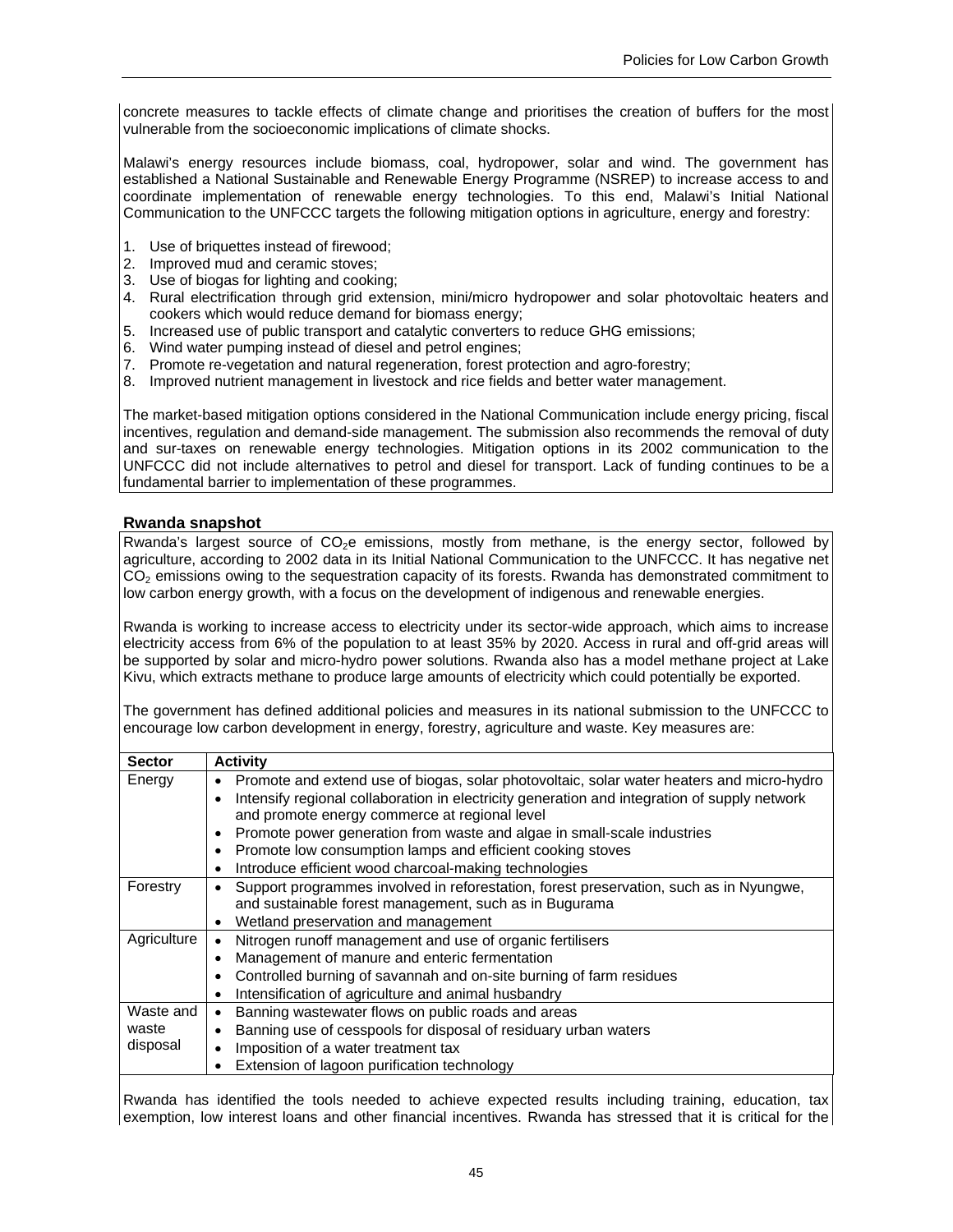country to receive financial support from developed countries and international institutions beyond conventional forms of aid to support its goals to transform the energy sector. It sees supporting the energy sector in developing countries as an investment opportunity for energy companies, as it can create employment and will encourage the sector to develop along a sustainable, low carbon path.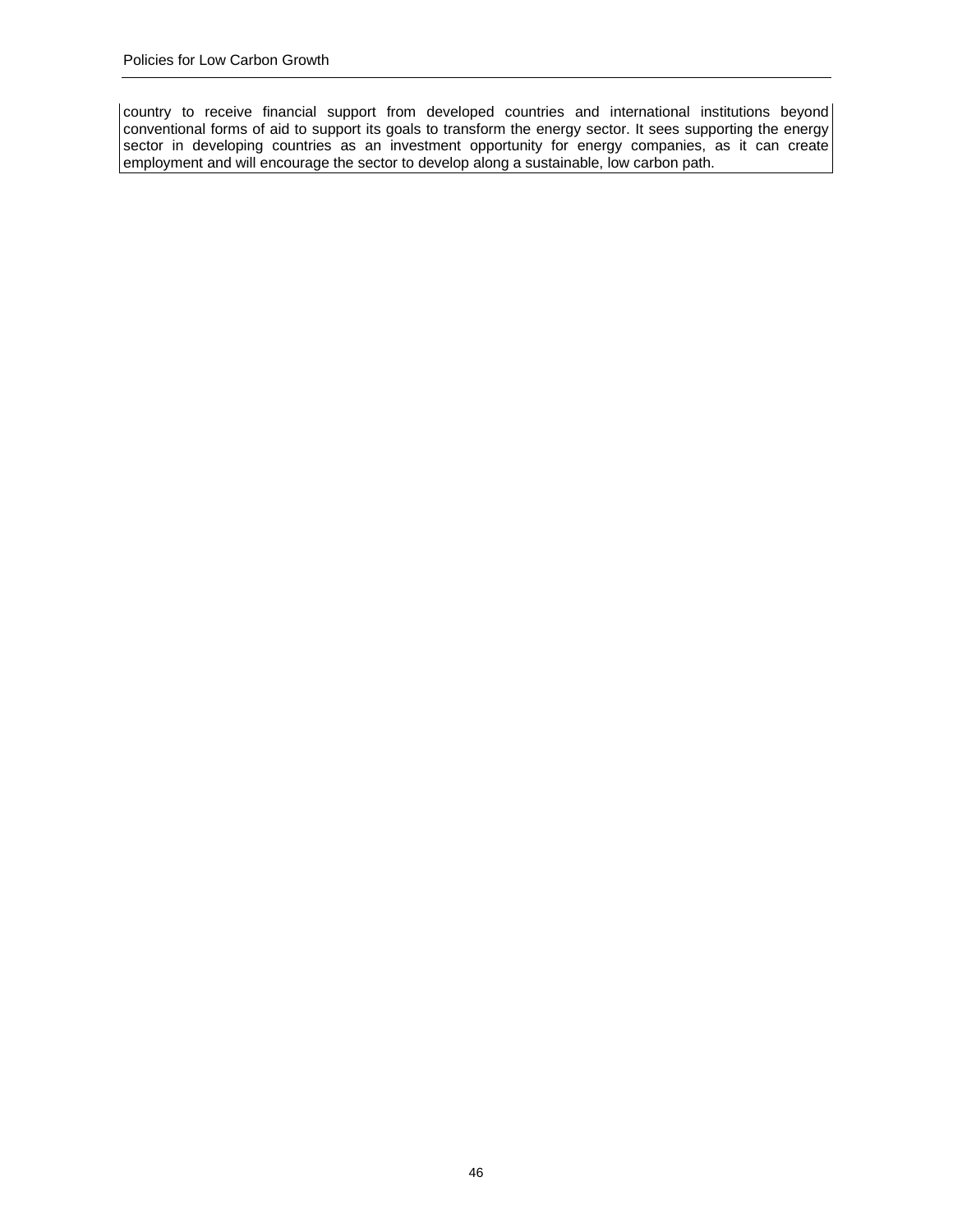|                      | Base of economy/<br>largest emission<br>source              | GNI/ capita<br>(\$, 2008)<br>(WDI) | <b>Finance</b><br><b>Sources</b>                                                                           | Human<br>capital                                                                                             | Infrastructure                                                  | <b>Transport</b>                                                                     | Clean energy                                                                                                | Agriculture and<br>forestry                                                                                          | <b>Trade and</b><br>investment<br>opportunities                                                     | Incentives for low<br>carbon growth                                                                                               | Policy<br>documents                                                                          |
|----------------------|-------------------------------------------------------------|------------------------------------|------------------------------------------------------------------------------------------------------------|--------------------------------------------------------------------------------------------------------------|-----------------------------------------------------------------|--------------------------------------------------------------------------------------|-------------------------------------------------------------------------------------------------------------|----------------------------------------------------------------------------------------------------------------------|-----------------------------------------------------------------------------------------------------|-----------------------------------------------------------------------------------------------------------------------------------|----------------------------------------------------------------------------------------------|
| Germany              | Services/<br>energy                                         | \$42,440                           | Efficiency<br>Fund, sector<br>funding                                                                      | Education                                                                                                    | Smart grid                                                      | Electro-<br>mobility                                                                 | Wind, PV and<br>bioenergy/ CHP,<br><b>CCS</b>                                                               | <b>NA</b>                                                                                                            | Technology exports,<br>green services<br>sector, jobs                                               | EE, CAT,<br>consumption taxes,<br>biofuel quota                                                                                   | Energy<br>roadmap, LC<br>growth strategy                                                     |
| $\check{\mathbf{s}}$ | Services (finance)/<br>services                             | \$45,390                           | <b>LC</b> Investment<br>Fund,<br>Environment<br>Transformation<br>Fund, ECAs,<br>CCA, LC<br>building funds | Behavioural<br>change,<br>training, Skill<br>Funding<br>Agency                                               | Low carbon<br>building<br>programme                             | Low carbon<br>vehicle<br>partnership.<br>increase<br>fuel<br>efficiency<br>standards | Renewables,<br>nuclear,<br>wave/tidal, R&D<br>(CCS, biofuels,<br>fuel cells)                                | Feasibility study<br>on CAT for<br>agriculture                                                                       | Green technology<br>and services sector,<br>job growth                                              | CC Levy, LC fuel<br>quota, LC Vehicle<br>Partnership, Code for<br>Sustainable Homes                                               | Climate<br>Programme, LC<br>Industry<br>Strategy, LC<br>Transition                           |
| Brazil               | Services/<br>deforestation                                  | \$7350                             | National<br>Climate Fund,<br>Amazon Fund                                                                   | CC education,<br>health and<br>sanitation,<br>studies, alert<br>systems                                      | <b>Biofuels</b><br>stations                                     | Bio ethanol<br>and flex-fuel<br>vehicles                                             | Hydro,<br>cogeneration,<br>nuclear, off-grid<br>solar                                                       | Grant-based<br>REDD, cattle<br>management,<br>organic fertilisers                                                    | Flex-fuel vehicles,<br>ethanol trade,<br>forestry offsets                                           | EE, appliances, solar<br>heating, recycling,<br>research and training                                                             | National Plan on<br>Climate Change                                                           |
| China                | Industry, services /<br>energy and<br>industry              | \$2770                             | <b>CDM</b>                                                                                                 | Training of<br>climate<br>specialists for<br>R&D                                                             | Building<br>standards                                           | Efficient<br>vehicles<br>and public<br>transport                                     | Efficient use of<br>coal/ nuclear,<br>hydro, wind and<br>biomass                                            | Reforestation,<br>less fertiliser,<br>new rice crops,<br>sustainable<br>forest<br>management                         | Wind, PV, electric<br>vehicles, technology<br>transfer, restructured<br>economy                     | Lower energy<br>intensity/EE, clean<br>power and transport,<br>green buildings, R&D                                               | China's National<br>Climate Change<br>Program                                                |
| Mexico               | Services, industry/<br>energy                               | \$9990                             | Mexican<br>Carbon Fund,<br><b>World Bank</b><br>Clean<br>Technology<br>Fund, sector<br>funding             | CC education<br>-all levels, CC<br>monitoring<br>systems                                                     | More efficient<br>plants, lower<br>losses                       | Low carbon<br>vehicles,<br>clean<br>transport<br>program                             | CCS, nuclear,<br>wind, solar,<br>hydro,<br>geothermal                                                       | Sustainable<br>agriculture<br>practices,<br>REDD, combat<br>illegal deforest.                                        | Ecotourism                                                                                          | EE, CAT, efficient<br>appliances                                                                                                  | <b>Special Climate</b><br>Change<br>Program                                                  |
| Bangladesh           | Services/<br>Agriculture                                    | \$520                              | National<br>Climate<br>Change Fund,<br>Multi-donor<br><b>Trust Fund</b>                                    | Awareness,<br>health<br>surveillance,<br>institutional<br>capacity<br>building,<br>livelihoods<br>protection | Flood and<br>disaster<br>defence.<br>preparatory<br>studies     | Efficiency,<br>conversion<br>to CNG.<br>phasing out<br>two-stroke<br>engines         | Clean coal, EE,<br>fuel switching,<br>biogas, cook<br>stoves, studies<br>for other types<br>including tidal | Climate-resilient<br>crops, improved<br>cultivation<br>practices,<br>reforestation,<br>protection for<br>aquaculture | <b>CDM</b>                                                                                          | Technology transfer,<br>impact and feasibility<br>studies, EE, cleaner<br>coal, renewables,<br>reforestation, waste<br>management | Climate Change<br>Strategy and<br>Action Plan,<br>NAPA, PRSP,<br><b>UNFCCC</b><br>submission |
| Ethiopia             | Agriculture/<br>Agriculture                                 | \$280                              | International<br>grants                                                                                    | R&D Centre,<br>malaria<br>containment                                                                        | <b>NA</b>                                                       | Biofuels,<br>smaller cars                                                            | Hydro, demo<br>renewables<br>projects, CFLs                                                                 | Reforestation,<br>irrigation,<br>rangeland and<br>agro-forestry<br>management,<br>crop insurance                     | CDM - agriculture<br>projects                                                                       | Fuel switching, LC<br>vehicles, waste<br>management                                                                               | NAPA, UNFCCC<br>submission,<br>PASDEP                                                        |
| Guyana               | Agriculture,<br>industry/land use<br>change and<br>forestry | \$1420                             | Low Carbon<br>Finance<br>Authority,<br>REDD                                                                | Education and<br>job training                                                                                | Roads, fibre<br>optic cables.<br>flood defence,<br>alert system | <b>NA</b>                                                                            | Hydro                                                                                                       | Irrigation<br>systems, flood-<br>resistant crops,<br><b>REDD</b>                                                     | REDD, aquaculture,<br>fruits/vegetables,<br>sustainable forest<br>prods, BPO ethanol,<br>ecotourism | Investments in low<br>carbon sectors, new<br>social services,<br><b>REDD</b> readiness                                            | Low Carbon<br>Development<br>Strategy, PRSP,<br><b>UNFCCC</b><br>submission                  |
| Nigeria              | Industry (oil)/land<br>use change and<br>forestry           | \$1160                             | Tax holiday,<br>investment<br>grants, rebates<br>for pollution<br>standards<br>compliance                  | National<br>awareness<br>campaign,<br>capacity bldg<br>in government                                         | Low emission<br>vehicles                                        | <b>NA</b>                                                                            | Hydro, wind, PV,<br>biomass and<br>tidal & nuclear<br>R&D                                                   | Reforestation,<br>organic farming,<br>use of traditional<br>knowledge                                                | Technology transfer,<br>EE in fossil fuel<br>industry                                               | Pollution controls,<br>EE, halt gas flaring                                                                                       | Vision 2020                                                                                  |

## **Summary table of low carbon growth and resilience policies and measures proposed by selected countries**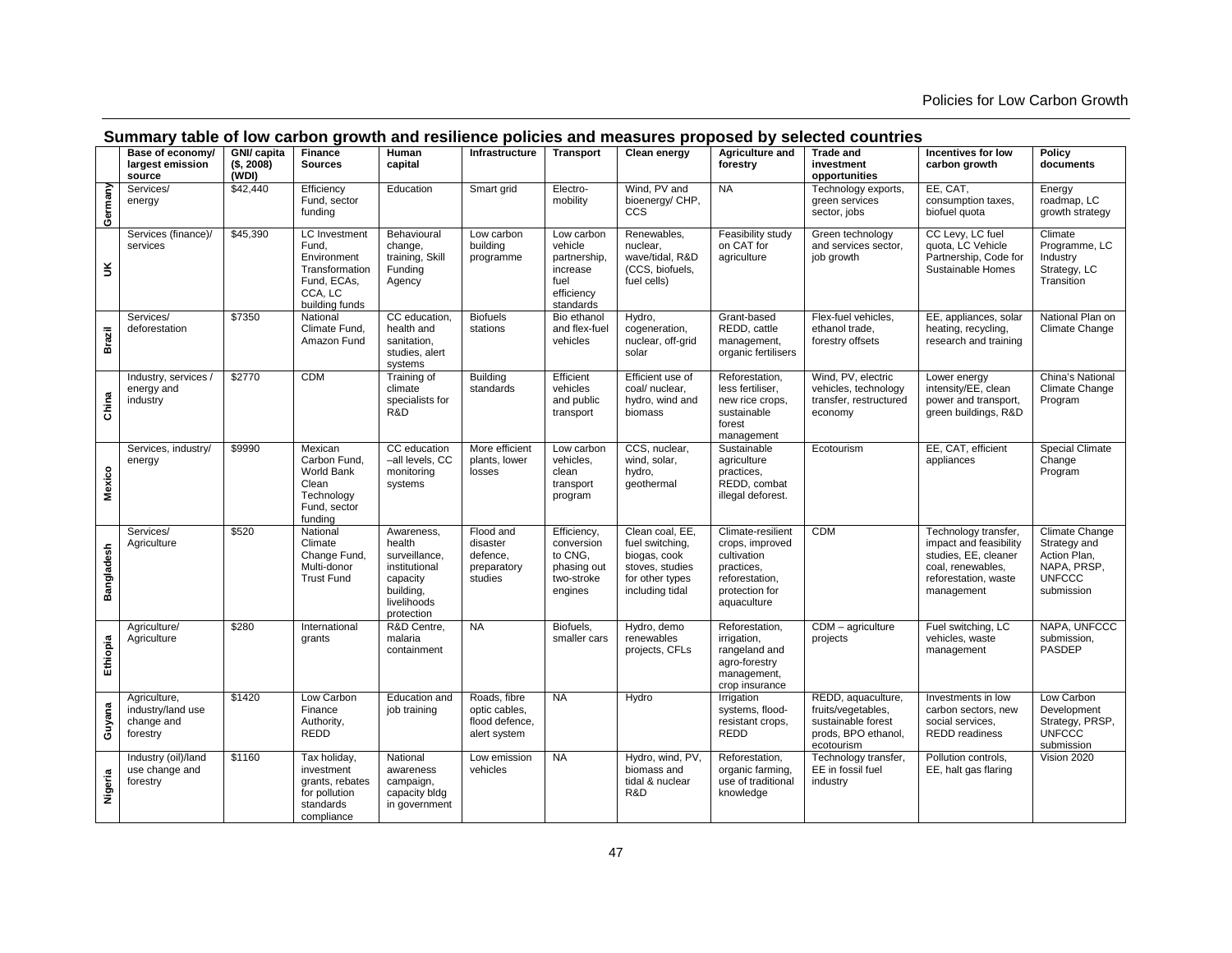#### Policies for Low Carbon Growth

|              | <u> Cammary tasho on four canson ponoico ana moacarco in chaponot coammoc</u> |                                   |                                                |                                                                                               |                                                                                                                                  |                                                                                                                                                                                                                                                                                                                                                                     |  |  |  |  |
|--------------|-------------------------------------------------------------------------------|-----------------------------------|------------------------------------------------|-----------------------------------------------------------------------------------------------|----------------------------------------------------------------------------------------------------------------------------------|---------------------------------------------------------------------------------------------------------------------------------------------------------------------------------------------------------------------------------------------------------------------------------------------------------------------------------------------------------------------|--|--|--|--|
|              | Base of economy/<br>largest emission<br>source                                | GNI/ capita<br>(S, 2008)<br>(WDI) | <b>Transport</b>                               | <b>Agriculture and forestry</b>                                                               | Incentives for low carbon growth                                                                                                 | <b>Policy documents</b>                                                                                                                                                                                                                                                                                                                                             |  |  |  |  |
| India        | Services/energy                                                               | \$1070                            | <b>Biofuels</b>                                | Reforestation                                                                                 | Wind, PV, solar thermal, CFLs, retire old coal<br>plants, nuclear, biofuels, reforestation, PAT<br>system                        |                                                                                                                                                                                                                                                                                                                                                                     |  |  |  |  |
| Malawi       | Agriculture/land use<br>change and forestry                                   | \$290                             | Catalytic converters,<br>public transport      | Reforestation/forest protection,<br>improved nutrient management,<br>water management         | Biogas, improved cook stoves, micro-hydro, PV,<br>solar thermal, demand-side management, removal<br>of duties on renewable techs | NAPA, UNFCCC submission                                                                                                                                                                                                                                                                                                                                             |  |  |  |  |
| Rwanda       | Agriculture/energy                                                            | \$410                             |                                                | Reforestation, agricultural<br>management, fertiliser<br>management, better waste<br>handling | Bioenergy, solar, micro-hydro, EE, regional clean<br>electricity grid                                                            | NAPA, PRSP, UNFCCC submission                                                                                                                                                                                                                                                                                                                                       |  |  |  |  |
| South Africa | Services/energy                                                               | \$5820                            | Cleaner vehicles                               |                                                                                               | Renewables and EE, CCS and clean coal                                                                                            | People - Planet - Prosperity: A National<br>Framework for Sustainable Development in<br>South Africa, Department of Environmental<br>Affairs & Tourism, South Africa - the paper<br>highlights only the need to implement a<br>national strategy to combat climate change, but<br>has no actual strategies                                                          |  |  |  |  |
| South Korea  | Services/ energy                                                              | \$21,530                          | Public transport and<br>regulation of vehicles |                                                                                               | Lower carbon intensity and EE, carbon tax,<br>renewables                                                                         | ECOREA 2008 - (document contains only a<br>few brief non-specific paragraphs on carbon<br>abatement), Ministry of Environment, Republic<br>of Korea<br>The Ministry of Knowledge Economy has set<br>up two national policies, the National Climate<br>Change Plan and the Green Energy Industry<br>Development Plan, but documentation for both<br>is not available |  |  |  |  |

#### **Summary table of low carbon policies and measures in snapshot countries**

is not available Table acronyms: BPO = Business Process Outsourcing; CAT = Cap and Trade; CC = Climate Change; CCA = Climate Change Agreement; CCS= Carbon Capture and Storage; CDM = Clean Development Mechanism; CFL = Compact Fluorescent Lamp; CHP = Combined Heat and Power; CNG = Compressed Natural Gas; ECA = Enhanced Capital Allowance; EE = Energy Efficiency; GNI = Gross National Income; LC = Low Carbon; NAPA = National Adaptation Programme of Action; PASDEP = Plan for Accelerated and Sustained Development to End Poverty; PAT = Perform, Achieve, Trade; PRSP = Poverty Reduction Strategy Paper; PV = Photovoltaic; R&D =<br>Research and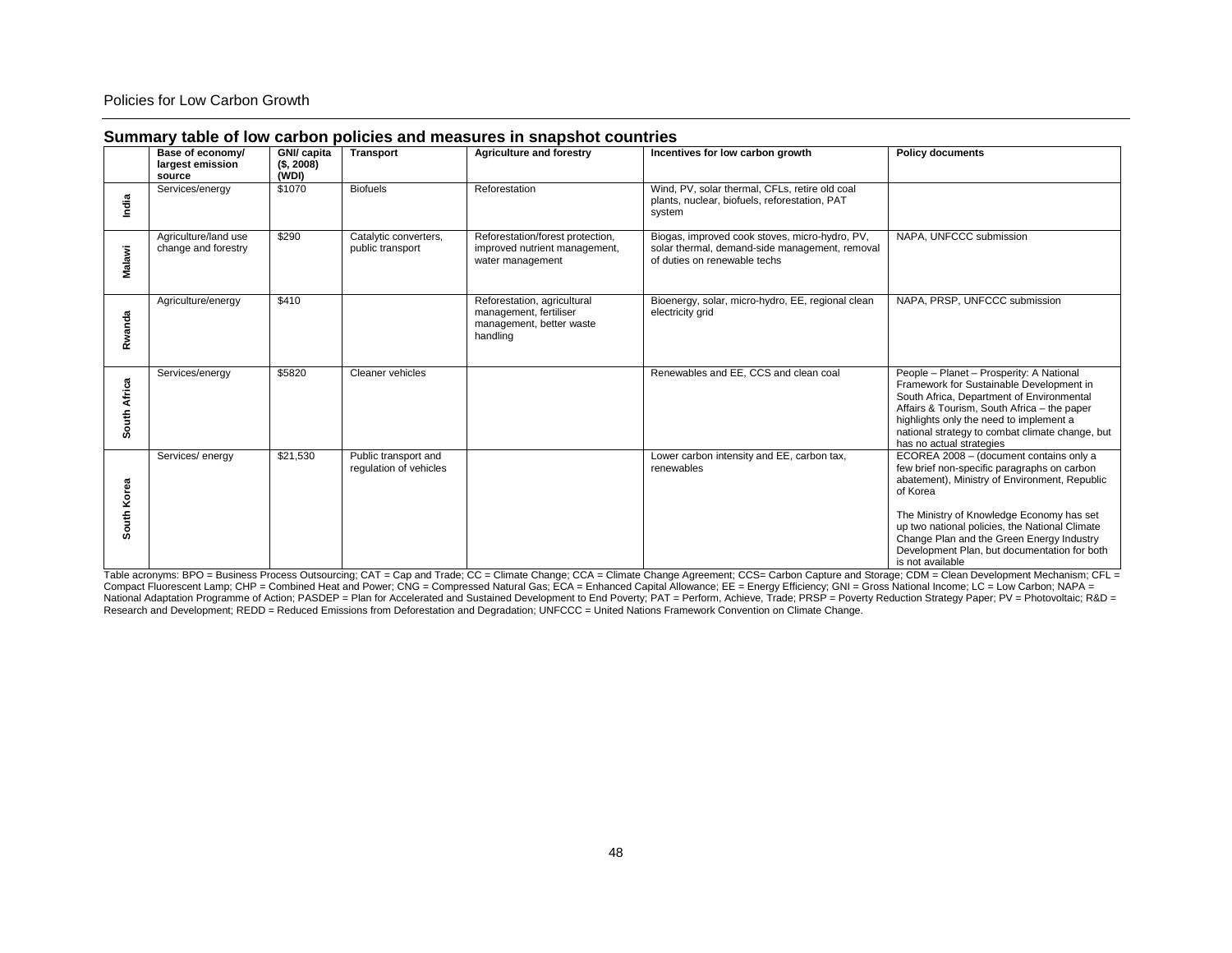# **3. How does low carbon growth challenge the traditional growth agenda?**

## **3.1 How does low carbon growth challenge traditional growth theory, and how might it affect the global rate of growth?**

Achieving low carbon growth clearly has major implications for policy, and implies considerable adjustment of the traditional growth agenda. Having said that, low carbon growth does not actually present a major challenge to traditional growth *theory* - it simply requires the internalisation of the environmental costs of production of goods and services. Because the impact of carbon emissions on climate change has not been captured in the prices of goods and services to date (more specifically, because the cost of energy has been sub-optimally low, having not factored in the impact on climate change), growth and development have occurred in a way that undervalues carbon, and hence results in a greater use of energy than would be the case if energy was properly priced. In practical terms, examples might include the development of sprawling modern cities that rely heavily on travel by car, or the intensification of food production in a way that relies on the use of machinery and fertilisers that consume high levels of fossil fuels, or the growth of a 'throw-away culture', rather than the reuse or recycling of existing materials.

In theory, it is simple to resolve this problem through the appropriate pricing of carbon emissions, which would incentivise producers and consumers to take into account the environmental costs associated with the carbon emissions created in producing or consuming goods and services. Thus, the main requirement to establish the right conditions and incentives to achieve a low carbon growth path is to establish an appropriate carbon price.

(While establishing a carbon price internalises the necessary environmental externalities, some have argued that a transition to a low carbon economy also requires a broader altering of what is counted on national balance sheets. Conventional measures of GDP do not take into account the depletion of natural resources, or the environmental consequences (e.g. pollution) of production. Thus, Joseph Stiglitz and Amartya Sen conclude as part of the Commission on the Measurement of Economic Performance and Social Progress (2008)<sup>38</sup> that GDP is an insufficient metric by itself and that additional measures of sustainability and human wellbeing should be included when assessing economic progress.)

An international agreement which sets an overall global ceiling on emissions, and allocates emissions allowances to every country in the world, would effectively set a carbon price. But in order to achieve this (and, indeed, in the absence of such an agreement), countries will need to implement national policies that will facilitate the achievement of the necessary emissions reductions or constraints on emissions growth. These policies could include fiscal incentives (through taxes or subsidies), regulation (through standards or labelling), an emissions permit trading scheme or government support for research and development.

However, the potential impact of mitigation policies on growth is rather unclear. While much of the literature suggests a negative impact from mitigation on growth, a recent report by The Climate Group finds that a global climate agreement could lead to an increase in global GDP by 0.8% by 2020 relative to projected GDP with no climate action. The literature on this issue is very mixed, and modelling results often depend enormously on the assumptions used.

On the one hand, emissions constraints raise the cost of energy, which reduces the output that can be achieved with a given set of inputs. However, there is no consensus on the costs of mitigation in

<sup>38</sup> The Commission was created by French President, Nicholas Sarkozy, to review the adequacy of GDP.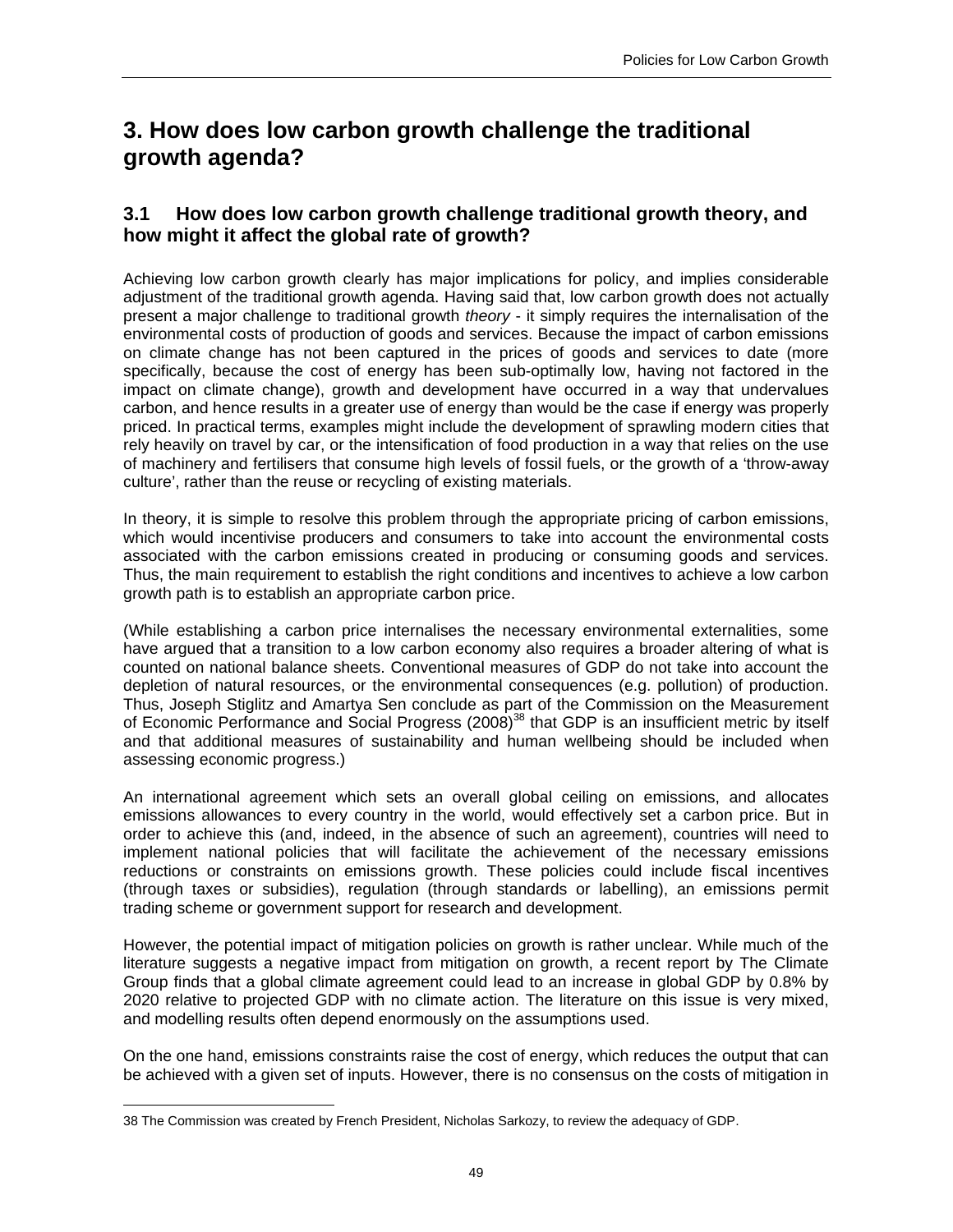the literature. Some studies argue that the costs of mitigation could be lower than expected. This could be because of the discovery of new, cheap technologies which can facilitate a low-cost switch from fossil fuel to fossil-free sources of energy (Gerlagh, 2006), or because of international spillover effects (Buonanno et al., 2003) or because of synergies between green research and development investments and general output-increasing research and development investments (Cantore, 2006). The cost of mitigation will also depend on the nature and efficiency of the mitigation policies adopted. Emissions trading schemes, for example, are seen as a way of minimising mitigation costs by allowing flexibility in where emissions reductions are made, thus providing opportunities and incentives to keep down the cost of mitigation.

Mitigation policies will affect different sectors differently, and are likely to imply adjustments to the sectoral sources of growth previously enjoyed by some countries. For example, mitigation policies which drive down the cost of oil will generate a net loss for oil-exporting countries, and a net gain for oil importers. Air transport taxes might reduce demand for tourism, or for air-freighted exports such as fruit and vegetables. Carbon taxes may generate carbon leakage (i.e. the shift of dirty industry to pollution havens), and reduce income associated with carbon-intensive products. Thus, the impact of these policies will vary significantly by country, depending on their sectoral composition. Analysis of the potential impact of different kinds of mitigation policies on growth has been fairly limited to date, and is the subject of a forthcoming Overseas Development Institute (ODI) study.

Notwithstanding the costs that are bound to be associated with mitigation, there are also opportunities associated with mitigation that some argue could potentially outweigh the costs (e.g. UNCTAD, 2009). In other words, the growth stimulus deriving from policies devoted to enhancing environmental technological progress could outweigh the growth-reducing effect associated with a higher cost of carbon. This could be the case if there is fast growth in the demand for environmental goods and services, for example. Moreover, there may be major co-benefits associated with mitigation. If – as noted above – there are strong synergies between green technological change and general, industrial technological progress (a key source of growth), then policies designed to promote green technological innovation and technology transfer could potentially also increase growth. In addition, efforts to restore forests or avoid deforestation or land degradation in some countries may also have beneficial economic effects, if they help improve flood controls in watersheds.

Some mitigation policies generate revenues (e.g. carbon taxes) and thus provide opportunities to stimulate growth through the judicious use of the revenues raised. For example, a recent paper from Tol et al. (2008) shows that, if revenues from a carbon tax are spent on health and education, the overall impact of a carbon tax would be positive.

Thus, the way national mitigation policies are designed will have a significant impact on the overall growth effects. At an international level, if revenues raised from international mitigation policies (e.g. auction revenue from the sale of carbon permits in CAT schemes) are then spent in developing countries, this could generate significant gains for recipient countries.

Regardless of the overall impact of mitigation on global growth, the distribution of mitigation efforts will also affect growth prospects. Some have argued that rich countries may need to reconsider their pursuit of continued economic growth, if developing countries are to have the space to grow their way out of poverty.

There are also significant practical uncertainties and constraints associated with mitigation in both developed and developing countries, including:

The potential success of future innovation in energy production technologies in driving down the price of low carbon energy;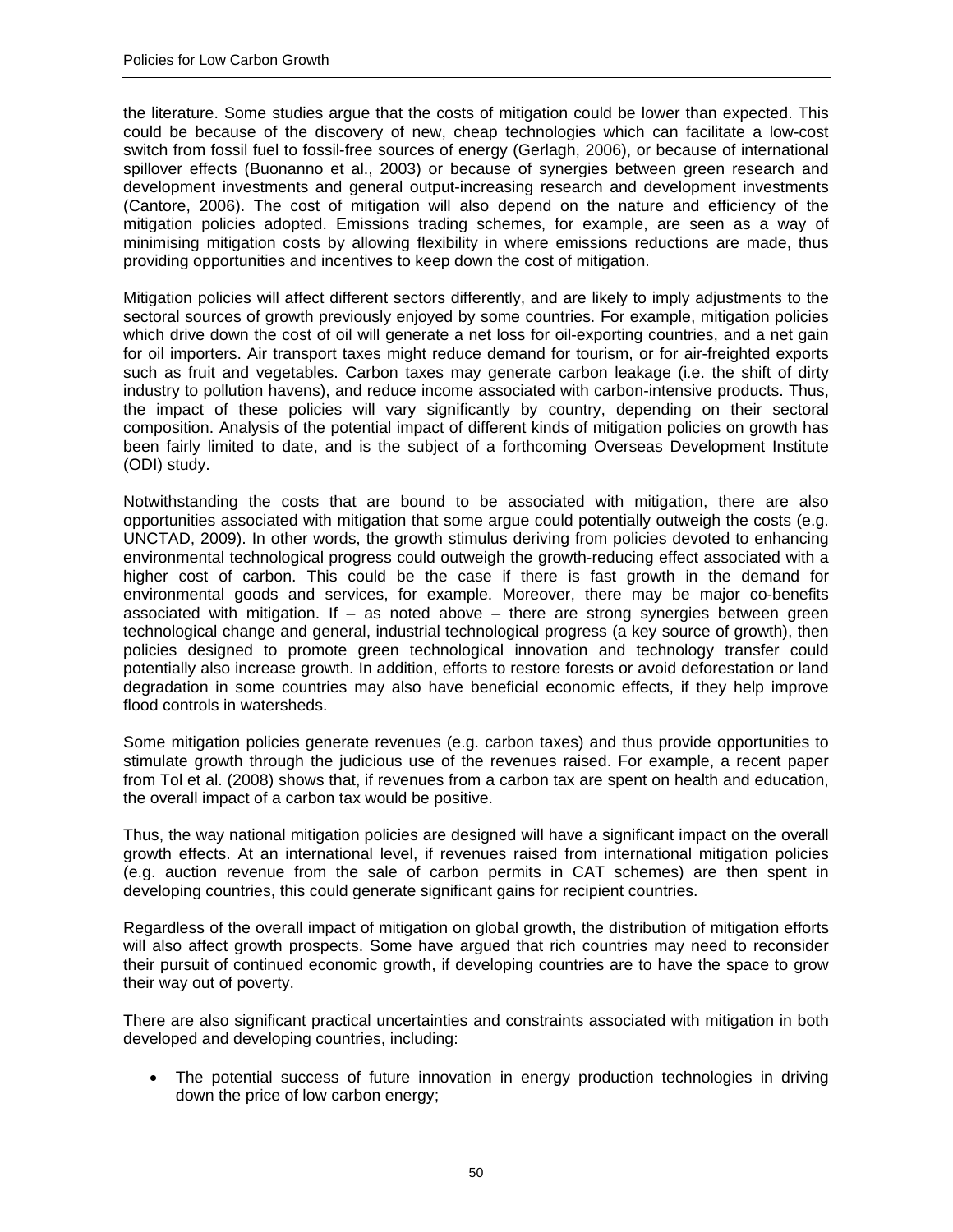- The ease with which countries can switch to green energy, which depends on the extent to which they are locked into existing technologies. The adoption of low carbon energy sources will depend on their relative price and convenience as compared with fossil fuels. If the upfront costs of switching to a greener energy infrastructure are high, this could reduce uptake, even if energy costs would be lower in the long run;
- Constraints to technology transfer, as a result of barriers to foreign direct investment, limited capacity to adopt and learn from new technologies, intellectual property rights, or behavioural inertia;
- Constraints to innovation arising from uncertainty about the future carbon price/return on investment, potential to free ride on the back of other country's innovation and the possibility that public investment in research and development activities could 'crowd out' private investments, i.e. entrepreneurs could be discouraged from innovating if they have the perception that they could 'free ride' by exploiting technological knowledge generated by public authorities, or if they think they will not be allowed to keep the rents associated with green innovation;
- Informational constraints relating to technology availability and associated benefits and costs, including uncertainty about future energy prices;
- Financial constraints associated with lack of access to capital, and asymmetric information problems in the credit market;
- Political constraints e.g. political instability and political economy problems associated with removing subsidies to fossil fuels;
- Institutional constraints relating to the slow development of markets (including issues such as the difficulties associated with measuring, reporting and verification), and potential transactions costs associated with trading mechanisms such as the CDM and Joint Implementation;
- Knowledge constraints, e.g. there are some significant gaps in understanding about the impact of certain reforms on emissions (such as the role of land use in carbon sequestration, and the impact of different types of agricultural production practices).

A key determinant of the impact of mitigation on developing countries, and their ability to achieve sustained, low carbon growth, depends on the policies they adopt in order to mitigate and adapt to climate change, to develop the necessary institutional arrangements to manage reform and to position themselves strategically in order to benefit from international mitigation responses.

Appropriate policies can help to position countries to take advantage of new economic opportunities that may arise which will help to increase their growth rate, such as new sources of finance for mitigation or adaptation, or new export opportunities in environmental goods and services. Appropriate policies can also help to protect countries from *threats* to their growth arising from climate change or its mitigation, e.g. the loss in agricultural productivity arising from changing weather patterns, or the reduction in demand for the exports of dirty industries.

# **3.2 How does low carbon growth challenge conventional growth policies?**

In this section we consider each of the growth pillars in turn, assessing what adjustments are required in order to ensure that they will facilitate low carbon growth, and then describing the range of policy options discussed in the policy documents reviewed. At the end of each section, we list possible policy lessons that can be drawn for both developing countries, and for donors and international policymakers.

#### **3.2.1 Finance for mitigation and adaptation**

Investment underpins growth, but requires access to finance, which is something many developing countries lack. Adaptation and mitigation will clearly require huge amounts of investment (e.g. in flood-resistant walls, or in the conversion of fossil fuel energy production into green energy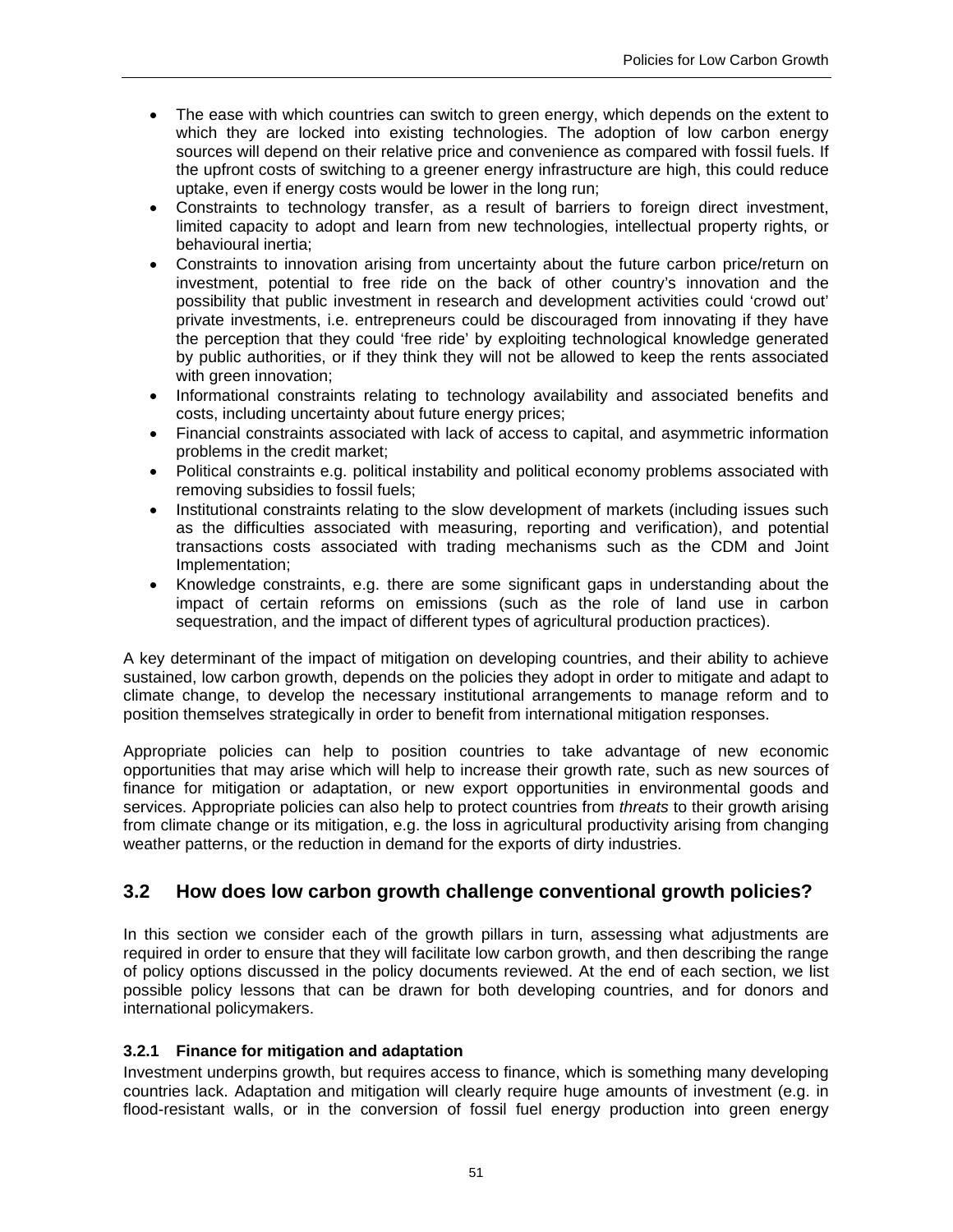$\overline{a}$ 

sources, etc). The Human Development Report 2007/08 estimates adaptation funding needs for the developing world to be \$86 billion per year by 2015 (UNDP, 2007).<sup>39</sup> The HDR also presents an estimate for the investments in low carbon technology needed to transition to a sustainable emissions pathway at an additional \$25-50 billion per annum in developing countries.<sup>40</sup>

Developing countries will clearly need external sources of finance for adaptation and mitigation, whether it is through public funds or through private capital which can be incentivised to move to developing countries through mechanisms such as carbon markets. There is currently a debate about how much of the required finance will actually be attainable through private markets. The achievement of an international agreement which establishes a clear international price for carbon will help to create greater certainty about the value of green investments, and hence should help to unlock greater private finance for mitigation.

The negotiations have generally emphasised that private finance is expected to kick-start low carbon investments and public finance will close the gap. But this is a large assumption and may be relevant mostly for HICs and MICs. MICs have been more successful in attracting private finance (e.g. through the CDM), in part because they are larger emitters with more 'low hanging' mitigation options; LICs have struggled to attract private finance at the best of times, given their often poor investment climates. With the lack of international public funding commitments and low domestic budgets, LICs cannot rely exclusively on public monies to fund their adaptation and mitigation actions. They will also need to strengthen their national investment climates (e.g. by investing in infrastructure to tackle the high costs of doing business, undertaking regulatory reform and reducing policy and regulatory uncertainty) to attract greater levels of private finance for green investments, including through the CDM. Without such reforms, it remains unclear how much private finance will in fact be forthcoming in LICs.

Some countries with major carbon assets (such as forests) could expect increased sources of private finance arising from carbon markets in the longer term, but others will not, and will have to rely more heavily on sources of public funding, which may or may not turn out to be additional to conventional development aid. Some of the countries reviewed say that they will be unable to implement the low carbon growth strategies they are developing without additional resources from the developed world. If countries are perceived to be particularly vulnerable to climate change, they may even face reduced access to private capital, as their growth prospects are expected to deteriorate. If public funding is used to plug gaps in finance left by private markets, this could suggest that a reallocation of funding is needed, towards developing countries with fewer carbon assets. Currently, mitigation projects qualifying under the CDM are quite narrowly defined, and thus most of the financial benefits it generates are going to a small number of countries, i.e. China and India. In order to facilitate a much wider impact, the carbon market will need to be reformed and widened in scope quite considerably, e.g. to cover forestry/reduced deforestation, for example. There are a range of proposals on the table for discussion about how carbon market flows can be scaled up going forward to provide a much wider set of countries with increased finance for mitigation. Proposals to expand and scale up the carbon market include:

- 1. **Reforms** to the rules governing what activities can be carried out under the CDM (for example expanding the scope to cover a broader range of project types, such as agriculture, forestry, nuclear power, etc) and the methodologies that are used (for example simplified methodologies to increase access by LICs and expanded programmatic CDM);
- 2. **Sectoral mechanisms**, in which emissions reductions from whole sectors (as opposed to individual projects) can generate carbon credits. Other sector-based approaches include

<sup>39 \$44</sup> billion for climate-resilient investments, \$40 billion for poverty reduction and \$2 billion for disaster relief. This would be in addition to official development assistance.

<sup>40</sup> A new reviewed study published by the International Institute for Environment and Development and the Grantham Institute for Climate Change at Imperial College London suggested that real costs of adaptation are likely to be two to three times greater than estimates made by the UNFCCC, which were put at \$40-170 billion annually.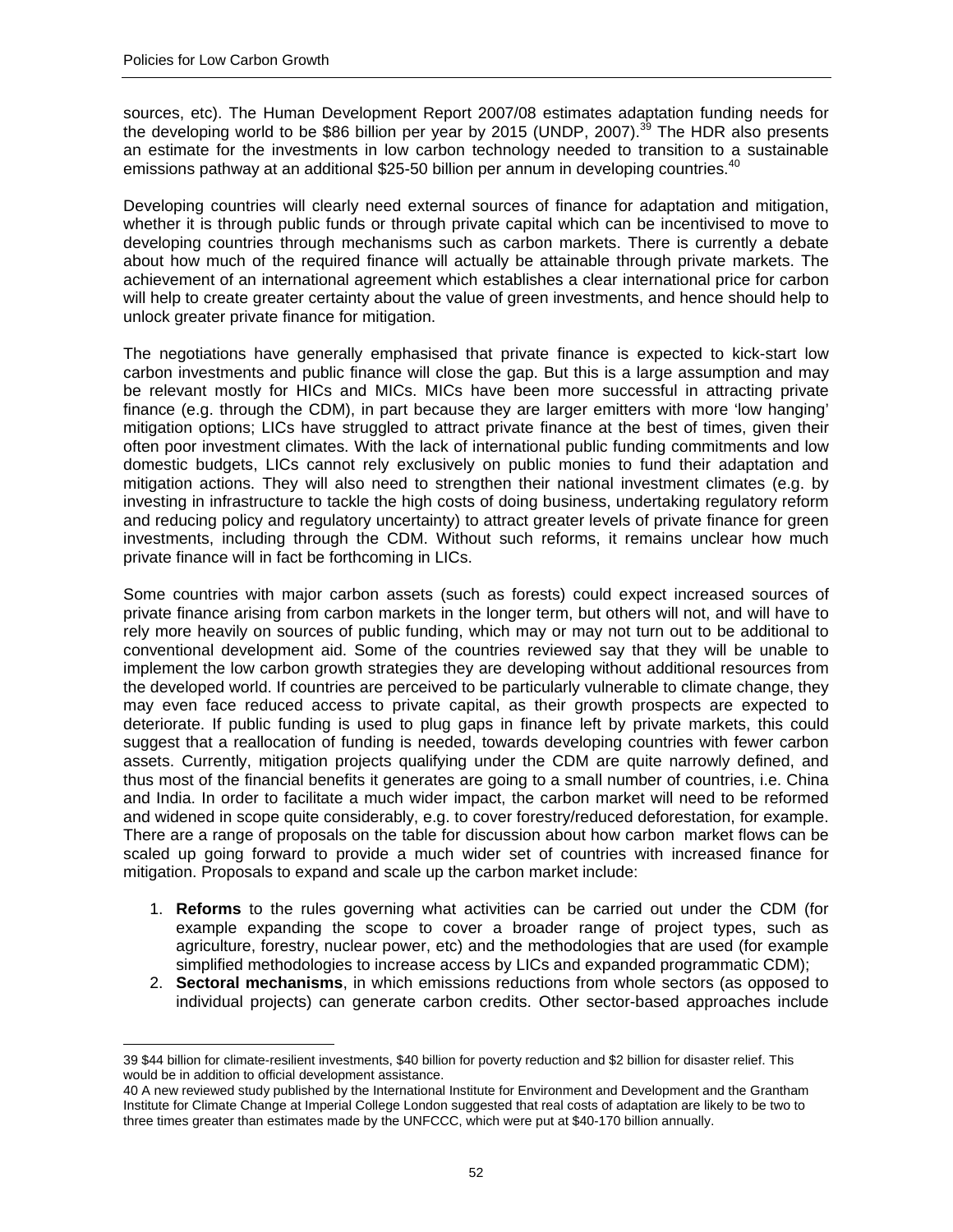'no lose targets' for developing countries, and mechanisms to focus on technology transfer and avoided deforestation (REDD).

Proposed NAMAs would expand the scope and scale of participation by developing countries further. Countries would implement a suite of policies and measures covering multiple sectors and using multiple instruments to achieve reductions. Certain activities under NAMAs could be supported with instruments such as the CDM applied either to projects or sectors. NAMA activities could also potentially qualify for emissions credits issued directly by the Conference of the Parties (COP). NAMAs would offer the most potential for expanded access and participation, since a variety of mechanisms would be included, but sectoral crediting and expanded programmatic approaches to the CDM would also provide greater opportunities for LICs.

The low carbon growth strategies reviewed in this paper show that finance is fundamental to implementation and is linked to all proposals made under countries' low carbon development plans, yet it remains scarce, particularly for LICs. In policy documents, countries have specified financing to come through dedicated climate change funds, government earmarks, the CDM and requests for international support. Some of the countries studied have implemented a climate change fund, including Bangladesh, Germany, Guyana, Mexico and the UK.

Bangladesh is trying to position itself well for receiving international support by establishing a Multidonor Trust Fund, and Brazil has its Amazon Fund for deforestation funding. Bangladesh and Ethiopia have expressly stated that they hope to expand CDM opportunities but other LICs do not target CDM specifically in their policy documents. Guyana has been the most aggressive of LICs in terms of pursing financing options, working with McKinsey & Co and other international institutions to develop support for its plan to finance low carbon growth through REDD payments.

Significant questions remain over how and to what extent funding will be provided for the mitigation and adaptation agendas in developing countries. NAMAs have yet to be developed but will need to be funded along with adaptation plans (e.g. NAPAs) that some LICs have already prepared. For example, Bangladesh, Ethiopia, Rwanda and Malawi have stated they cannot move forward with their NAPAs without international funding, but it remains to be seen what level of developed country support for both mitigation and adaptation is agreed in Copenhagen. For example, the EU Commission in its Global Finance Blueprint for Ambitious Action by Developing Nations has proposed contributing some  $\epsilon$ 2-15 billion<sup>41</sup> a year by 2020 to mitigation and adaptation in developing countries, contingent on reaching a robust agreement in Copenhagen, but other nations, including the US, have not yet committed funds.

There is also a question as to what extent existing aid budgets will or should be diverted towards adaptation and mitigation activities. This could result in significant reallocations of aid spending across countries and sectors which, particularly in a climate of reduced public expenditure generally (coming out of the financial crisis), could have significant implications – positive or negative – for many highly aid-dependent developing countries.

Adaptation and mitigation activities planned in low carbon strategies are directly dependent on available finance, but LICs like Ethiopia, Malawi, Nigeria and Rwanda have no specified funding source if CDM financing or international adaptation funding does not materialise. Similarly, Bangladesh and Guyana are in danger of falling short of funding if the Multi-donor Trust Fund and the Low Carbon Finance Authority, respectively, fail to attract sufficient international donors. Industrialised countries, including the UK and Germany, tend to have more mitigation financing available, but even these countries face budget constraints for energy investments, even more so in the wake of the global financial crisis.

<sup>41</sup> The EU Commission estimates that €100 billion will be needed annually to fund adaptation and mitigation activities in developing countries http://ec.europa.eu/ireland/press\_office/news\_of\_the\_day/climate-change-developingcountries\_en.htm.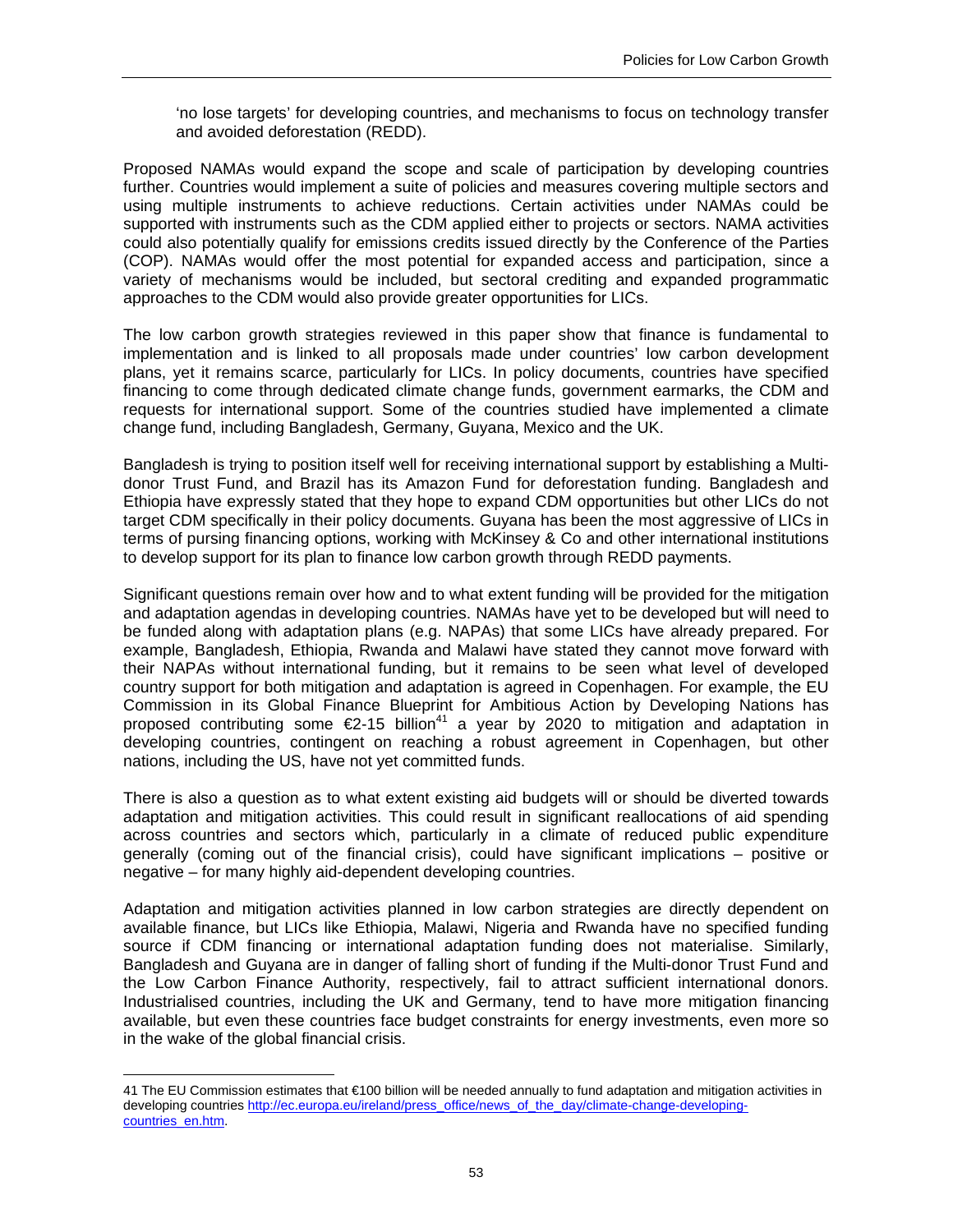All of this suggests the following possible policy lessons:

- For the international policy community, the achievement of an international agreement on emissions reductions is a priority to help unlock private finance for mitigation.
- Countries can be strategic in how they position themselves to attract finance for mitigation and adaptation. For example, the development of a 'Climate Change Fund'/multi-donor trust fund, and an appropriate policy framework e.g. a NAPA, NAMA, and/or a low carbon growth strategy, can help to convince donors that climate change is taken seriously in that country, and that any funding will be spent transparently and effectively.
- Developing countries need to continue to lobby for financial support for mitigation and adaptation, and for reform that will help them benefit more from carbon markets, including the Clean Development Mechanism (CDM).
- For countries with carbon assets, strategic positioning, policy development, and lobbying for financial support for mitigation and adaptation, may help to both influence the international agenda, and the development of international mitigation mechanisms, such as Reduced Emissions from Deforestation and Forest Degradation (REDD) and CDM, in their favour, both in terms of scope and scale.
- Widening the scope of carbon markets to enable more LICs to benefit, and improving the investment climate in developing countries may also help them to maximise financial inflows of private finance for mitigation.
- Not all developing countries will be able to obtain private finance for mitigation and adaptation. Increasing the availability of public finance will also be important in supporting developing countries' low carbon growth efforts.

## **3.2.2 Human capital**

The development of human capital, through investment in education, training and health services for example, is an important underpinning of growth. Educating the population about the impact of climate change, and giving them the skills and knowledge to adapt to it, to understand the changing global policy environment and hence the potential impact on their livelihoods and to capitalise on any new opportunities will help to improve countries' growth prospects. A number of the countries reviewed here have proposed or implemented policies to raise awareness on these issues.

The development of skills to design and implement new, green technologies will also be crucial to facilitating low carbon growth internationally. It is likely that a relatively high proportion of technological innovation will take place in HICs, where education levels and investment in research and development are higher.

Measures to protect the health and wellbeing of the population in light of future threats from climate change, such as natural disasters and disease, will also be important in order to preserve human capital.

The reviewed policies show that most countries recognise the importance of awareness building, education and training in order to underpin and provide public support for both mitigation and adaptation. Bangladesh, China and Nigeria focus broadly on awareness building; Brazil, Ethiopia, Germany, Guyana and Mexico focus on integrating climate change into the education system; Mexico and Ethiopia specify incorporating education at all levels. Bangladesh hopes to establish a knowledge centre to conduct training, awareness raising and education on climate change, and is the only country specifically to target women in this effort. However, few countries specifically acknowledge the link between awareness raising, education and behavioural change in their policy documents; rather, it seems to be implied that they expect to build public support for action and encourage behavioural change. No countries, except the UK and Guyana, even mention behavioural changes or discuss how they plan to go about encouraging these changes.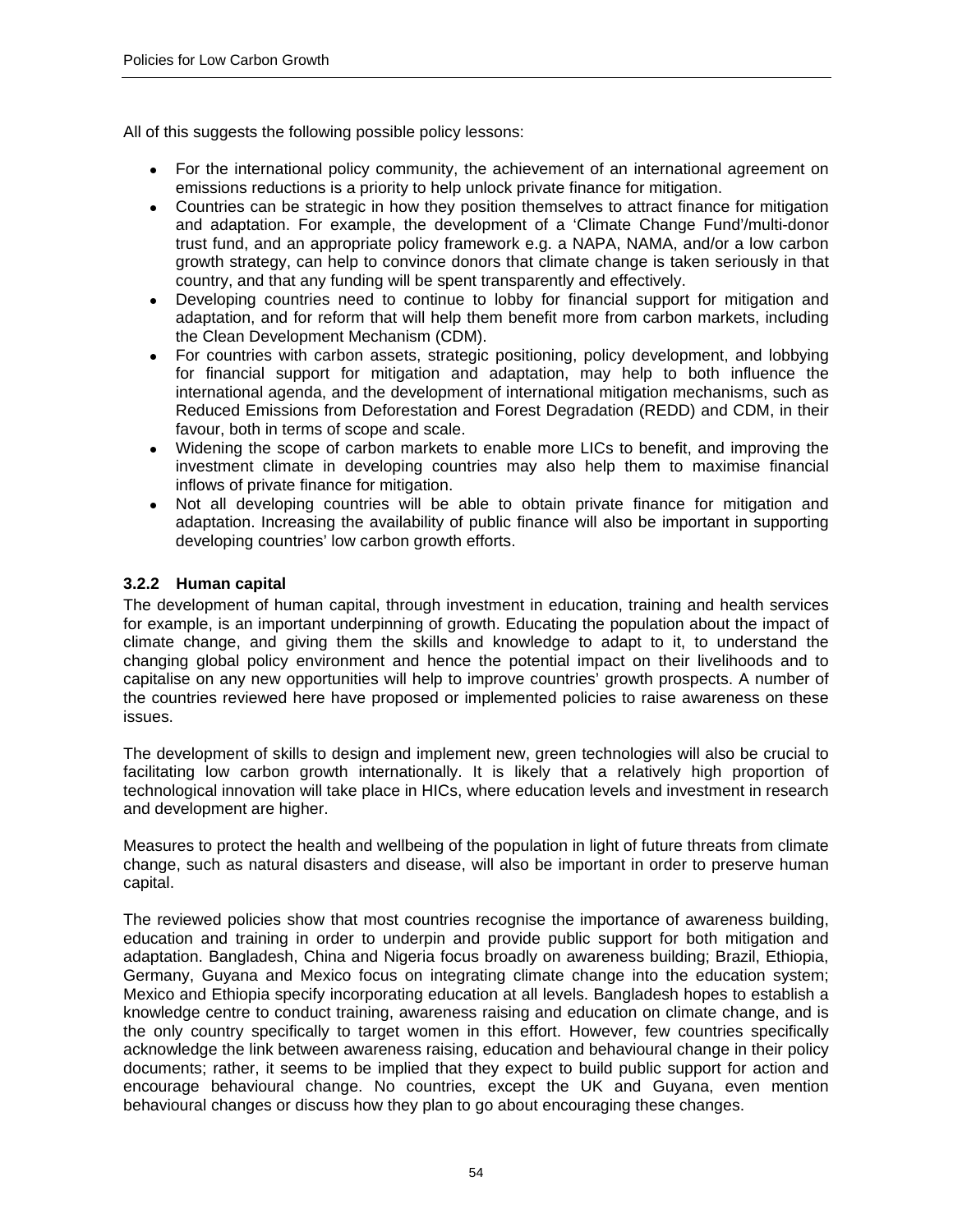Bangladesh, Brazil and Ethiopia focus on addressing health concerns arising from climate change through surveillance, research and water and sanitation programmes. Both MICs and LICs included programmes to study the causes and impacts of climate change further.

Germany's strategy document calls for new growth and job opportunities within the green services and technology sectors but makes no mention of how training and skills can be improved. The UK does propose to develop a Skill Funding Agency to provide training in anticipation of high demand for low carbon technologies, and targets behavioural change. Guyana is the only LIC specifically to pledge to make significant investments in job development and training in a new economy.

Apart from Guyana's ambitious LCDS, developing human capital is approached in a piecemeal fashion, with no country proposing a full suite of measures to address education, training, job creation and health across the board. Developing and developed countries alike provide few details on how new education curricula and awareness campaigns will be implemented or how widespread these measure will be.

Possible policy lessons:

- Broad awareness raising may help increase public understanding of climate change and its effects, and the implications for people's livelihoods and welfare going forward. This can be implemented formally, for example through schools, or informally, through public awareness campaigns.
- Training in skills relating to green technologies and industries can help position countries to take advantage of any new low carbon growth opportunities and markets.
- Targeted investments in health, water and sanitation may help increase climate resilience by protecting human capital from the potential negative health impacts of climate change.

#### **3.2.3 Technological progress in energy, infrastructure and transportation**

Technological progress is a key driver of economic growth, and energy, infrastructure and transportation all play an important role in underpinning economic growth.

Energy demands are growing fast in the developing world, as a result of rising populations and economic growth. Growth policy has traditionally focused on increasing access to energy at the lowest possible price, but this may now need to change in light of the need for mitigation. Cleaner, greener sources of energy are currently more expensive than fossil fuel-based energy sources, so utilising these new technologies will impose a cost on developing countries, at least in the short term. Developing countries may argue they should not bear this cost themselves, and there may well be considerable private finance available to help fund this switch in developing countries, as a result of offsetting through the CDM and other mechanisms going forward.

Given that many developing countries still have relatively low access to electricity, and that the development of new power plants is happening much faster than in developed countries, this represents a significant opportunity to ensure that the high carbon development trajectories of developed countries are not replicated in developing countries going forward, e.g. by prioritising donor funds on investment in green energy sources in the developing world. This will require more joined-up donor engagement than currently exists, as there are still significant investments being made in fossil fuel-based energy generation projects in many developing countries.

This may have significant co-benefits for developing countries, for example if green microgeneration technologies facilitate improved access to energy in rural areas that are not connected to the national electricity grid, for example. It can also help to contribute to energy security in the longer term, and reduced costs for net oil importers.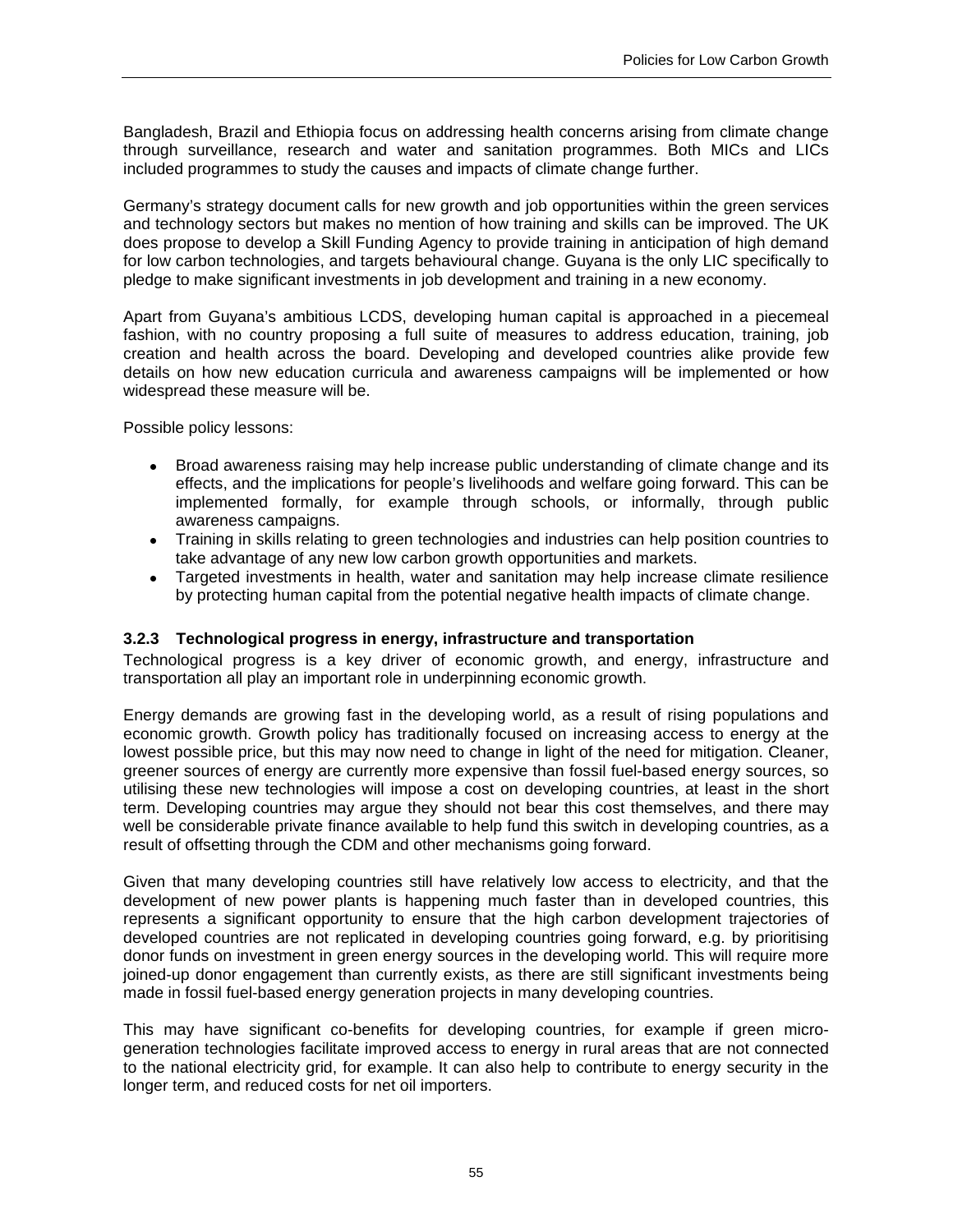Developing countries are also calling for greater efforts to be made to facilitate technological diffusion, given that much technological innovation takes place in the developed world. However, increasing technological diffusion may not always be in the interests of private companies, who wish to protect their innovations in order to profit from their efforts. Some developing countries have argued that intellectual property provisions in the WTO should be re-examined in light of these kinds of considerations. Greater efforts to promote international cooperation on research and development may help to promote technological diffusion.

Strategic thinking and strong policy management of patterns of urbanisation may also be required, to increase climate resilience and prevent high carbon development trajectories, e.g. by preventing the growth of new towns and cities in areas vulnerable to climate change, such as coastal areas, and preventing urban development patterns which are heavily reliant on individual transportation rather than public transport.

From the policy documents reviewed in this paper, it is clear that provisions related to energy, infrastructure and transportation form the backbone of many countries' climate change plans, largely because energy and transportation are the largest sources of emissions for most countries, and infrastructure development is critical both for setting a low carbon growth trajectory and for building climate resilience. Government can play an important role in clarifying the future direction of policy and the key decisions that will be made on energy production and infrastructure development, to give business the confidence it needs to undertake low carbon investments. Energy security is a primary objective for all countries but low carbon energy is not the only factor in achieving energy security, as all countries are simultaneously developing domestic oil, gas and coal reserves.

In the energy sector, aspirations for lower carbon and renewable sources of energy are largely tied to income levels. Lower-income countries focus on off-grid PV, solar heating, modest amounts of wind power, wind pumping, micro-hydro, various types of bioenergy<sup>42</sup> and 'clean coal' technology transfer. The lowest-income countries – Ethiopia, Malawi and Rwanda – also focus on expanding usage of efficient cook stoves. Nigeria is exploring options for nuclear as well, for energy security reasons, but would need significant international support and technology transfer. In general, LICs are more vocal in their plans to harness co-benefits through increased access to clean, smoke-free forms of energy and off-grid applications that avoid costly transmission lines. The co-benefit of job creation is not a primary focus.

MICs and HICs have included large-scale hydro and wind, grid and off-grid PV, cogeneration, CCS and nuclear in their plans. China, the UK, Nigeria and Bangladesh have included research and feasibility studies for tidal and/or wave energy. For Nigeria and Bangladesh, again, these energy sources would only be possible to develop with international assistance. Germany, the UK, Mexico and China have included programmes to promote energy-efficient appliances as well. The UK and Germany are the only countries specifically to target low carbon energy technologies as a source of employment growth, although Guyana alludes to this as well.

Countries where coal is the primary source of energy – chiefly, Bangladesh, China, India and South Africa – are pursuing cleaner fossil fuels, including advanced coal plants, CCS, coal mine methane capture, fuel switching and development of gas fields. Others, like Ethiopia, Malawi and Rwanda, are promoting charcoal in cooking and power generation. Most countries intend to pursue a portfolio of low carbon technologies, although Guyana noticeably focuses only on tapping its hydro resources. Energy efficiency is factored into plans of all income groups to some degree.

Infrastructure improvements aimed at lowering emissions take a variety of forms. A number of HICs and MICs aim to strengthen building codes, and Germany is advancing its smart grid. Mexico and Brazil hope to build more efficient power plants and reduce technical losses. Guyana plans to

<sup>42</sup> Bioenergy includes biomass gasification, cogeneration and digesters.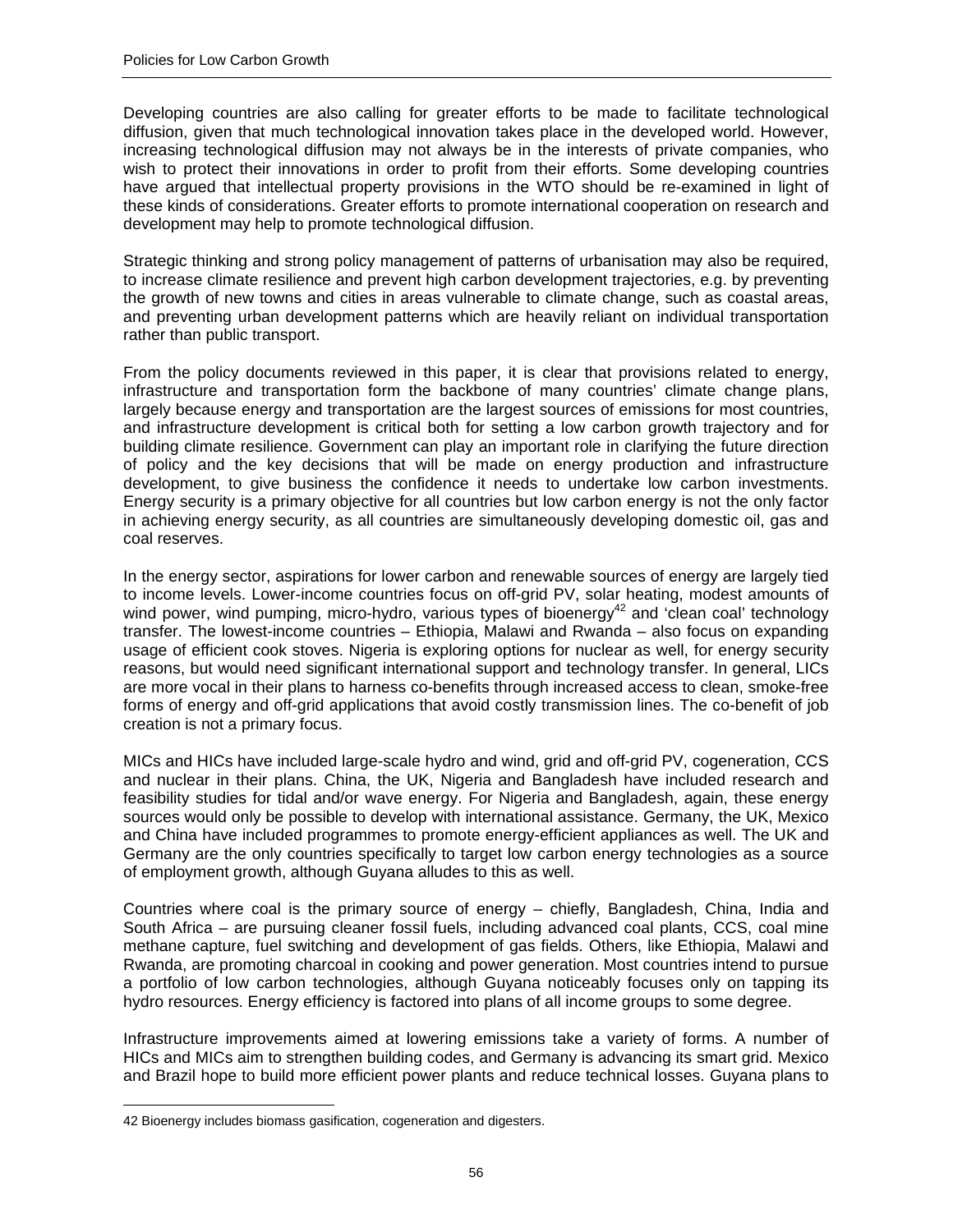capitalise on new growth opportunities in BPO by installing more than \$10 million worth of fibre optic cables. Brazil aims to expand ethanol service stations. Specific infrastructure plans for adaptation tend to be in coastal countries, including Bangladesh, Guyana and the UK, which plan to build flood and seawall defences and boost disaster preparedness.

Transportation measures focus on mitigation from biofuels, promoting public transport and encouraging smaller and/or more efficient vehicles, although only the UK and Germany propose to work on all of these areas. China, Brazil, Ethiopia and potentially Guyana plan to expand biofuels for transport. Brazil clearly has an advantage in bioethanol production efficiency and it is willing to export its technology to other Southern countries to enhance opportunities for global trade. Lowerincome countries tend to focus only on encouraging public transport, although Ethiopia wants to impose a tax on large vehicles. China has programmes for both public transport and efficient vehicles. Despite the fact that some countries are already using other cleaner-burning transport fuels such as CNG in cities, policy documents reviewed for this study do not mention fuels other than biofuels as an option.

Possible policy lessons:

- Infrastructure improvements and the development of clean energy options should be made as soon as possible to reduce emissions as well as adapt to potential impacts. This will avoid locking in high-carbon technologies and processes as demand for energy rises. The development of decentralised grids may offer co-benefits between greener energy production, and increased access to energy.
- Strategic thinking and strong policy management of patterns of urbanisation may be required to increase climate resilience and facilitate low carbon growth.
- Government can play an important role in clarifying the future direction of policy and the key decisions that will be made on energy production and infrastructure development, to give business the confidence it needs to undertake low carbon investments.
- It is critical for low-income countries to receive international support and technology transfer to facilitate their transition to a low carbon economy. Greater efforts to promote international cooperation on research and development may help to promote technological diffusion. A re-examination of intellectual property provisions in the World Trade Organization (WTO) may also be needed.
- Countries should identify renewable resources that provide the greatest advantage in view of local conditions, resources, and state of development.
- The future development, demonstration and transfer of technology for carbon capture and storage will be very important for countries that continue to develop their large coal reserves.
- Governments in all countries can benefit from working with the private sector and civil society to scale up renewable technologies, from improved cook-stoves to large-scale wind and solar to hydropower.
- Transport is best approached holistically and should include public transport, clean, sustainable fuels, and efficient vehicles.
- Biofuels offer a potentially important new export opportunity for some developing countries, although major developed countries still impose protection on biofuel imports.

#### **3.2.4 Investment in agriculture and forestry**

Growth in LICs is often heavily agriculture based initially, and such growth can be strongly propoor. The donor community has put considerable effort into promoting increased agricultural productivity in developing countries. However, this has sometimes resulted in increased intensification of production and reliance on fertilisers etc, which is now seen as less desirable, given the higher carbon emissions associated with such production. Thus, agricultural development projects may need to be re-examined in light of new priorities for low carbon growth. It may be that more extensive methods of agricultural production that are utilised by small farmers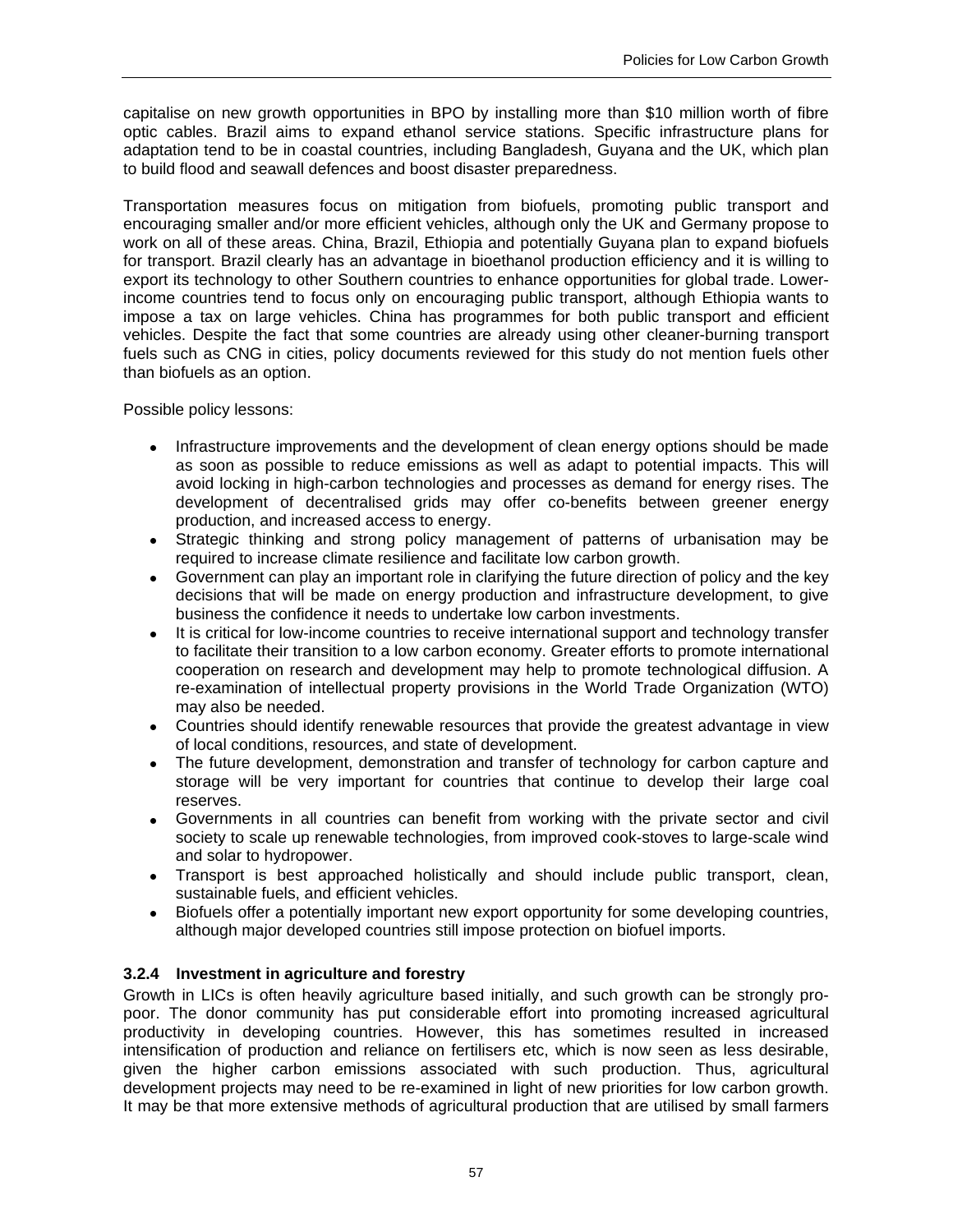$\overline{a}$ 

in the developed world may become a source of comparative advantage, given increasing global demand for low carbon and organic agricultural produce.

At the same time, climate change is expected to reduce agricultural productivity and may also affect patterns of comparative advantage across countries. Shifting patterns of demand will also affect agricultural growth strategies; for example, biofuels represent one possible growth area for some countries. The demand for some exports may decline, such as for air-freighted fresh fruit and vegetables.

Forestry has been a major source of income for some developing countries, and given the great importance of forests as a carbon sink, the potential value of avoided deforestation and reforestation could be a significant source of finance for those countries through mechanisms such as the CDM and REDD, although considerable progress still needs to be made in developing these mechanisms. The extent to which these potential flows of funds actually result in alternative livelihoods and sources of growth being successfully developed will depend crucially on how those funds are spent. For some such countries, alternative livelihood options and sources of growth are not easy to identify.

The limited participation of sub-Saharan Africa in the first commitment period of the CDM is to some extent to be expected: large developing country emitters, such as China, have benefited the most from the CDM to date because they emit more and therefore have emissions ready to be offset.43 But the recognition of avoided emissions in both the forestry *and* the agriculture sector may, in the future, increase the level of participation towards primarily agricultural societies.<sup>44</sup> Should some of the issues of monitoring and verifying the increased storage and permanence of carbon sequestration be resolved, investing in the agriculture sector in non-Annex 1 countries and offsetting emissions produced elsewhere could become increasingly attractive.

There is an ongoing debate about whether REDD payments should be fund based or provided through carbon markets. Brazil and some LICs are firmly on the side of a fund or grant-based mechanism because it feels foreign investments in its forest resources compromise national sovereignty. Many others feel that the only way to attract and sustain the level of funding required to conserve the world's forests is through the carbon market. It is not clear which form REDD will take in upcoming international negotiations, if an agreement is reached at all. Guyana has taken a proactive approach to establishing an interim fund for international support while it improves governance and transparency mechanisms to support a monitored and verified source of emissions reduction credits from forests.

All countries reviewed specified policy measures to improve practices and reduce emissions from forestry and agriculture. These activities figure more prominently in countries with a large dependence on agriculture, such as Ethiopia and Malawi, or countries with large forest reserves, like Brazil and Guyana. Measures for agriculture are seen as a way to increase productive efficiency while protecting against climate change impacts. For countries with forest reserves, standing forests present a potential source of finance.

Countries with heavy dependence on agriculture, including Bangladesh, Brazil, China, Ethiopia, Mexico and Rwanda, are targeting a variety of agriculture activities: from improved soil management and improved agronomic practices through management of fertilisers and nitrogen runoff, to use of climate-resistant crop varieties and improved irrigation and water management for adaptation. Water management, irrigation and reservoirs are seen as especially key by Ethiopia,

<sup>43</sup> As of August 2008, over half of all registered projects were based in either India (30%) or China (22%), with only 2% located in sub-Saharan Africa (ODI, 2008). This bias towards MICs has also been highlighted in the recently published World Development Report 2010 (World Bank, 2009).

<sup>44</sup> A recent policy brief produced by the Food and Agricultural Organization (FAO, 2009) also makes this point: it states that inclusion of agriculture in developing country NAMAs may also help to balance the exclusion of most forms of agricultural mitigation from the CDM of the Kyoto Protocol.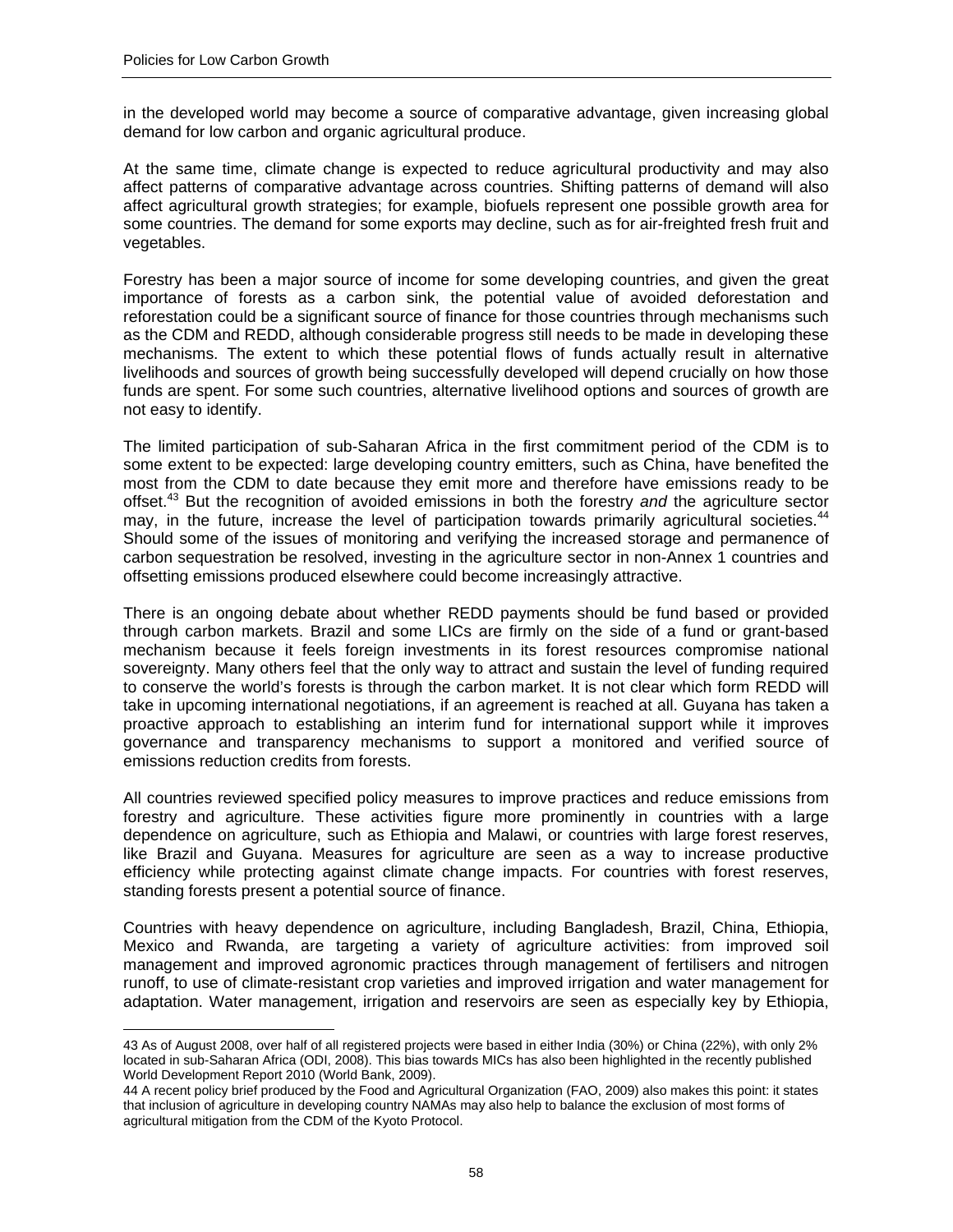but these are not explicitly targeted in the policy documents of other African states, including Malawi, Rwanda and South Africa, which may potentially face severe water shortages. These practices require programmes to educate farmers and that the right kind of support and incentives are provided to maintain implementation. Use of climate-resistant crop varieties may be more successful with dedicated research and development programmes, such as that proposed by Bangladesh.

Nigeria and Brazil are the only countries to specifically promote organic fertilisers, although Nigeria is interested in it partially as a cost-saving measure. Brazil and Ethiopia, both large livestock producers, target improved management of grazing lands, and China, Brazil and Ethiopia include measures to reduce methane emissions from livestock. Rwanda proposes agricultural intensification as a measure to reduce emissions. The UK is exploring options for a CAT system for agriculture; Ethiopia is the only country to mention a drought/crop insurance programme.

Nearly all developing countries – Bangladesh, China, India, Brazil, Ethiopia, Mexico, Nigeria and Rwanda – have specified plans for reforestation. Countries with significant forest stocks, such as Brazil, Guyana and Mexico, are also actively involved in developing and promoting a REDD system of payments, although Brazil favours a fund-based approach while Mexico and Guyana prefer a crediting mechanism in the long run and are part of the World Bank's REDD readiness programme. For Guyana, other parts of its plan to transition to a low carbon economy rest on whether it obtains financing through REDD. However, other countries with forest reserves, including India, China and Rwanda, are not so actively pursuing REDD finance. Brazil, Ethiopia, and Guyana also state that sustainable forest management will be promoted; Guyana in particular sees sustainably sourced forest products as a major new industry. Other than a common emphasis on reforestation for all developing countries, Guyana and Brazil come closest to a comprehensive forestry approach in terms of promoting reforestation, conservation, sustainable forest management and efforts to combat illegal logging through certification. Incentives for sustainable forest management and forest conservation are crucial to these efforts, as are government programmes in reforestation.

Possible policy lessons:

- Greater understanding and awareness of the impact of climate change on agricultural productivity, and shifts in demand for agricultural produce will help developing countries to improve climate resilience and take advantage of possible new growth opportunities. Education of farmers will be an important component in this.
- Comprehensive approaches that include improved agronomic practices; climate-resistant crop varieties; water, soil and fertiliser management, and better livestock management are needed.
- Adaptation efforts in agriculture may be most important in poor countries that rely disproportionately on agriculture and are likely to be most affected by climate change.
- Forestry payments present a significant potential financing opportunity for some countries, if international mechanisms such as REDD can be successfully developed.
- Countries that develop a rigorous, comprehensive, transparent and inclusive process around sustainable forest management may be more likely to secure international investments and future CDM benefits and turn them into successful alternative growth strategies and conservation of forests.
- Agriculture offers considerable potential sequestration benefits though there are significant barriers to attracting carbon finance for this sector.

#### **3.2.5 Trade and private investment opportunities**

Integration into global markets has been seen as a necessary prerequisite for growth, and will continue to be key if countries are to benefit from new private flows of finance through mechanisms such as the CDM, and new export opportunities, e.g. of environmental goods and services. Trade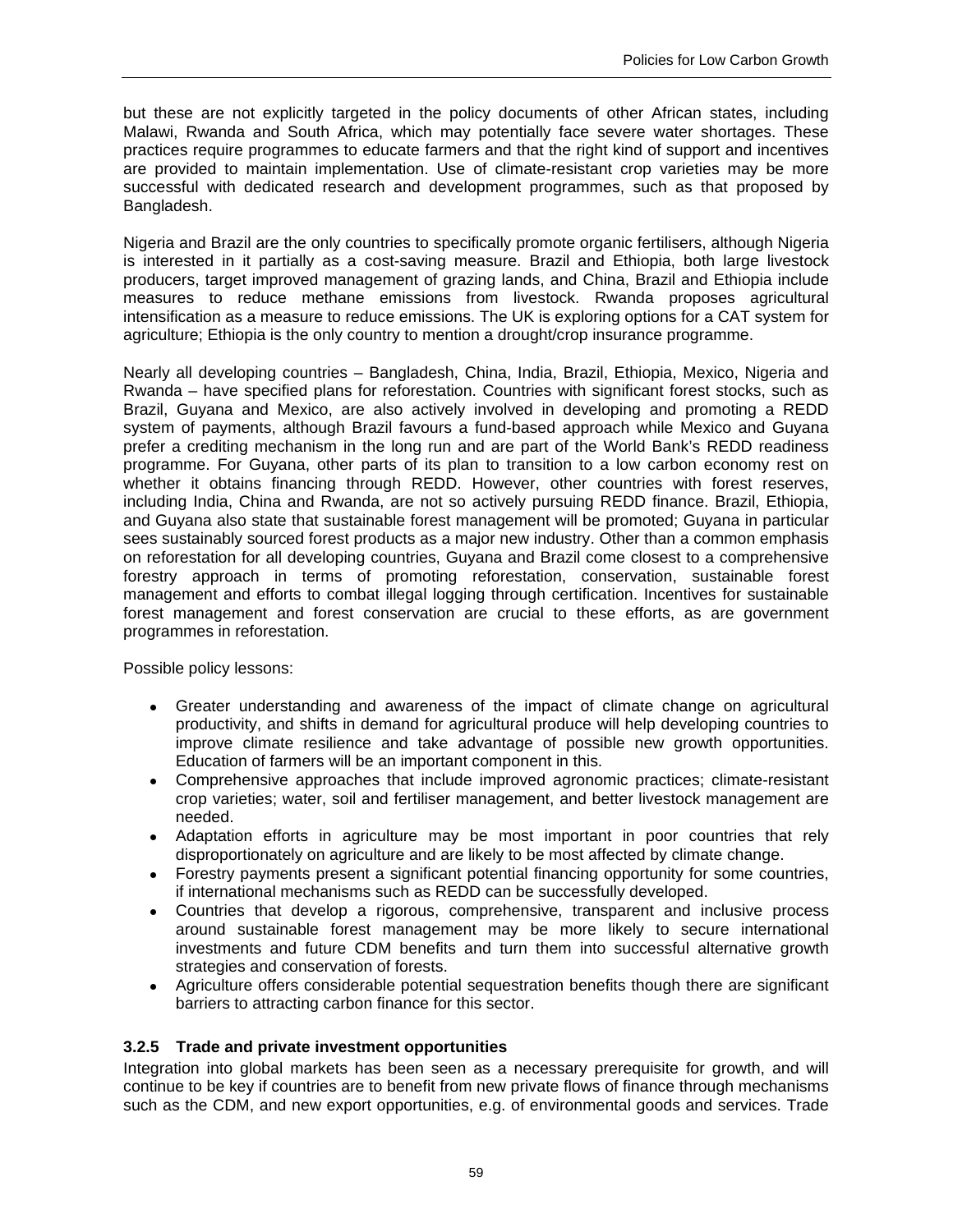and foreign direct investment will also be key in facilitating the diffusion of new, clean technologies. However, international mitigation policy is likely to result in shifts in comparative advantage, and new export opportunities and risks, to which the developing world will need to adapt. For example, emissions caps could create incentives for relatively 'dirty' industries to move to countries without emissions caps. This represents an opportunity for increased foreign direct investment into developing countries, albeit of a rather environmentally unfriendly kind. However, border tax adjustments are being considered in part by some developed countries to prevent this carbon leakage, which could have consequences for access to other export markets that were previously open to developing countries.<sup>45</sup>

The introduction of carbon taxes, carbon labelling and associated regulation or changes in consumer behaviour could also shift comparative advantage, and could damage prospects for the growth of markets such as air-freighted fruit and vegetables, or tourism. If fuel taxes are introduced which significantly push up the costs of freight, it is also possible that more goods will be sourced locally, to reduce transportation costs. In these sorts of scenarios, export-based growth strategies may need to be reconsidered.

The increased cost of energy, which is likely in a carbon-constrained world, may incentivise more local production and consumption of goods. This may mean that it is more carbon efficient to process some raw materials close to their site of production. However, in other cases, it may mean that some export-orientated growth strategies need to be reconsidered. The country strategies reviewed generally have very tailored perspectives on where opportunities lie in the future with respect to climate change. Countries with the most proactive plans to harness new opportunities, all of which are seen to generate job growth and provide competitive advantage, include:

- Brazil trade in ethanol fuel and technology and flex-fuel vehicles;
- China production and export of PV technology;
- Guyana new industries in aquaculture, forest products, BPO, ecotourism, ethanol and export of fruits/vegetables;
- Mexico ecotourism;
- UK and Germany new high-tech energy industries and green services sector with opportunities in export and expertise.

LICs, particularly Bangladesh, Ethiopia and Nigeria, are hoping for new investment opportunities through the CDM. Rwanda is also interested in developing regional cooperation on clean electricity generation. Generally, there is much less vision for 'new growth' industries and opportunities in these countries, as they are severely constrained by lack of financing and capacity. Collaboration between the private sector, NGOs and the government is important to be able to identify and act on new opportunities, but this is generally weak in LICs.

Possible policy lessons:

- Countries that identify, target and secure new green investment and growth opportunities stand to benefit more from the transition to a low carbon economy.
- There is a role for government leadership to identify low carbon growth sectors which may provide competitive advantage and employment growth.
- The development of new opportunities must be backed by sufficient support and funding from government and the international community. This includes the creation of an appropriate policy environment; provision of the necessary training/education; investment promotion and awareness raising; and collaborative partnerships between the public, private and NGO sectors.

<sup>45</sup> The EU, for instance, is considering the use of border tax adjustments as a way to prevent European businesses from relocating to countries that do not have a carbon tax or other mitigation policies in place.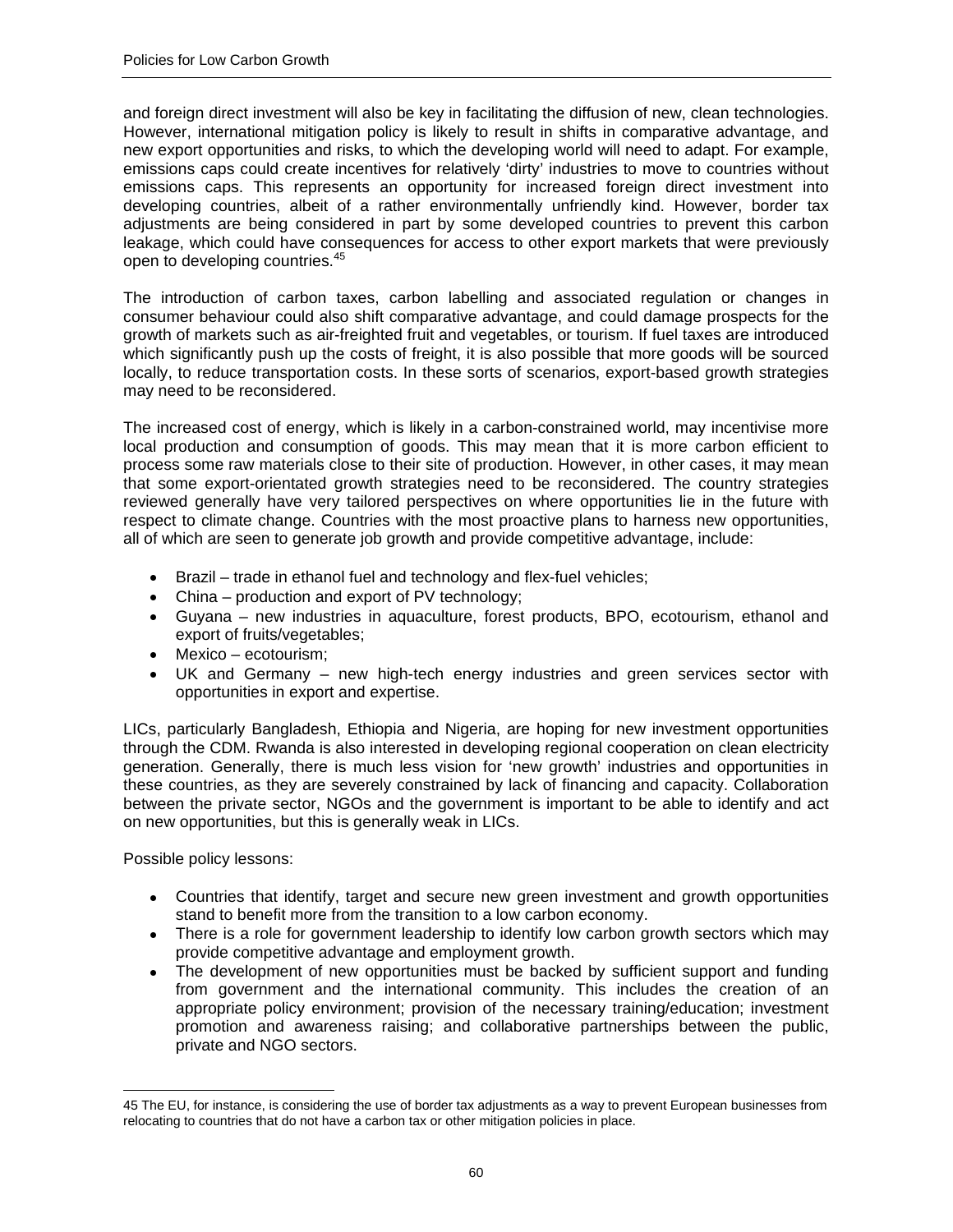### **3.2.6 Incentives and regulation for low carbon growth**

The achievement of low carbon growth is likely to require increased regulation and taxation, which will inevitably increase the cost of doing business to some extent. Where regulatory action is not coordinated internationally, there is also a risk of a race to the bottom, where countries compete for investment by minimising the regulatory burden they impose. Evidence from reviewing the impact of other regulatory policies suggests that this outcome is unlikely, however, given that such regulatory costs are fairly small compared with other factors affecting market entry. However, it is possible that the implementation of regulation and taxes or subsidies to achieve low carbon growth objectives could affect trade and investment flows at the margin, vis-à-vis a country's neighbours, or other similar nations.

LICs have relatively limited regulatory capacity, so a new set of low carbon growth policies and regulations may well create considerable challenges for developing countries to implement effectively, particularly in this new, relatively untried area. Thus, donor support for policymaking and regulation could help. These countries similarly lack capacity to participate in climate change negotiations at the international level. Here, again, donor and NGO assistance can be useful to facilitate developing countries' ability to participate in and shape an international climate agreement. There are efforts already underway, for example, in the area of REDD negotiations, with a number of civil society initiatives helping to provide a voice for developing country parties in REDD negotiations, particularly in the area of indigenous peoples' rights, such as the Coalition for Rainforest Nations. Strong capacity-building support across mitigation and adaptation activities can help improve the likelihood that an international climate regime will not disadvantage developing countries and that countries have the ability to adapt to and mitigate climate change in an effective, equitable and transparent way.

Having a good overall investment climate and competitive market environment should enable developing countries to take advantage of any new financing, export or inward investment opportunities that arise as a result of international mitigation policies. Having dynamic, competitive markets, which respond effectively to price signals, should also help countries to adapt their production more quickly in response to the new policy environment associated with low carbon growth.

The policy documents reviewed show that the measures used to promote low carbon growth are as diverse as their objectives. The following is a collection of financial incentives and regulatory measures proposed by various countries in their reviewed policy documents:

Financial incentives:

- Low-interest loans for clean energy installations (India and Germany);
- Feed-in tariffs for renewable energy (UK and Germany);
- Subsidies (India);
- Capital subsidies, sales incentives, and reimbursement of fees for renewables projects, and automatic approval for foreign direct investments (India);
- CAT (UK, Germany, Mexico, South Korea);
- PAT system (India);
- Taxes (road tax, Germany and UK), reduced taxes for public transport (Germany), tax differentiation based on engine size to promote the use of smaller cars (Ethiopia);
- Fund to promote private sector investments into renewable energy production (India).

Regulation:

- Decreased speed limits Germany;
- Quotas biofuels (Brazil, Germany);
- Fuel efficiency standards (UK, Germany, China);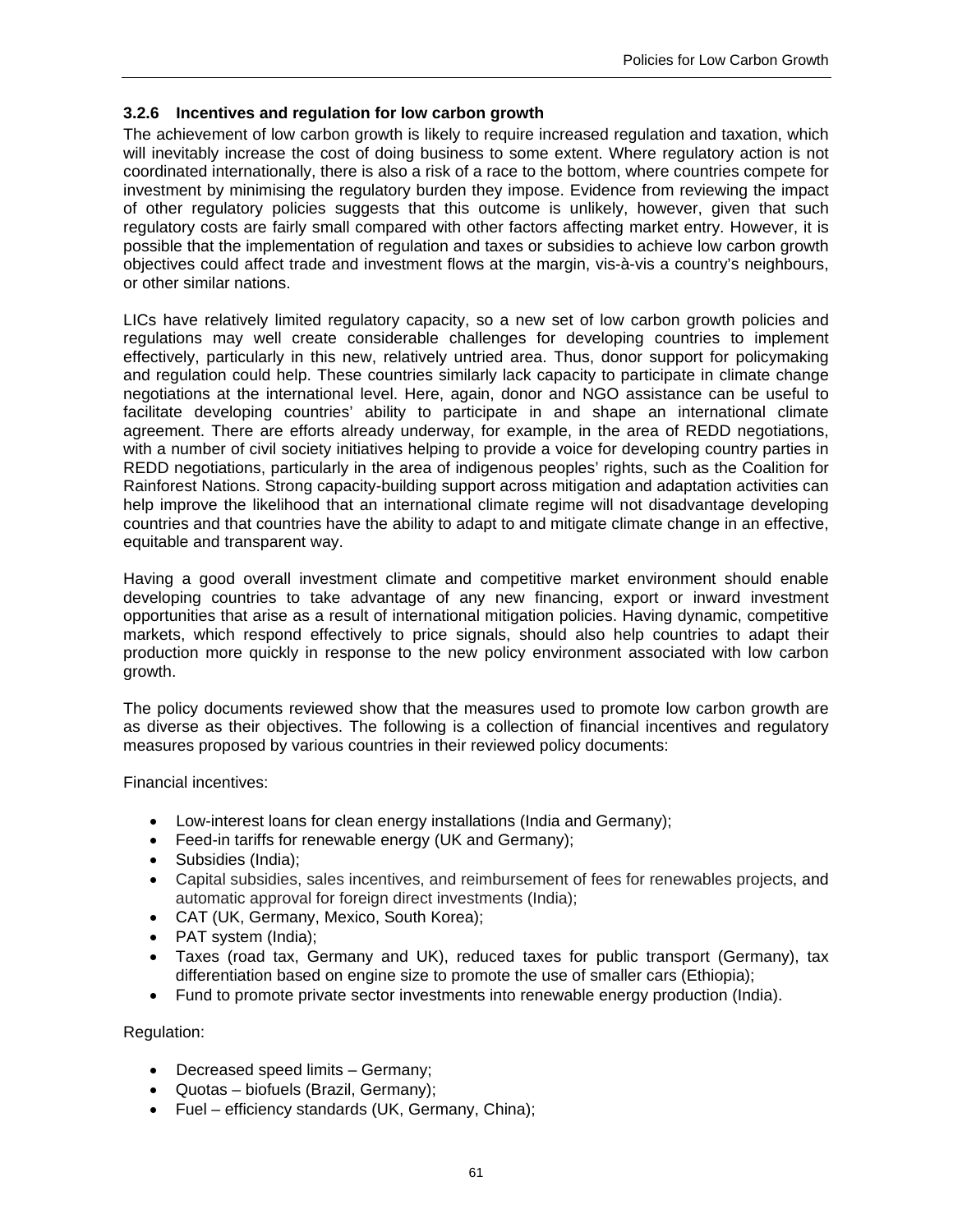- Pollution controls (China);
- Regulation to promote renewables, e.g. the Renewable Energy Law in China forces the Chinese electrical grid operators to purchase all electricity generated through renewable sources.

These incentives and regulations are clearly crucial to the successful implementation of low carbon policies, as they represent the means through which the necessary change is brought about. However, in LICs specifically, there is little discussion of the financial incentives or regulation with which their planned policies will be implemented, reflecting the early stage they are at in developing low carbon policies.

Possible policy lessons:

- Internationally coordinated action to mitigate climate change can help reduce the risk of a 'race to the bottom' in relation to the taxation and regulation needed to stimulate low carbon growth.
- Donor support for low carbon regulation and taxation could help build developing countries' capacity to implement such policies effectively.
- An ongoing review of the efficacy and cost-effectiveness of measures by different countries to incentivise the necessary changes in behaviour and stimulate low carbon growth, could help improve policy-making in this area.
- Many of the barriers to low carbon growth, mitigation financing and technological transfer in developing countries are the same as the barriers to growth and investment generally i.e. a poor investment climate and uncompetitive markets. Policies to tackle these remain important.

### **3.2.7 Macroeconomic stability**

 $\overline{a}$ 

Good macro policy which is able to avoid instability and mitigate the impact of adverse shocks promotes economic growth. Although macroeconomic stability has not been an issue highlighted in the low carbon growth policies reviewed, there are justifiable concerns as to the potential impact of significant flows of new financial resources into countries with sizeable carbon assets. Countries with significant carbon assets may experience Dutch Disease if they are unable to absorb and effectively use significantly increased flows of funds for mitigation.<sup>46</sup>

The negative effects of Dutch Disease can be avoided through judicious economic management that focuses on diversifying the economy, investing in human and physical capital and a certain amount of capital 'sterilisation' through the use of funds. Unfortunately, many emerging economies experiencing major windfall gains from the discovery and subsequent export of 'new' resources have economic management systems that are too weak to mitigate the negative effects of Dutch Disease. In such cases, the discovery of such 'new' resources becomes more of a curse than a blessing.<sup>47</sup>

This suggests that particular attention should be paid to the development of mechanisms for accountability and transparency in the use of funds along with a sound macroeconomic and public expenditure framework for countries which are likely to benefit from these kinds of large inflows. As formalised by Levy (2007), increased public investments can help mitigate the potential negative effects of Dutch Disease on other sectors of the economy.

<sup>46</sup> Typically, countries that start to export a 'new' resource face upwards pressure on their exchange rate. As the real exchange rate appreciates, imports become relatively cheaper, which crowds out domestically produced goods. There is a risk that the non-oil economy declines as domestic production falls, and with it employment. As a result, economic growth may slow and become unbalanced. This model is known as Dutch Disease, named after the experience of the Netherlands in 1959 and formalised by Corden and Neary (1982).

<sup>47</sup> Weeks (2008) points out that a 'resource curse' is not necessarily cast by inexorable forces but by seriously misguided economic policies.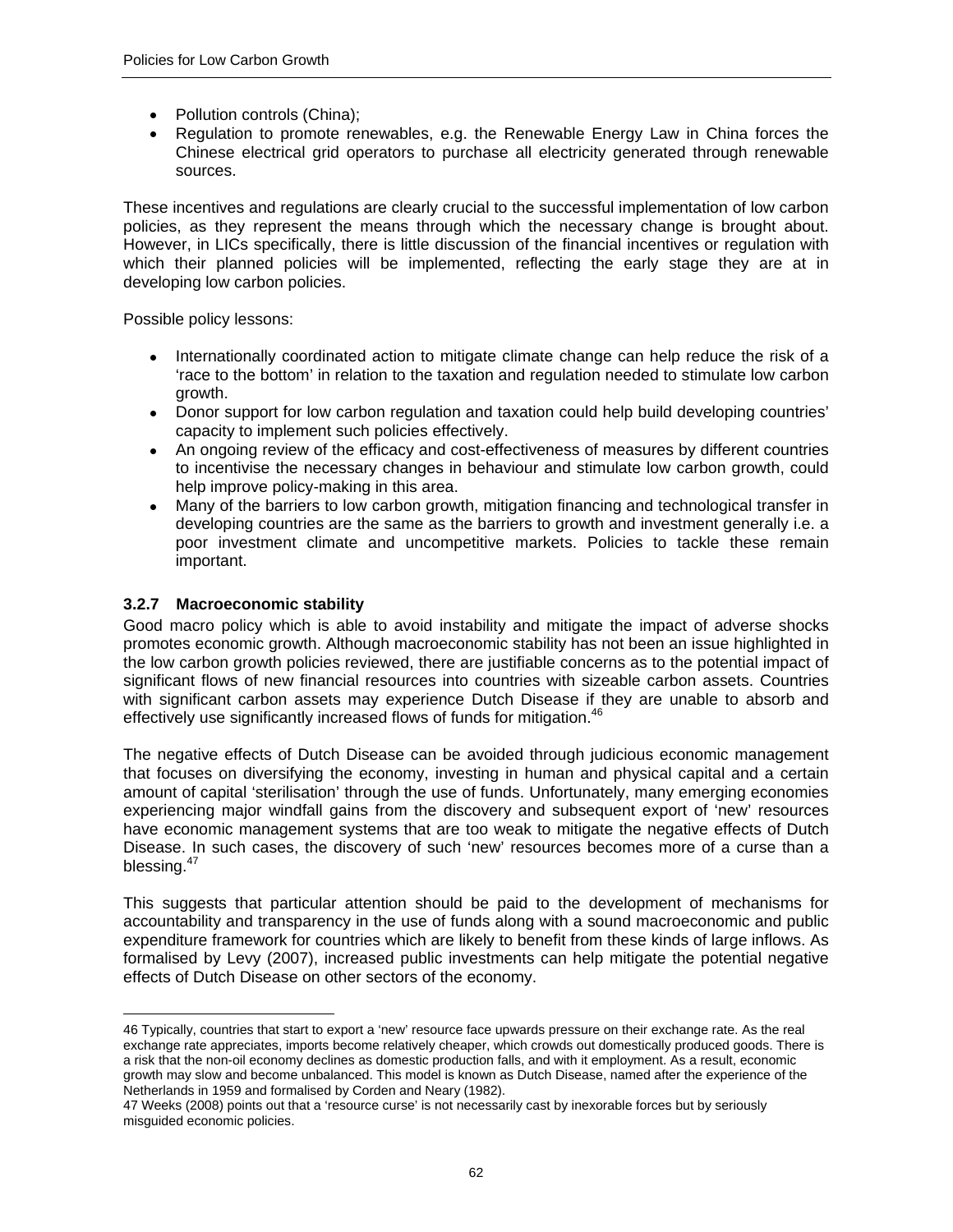To the extent that climate change results in increased volatility of weather patterns, and climatic shocks on the agriculture sector (but not exclusively), it may also result in greater macroeconomic instability. This suggests that countries should be considering increasing their reserves or other kinds of fiscal buffers that may be used to smooth economic shocks, in addition to their access to other international mechanisms designed to cope with exogenous adverse shocks (such as compensatory finance mechanisms). Weather-based insurance (mentioned in policy documents from Ethiopia and Guyana) and better access to capital markets can also help countries to manage such risks more effectively.

# **3.2.8 Security and protection from predation**

The institutional framework in a country should also provide a reasonable degree of certainty that investors will be able to reap the rewards of their investment. Political instability, corruption, crime and weak contract enforcement can all threaten potential returns and make investment unattractive. This is another area rarely addressed explicitly in the low carbon growth strategies reviewed. However, there may be concerns relating to the potential impact of large financial flows from carbon markets and public finance for mitigation and adaptation. Such large flows can generate strong incentives for rent-seeking behaviour, resulting in corruption and undermining growth prospects. This can also result in very inequitable outcomes, which can exacerbate political instability and conflict. Climate change can also contribute to conflict, as people are displaced or fight for increasingly scarce resources. This suggests that emphasis should be placed on mechanisms to maximise the accountability of governments and other bodies in relation to the management of climate change policies, and particularly in relation to the management of finance for mitigation and adaptation.

# **3.2.9 Policy processes and barriers**

Next, we consider the policy processes that the reviewed countries have adopted in developing their low carbon development and climate change response strategies. Countries have developed their plans and proposals in different ways, but most have tried to: 1) involve a number of ministries/departments; 2) hold a consultation phase and obtain recommendations from external experts; and 3) promoted an open and transparent process.

First, most countries involved multiple ministries in both drafting and implementing proposed plans. However, coordination between those ministries remains an issue. Lack of policy coordination is a significant barrier, and several policy documents (Bangladesh, Brazil, and Guyana) recognise the need for harmonisation across policies. For example, PRSPs may lack linkages to poverty impacts from climate change (e.g. Ethiopia), or ministries might have competing priorities (e.g. Brazil). Furthermore, across the board, policy proposals tend to lack specific targets, timelines and implementation guidelines. This affects all countries, as even the UK and Germany could have implementation problems owing to lack of policy guidance. Guyana plans to work out implementation guidelines through a consultation phase but others, particularly Ethiopia and Bangladesh, have no clear road to implementation.

Second, many countries seem to have conducted consultation phases between the public sector and civil society. Bangladesh, for example, included a very broad range of people in its consultations for both its NAPA and its BCCSAP. Brazil involved a variety of CSOs in the development of its NCCP, although there were criticisms that their inputs were ignored. There seemed to be a lower level of involvement by civil society in China. For countries participating in REDD, consultations are a required component of draft readiness plans, but there has been controversy over whom to include and how. Guyana has been praised for developing a robust consultation process which, while not perfect, provides a good framework for other countries to follow.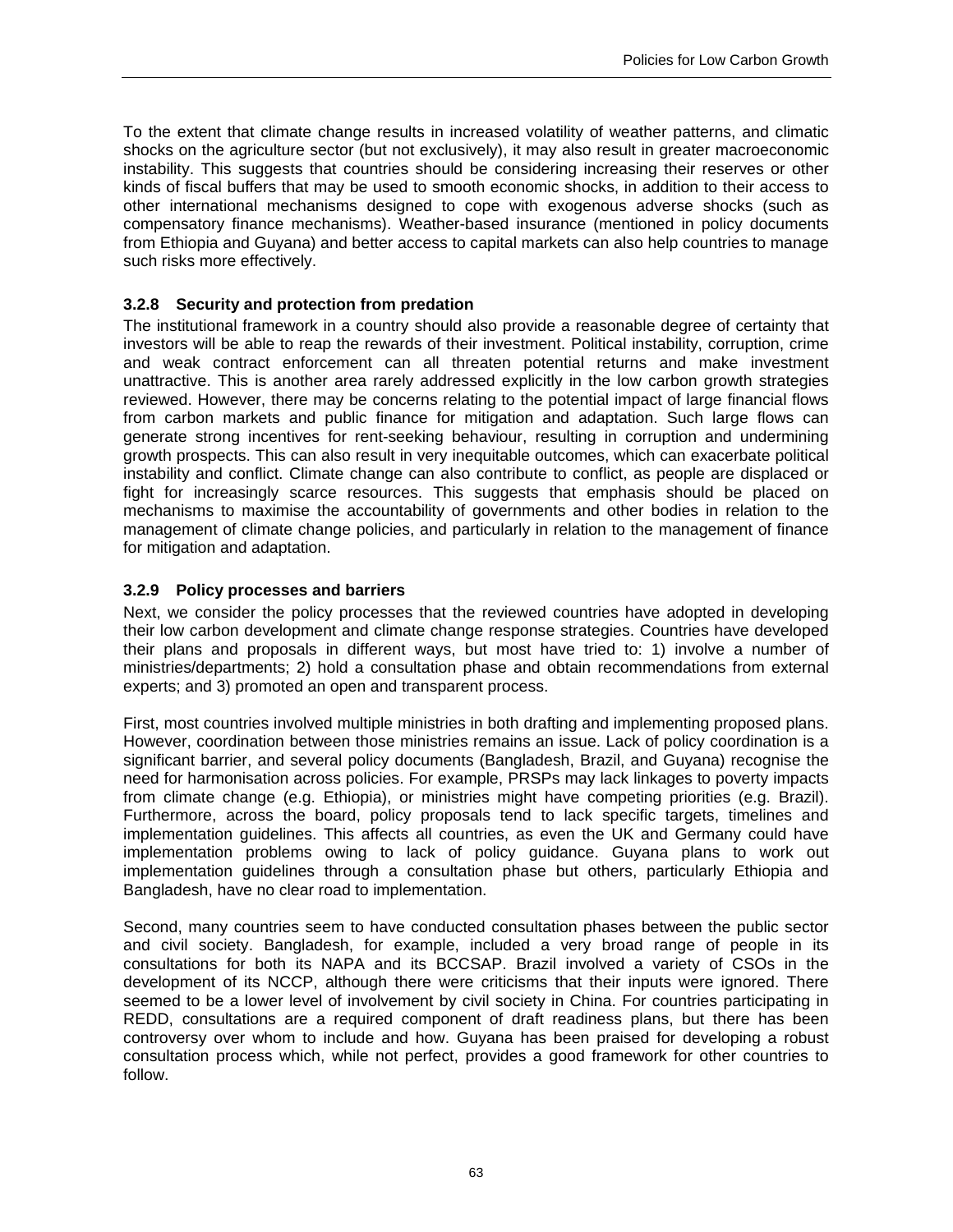If the private sector was involved in the process, it was generally by way of contracting external experts, but it is not evident that the private sector was included in most developing country proposals.

One key exception is Guyana, which seems to have benefited by working closely with DFID, the management consultancy McKinsey & Co and other donors, private sector partners and experts to develop its comprehensive proposal. Nigeria used TWGs in its Vision 2020 to recommend specific target technologies and strategies.

Third, countries with consultation processes generally have the most transparent process overall, including Bangladesh, Brazil and Guyana. These countries also specify that implementation guidelines will be worked out in ongoing consultations. Guyana, for example, specifically aims to develop transparent forest governance and to ensure that avoided deforestation credits are globally verified and other land use governance standards are transparent and accountable.

By and large, a considerable shortcoming in most of the policy documents is that they do not spell out specific actions that will be taken or specific implementation plans. Countries such as Guyana have specified the actions they will take in a certain timeframe, but other plans, such as those for Brazil or Ethiopia, offer few details on how they intend to carry out their plans. A few countries suggest that they will work out guidelines in future consultations, and others delegate certain ministries to be in charge of future implementation. Most of the policy documents are more statements of intent than plans of action.

Overall, capacity in LICs presents the most significant barrier to implementation, including lack of training and expertise in climate change issues and weak enforcement and oversight. Therefore, a key prerequisite for developing countries to successfully implement their plans is to build training and awareness, enhance coordination between ministries and provide adequate finance to enable enforcement.

In MICs, the biggest issue seems to be a lack of coordination between implementing bodies, unaligned policies and weak enforcement at the local level. Brazil and Guyana recognise that they need to conduct an assessment of policies and promote alignment, but other countries do not mention policy alignment in their policy documents. HICs also suffer from implementation issues, largely because of a lack of policy guidance.

Possible policy lessons from reviewed countries:

- Policy statements should go beyond 'statements of intent' to provide a roadmap for specific measures and an implementation plan.
- Policy is strengthened by underpinning studies.
- Consultations help to obtain ideas and include various stakeholder viewpoints; promote coordination and collaboration, and enhance transparency and trust in the process.
- The inclusion of civil society helps build support for policies and thus aids in implementation. Consulting and partnering with the private sector can help increase the feasibility and market-friendliness of policies that are proposed. This can facilitate greater private sector engagement in achieving low carbon growth and improve the sustainability and scale-up of green investments.
- Training and education can help with coordinating different government departments and policies.
- Providing strong policy guidance is crucial to implementation.

#### **3.2.10 Assessing progress to date, and learning lessons**

The countries we have reviewed have already taken steps to develop a climate change or low carbon development strategy, and thus are already ahead of most other countries (within their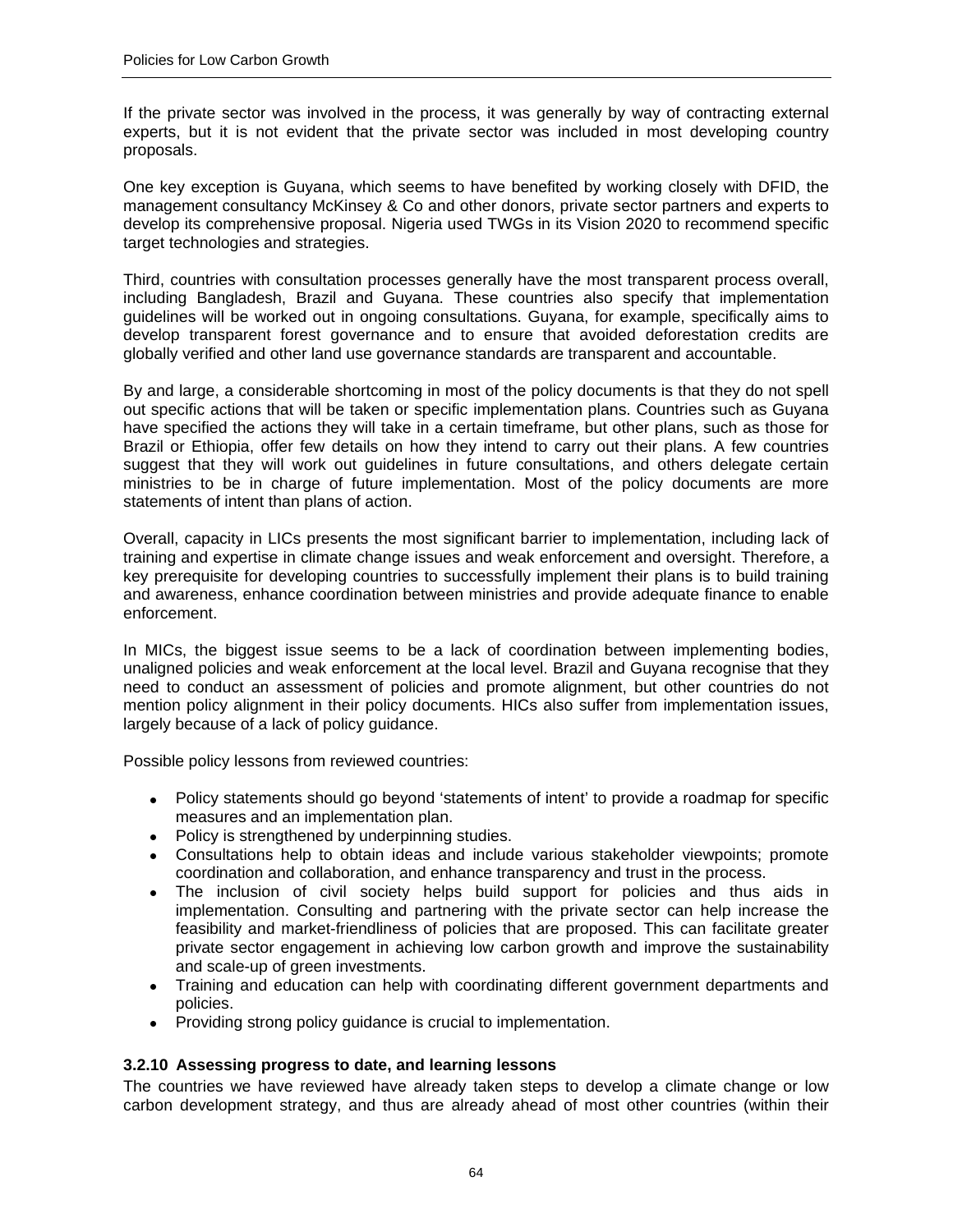income category, at least). However, there are a still a number of issues that most countries either have not addressed, or could not resolve, in their policy documents, including:

- Specification of a (potential) funding source for climate mitigation and adaptation activities;
- An implementation roadmap with specific measures;
- Anti-corruption and pro-transparency measures governing the use of mitigation/adaptation funds;
- A framework for macro management and measures to combat Dutch Disease;
- Identification of new green growth opportunities and the policies needed to achieve them;
- A rigorous consultation process;
- The need for policy alignment and intra-governmental cooperation.

Thus, although many of these countries are ahead of the game in terms of policies to promote low carbon growth and climate resilience, it is clear that improvements could still be made.

Nonetheless, the policies they have set out, and the processes they have pursued to arrive at them, can provide valuable lessons for other countries, which are only now beginning to think about how they will respond to climate change. While it is too early to judge the efficacy of many of the policies that have been set out (and indeed many of them are still only being planned at this stage), ongoing monitoring of the efficacy of these policies will be important in ensuring that lesson are learned globally, thus speeding up the effective response to this most pressing of problems.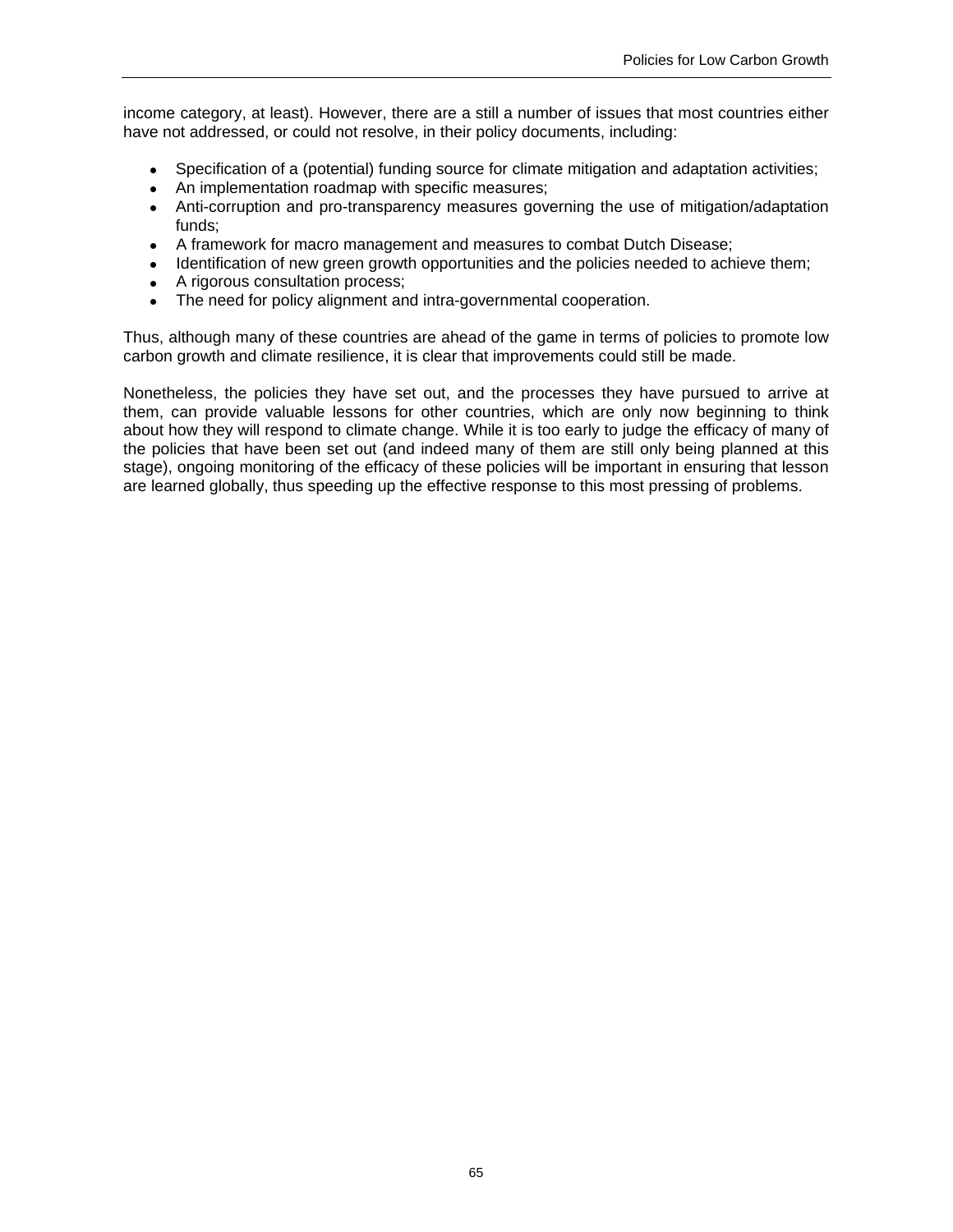# **References**

- Asian Development Bank (2009) 'People's Republic of Bangladesh: Supporting Implementation of the Bangladesh Climate Change Strategy and Action Plan'. Technical Assistance Report. Dhaka: ADB.
- Assefe, T., ed. (2008) *Ethiopia's Policies, Strategies and Programs*. Addis Ababa: Forum for Social Studies.
- Associated Press (2009) 'Brazil Boosting State Control for New Oil Finds'. 31 August.
- Buonanno, B., C. Carraro and M. Galeotti (2003) 'Endogenous Induced Technical Change and the Costs of Kyoto'. *Resource and Energy Economics* 25(1): 11-34.
- Cantore, N. (2006) 'Endogenous Technology as an Environmental Kuznets Curve Driving Force: An Impact Assessment'. *Mechanisms of Economic Regulation* 4: 13-28.
- Corden, W.M. and J.P. Neary (1982) 'Booming Sector and De-industrialization in a Small Open Economy'. *The Economic Journal* 92(368): 825-848.
- de Gouvello, F., B. Dayo and M. Thioye (2008) *Low-carbon Energy Projects for Development in Sub-Saharan Africa: Unveiling the Potential, Addressing the Barriers. Washington, DC:* World Bank.
- de la Torre, P. Fajnzylber and J. Nash (2009) *Low Carbon High Growth: Latin American Responses to Climate Change*. Washington, DC: World Bank.
- Dufey, A. (2007) *International Trade in Biofuels: Good for Development? And Good for Environment?* London: IIED.
- Edwards-Jones, G., B. Hounsome, L. Mila I Canals, L. York, K. Plassmann and D. Jones (2008) 'Vulnerability of Exporting Nations to the Development of a Carbon Label in the United Kingdom'. *Environmental Science & Policy* 12(4): 479-490.
- Energy Sector Management Assistance Program (2009) *Low Carbon Growth Country Studies Program*. Washington, DC: ESMAP.
- Ethiopian Ministry of Finance and Economic Development (2006) *Plan for Accelerated and Sustained Development to End Poverty (PASDEP) (2005-2010)*. Addis Ababa: MoFED.
- Ethiopian Ministry of Water Resources/National Meteorological Services Agency (2001) *Initial National Communication to the UNFCCC*. MoWR and NMSA.
- Ethiopian Ministry of Water Resources/National Meteorological Agency of Climate Change (2007) *National Adaptation Programme of Action (NAPA)*. Addis Ababa: MoWR and NMACC.
- Food and Agriculture Organization (2009) 'Anchoring Agriculture within a Copenhagen Agreement'. Policy Brief for UNFCCC parties. Rome: FAO.
- General Economics Division and Planning Commission, Bangladesh (2005) 'Bangladesh: Poverty Reduction Strategy Paper'. Prepared for the IMF.
- Gerlagh, R. (2006) 'ITC in a Global Growth-Climate Model with CCS. The Value of Induced Technical Change for Climate Stabilization'. *The Energy Journal:* 55-72.
- German Federal Ministry for the Environment, Nature Conservation and Nuclear Safety (2009a) *New Thinking, New Energy: Energy Policy Roadmap 2020.* Bonn: Government of Germany.
- German Federal Ministry for the Environment, Nature Conservation and Nuclear Safety (2009b) *Climate Protection Pays Off: Opportunities for Innovation, Growth and Employment.* Bonn: Government of Germany.
- German Federal Ministry for the Environment, Nature Conservation and Nuclear Safety (2009c) *Executive Summary Report on the Environmental Economy 2009*. Bonn: Government of Germany.
- Goodluck J. (2008) 'Advocating a Low Carbon Economy'. Keynote Address by the Vice President of Nigeria, November.
- Government of Guyana (2009) 'Conceptual Framework on Process for the Multi-Stakeholder Consultations on Guyana's Low Carbon Development Strategy (LCDS)'. Produced in consultation with the Multi–Stakeholder Steering Committee and with input from IIED. Georgetown: Government of Guyana.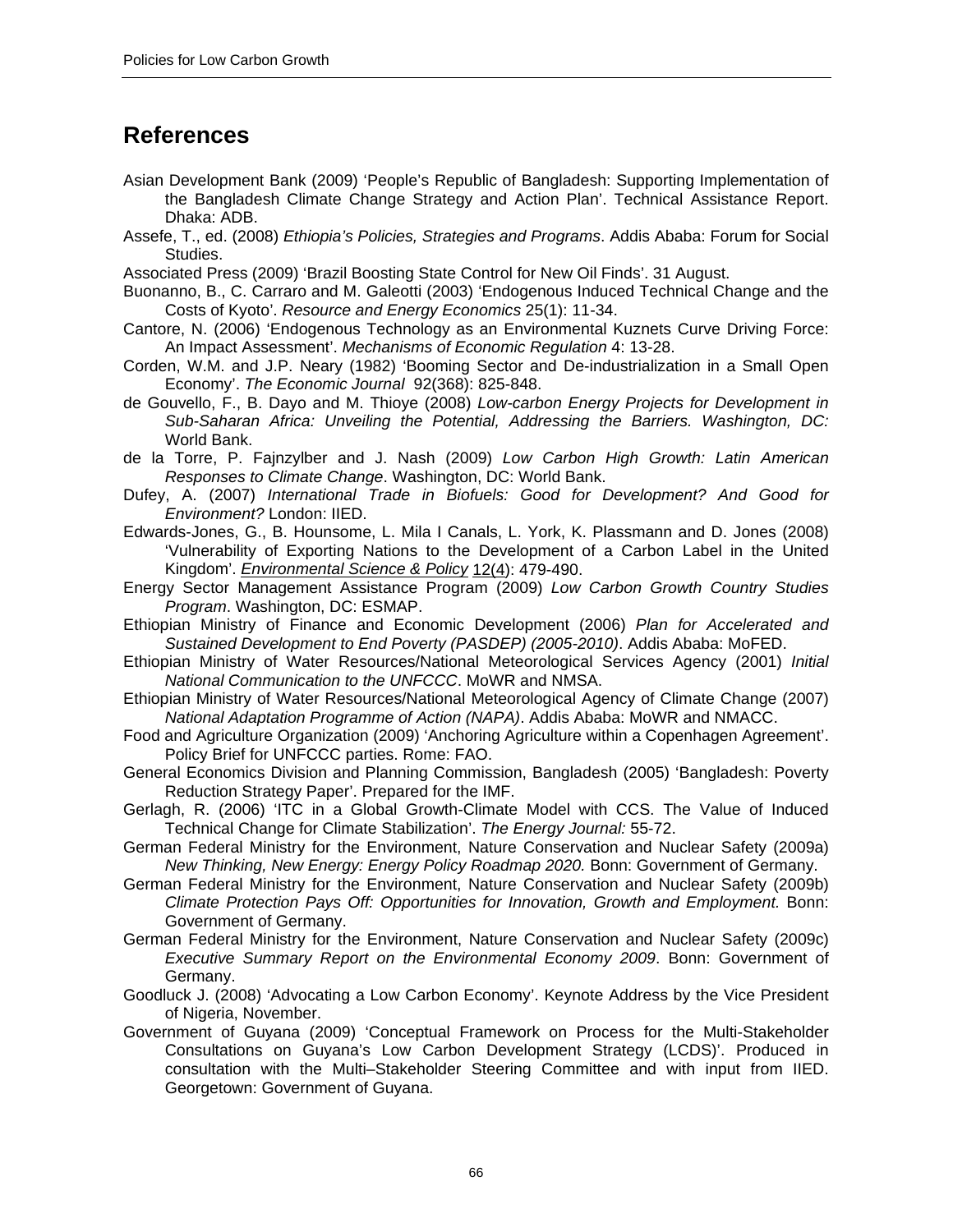- Government of Guyana (2002) *Guyana Initial National Communication.* Georgetown: Government of Guyana.
- Government of the UK (2009) *The UK Low Carbon Transition Plan: National Strategy for Climate and Energy*. London: GoUK.

Hussain, Z. (2009) 'Remittances in Bangladesh: Determinants and 2010 Outlook'. http://blogs.worldbank.org/remittances-bangladesh-determinants-and-2010-outlook-0.

Information Office of the State Council of the People's Republic of China (2007) *China's Energy Condition and Policies*. Beijing: Government of the People's Republic of China.

- Inter-ministerial Committee on Climate Change (2008) *Brazil National Plan on Climate Change*. Brasilia: CIM.
- International Monetary Fund (2006) *Guyana: Poverty Reduction Strategy Paper Progress Report 2005*. Washington, DC: IMF.
- Levy, S. (2007) 'Public Investment to Reverse Dutch Disease: The Case of Chad'. *Journal of African Economies* 16(3): 439-484.
- McKinsey & Co (2007) 'A Cost Curve for Greenhouse Gas Reduction'. McKinsey Quarterly 2007(1).
- McKinsey & Co. (2009) *Pathways for a Low Carbon Economy for Brazil*. Rio de Janeiro: McKinsey & Co.
- Mexican Secreteria de Medio Ambiente y Recursos Naturales (2009) *Programa Especial de Cambio Climatico 2008-2012.* Mexico City: Government of Mexico.
- Ministry of Environment and Forests, Bangladesh (2002) *Initial National Communication under the United Nations Framework Convention on Climate Change (UNFCCC)*. Dhaka: Government of the People's Republic of Bangladesh.
- Ministry of Environment and Forests, Bangladesh (2005) *The National Adaptation Programme of Action (NAPA)*. Dhaka: Government of the People's Republic of Bangladesh.
- Ministry of Environment and Forests, Bangladesh (2008) *Bangladesh Climate Change Strategy and Action Plan*. Dhaka: Government of the People's Republic of Bangladesh.
- Movement for Ecological Learning and Community Action (2008) *Rapid Assessment of Biofuels Development Status in Ethiopia and Proceedings of the National Workshop on Environmental Impact Assessment and Biofuels*. Addis Ababa: MELCA Mahiber.
- Nigeria National Planning Commission (2009a) *Vision 2020 National Technical Working Group on Environment & Sustainable Development*. Abuja: Government of Nigeria.
- Nigeria National Planning Commission (2009b) *Vision 2020 National Technical Working Group on Agriculture & Food Security*. Abuja: Government of Nigeria.
- Nigeria National Planning Commission (2009c) *Vision 2020 National Technical Working Group on Energy Sector*. Abuja: Government of Nigeria.
- Nigeria National Planning Commission (2009d) *Vision 2020 National Technical Working Group on Manufacturing*. Abuja: Government of Nigeria.
- Nigeria National Planning Commission (2009e) *Vision 2020 National Technical Working Group on Transport*. Abuja: Government of Nigeria.
- Office of the President of Guyana (2008) *Creating Incentives to Avoid Deforestation.* Georgetown: Office of the President.
- Office of the President of the Guyana (2009) 'Low Carbon Development Strategy: Transforming Guyana's Economy While Combating Climate Change'. Draft for Consultation.
- Office of the President, Republic of Guyana (nd) "Stimulating Growth in the Business Processing Outsourcing Sector" . Unpublished document.
- Overseas Development Institute (2008) *Achieving Green Growth in a Carbon Constrained World*. Background Note. London: ODI.People's Republic of China's National Development and Reform Commission (2007) *China's National Climate Change Programme.* Beijing: Government of the People's Republic of China.
- Sisay, A. (2009) 'Ethiopian PM Underlines Biofuels as Crucial for Combating Climate Change'. 22 June, http://en.afrik.com/article15830.html.
- South Korean Ministry of Environment (2009) *ECOREA 2008.* Seoul: Ministry of Environment.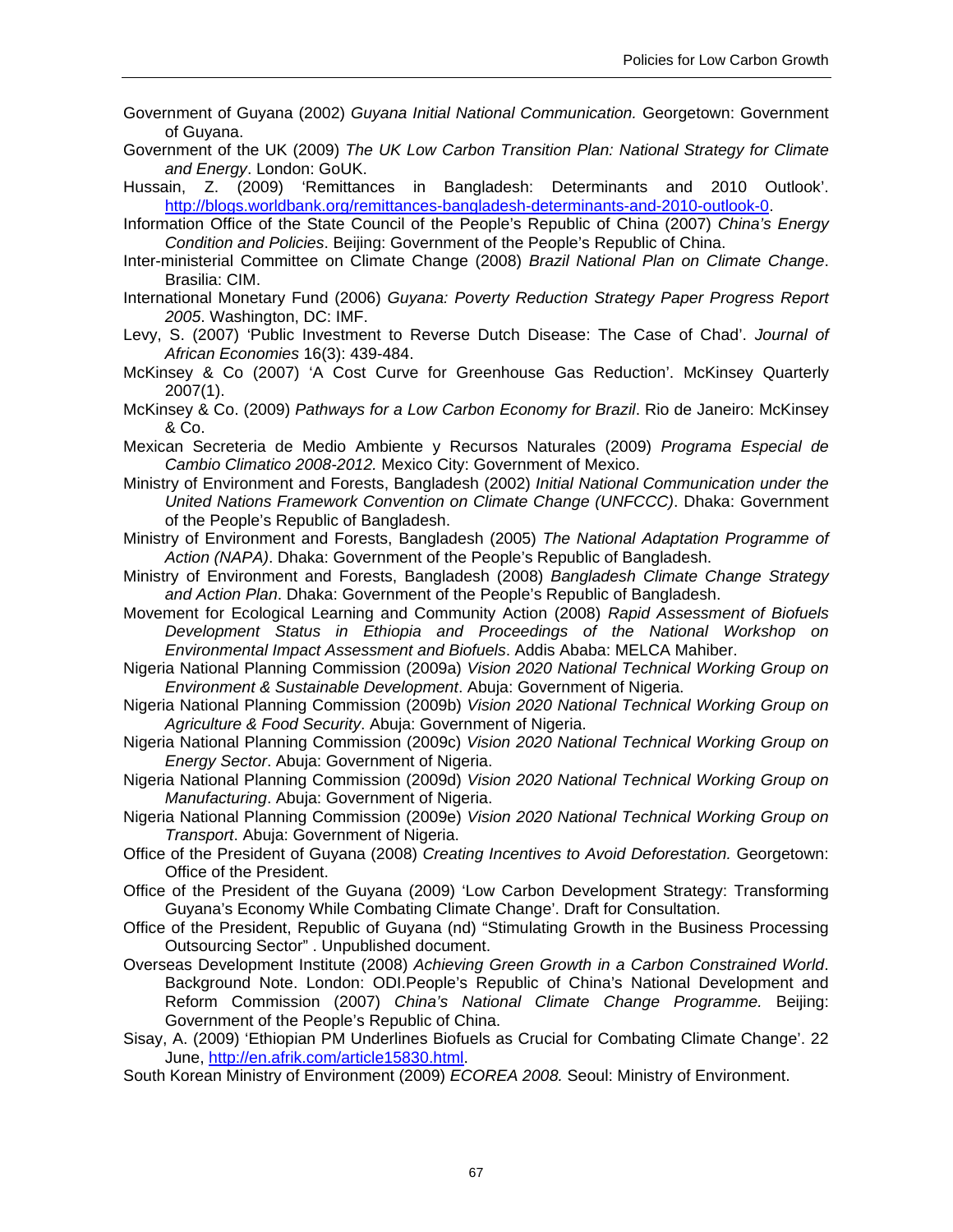- Steinmeier, F. and S. Gabriel (2009) 'A Growth Strategy for Germany: New Jobs Through Investment in Energy and the Environment'. Strategy Paper on the occasion of the IVth Innovation Conference. Berlin, 22 June.
- Stern, N. (2007) *Stern Review on The Economics of Climate Change*. London: HM Treasury.
- Stiglitz, J., A. Sen and J.P. Fitoussi (2009) 'Report by the Commission on the Measurement of Economic Performance and Social Progress'. September.
- The Climate Group (2009) *Breaking the Climate Deadlock: Cutting the Cost. The Economic Benefits of Collaborative Climate Action*. London: The Office of Tony Blair
- Tol, R. (2009) *An Analysis of Mitigation as a Response to Climate Change.* Copenhagen: The Copenhagen Consensus Center.
- Tol R., T. Callan, T. Conefrey, J. Fitzgerald, S. Lyons, L. Valery and S. Scott (2008) *A Carbon Tax for Ireland.* Working Paper 246. Dublin: ESRI.
- UK Department for Energy and Climate Change, Department for Business, Enterprise and Regulatory Reform and Department for Innovation, Universities and Skills (2009) *Investing in a Low Carbon Britain*. London: DECC, BERR and DIUS.
- UK Department for Energy and Climate Change and Department for Business, Enterprise and Regulatory Reform (2009) *Low Carbon Industrial Strategy: A Vision*. London: DECC and BERR.
- UK Department for Environment, Food and Rural Affairs (2006) *Climate Change: The UK Programme 2006*. London: DEFRA.
- UK Department for Environment, Food and Rural Affairs (2008) 'UK Climate Change Programme'. Annual Report to Parliament, July.
- UK Office of Climate Change (2008) *Climate Change: Financing Global Forests: The Eliasch Review*. London: UK Office of Climate Change.
- UN Conference on Trade and Development (2009) *Trade and Development Report 2009. Responding to the Global Crisis – Climate Change Mitigation and Development*. Geneva: UNCTAD.
- UN Development Program (2007) *Human Development Report 2007-08: Fighting Climate Change: Human Solidarity in a Divided World.* New York: UNDP.
- Weeks, J. (2008) *Is a 'Resource Curse' Inevitable in Resource-Rich Countries?* Development Viewpoint 13. Washington, DC: CEPR.
- World Bank (2009) *World Development Report 2010: Development and Climate Change.*  Washington, DC: World Bank.